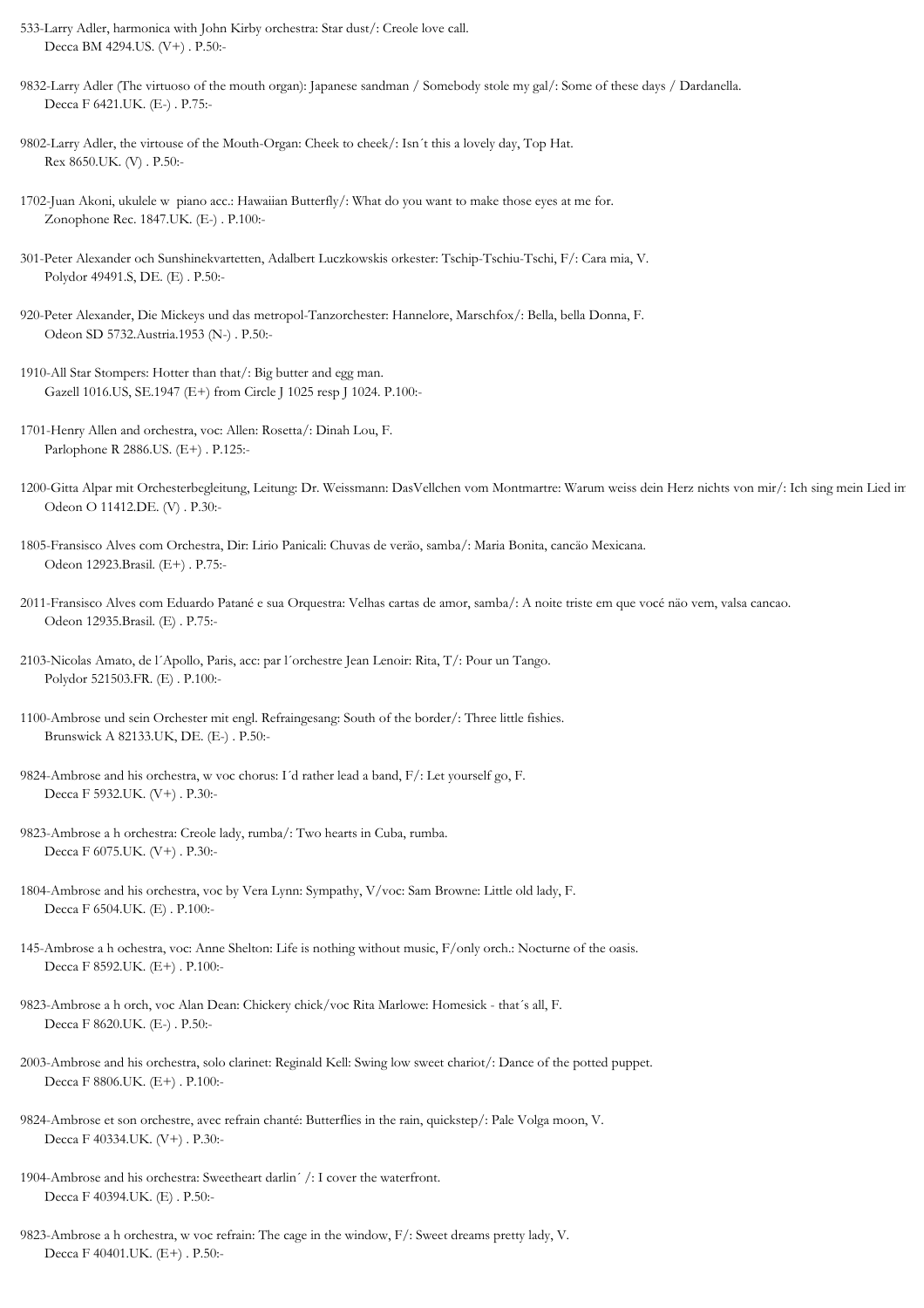- 9824-Ambrose and his orchestra, w voc chorus At the Ambassy Club, London: Wagon wheels, F/: Boulevard of broken dreams, F. Decca F 40430.UK. (V+) . P.50:-
- 1204-Ambrose and his orchestra, w voc refrain. At the May Fair Hotel, London: You can´t stop me from loving you, F/: Just one more chance, F. HMV B 6061.UK. (E+) . P.100:-
- 1200-Ambrose et son orchestre, w voc refrain. : Let´s put out the lights, F/: Say it isn´t so, F. HMV K 6742.F. (V) . P.50:-
- 440-Ambrose and his orchestra: Chee chee-oo chee (Ci ciu ci)/: Could it be. MGM 3059.UK. (N-) . P.50:-
- 9821-Ames Brother: Can´t I/: Lonely wine. Coral 60926.US, H. (N) . P.100:-
- 9821-Ames Brother, vocal w orch. dir: Ray Bloch: At the end of the rainbow/dir: Norman Leyden: Candy bar boogie. Coral 60967.US, H. (N) . P.100:-
- 1200-Ames Brother with Les Brown orchestra: Sentimental journey/: Sentimental train. Coral 91126.US. (V+) . P.30:-
- 1703-The Ames Brothers, Hugo Winterhalter´s orchestra: My love, my life, my happiness/: You you you. HMV B 10543.US. (E) . P.50:-
- 1308-The Ames Brothers, Hugo Winterhalter´s orchestra: The man with the banjo/: Man man is for the woman made. HMV X 7975.US, S.1953 (E+) . P.100:-
- 520-Gene Ammon´s Band: Chabootie/: Blue and sentimental. Metronome B 634.US, S. (E) rec. 1950 resp. 1951. P.100:-
- 1703-Albert Ammons, piano solo: Shout for joy/Mead Lux Lewis, piano solo: Bear cat crawl. Parlophone R 2909.US. (E+) . P.100:-
- 1200-Gene Ammons Quartet: I can´t give you anything but love/: Seven eleven. Metronome B 574.S, US.1943 (N-) . P.75:-
- 1910-Charles Ancliffe and his orchestra: Nights of gladness, V/: Thrills, V. Columbia DB 339.UK. (E) . P.50:-
- 1910-Bob Anderson´s Oshkosh Serenaders: September in the rain/: I´m gonna sit right down and write myself a letter. Jump 17.US.1946 (E+) . P.100:-
- 1910-Bob Anderson´s Oshkosh Serenaders: Indiana/: Sleepy time down south. Jump 25.US.1946 (E+) . P.100:-
- 1910-Leroy Anderson and his "Pops" Concert Orchestra: Sleigh ride/: Promenade. Decca BM 4652.US. (E+) . P.50:-
- 1910-Leroy Anderson and his "Pops" Concert Orchestra: The syncopated clock/: Serenata. Decca BM 4673.US. (N-) . P.75:-
- 1910-Leroy Anderson and his "Pops" Concert Orchestra: A trumpeter´s lullaby/: Jazz pizzicato: jazz legato. Decca BM 5038.US. (E) . P.50:-
- 1308-Leroy Anderson and his Concert Orchestra: Blue tango/: Belle of the Ball. Brunswick 82626.US.1951 (E-) . P.50:-
- 1308-Leroy Anderson and his Concert Orchestra: Blue tango/: Belle of the Ball. Decca BM 4870.US.1952 (N-) . P.75:-
- 1401-Marian Anderson (in english), Robert King, piano : Jag känner mig ibland som ett moderlöst barn (Somethimes I feel like a motherless child)/: Himmel -- Hin Sonora 2034.S, US, DE.1930 (V+) Recorded in Germany October 1930. P.50:-
- 630-Merry Andrew, english comedian with orchestra: In love/: Laughing Pat. Zonophone 1582.Uk. (V) . P.100:-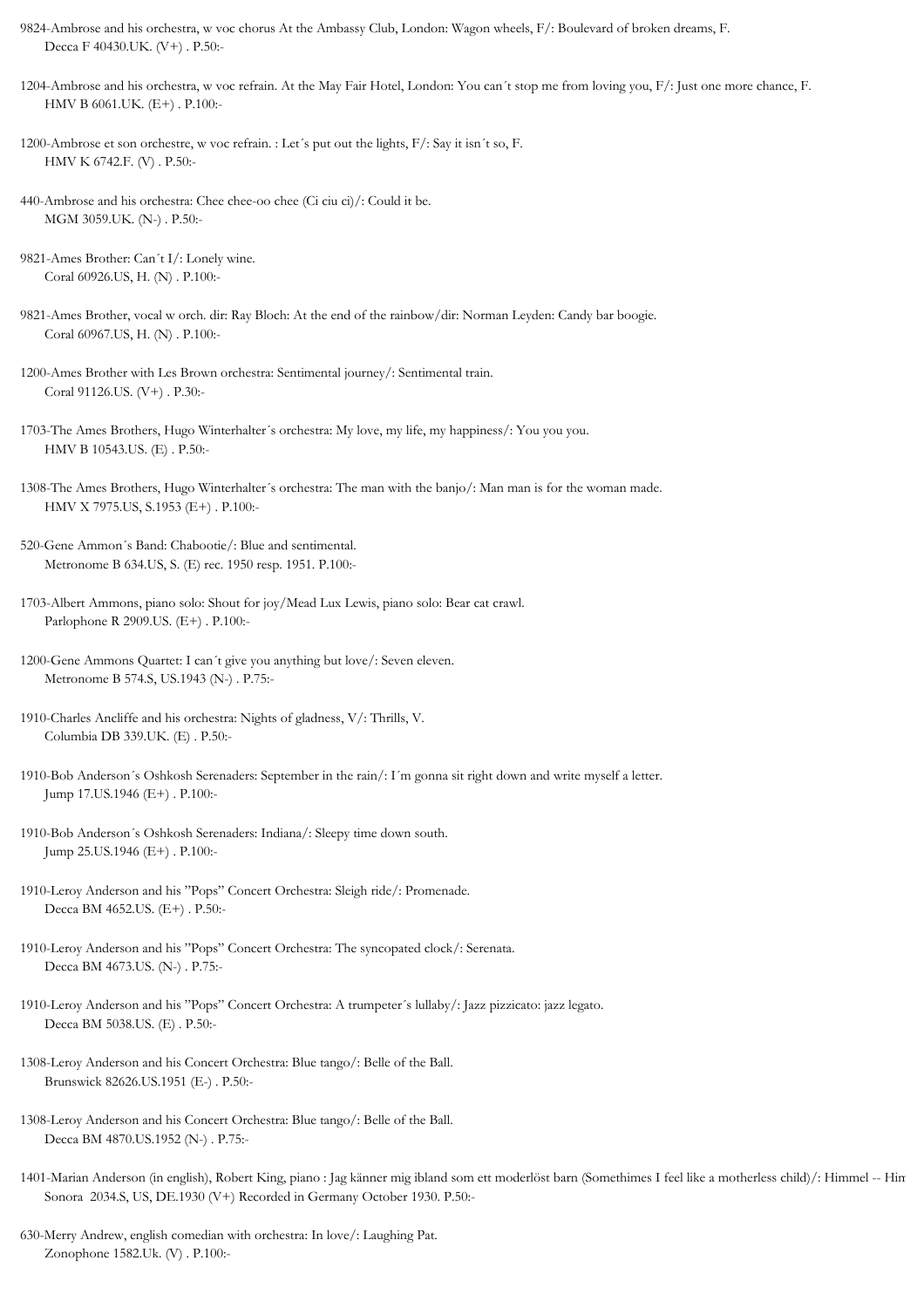227-Micky Andrews and The Coronets, Jackie Brown Quintet : I can´t believe that you´re in love with me/: Try again. Columbia DB 3517.US. (N-) . P.100:-

1904-The Andrews Sisters with orchestra: Shout Sister shout!/: Roll on Mississippi roll on. Brunswick A 9081.US. (E+) . P.300:-

125-The Andrews Sisters, Jimmy Dorsey orchestra: Hold tight/: Billy Boy. Brunswick A 81997.US. (V+) . P.100:-

1308-The Andrews Sisters, Bob Crosby Bob Cats: Begin the beguine/: Long time no see. Brunswick A 82042.US. (E) . P.125:-

- 517-The Andrews Sisters, Bob Crosby Bob Cats: Begin the beguine/: Long time no see. Decca BM 2752.US. (V+) . P.50:-
- 1703-The Andrews Sisters with orchestra: The jumpin´ jive/: Oh Johnny oh Johnny Oh!. Decca BM 2874.US. (E) . P.50:-
- 1904-The Andrews Sisters, Vic Schoen orchestra: A zoot suit/: Three little sisters. Decca BM 3353.US. (E) . P.100:-
- 1308-The Andrews Sisters, Vic Schoen orchestra: Tico Tico/: There´ll be a jubilee. Decca BM 3543.US. (E) . P.125:-
- 1806-The Andrews Sisters with Gordon Jenkins orchestra: The wedding of Lili Marlene/with Vic Schoen orchestra: The windmill song. Decca BM 4259.US. (V+) . P.30:-
- 2101-The Andrews Sisters, Russ Morgan orchestra: Now now now is the time/: Oh you sweet one. Decca BM 4262.US. (E) . P.50:-
- 1904-Anglo-Persians, Dir: Louis Katzman: Dancing tambourine, F/: A siren dream; F. Brunswick A 7527.DE. (E) . P.50:-

1904-Mr John Ansell and his Band: Indian rag /: First love - last love.

- 1308-Ray Anthony orchestra: Mr. Anthony´s boogie/vocal by Ronnie Deauville and The Skyliners: Autumn leaves. Capitol C 1280.US. (E) . P.50:-
- 9832-Ray Anthony Orchestra, voc: Tommy Mercer: Faithfully yours/: I´ll never know why. Capitol C 1490.US. (E) . P.50:-
- 2003-Orkester "Victor Antillana", Kuba med spansk refr.sång: Rumba Tambah/Orkester "Los Siboneyes", Kuba med spansk refr.sång: Minns du? ( Recuerdas tu?). HMV X 4623.SE, Kuba. (E-) . P.100:-
- 601-Charlie Applewhite, dir Jack Pleis: The story of Tina/: The girl next door. Decca BM 5331.US. (E) . P.50:-
- 538-Toni Arden with Percy Faith orchestra: Take my heart/and Chump Butler, vocal: Remembering. Columbia DB 3174.US. (E-) . P.50:-
- 9824-Orquesta Argentina de Cuerdas, Dirigida: Silvia Eisenstein: Malambo/: Vidala (898). Odeon 55070.Argentina. (E) . P.75:-
- 9824-Orquesta Argentina de Cuerdas, Dirigida: Silvia Eisenstein: Gato/: Vidala (262). Odeon 55072.Argentina. (E) . P.75:-
- 1910-Louis Armstrong with Gordon Jenkins orchestra and chorus: Blueberry Hill/: C´est si bon. Brunswick 82409.US. (E) . P.50:-
- 500-Louis Armstrong and his orchestra: Struttin´ with some Barbecue/: The trumpet player´s lament. Brunswick A 81782.S. (V+) . P.100:-
- 1904-Louis Armstrong with The Lyn Murray Chorus: Shadrack/: Jonah and the whale. Brunswick A 81799.US. (E) . P.75:-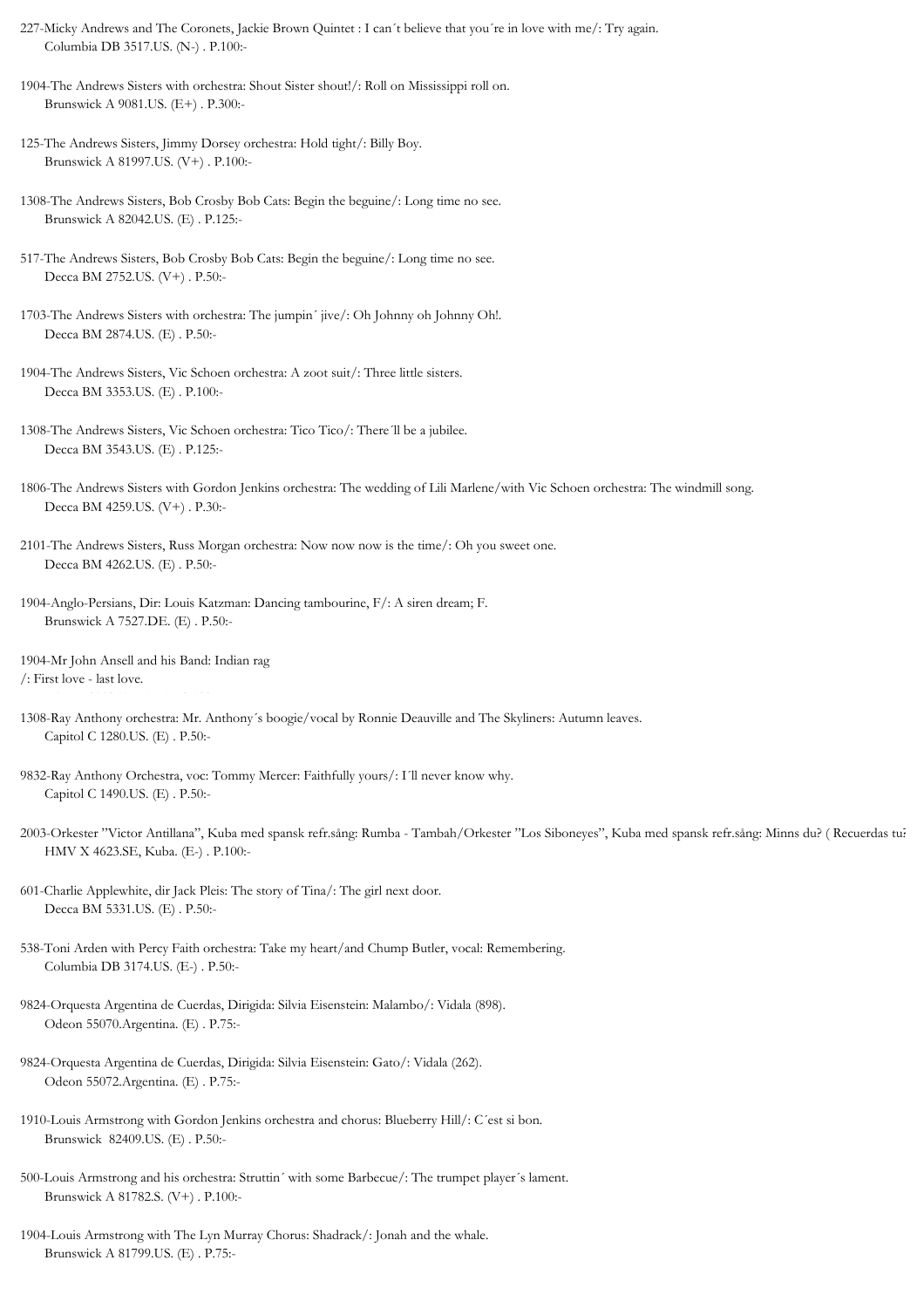- 9823-Louis Armstrong and The Lyn Murray Quartet: Going to shout all over God´s heaven/: Nobody knows the trouble I`ve seen. Brunswick A 81884.US. (E-) . P.75:-
- 502-Louis Armstrong a h Orch: Jeepers Creepers, F/: What is this thing called swing?, F. Brunswick A 82031.US. (V) . P.30:-
- 1703-Louis Armstrong and his Band: High society calypso/and Bing Crosby, vocal: Now you has jazz. Capitol CL. 3506.US. (E) . P.50:-
- 1308-Louis Armstrong and his Hot Five: Muskat ramble/: Cornet chop suey. Columbia DB 2624.US. (N-) . P.100:-
- 830-Louis Armstrong & his orchestra, with vocal chorus: Georgia bo bo/: Wild man blues

Decca BM 2065.US. (V+) . P.50:-

- 9802-Louis Armstrong and his Orchestra, voc by Armstrong (1936): Red nose/Chick Webb and his orchestra (1936): Go Harlem, F. Decca BM 2514.US. (E+) . P.100:-
- 715-Louis Armstrong with The Mills Brothers: The flat foot floogie/only Mills Brothers: Caravan. Decca BM 2622.US. (V) . P.50:-
- 518-Louis Armstrong & his orchestra: Down in Honky Tonk Town, F/voc: Louis Armstrong: Coal cart blues, F. Decca BM 3165.US. (V+) . P.50:-
- 1001-Louis Armstrong with Gordon Jenkins orchestra: Blueberry Hill/: That lucky old sun. Decca BM 4372.US. (E-) . P.75:-
- 533-Louis Armstrong and the All Stars: New Orleans Function/: Pt.2. Decca BM 4541.US. (V+) . P.50:-
- 520-Louis Armstrong, dir: Sy Oliver: A kiss to build a dream on/: I get ideas. Decca BM 4777.US. (V) . P.30:-
- 517-Louis Armstrong, dir Sy Oliver: April in Portugal/: Ramona. Decca BM 5122.US. (N-) . P.100:-
- 502-Louis Armstrong w orchestra dir by Sy Oliver: Skokiaan/: Part 2. Decca BM 5332.US. (N-) . P.100:-
- 840-Louis Armstrong and The Commanders, vocal and trumpet solo by Armstrong: Someday you´ll be sorry/Armstrong and The All Stars: Muskrat ramble. Decca BM 5347.US. (E-) . P.100:-
- 1308-Louis Armstrong and Ella Fitzgerald, Sy Oliver Orchestra: Can anyone explain/: Dream a little of me. Decca BM 30951.US. (E+) . P.75:-
- 920-Louis Armstrong and Velma Middleton, with orchestra: You´re just in love/only Armstrong with Sy Oliver chorus: That´s what the man said. Decca BM 31007.US. (E) . P.50:-
- 1309-Louis Armstrong, dir: Sy Oliver: A kiss to build a dream on/and Ella Fitzgerald, with Bob Haggart orchestra: Thr frim fram sauce. Decca BM 31040.US. (E) . P.50:-
- 9832-Louis Armstrong and his orchestra, voc: Armstrong: Kiss of fire/: I`ll walk alone, F. Decca BM 31046.US. (V+) . P.50:-
- 1904-Louis Armstrong, with The Polynesians: To you, sweetheart Aloha/: On a coconut Island. Decca F 6082.US. (E) . P.100:-
- 9823-Louis Armstrong orchestra, voc: Armstrong: Red Cap, F/: Alexander´s ragtime band, F. Decca F 6583.US. (V+) . P.75:-
- 1904-Louis Armstrong and his orchestra, voc by Armstrong: Once in a while/: On the sunny side of the street. Decca F 6613.US. (V) . P.30:-
- 1508-Louis Armstrong with The Lyn Murray Chorus: Shadrack/: Jonah and the whale. Decca F 6835.US. (E) . P.75:-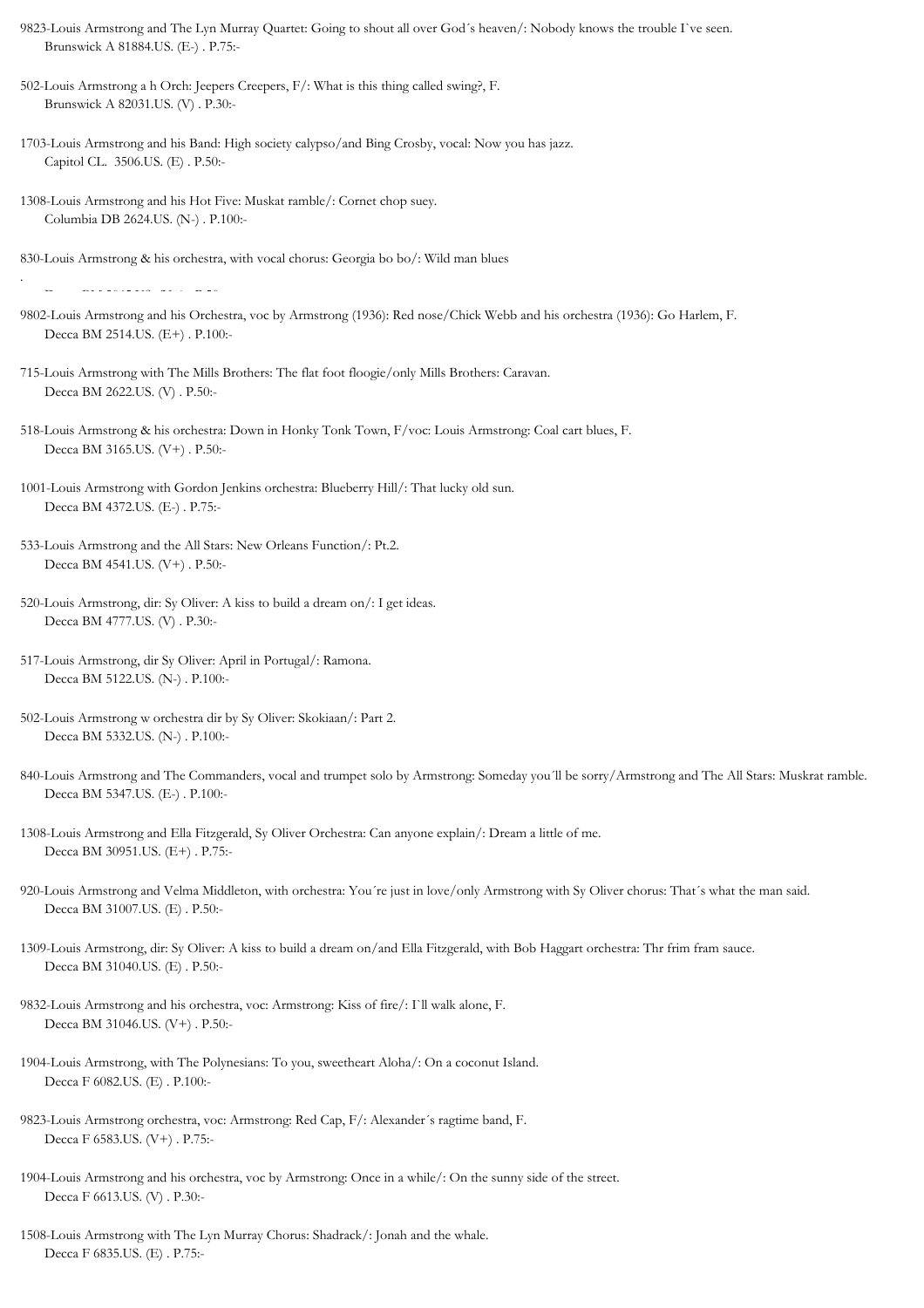- 1904-Louis Armstrong and The Lyn Murray Quartet: Going to shout all over God´s heaven/: Nobody knows the trouble I`ve seen. Decca F 6912.US. (E) . P.50:-
- 1308-Louis Armstrong a h orchestra, voc: Armstrong: I can´t give you anything but love, F/: Ain´t misbehavin´, F. Decca F 6954.US. (E+) . P.75:-
- 9802-Louis Armstrong a h Orch: Jeepers Creepers, F/: What is this thing called swing?, F. Decca F 6990.US. (V+) . P.50:-
- 1904-Louis Armstrong a h orchestra, voc by Armstrong: As long as you live you´ll be dead if you die, F/: When the saints go marching in, F. Decca F 7056.US. (E) . P.50:-
- 715-Louis Armstrong and his Orchestra: Savoy blues, F/: Me and brother Bill, F. Decca F 7177.US. (V+) . P.100:-
- 1200-Louis Armstrong and his orchestra, vocal and trumpet solo with Armstrong: Basin street blues, F/: Mighty river, F. HMV B 4979.US. (E-) . P.75:-
- 1308-Louis Armstrong´s Dixieland Seven: Where the blues were born in New Orleans/: Mahogany Hall stomp. HMV B 9588.US. (N-) . P.100:-
- 1100-Louis Armstrong a h orchestra, voc: Armstrong: Endie/: Do you know what it means to miss New Orleans. HMV X 7419.US, S. (E) . P.75:-
- 1703-Louis Armstrongs Hot Six, voc: Armstrong: Blues for yesterday/voc: Armstrong & Jack Teagarden: A song was born. HMV X 7470.US, S. (E+) . P.100:-
- 235-Louis Armstrong a h All Stars: Ain´t misbehavin´/: St. James Infirmary. HMV Z 317.US, S. (E) 12". P.100:-
- 235-Louis Armstrong a h All Stars: Pennies from heaven/: Save it pretty mama. HMV Z 318.US, S. (E) 12", live-recording. P.100:-
- 1703-Louis Armstrong and his Hot Five, with talk by Clarence Babcock: The king of the Zulu´s, F/vocal Louis Armstrong: Lonesome blues, F. Odeon 279827.US. (N-) . P.125:-
- 2003-Louis Armstrong and his Orchestra, w voc refrain : You can depend on me, F/: Keeping out of mischief, F. Odeon O 31748.US, DE. (N-) no dub!. P.250:-
- 723-Louis Armstrong and his Orchestra, w vocal refrain : St. James Infirmary, F/McKenzie and Condon´s Chicagoans: Nobody´s sweetheart, F. Odeon Swing A 286014.US. (E) . P.250:-
- 723-O.K. Rhythm Kings: Casa Loma stomp, F/Jack Purvis and his orchestra: When your feeling blue, F. Odeon Swing A 286034.US. (E-) några små hack, spelar bra. P.100:-
- 723-Louis Armstrong and his Orchestra, w vocal refrain : You rascal you, F/Jack Purvis and his orchestra: Poor Richard, F. Odeon Swing A 286042.US. (E) . P.200:-
- 1200-Louis Armstrong and his orchestra: Lazy river/: Georgia on my mind. Odeon Swing A 286055.US. (V+) . P.100:-
- 1308-Louis Armstrong and his orchestra, w voc refrain: Some of these days, F/Joe Ventui´s Blue Four: The wild dog, F. Parlophon R 520.S. (N-) . P.200:-
- 1703-Louis Armstrong and his orchestra, w voc refrain: You´re driving me crazy, F/The Harlem Footwarmers: Mood indigo, blues. Parlophon R 866.S. (V+) . P.30:-
- 9823-Louis Armstrong´s Hot Five, voc: Armstrong: Ain´t misbehavin´/: After you´ve gone. Parlophone PD 1001.US. (E) . P.100:-
- 9823-Louis Armstrong orchestra, voc: Armstrong: St. Louis blues/: Basin street blues. Parlophone PD 1002.US. (V+) . P.75:-
- 1308-Louis Armstrong´s Hot Five: West end blues, F/Eddie Lang´s orchestra: Freeze an´ melt, F. Parlophone R 448.US. (E) . P.100:-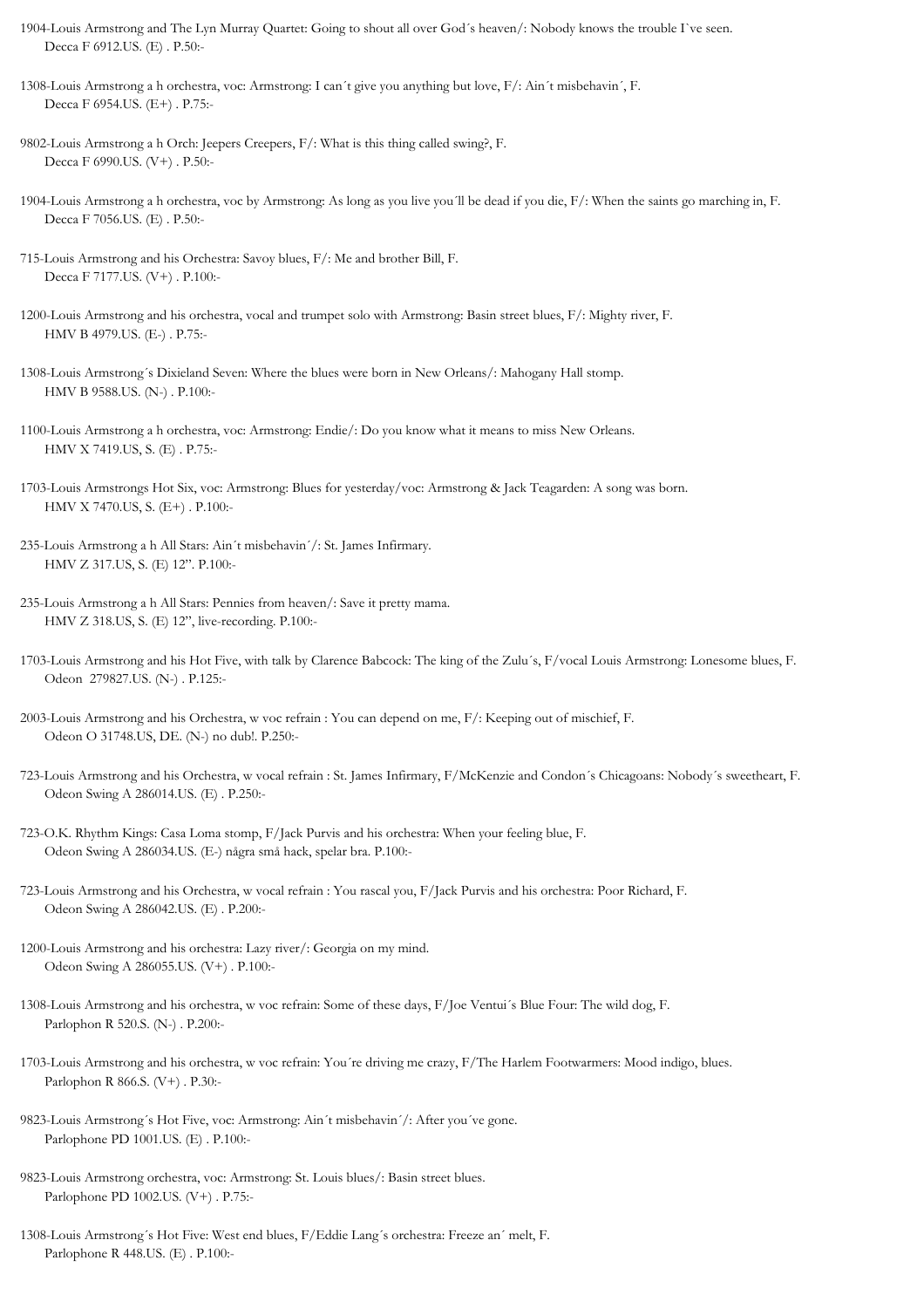- 1308-Louis Armstrong and his orchestra: Basin street blues/Joe Venuti´s Blue Four: Running ragged, quickstep. Parlophone R 531.US. (E+) . P.125:-
- 1703-Louis Armstrong a h Orch: St James Infirmary, F/McKenzie and Condon´s Chicagoans: Nobody´s sweetheart, F. Parlophone R 643.US. (E+) . P.150:-
- 715-Louis Armstrong and his orchestra, with vocal refrain: I´m in the market for you, F/Joe Venuti´s Blue Four: Raggin´ the scale, F. Parlophone R 778.US. (V+) . P.125:-
- 1308-Louis Armstrong and his orchestra: Muggles, F/Eddie Lang´s orchestra, (w voc refrain): What kind of man is you?, F. Parlophone R 840.US. (N-) . P.200:-
- 1308-Louis Armstrong and his orchestra, voc L Armstrong: If I could be with you one hour tonight, F/: Shine, F. Parlophone R 1100.US. (E) . P.100:-
- 1701-Louis Armstrong a h Orch, w voc refrain: Dinah, F/: Chinatown my Chinatown, F. Parlophone R 1159.US. (E-) . P.75:-
- 1702-Louis Armstrong a h orchestra (voc: Armstrong): I can´t give you anything but love, F/Seger Ellis, piano solo: Sentimental blues. Parlophone R 2101.US. (N-) . P.150:-
- 1308-Louis Armstrong & his Hot Seven: Willie the weeper/: Weary blues. Parlophone R 2393.US. (E) . P.125:-
- 1910-Louis Armstrong and his Orchestra: Hotter than that/: That´s when I´ll came back to you. Parlophone R 2704.US. (E-) . P.75:-
- 1701-Louis Armstrong & his Hot Seven, voc Armstrong: S.O.L. blues/voc by Armstrong, Hines and Cara: Squeeze me. Parlophone R 2774.US. (E) . P.125:-
- 715-Louis Armstrong & his Hot Seven: Ory´s creole trombone/voc by Armstrong: The last time. Parlophone R 2792.US. (E-) . P.125:-
- 1703-Louis Armstrong and his Orchestra, w voc refrain : Body and soul, F/: You can depend on me, F. Parlophone R 1355.US. (E) . P.50:-
- 705-Louis Armstrong and hos All-Stars: Mack the knife/: Back o´town blues. Philips B 21776.US. (N-) . P.75:-
- 141-Louis Armstrong and his Hot Five (talking by Armstrong a Kid Ory): Gut bucket blues, F/: Yes I`m in the barrel, F. Columbia DB 2978.US.1926 (V+) Dub. P.75:-
- 533-Louis Armstrong and his orchestra: Chicago breakdown/: Twelfth street rag. Columbia DB 3477.US.1927 (V+) . P.100:-
- 520-Louis Armstrong and his All Stars, voc by Armstrong and Jack Teagarden: Rockin´chair/voc Armstrong: Back o´town blues. HMV Z 319.US, S.1947 (E) 12". Ovanlig!. P.100:-
- 1806-Desi Arnaz and his orchestra: Peanut vendor/: Maria de Bahia, samba . HMV X 7447.S, US, F. (E+) rec 1947 resp 1948. P.50:-
- 1200-Gus Arnheim and his Cocoanut Grove Orchestra, voc: Donald Novis: At your command, F/: Just one more chance, F. Victor 22758.US. (V) . P.30:-
- 1805-Arthur Askey with orch, cond: Ronnie Munro: Adolf/: The washing on the Siegfried Line. HMV BD 756.UK.1939 (E+) English parody of Adolf Hitler. P.250:-
- 1910-Svend Asmussen och hans orkester: Robin Hood, F/: Sentimental journey, SF. Sonora Swing 649.DK, SE.1945 (V) Recorded in Stockholm, Sweden. . P.50:-
- 630-Lys Assia: Schläger, die man gerne,, hört, No.1/: No.2. Decca 16068.DE. (E+) . P.50:-
- 533-Lys Assia, Walter Baumgartner orchestra: Das Lied vom Abschied, V/: Zwei Gitarren am Meer, T. Decca C 16021.DE. (E) . P.75:-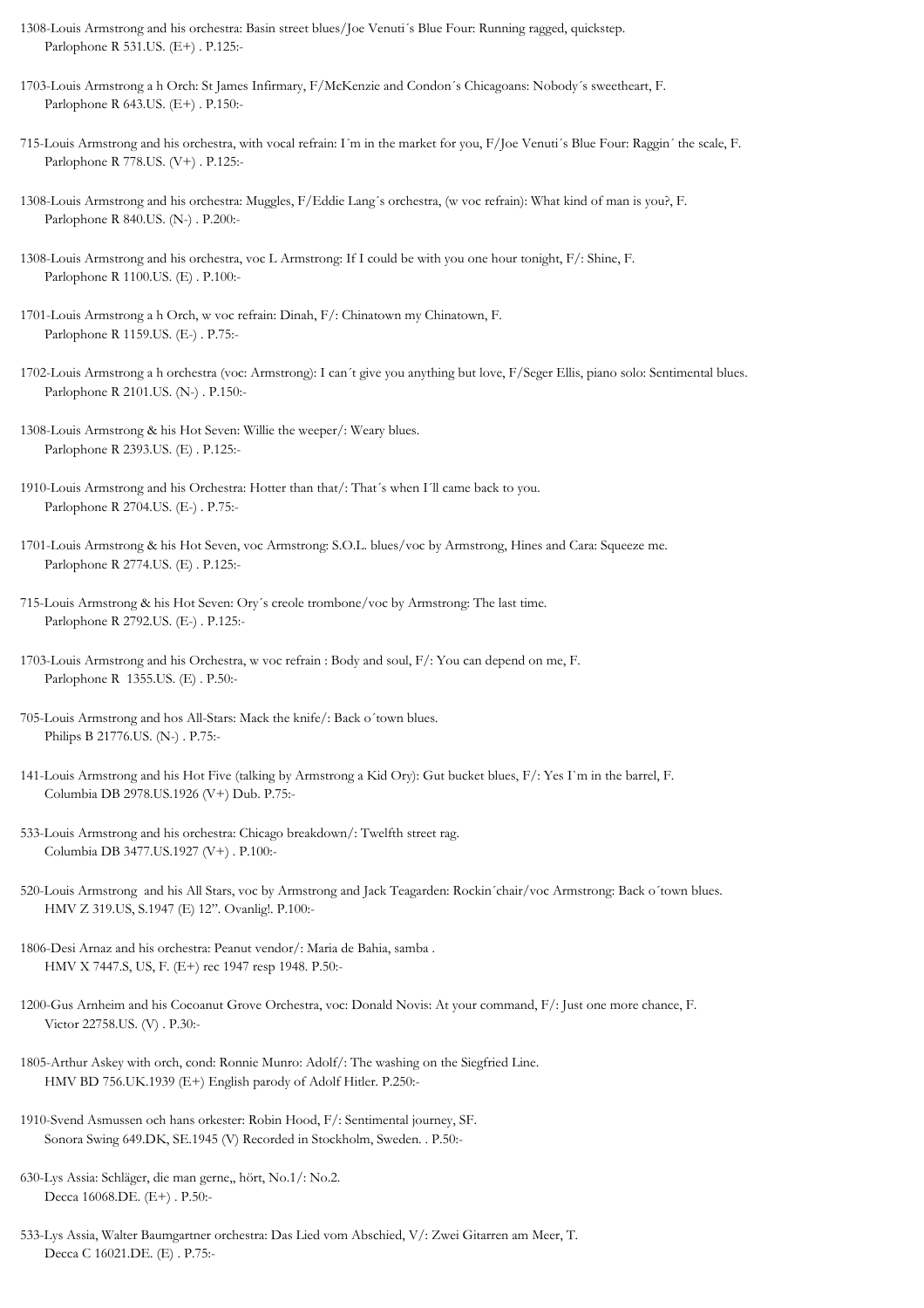920-Lys Assia, FFB-Orchester. Dir. Bela Sanders: Moulin Rouge, V/: Was kostet das Hundchen dort im Fenster. Decca F 43575.DE. (E+) . P.50:-

533-Lys Assia mit Béla Sanders Orchester: Du bist Musik, F/: Embrasse-moi bien, F. Decca F 43660.DE. (N-) . P.100:-

1308-Lys Assia un die Peheiros, Béla Sanders Orchester: Bel ami, F/: Bei dir war es immer so schön, F. Decca F 43697.DE. (N-) . P.75:-

533-Lys Assia mit Adalbert Luczkowski Orchester: Warum spielst do so traurig, Zigeuner/: Der erste Kuss, F. Decca F 43767.DE. (N-) . P.100:-

- 840-Lys Assia und das Sunshine Quartett und das Toledos, Bela Sanders Orchester: Arrivederci Roma/: Du bist das Liebste was ich habe auf der Welt. Decca F 46058.DE. (E) . P.50:-
- 518-Lys Assia, Dir: Paul Burkhard: O mein Papa/: Ponylied. Decca F 44175.SE, DE.1951 (E+) . P.50:-
- 9832-Lys Assia, cond: Walter Baumgartner: Schläger die man gerne hört, 3/: Schläger die man gerne hört, 4. Decca F 44178.DE, SE.1952 (E) . P.50:-
- 141-Fred Astaire, dir: Russ Garcia: Somethings´s gotta give/: Sluefoot. HMV X 8573.S, US. (E) ur filmen "Pappa Långben". P.100:-
- 9841-Fred Astaire, cond: Johnny Green: I left my hat in Haiti/: You´re all the world to me. MGM 372.US. (E) . P.100:-
- 9841-Fred Astaire, cond: Adolph Deutsch: Baby doll/: Seeing´s believing. MGM 480.US. (E+) . P.100:-
- 630-Fred Astaire, cond: Adolph Deutsch: A shine on your shoes/: By myself. MGM 684.US, UK. (G+) . P.30:-
- 9802-Fred Astaire, Red Skelton a Anita Ellis (from the film "Three little words"): Nevertheless/end F.A. a R.S: Medley from Three little words. MGM 6075.US, S. (V) . P.30:-
- 601-Fred Astaire a Ginger Rodgers: My one and only highland fling/end Astaire: You´d be hard to replace. MGM 6024.US. (E) . P.75:-
- 449-Bob Atcher: Home on the range/The strawberry roan/The cowboy's dream/: Red river valley/Little Joe the wrangler/Bury me not on the lone... +2. Columbia C 6523 / 6526.US. (V) 4-record-set in original album "Song of the saddle, traditional cowboy songs". P.250:-/4-rec.
- 9832-Jan August, piano solo w rhythm acc.: Misirlou/: Zigeuner. Brunswick 3952.US. (E) . P.50:-
- 141-Jan August w Harry Geller´s Orch, voc by Henri Pierre w vocal group: My silent love/: Where doI go from you. Metronome B 589.US. (N-) . P.100:-

1904-Gene Austin with orchestra and pipe organ: Girl of my dreams/Melville Gideon with orchestra: What is a dream?. HMV B 2852.UK. (E) . P.75:-

- 1806-Waldir Azevedo. Solista: Cavagionho con Conjunto Regional: Delicato, baiao/: Brasileirinho, choro. Sondor 9026.Uruguay. (E-) . P.200:-
- 1806-Waldir Azevedo. Solista: Cavagionho con Conjunto Regional: Celos (Jalousie), T/: Camondongo, choro. Sondor 9033.Uruguay. (E) . P.200:-
- 800-Waldyr Azevedo and his orchestra: Delicado, baiao/: See if you like it, choro. Decca BM 31039.US. (E) . P.50:-
- 2103-Don Azpiazu and his orchestra, woth vocal refrain: La Mulata Rumbera, rumba/: La Cachimba de San Juan, rumba. HMV GV 122.UK. (E) . P.75:-
- 1806-Angel Bagni y su orquesta: Sali al balcon, F/: Noche serena, baiao. Sondor 5319.Uruguay. (E) . P.100:-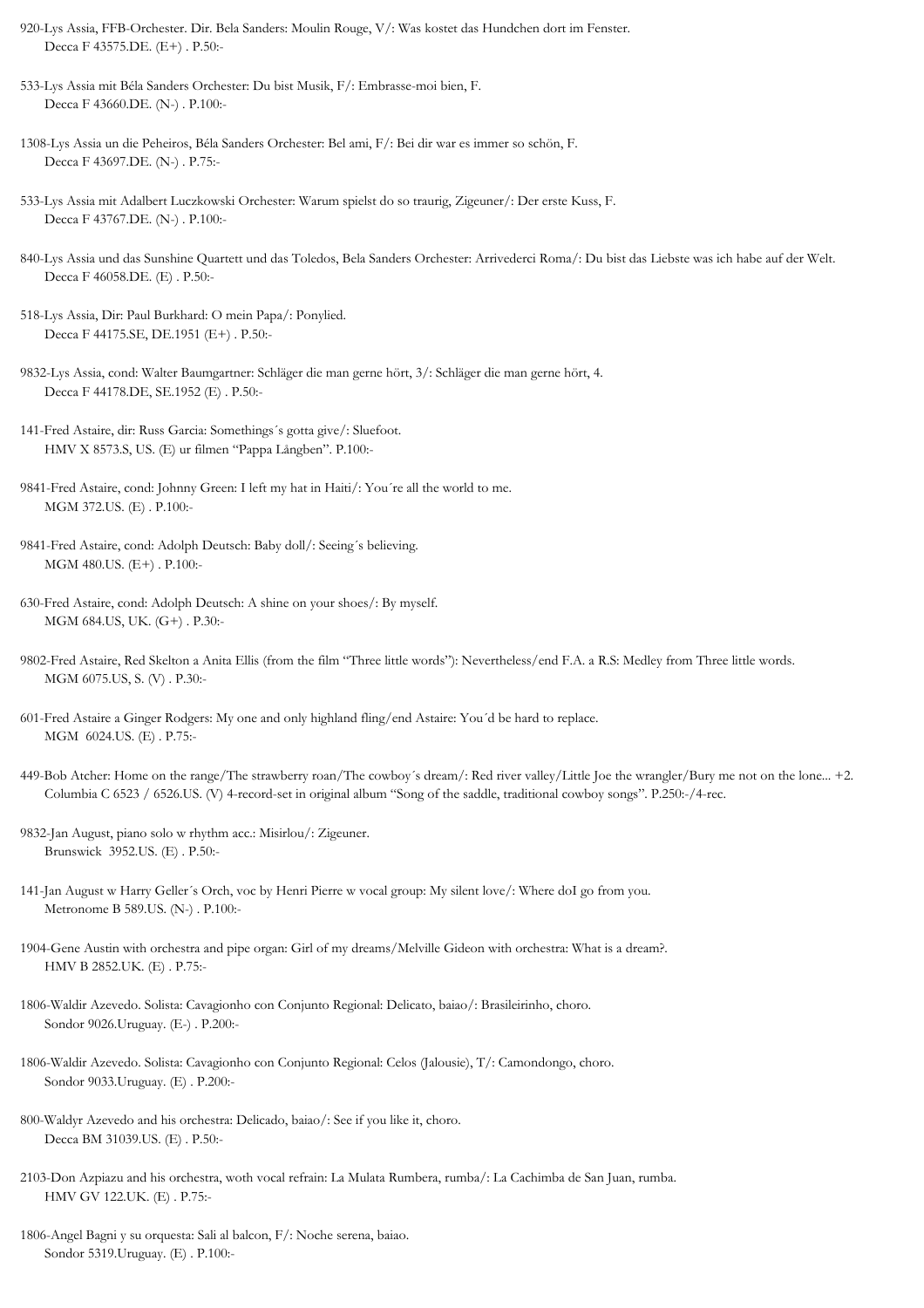1204-Mildred Bailey and her Orchestra: Rockin´ chair, F/: There´ll be some changes made. Columbia 35943.US. (E) . P.100:-

723-Mildred Bailey & her orchestra, voc: M. Bailey: I cried for you/: Begin the beguine. Odeon A 272296.US, DE. (E-) . P.150:-

1706-Mildred Bailey & her Oxford Greys: Barrel-house music/: You don´t know my mind blues. Parlophone R 2692.US. (N-) . P.125:-

227-Pearl Bailey and Hot Lips Page: The Huckle-Buck/: It´s a great feeling. Columbia DS 1830.S, US. (E) . P.100:-

500-Tom Bailey with orch.: Rose Marie/and Thea Philips: Rose Marie: Indian love call. Broadcast 452.UK. (E-) 8". P.75:-

1701-Raymond Baird, saxofonvirtuos. Vid flygeln: Peter Kreuder: Wilhelm Tell, uvertyr-avsnitt /: Den akrobatiska saxofonen, F. Musica A 1937.SE, DE.1936 (E) . P.50:-

9832-Artie Baker & his Salon Swingtet: Microphonics/: Platter chatter jump. Parlophone R 3082.US. (V+) . P.50:-

1703-Josephine Baker, dir: M. Edmond Mahieux: La petite tonkinoise/: J´ai deaux amours. Columbia DF 229.F. (E) . P.100:-

140-Kenny Baker a h All Star Orchestra: Opus one, F/: Moto perpetuo, F. Sonora Swing 661.S, B.1946 (E) . P.100:-

630-Frank Banta, pianoforte solo: What do we do on a dew-dew-dewy day?/: Are you thinking of me tonight?. HMV B 2673.UK. (E) . P.30:-

720-Bar-Trio (Kubi Kretschma, Harmonika; Kurt Bast, Flügel; Hans Belle, Guitarre): Ti-Pi-Tin, F/: Aloha Ahe. Polydor 47476.DE. (E) . P.125:-

1200-Roy Bargy and Ramona, piano duet. Vocal by Ramona: A penny for your thoughts/: My cousin in milkwaukee. Victor 24260.US. (V+) . P.50:-

1309-Charlie Barnet orchestra, featuring: Claude Williamson, piano: Claude reigns/only orchestra: Really? (by Kai Winding). Capitol C 1222.US, Dk. (E+) . P.100:-

1703-Charlie Barnet orchestra, vocal by Trudy Richards: Easy living/vocal by Bunny Briggs: O' Henry. Capitol C 57- 592.US. (E) . P.50:-

1703-Charlie Barnet orchestra, vocal duet by Dave Lambert and Buddy Stewart: Be-bop spoken here/vocal by Trudy Richards: Gloomy sunday. Capitol C 57- 640.US. (E+) . P.100:-

630-Charlie Barnet and his orchestra: Sky liner, F/piano soloist: Dudo Marmarosa: The moose, F. Decca BM 3601.US. (E) . P.50:-

722-Charlie Barnet & his orchestra: The Duke´s idea/: Cherokee. HMV B 9410.US. (E) . P.75:-

630-Charlie Barnet & his orchestra: Charleston Alley/: Redskin rhumba. HMV B 9442.US. (E) . P.50:-

517-Charlie Barnet & his orchestra: Flying home/: Ebony rhapsody. HMV B 9461.US. (E) . P.50:-

630-Don Marino Barreto Jr.: Bonita/: La piú bella del mondo. Philips P 63168.Italy. (V) . P.30:-

<sup>1701-</sup>Kenny Baker a h All Star Orchestra: Eager beaver, F/: Pompton turnpike, F. Sonora Swing 662.S, B.1946 (E) . P.100:-

<sup>1200-</sup>The Baldauf Brothers (Yodeling duet) with Zither & Guitar: Gailthaler march/: In the ziller valley. HMV BD 501.UK. (V+) . P.100:-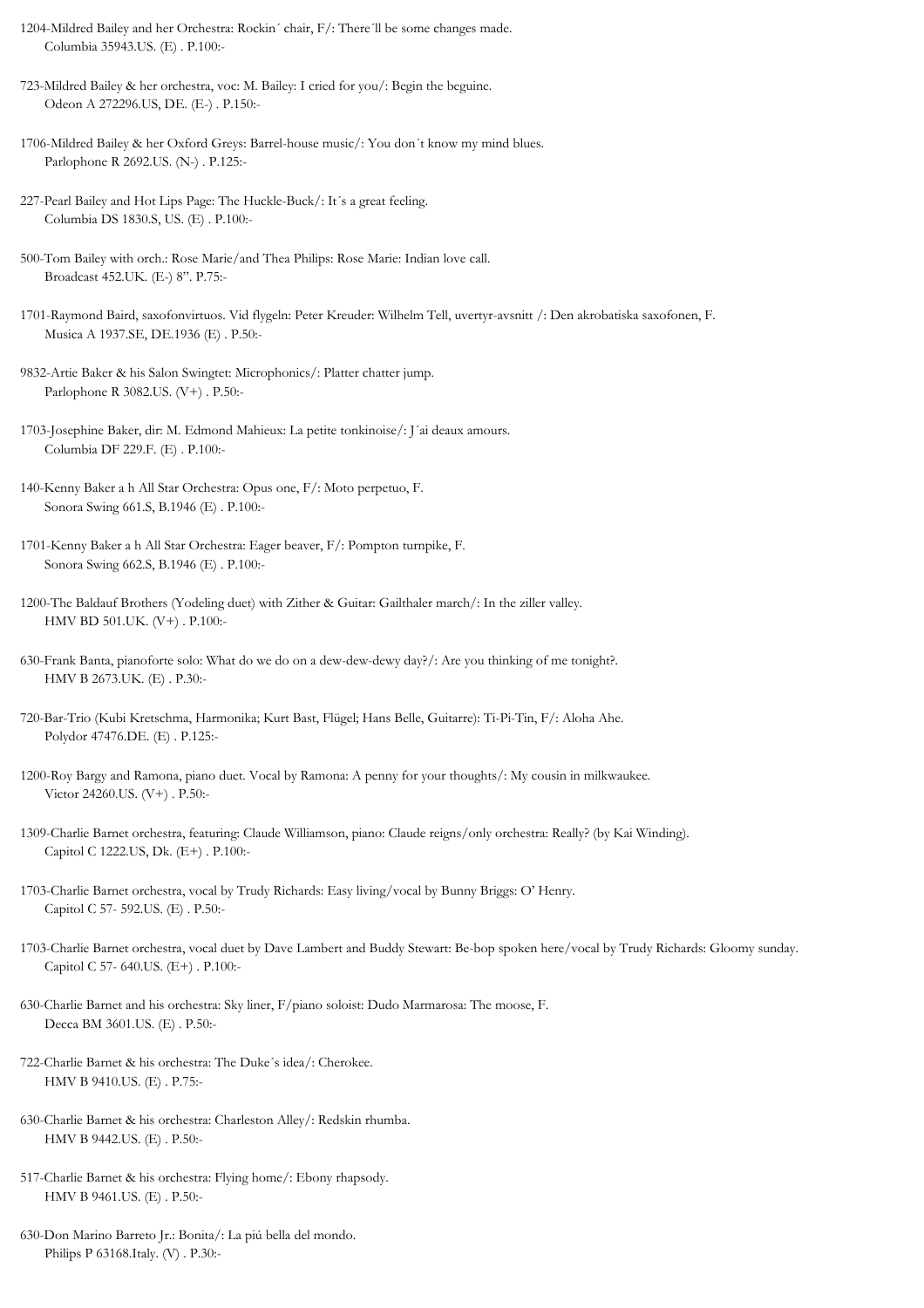9823-Count Basie a h orch, w vocal chorus: Exactly like you, F/: Boogie woogie. Brunswick A 81268.US. (V+) . P.50:-

9802-Count Basie a h orch: Topsy, F/: Jumpin´at the woodside, F. Brunswick A 81885.US. (V) . P.30:-

935-Count Basie, piano solo with guitar, bass and drums: How long blues/: Boogie woogie. Brunswick A 82098.US. (E) . P.100:-

1703-Count Basie, piano solo with acc: How long blues/: Boogie woogie. Brunswick A 82098.US. (E) . P.50:-

1703-Count Basie and his orchestra, voc: Jimmy Rushing : Baby don´t tell on me/only orchester: Rock -a - bye Baie. Columbia DB 5066.US. (E) . P.100:-

1806-Count Basie´s Kansas City 7: Dickie´s dream/: Lester leaps in. Columbia DB 5073.US. (E) . P.50:-

1703-Count Basie a h orchestra: Bambo/: The mad boogie. Columbia DC 370.US. (E+) . P.50:-

9823-Count Basie a h orchestra, voc: Paul Robeson: King Joe, part 1/: part 2. Columbia DS 1582.S, US. (E) . P.50:-

9823-Count Basie a h All American Rhythm Section: Café Society blues/featuring: Buck Clayton tp; Don Byas ts: St. Louis blues. Columbia DS 1611.S, US. (E) . P.50:-

9823-Count Basie a h orchestra: High tide (Short kick)/: Feather merchant. Columbia DS 1668.S, US. (E) . P.50:-

1404-Count Basie: High tide/Gene Krupa: Leave us leap. Columbia Sample Rec .US. (V+) Handwritten text. P.50:-

800-Count Basie & his orchestra: One o´clock jump, F/: John´s idea, F. Decca BM 2466.US. (E) . P.50:-

1703-Count Basie and his orchestra, vocal: Jimmy Rushing: Sent for you yesterday and here you come today, F/only orch.: Swinging the blues, F. Decca BM 2619.US. (E+) . P.75:-

1308-Count Basie, piano solo with acc: How long blues/: Boogie woogie. Decca BM 2762.US. (E+) . P.50:-

1703-Count Basie and his orchestra: Cherokee, F/: part 2. Decca BM 2780.US. (E) . P.50:-

1703-Count Basie, piano solo with guitar, bass and drums acc: Thje dirty dozens/: When the sun goes down. Decca BM 2825.US. (E) . P.50:-

1701-Count Basie and his orchestra: Bill´s mill/: Free eats (a free-bee). HMV B 9557.US. (E) . P.75:-

9823-Count Basie, his Instrumentalists and Rhythm: St. Louis boogie/: Shine on harvest moon. HMV JO 93.US. (E) . P.50:-

502-Count Basie Quintet: Shoe shine swing/: Lady be good. Parlophone R 2636.US. (E+) . P.100:-

1703-Count Basie and his orchestra: Basie boogie/w Coleman Hawkins on saxophone: 9:20 special. Parlophone R 2836.S, US. (N-) . P.100:-

1200-Count Basie and his orchestra: Taxi war dance/: Twelfth street rag. Parlophone R 2862.US. (E) . P.50:-

9823-Count Basie and his orchestra: Jump for me/voc: Jimmy Rushing: Boogie woogie. Parlophone R 2874.US. (V+) . P.30:-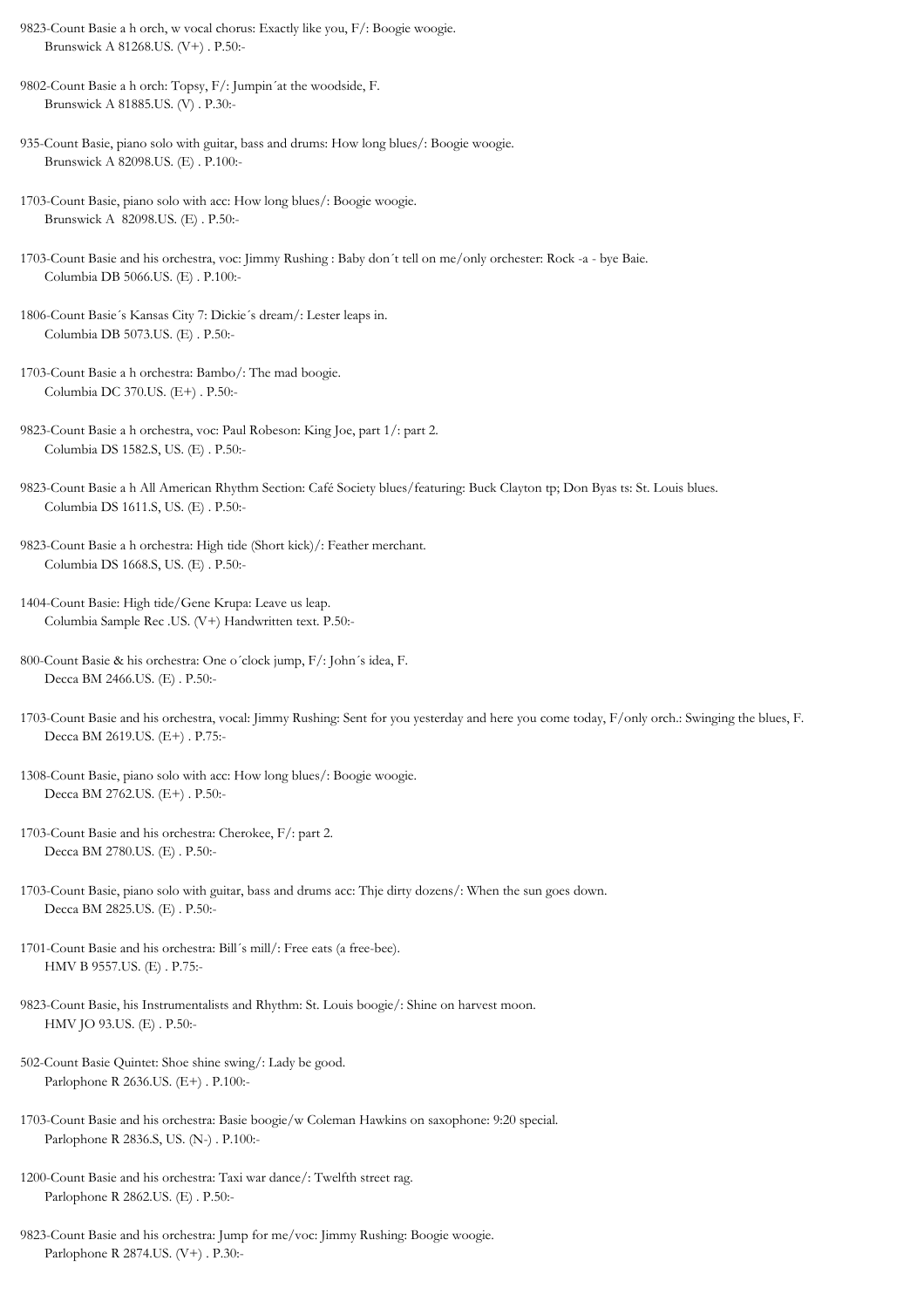9823-Count Basie´s Kansas City 7: Dickie´s dream/: Lester leaps in. Parlophone R 2915.US. (E-) . P.50:-

1703-Count Basie and his orchestra: Wiggle woogie/: One o´clock jump

Parlophone R 2951.US. (E) . P.50:-

- 1703-Count Basie a h All American Rhythm Section: St. Louis blues/: Café Society blues. Parlophone R 2970.US. (N-) . P.100:-
- 9823-Count Basie a h orchestra: The Jitters/Basie a h All-American Rhythm Section, featuring: Buck Clayton tp; Don Byas ts: Royal Garden blues. Parlophone R 2982.S, US. (V+) . P.30:-
- 9823-Count Basie a h orchestra: Red bank boogie/voc: Jimmy Rushing: Jimmy´s blues. Parlophone R 2992.US. (E) . P.50:-
- 1904-Count Basie and his orchestra: Tap´s miller/voc: Jimmy Rushing: Rusty dusty blues. Parlophone R 2994.US. (E) . P.100:-
- 9823-Count Basie a h orchestra: Ain´t it the truth/: Basie blues. Parlophone R 3003.US. (E) . P.50:-
- 1703-Count Basie and his orchestra: Jump for me, F/: 12th street rag. Columbia DS 1224.US, S.1939 (N-) . P.100:-
- 1703-Count Basie and his orchestra, voc: Jimmy Rushing (Basie on organ): Nobody knows/only orchester: Song of the islands, F (Na Lie O Hawaii). Columbia DS 1265.US, S.1939 (E+) . P.100:-
- 9823-Count Basie a h orchestra: I do mean you, F/w Coleman Hawkins on saxophone: Feedin´ the "Bean", F. Columbia DS 1412.S, US.1941 (E) . P.75:-
- 1703-Count Basie a h orchestra: I do mean you, F/w Coleman Hawkins on saxophone: Feedin´ the "Bean", F. Parlophone R 2814.S, US.1941 (E+) . P.75:-
- 234-Count Basie All American Rhythm Section; featuring Buck Clayton tr; Don Byas, ts: Bugle blues/: Sugar blues. Columbia Sample Rec. 1573.S, US.1942 (E) . P.150:-
- 1001-Count Basie and his orchestra: Jive at five/: Every tub. Karusell 1019.US, S.1952 (V+) . P.50:-
- 705-Count Basie and his Nonet: I want a little girl/: Oh lady be good. Karusell 1040.S, US.1952 (E+) . P.100:-
- 9802-Baxter Dance Orch: Taint no use, quickstep/: Organ Grinders Swing, quickstep. Grand Grd 1013.S, UK.1936 (V-) fr. Parlophone: Phil Green a h Busketeers. P.30:-
- 1308-Les Baxter mit seinem Chor und Orchester: I love Paris/: Gigi. Capitol C 2479.US. (E) . P.50:-
- 1702-The BBC Dance Orch, dir Henry Hall: The waltz in swing time/: A fine romance, F. Columbia FB 1527.UK. (E) . P.50:-
- 1812-The BBC Dance Orchestra, dir Henry Hall: Swing patrol/: Boo-hoo, F. Columbia FB 1672.UK. (E) . P.50:-
- 9802-The B.B.C. Dance Orch, dir Henry Hall w vocal chorus: We saw the sea, F/: I´m putting all my eggs in one basket, F. Columbia FB 1364.UK.1936 (V) . P.30:-
- 1308-Sidney Bechet and his New Orleans Feetwarmers: Indian summer, F/: Preachin´ blues, F. HMV B 9061.US, UK. (E+) . P.100:-
- 1200-Sidney Bechet and his New Orleans Feetwarmers: Shake it and break it, F/: Wild man blues, F. HMV B 9086.US, UK. (E) . P.100:-
- 722-Sidney Bechet and his New Orleans Feetwarmers, w vocal refrain: I want you tonight, F/: Lay your racket, F. HMV B 9091.US, UK. (V+) . P.75:-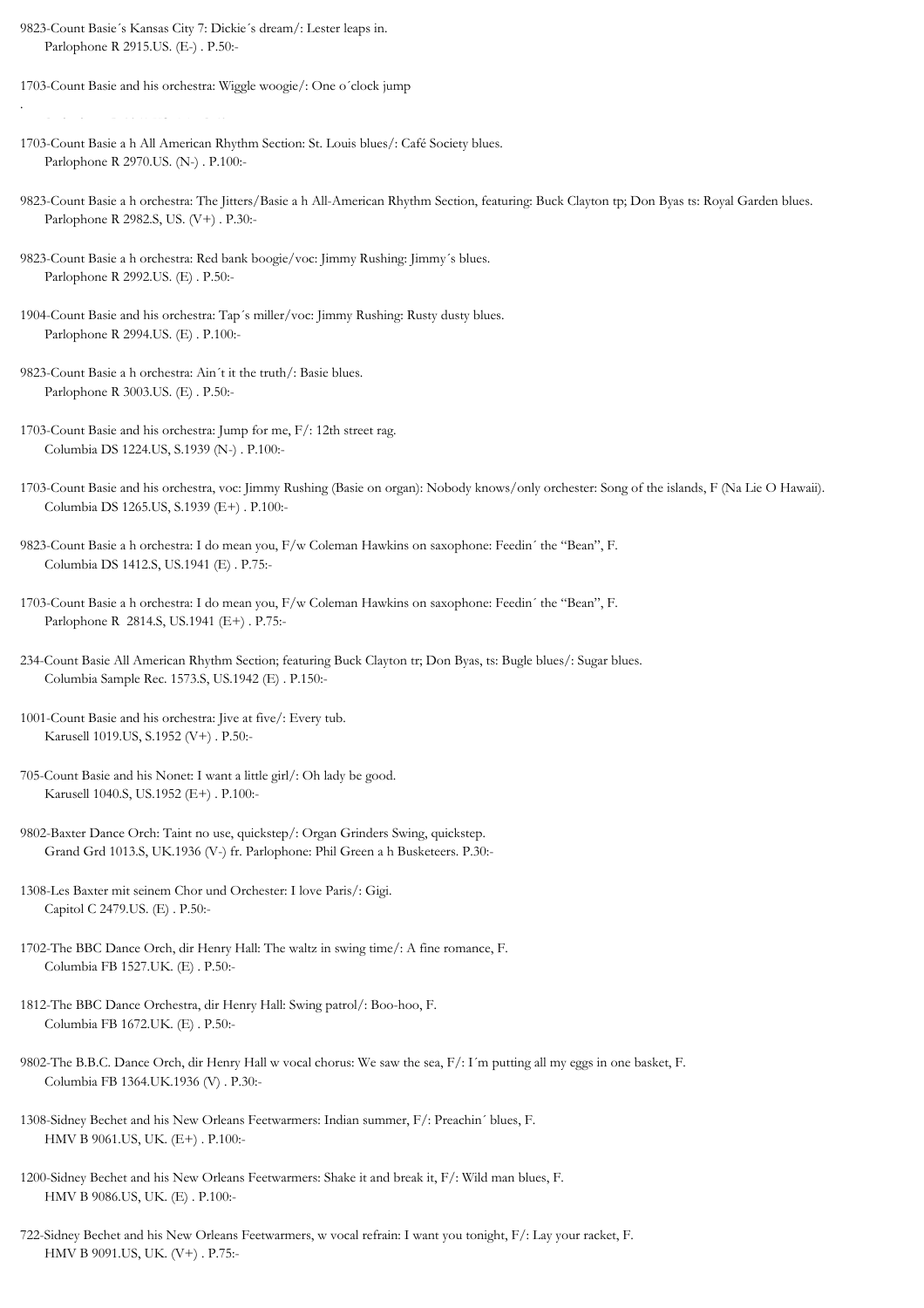1610-Sidney Bechet and his New Orleans Feetwarmers: One o´clock jump/: Blues in thirds. HMV B 9340.US, UK. (E+) . P.100:-

1200-Sidney Bechet and his New Orleans Feetwarmers: Texas moaner/voc: Victor Dickenson & Chorus: Rip up the joint. HMV B 9474.US, UK. (E) . P.100:-

1200-Sidney Bechet and his orchestra: Hold tight, F/: Chant in the night, F. Parlophone D.P. 238.US, UK. (V+) . P.50:-

1902-Johnny Hodges and his orchestra: Perdido/: In the shade of the old apple tree. Vogue V 5056.F, US.1950 (V+) . P.50:-

547-The Pia Beck Trio: Beck´s boogie/: John´s guitar boogie. Philips P 17065.UK. (E+) . P.100:-

1812-Bix Beiderbeck &his orchestra: Royal Garden blues/ : The jazz me blues, F.

1010-Bix Beiderbecke & his orchestra: Royal Garden blues/: Jazz me blues, F. Parlophone R 2580.US. (E-) . P.100:-

1200-Bix Beiderbecke & his orchestra: At the Jazz Band ball/: Sorry

Parlophone R 2711.US. (E) no dub. P.125:-

.

1200-Bix Beiderbecke & his orchestra: Louisiana/: Margie. Parlophone R 2833.US, S. (E+) ej dub!. P.150:-

- 1812-Manolo Bel and his Muchachos, with vocal chorus in Spanish: Maria Magdalena, SF/: Trinia, paso double. Columbia FB 1981.UK, Esp. (E) . P.50:-
- 403-Orkester Dajos Béla: Från fädren har det kommit, onestep/: Skål skål skål, onestep. Odeon D 4684.SE, DE. (E-) rec. 1928. resp. 1929. P.75:-

530-Tanzorchester Dajos Bela : Baby Gaby und die Spieluhr, F/mit Gesang: Casabianca, 6/8-onestep. Odeon O 2853.DE. (E+) . P.125:-

- 403-Orkester Dajos Béla: Det bor i varje hjärta en liten amorin, F/: Du, valse boston. Odeon D 4620.SE, DE.1928 (G+) . P.30:-
- 840-Dajos Bela Orkester: K.A.K.-valsen/: Flygarvalsen. Odeon D 4610.SE, DE.1928 (E) . P.75:-

403-Orkester Dajos Béla (sång: Fritz Sahlin, dir. Carl Woitschach!): Varje liten tanke,V/: Hund och katt,F. Odeon D 4948.S.1929 (G+) . P.30:-

424-Orkester Dajos Béla: I Heidelberg där miste jag mitt hjärta, F/refr.sång: Sven Daland (=Ragnar Hultén): Stockholm min barndoms stad. Odeon D 4927.S. (E) rec. 1928 resp. 1929. P.100:-

532-Tanz Orchester Dajos Béla: In Santa Lucia, T/: Die Musik under der Tanz und die Nacht, boston. Odeon O 11497.DE. (E-) . P.50:-

- 845-Dajos Béla Orkester: Det är kvinnan bakom allt, F/: Någon skall vara den första, F. Odeon D 4534.SE, DE.1927 (V+) . P.50:-
- 1904-Orkester Dajos Béla: Hand i hand, F/: Niagara, F. Odeon D 4644.S.1928 (V+) . P.50:-
- 932-Orkester Dajos Béla: I min blåa himmel, V (mx 7260)/: Det var i sommarnattens elfte timma, SF. Odeon D 4721.S.1928 (E) . P.100:-
- 500-Orkester Dajos Béla: China; F/: Kimono, F. Odeon D 4834.SE, DE.1929 (V) Endast orkester, disko anger okänd refrängsångare. P.50:-

<sup>341-</sup>Dajos Belá Orkester: Se i mitt öga får du svar, F/: Du får inte leka på våran gård, F. Odeon D 4597.ES, DE.1927 (V-) . P.30:-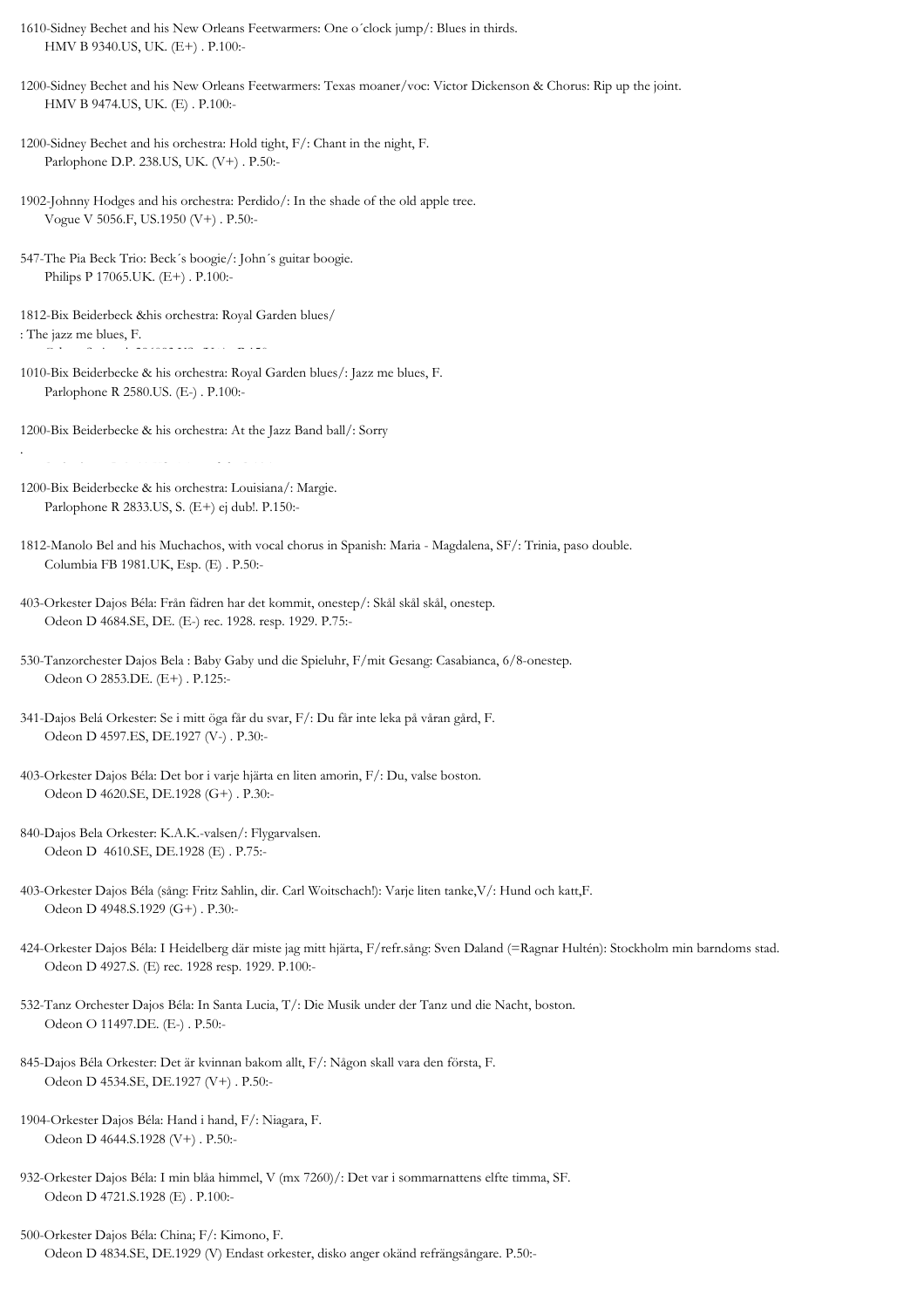- 1806-Harry Belafonte, Tony Scott´s Orchestra and Chorus. Millard Thomas, guitar: Banana boat (Day-O)/: Matilda Matilda. RCA 209117.US. (V) . P.100:-
- 520-Graeme Bell a h Australian Jazz Band: South/: Shum-me-sha-wabble. Artist B 3051.S.1948 (V-) . P.30:-
- 9832-The Benson Orchestra of Chicago: It must be someone like you, F/Shilking Orchestra: When the sun goes down, F. HMV B 1307.US. (E) . P.75:-
- 9802-Herbert Berger´s Coronada Hotel Orch: Beside a silv´ry stream, F/: Good night, F. HMV B 5025.UK. (G+) . P.30:-
- 9818-Raymond Bernard, piano jazz: Tu me plais, samba/: Pour un oui pour un non, bolero. Polydor 560379.F. (N-) . P.50:-
- 2003-Skratt-Succées (Lucie Bernardo, tal & Otto Rathke, flügelhorn): Den utskrattade hornblåsaren (Die missglückte Jugendzeit)/Orkester: I orostider (Aus Stahl und Eisen), marsch. Ekophon NS 2100.DE, SE. (V-) rec. 1919 resp 1920. P.50:-
- 533-Homocord-Orchester mit Refraingesang: Luigi Bernauer: Ein rheinisches Mädel: Gute Nacht Marie, Marschlied/: Gigolo Gigolett, V. Homocord 4- 3173.DE. (N-) . P.150:-
- 1204-Homocord-Orchester mit Refraingesang: Luigi Bernauer: Leutnant warst du einst bei den Husaren, Marschlied/: Im Rosengarten von Sanssouci. Homocord 4- 3383.DE. (E+) . P.150:-
- 533-Soloists, chorus and orchestra. Conducted by Harry Bidgood: Congress Dances, selection/: part 2. Broadcast Twelve 3150.UK. (V+) . P.50:-
- 630-Barney Bigard and his orchestra (an Ellington unit): Charlie the chulo/: A lull at dawn. HMV B 9185.US. (E-) . P.50:-
- 1309-Barney Bigard and his orchestra (an Ellington unit): Lament for Javanette/: Ready Eddy. HMV B 9215.US. (E+) . P.100:-
- 1204-Barney Bigard and his orchestra: Barney goin´ easy/: Just another dream. Parlophone R 3039.US. (E+) . P.100:-
- 1308-Barney Bigard and his Jazzopaters: Demi-Tassi/: Jazz a la carte. Parlophone R 3175.US. (E+) . P.100:-
- 1405-Barney Bigard and his orchestra: Lost in two flats/: Frolic Sam. Parlophone R 3199.US. (E+) . P.100:-
- 715-Barney Bigard and his orchestra: Stompy Jones/: Four and one-half street. Parlophone R 3210.US. (E) . P.100:-
- 9802-Bimbo der Tricktrommier der Berliner Scala mit seinem Orchester: FD 79, F/: Sahara, F. Odeon O 31675.DE. (V) . P.50:-
- 508-Fred Bird Rhythmicans mit Refraingesang: Luigi Bernauer: Du bist das süsseste Mädel der Welt!, F/: Liebeswalzer. Homocord 4- 3540.DE. (E-) . P.150:-
- 9802-Fred Bird Rhythmicans: C´est pas comme ca, F/: In Paris in Paris sind die Mädels so süss, V. Homocord 4- 3968.DE. (V) . P.50:-
- 2011-Archie Bleyer and his orchestra: Isn´t this a lovely day, F/: Top hat white tie and tails, F. Kristall 300.S, UK. (V+) . P.50:-
- 1001-Archie Bleyer, his scorud and orchestra: The naughty lady of shady lane/: While the vesper bells were ringing. London HL- 8111.UK. (N-) . P.50:-
- 920-Ray Bloch and his orchestra, voc Larry Douglas: Full moon and empty arms/only orchestra: Polly Wolly Doodle. Signature 15011.US. (E+) . P.50:-
- 409-Blue Barron orchestra, vocal by ensemble: Powder your face with sunshine/: Cruising down the river . MGM 6009.S.1948 (E) . P.50:-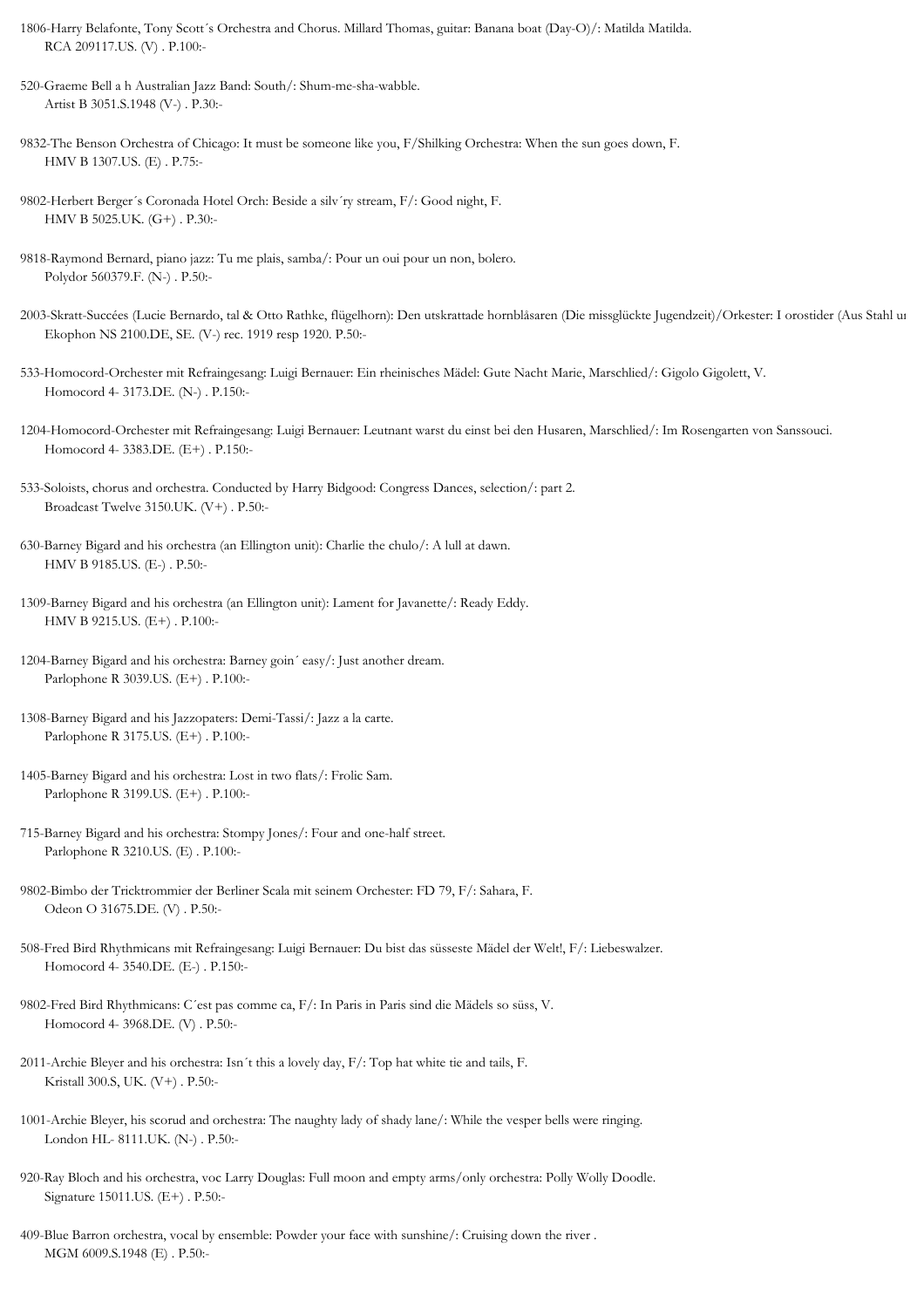- 304-Claude Bolling et son orchestre: Doin´ the woom woom/: Washington wabble. Telefunken A 17005.Dk, F. (E) . P.100:-
- 1806-Al Bollington, organ of the Paramount Theatre, London: Medley of Serenaders /: part 2. HMV BD 395.UK. (E+) . P.75:-
- 2102-Al Bollington, organ of the Paramount Theatre, London: My curly-headed baby/: Mighty lan´ a rose. HMV BD 806.UK. (E+) . P.75:-
- 2102-Durium Dance Band (cond: Peter Rush, vocal: Webster Booth): Tell Me To-Night/: Parlez-Moi D'Amour. Durium Super M 4.SE.1933 (V) Durium flexible, no sleeve. P.50:-
- 508-Earl Bostic a h Orch: Flamingo/: Sleep. Karusell K 57.US, S. (E) . P.75:-
- 515-Connie Boswell, Bob Crosby´s Bob Cats: Martha: Ah! so pure (Flotow)/: Home on the range. Brunswick A 81450.US. (E+) . P.125:-
- 2101-Connie Boswell, dir: Victor Young: Stormy weather/dir: Bob Haggert: Ole buttermilk sky. Decca BM 3706.US. (E) . P.100:-
- 440-Jimmy Boyd, acc. by Norman Luboff: I saw mammy kissing Santa Claus/: Little train a chuggin´ in my heart. Columbia DB 3365.UK. (N-) . P.75:-
- 845-Lucienne Boyer, Orchestre dir by Franck Pourcel, au piano: Serge Besslére: Mon coeur est un violin/: Je ne crois plus au Pére Nöel. Columbia DC 363.F. (E-) . P.100:-
- 307-Mlle Lucienne Boyer, Orchestre Iza Volpin: Ne dis pas toujours/: La Barque d´yves. Columbia DF 870.F. (E) . P.200:-
- 307-Mlle Lucienne Boyer au piano pleyel: M. Jean Delettre: C´est pas la peine/et Orchestre Iza Volpin: Fais semblant de m´aimer. Columbia DF 1039.F. (E+) . P.200:-
- 307-Mlle Lucienne Boyer, Orchestre Iza Volpin: Viens danser quand meme/: Solitude. Columbia DF 1242.F. (E) . P.150:-
- 226-Lucienne Boyer, et l´orchestre Isa Volpin: L´etoile d´amour/: J´ai reve de t´aimer. Columbia DF 1394.F. (N-) . P.125:-
- 307-Mlle Lucienne Boyer, Orchestre Iza Volpin: Cést toujours la meme chanson/: Mon rendez-vous, chanson. Columbia DF 2079.F. (E+) . P.150:-
- 538-Mlle. Lucienne Boyer, Orchestre: M. Iza Volpin: Nuits blanches/: Dans le petit cafe du coin. Columbia DFX 166.F. (E) 12". P.100:-
- 1812-Lucienne Boyer, dir: M. B Codolban: Dans la fumee/: Parlez moi d´amour. Columbia DF 61.F.1930 (E+) . P.100:-
- 9802-Josephine Bradley a h Ballrom Orch: The cokey cokey/: Always, V. Decca F 8574.UK. (N-) . P.30:-
- 440-Will Bradley and his orchestra, featuring Ray McKinley: Beat me daddy eight to the bar/Celery stalks at midnight/: Down the road a piece/Chicken Gumboog Columbia Album SET A 40.US.  $(V+/E+)$  4-record set in original album. P.300:-/4-rec.
- 1200-Will Bradley & his orchestra: Love nest, F/: I´m coming Virginia, F. Parlophone R 2745.US. (V+) . P.50:-
- 9842-Will Bradley & his orchestra, vocal and drums by Ray McKinley: Scrub me, mama, with a boogie beat/: Five o´clock whistle. Parlophone R 2785.US. (E) . P.50:-
- 1703-Will Bradley´s Six Texas Hot Dogs: Basin street boogie/Ray McKinley Quartet: Tea for two. Parlophone R 2849.US. (E+) . P.100:-
- 1308-Will Bradley & his orchestra, voc: Ray McKinley: Chicken gumboog(ie)/voc: McKinley and Will Bradley: Down the road a piece. Parlophone R 2887.US. (E) . P.100:-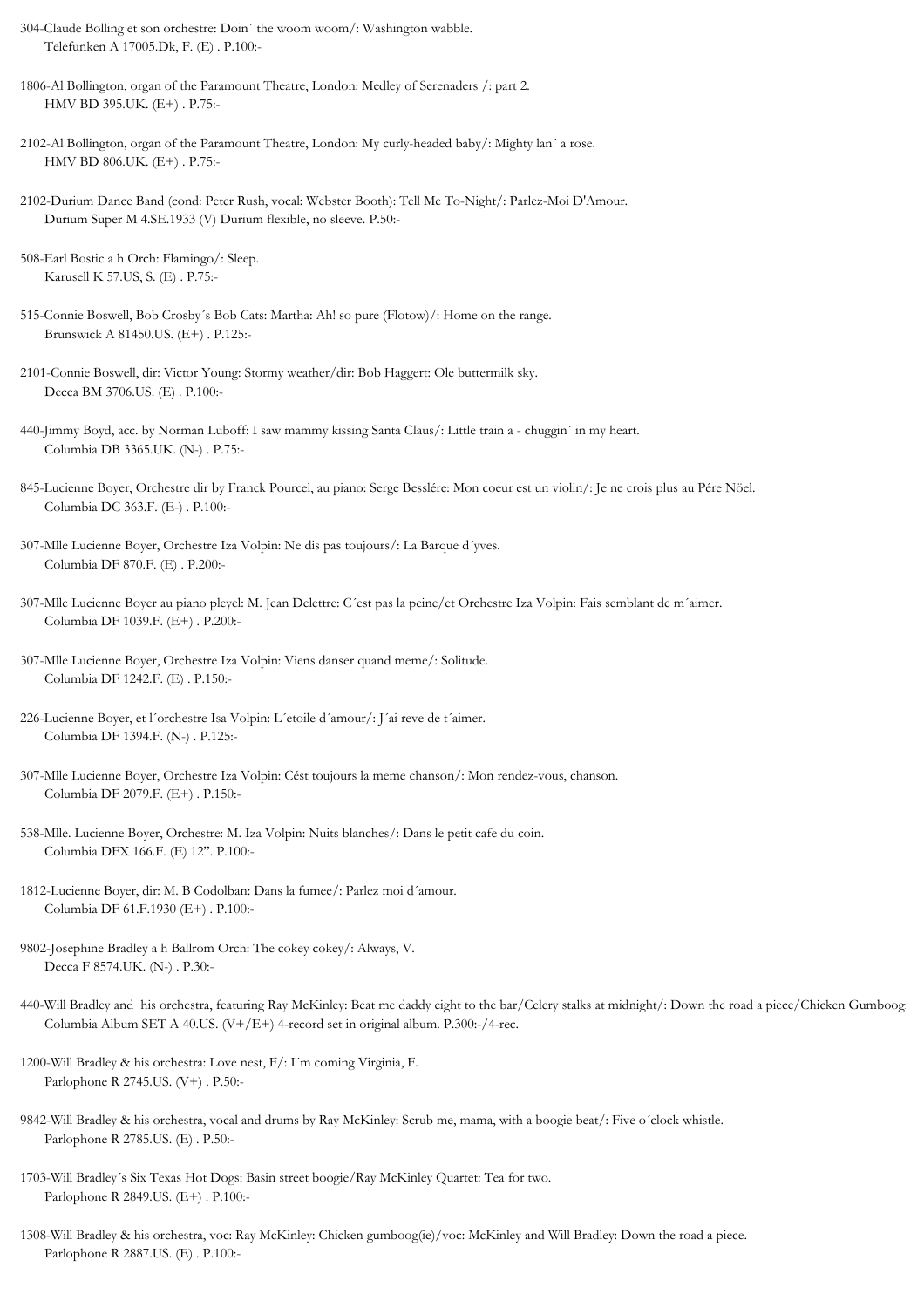- 1308-Teresa Brewer, The Dixieland All Stars: Music music music/: Copenhagen. London L 604.UK.1950 (E) . P.50:-
- 449-Carl Brisson, with instrumental acc.: It´s you I love/: Why?. Decca F 1893.UK. (E) . P.200:-
- 9822-Carl Brisson, w orchestra: Live and love tonight/: Cocktails for two. Decca F 5014.UK. (E) . P.100:-
- 1701-Brocksieper Quartett (Fritz Bocksieper dr; Primo Angeli p; v.d. Broeck tp; W Winkler b): Mir ist´s so leicht, F/: Leise klingt´s über´s Wasser, F. Brunswick A 82249.DE, . (E) . P.150:-
- 1703-Les Brown and his Orchestra: A fine romance, F/vocal by Ray Kellogg and Betty Taylor: 1400 Dream Street, F. Columbia 38444.US. (E) . P.50:-
- 9821-Les Brown a h Band of Renown: Montoona Clipper/: Ramona. Coral 60918.US, H. (N) . P.75:-
- 9821-Les Brown a h Band of Renown: Back in your own backyard/with The Modernaires: I´ll be hangin´ around. Coral 60946.US, H. (N) . P.75:-
- 9821-Les Brown a h Band of Renown, featuring Ronny Lang, alto sax solo: Midnight sun, F/: Ruby. Coral 60959.US, H. (N) . P.75:-
- 225-Dave Brubeck trio: Sweet Georgia brown/: Blue moon. Jazz Selection JS 4009.S, US. (E) . P.100:-
- 920-Albert Bräu, saxophone: Den skrattande saxophonen, polka (Klarinetten Komik)/: Margit, polka (Süsse Träume). Telestar A 10749.DE. (E) . P.50:-
- 630-Buchanan Brothers, singing with orchestra: Atomic power/: Singing an old hymn. RCA Victor 20- 1850.US. (V) . P.100:-
- 1308-Bully Buhlan, Ltg. Werner Müller: Ham se nich `ne Braut für mich, Swing-Polka/: Alles wegen dir, F. Polydor 48480.DE. (N-) . P.100:-
- 620-Bully Buhlan, Bert Peters Dansorkester: Das Lebenslied, V/: Ein Musikus weiss immer was er spielen muss, T. Polydor H 48728.DE. (E-) . P.50:-
- 630-Bully Buhlan und dem Horst wender-Quartett, Hammond-Orgel: Gerhard Gregor: Ja was bleibe wenn die Liebe nicht wär´, SF/: Ich hab mich so an dich gewö Polydor 49476.DE.1951 (N-) . P.50:-
- 920-Deutsches Klavier Jazz Duo Hans Bund. 2. Klavier Herbert Jäger: Spitzentanz der Tasten, F (Fairy tiptoe)/: Flüchtige Fingers, F (Loose fingers). Telefunken A 1387.DE. (N-) . P.100:-
- 715-Robert Burnett, The Famous Scots´ Baritone with orchestra: Ae fond kiss/: Duncan Gray. Parlophone F 3266.UK. (E+) . P.100:-
- 9818-M. Robert Burnier du Theatre Mogador & Mlle J Meyrande, acc orch: Parade d´amour/: part 2. Pathé X 3432.F. (E+) . P.100:-
- 720-Earl Burtnett and his Los Angeles Baltimore Hotel orchestra, with vocal refrain: If I had a talking picture of you, F/: Sunny side up, F. Brunswick 4501.US. (V+) . P.50:-
- 530-Bings Dance Orchestra (dir G.W. Byng): Bombay, F (by Chaplin)/: Lyckodrömmar, V. HMV X 2327.S, UK.1926 (N-) . P.200:-
- 1701-Oscar Calle and his Cuban Boys: Amapola, bolero/: Mambo Jambo. Cupol 4433..1949 (E+) . P.100:-
- 1200-Cab Calloway with The Four Bells, Jimmy Carroll and orchestra: Minnie the moocher/: Gambler's guitar. Karusell 15003.US, S.1953 (V) . P.50:-
- 2003-Eddie Calvert, trumpet with Norrie Paramor orchestra: Oh, mein Papa/: Mystery St.. Columbia DB 3337.UK. (E+) . P.50:-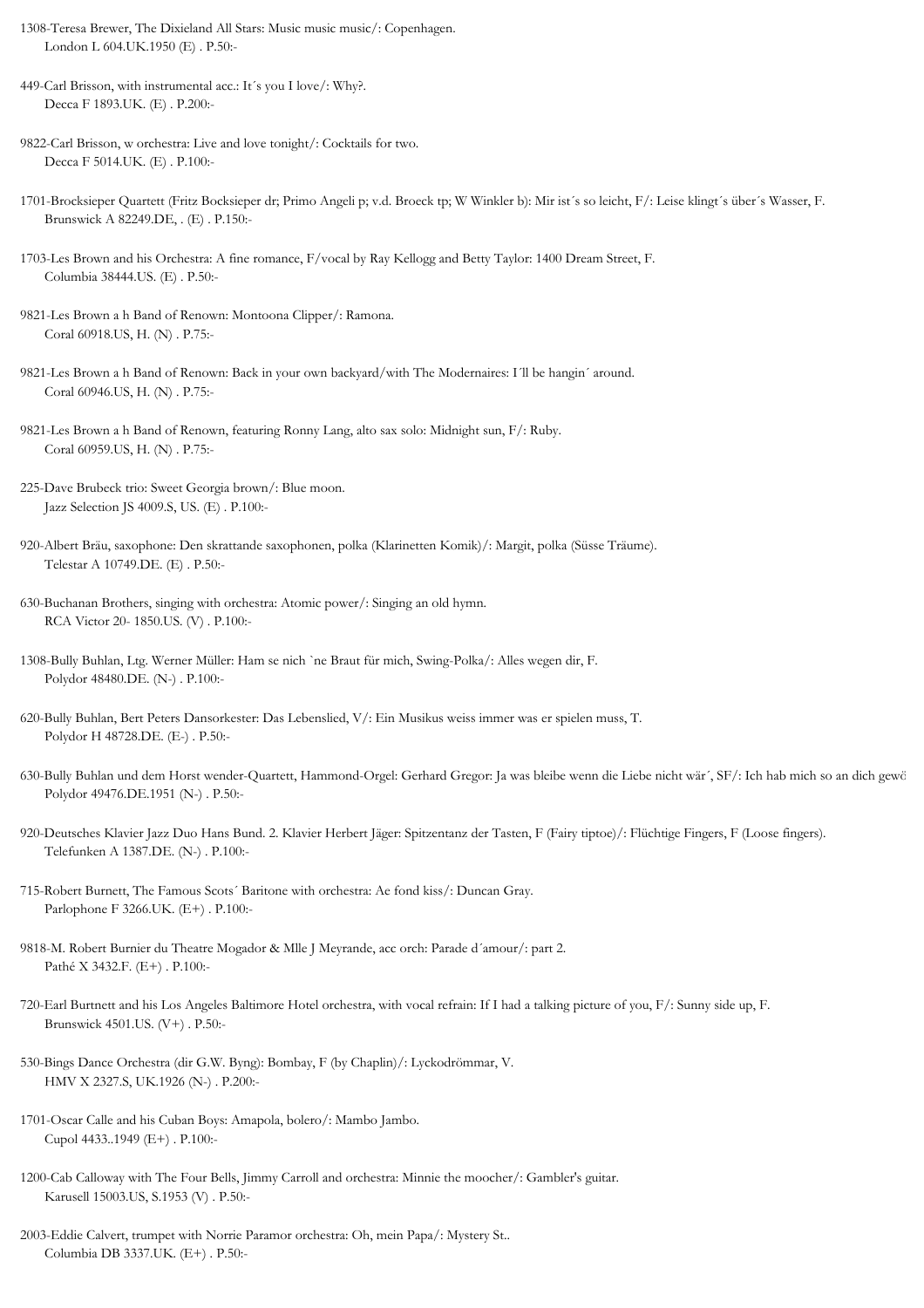1904-Eddie Calvert, trumpet with Norrie Paramor orchestra: Zambezi/: Trumpet tango. Columbia DB 3747.US. (E) . P.50:-

-Eddie Calvert, his trumpet and his orchestra: With a song in my heart/: Kiss me again. Modern Musik M 101.S. (V) . P.30:-

1904-Alfredo Campoli & The Dorchester Hotel Orchestra: O Cara Mia/: Komm Tzigany. Decca F 2445.UK. (E) . P.125:-

149-Tanzorchester "Fud Candrix": Tiger rag/: Farewell blues. Telefunken A 10315.DE. (V+) . P.250:-

- 920-Fud Candrix und sein Orchester. Englischer Refraingesang: Wally Sluyzer: The Donkey serenade/: You´ve got to take your pick and swing. Telefunken A 2447.DE. (V+) . P.75:-
- 138-Frankie Carle orchestra, voc: Marjorie Hughes: Rumors are flying, F/: Without you, F. Columbia DS 1651.S, US. (E) . P.50:-
- 304-Dorothy Carless, Gus Deloof and his Music from the Victory Club: Perdido/: Don´t fence me in. Sonora Swing 659.S, Be.1946 (V-) . P.50:-

500-Don Carlos and his orchestra (from the Colony Restaurant London): Maria Christina, mambo/: Chili sauce, sambo. HMV GV 183.UK. (V+) . P.50:-

- 9938-Hoagy Carmichael: Huggin´ and chaikin´/: Ole buttermilk sky. Decca BM 3709.US. (E) . P.75:-
- 1702-Hoagy Carmichael, vocal with piano, whistling, and thythm acc: Old man Harlem/: Star dust. Decca BM 3961.US. (E) . P.150:-
- 1200-Hoagy Carmichael and Cass Daley, vocal with Matty Matlocks All Stars: The old piano roll blues/: Stay with the happy people. Decca BM 4495.US. (V+) . P.50:-
- 2101-René Carol, Begleitges: Barbara Kist, Rosmarie Bergson und Chor. Bert Peter Tanzsolisten, Köln: Rote Rosen, rote Lippen, roter Wein, T/und Lonny Kellner Polydor 48783.D. (E+) . P.50:-
- 2101-Renato Carosone e il suo Quartetto, canta Piero Giorgetti: Domani/: Io mammeta e tu. Pathé MG 333.I. (E+) . P.50:-
- 32-Renato Carosone kvartett: Il Piccolo Montanaro/: La Donna Riccia. Pathé X 8599.I, S. (V) . P.30:-
- 715-Eddie Carroll and his Casani Club Orchestra, w voc refrain: In the sweet long ago, F/: Moonlight and shadows, F. Odeon OF 5410.UK. (E) . P.100:-
- 715-Mindy Carson, dir. Jimmy Carroll: Tell me you´r e mine/: The choo buy song (Peanut, popcorn, crackerjack, jelky-apple). Philips B 21003.US. (N-) . P.100:-
- 601-Mindy Carson, dir. Norman Leyden: Wake the town and tell the people/: Hold me tight. Philips B 21678.US. (N-) . P.100:-
- 630-Hans Carste mit seinem Tanzorchester, m Refraingesang: Pst, pst Blondine, V/: Dideldideldum, F. HMV EG 6770.DE. (V+) . P.50:-
- 630-Benny Carter and his orchestra: Babalu/w voc. refrain: There, I`ve said it again. HMV B 9230.US. (V+) . P.50:-
- 630-Benny Carter and his orchestra: Back bay boogie/: Sunday. HMV B 9449.US. (E) . P.75:-
- 538-Casani Club Orch: Let´s face the music and dance, F/: I´m putting all my eggs in one basket, F. Kristall 353.S, UK. (E) . P.100:-
- 9824-Orquesta Hermanos Castro, canto por Eddy Urquia: Alegre conga/Quinteto "La Plata", canto por Davilita: Alma Borincana. Victor 75982.US. (V-) . P.50:-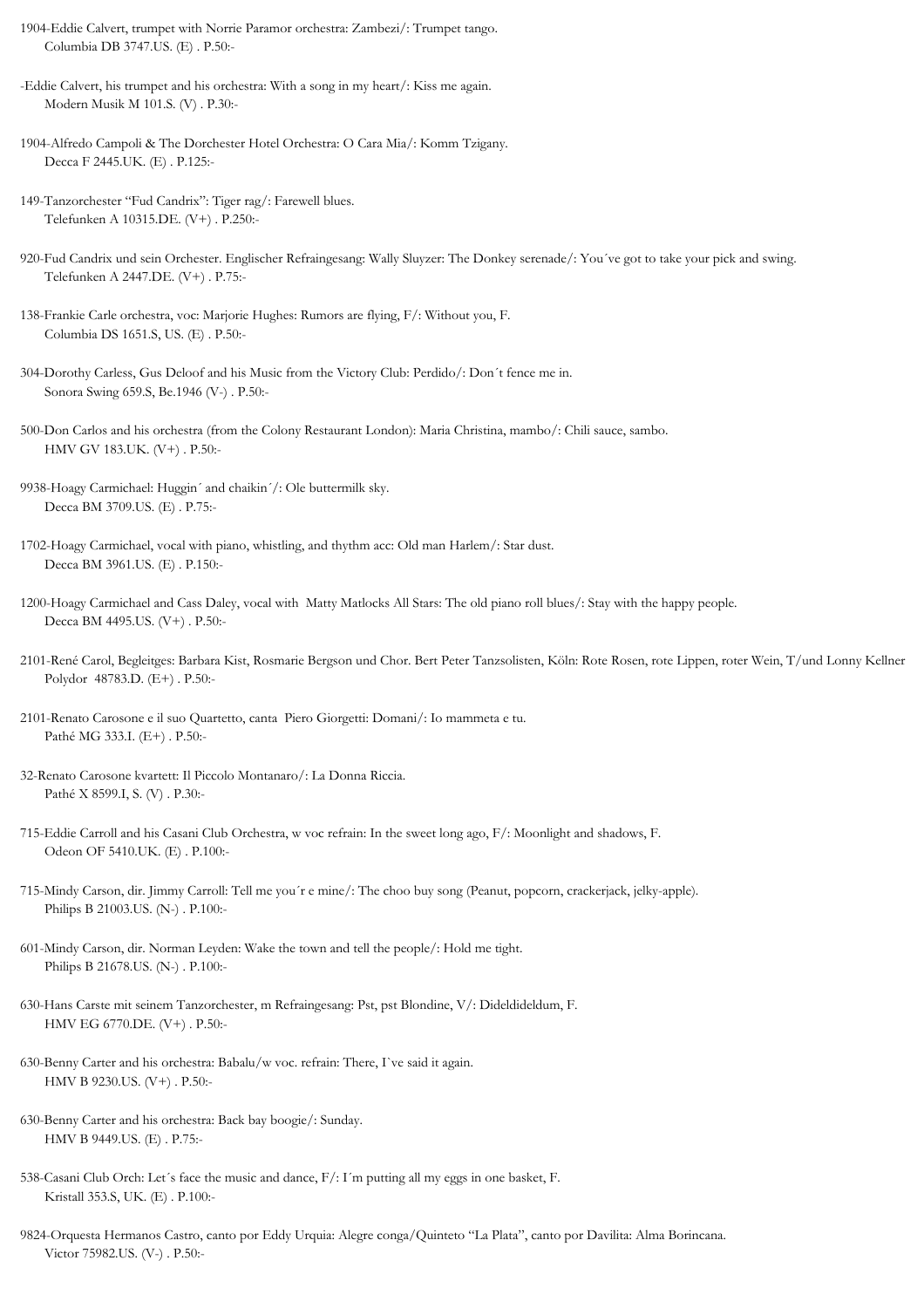1200-Carmen Cavallaro, piano w rhythm acc.: The very thought of you/: Cocktails for two. Decca BM 4230.S, UK. (V+) . P.30:-

435-Dorival Caymmi, acc. de Violoes por R. Gulmardes, Laurindo de Almeida e Dilermando Reis: Noite de Temporal, cancao praieira/: Navio Negreiro, samba jon Odeon 11850.Brasil. (E) . P.200:-

1910-Lionel Cazaux et sen orchestre: Okay, rumba-bolero/: C´est pour toi, V. HMV K 6531.FR. (E) french writer and conductor, death 24-09-1970 . P.75:-

920-Saxophone Solo by Ronnie Chamberlain with orchestra, cond. Norrie Paramor: Skye boat song/: Greensleeves. Columbia DB 2915.UK. (N-) . P.100:-

- 9818-Maurice Chevalier, w orch: Valentine/: Paris stay the same. HMV B 3364.F. (E) . P.75:-
- 1308-Maurice Chevalier, Jack Hylton orchestra: Maurice Chevalier medley, part 1/: part 2. HMV B 3686.UK, F. (E) . P.100:-
- 1708-Maurice Chevalier, w orchestra dir: Nat Finston: Mimi/: The poor atache. HMV B 4289.F. (V+) . P.30:-
- 9818-Maurice Chevalier, dir de Marcel Cariven: Mon amour/: Il pleurait. HMV J.O. 13.F. (V) . P.30:-
- 9818-Maurice Chevalier, dir M Cariven: Ca s´est passe un dimanche/: Ca fait d´excellents francais. HMV JO 11.F. (E) . P.75:-
- 9818-Maurice Chevalier, dir: Marcel Cariven: Arthur, F/: Paris sera toujours Paris. HMV JO 14.F. (E) . P.75:-
- 9818-Maurice Chevalier, w orch: Je vais sur mon chemin/: Pour les amants.... HMV JO 75.F. (E) . P.75:-
- 323-Maurice Chevalier, Henri René and his orchestra: A Barcelone/: You in my dreams. HMV JOF 6.F. (E+) . P.100:-
- 517-Maurice Chevalier, Dir Jacques Helian: Place Pigalle/dir: de Marcel Pagnoul: La Choupetta. HMV JOF 18.F. (V+) . P.50:-
- 9818-Maurice Chevalier, Dir Jacques Helian: Place Pigalle/: 1 2 3 4 Chanson. HMV K 8699.F. (E) . P.50:-
- 607-Maurice Chevalier, Jacques Helian et son orchestre: Femmes de France, V/: Apres tout, chanson. HMV K 8894.F. (V+) . P.50:-
- 9818-Maurice Chevalier, dir Marcel Cariven: Potpurri sur des succés de M. Chevalier, 1re serie/: 2e serie. HMV SG 208.F. (V) . P.30:-
- 845-Maurice Chevalier: Valentine/: Les mots qu´on voudrait dire, SF. HMV X 4862.F, S. (E-) . P.50:-

<sup>2103-</sup>Chant, acc: Lrchestre: Frédérique: O ma bien-aimée/: Le temps des cerises, pastorale. Eldorado DS 222.FR. (E) 8". P.100:-

<sup>533-</sup>Don Cherry with Ray Coniff orchestra: Band of gold/: Rumble boogie. Philips B 21795.US. (N-) . P.100:-

<sup>225-</sup>Maurice Chevalier et Fred Freed et son Orchestre: Demain j´ai vingt ans/: C´est l´amour mais oui?. Decca F 36449.F. (V+) . P.100:-

<sup>9818-</sup>Maurice Chevalier, dir: Raymond Legrand: Paris 1900/: Ca ne vaut pas l´amour. Decca MB 20999.F. (E) . P.75:-

<sup>1804-</sup>Maurice Chevalier, w orchestra: My love parade/: Nobody´s using it now. HMV B 3332.F. (E) . P.75:-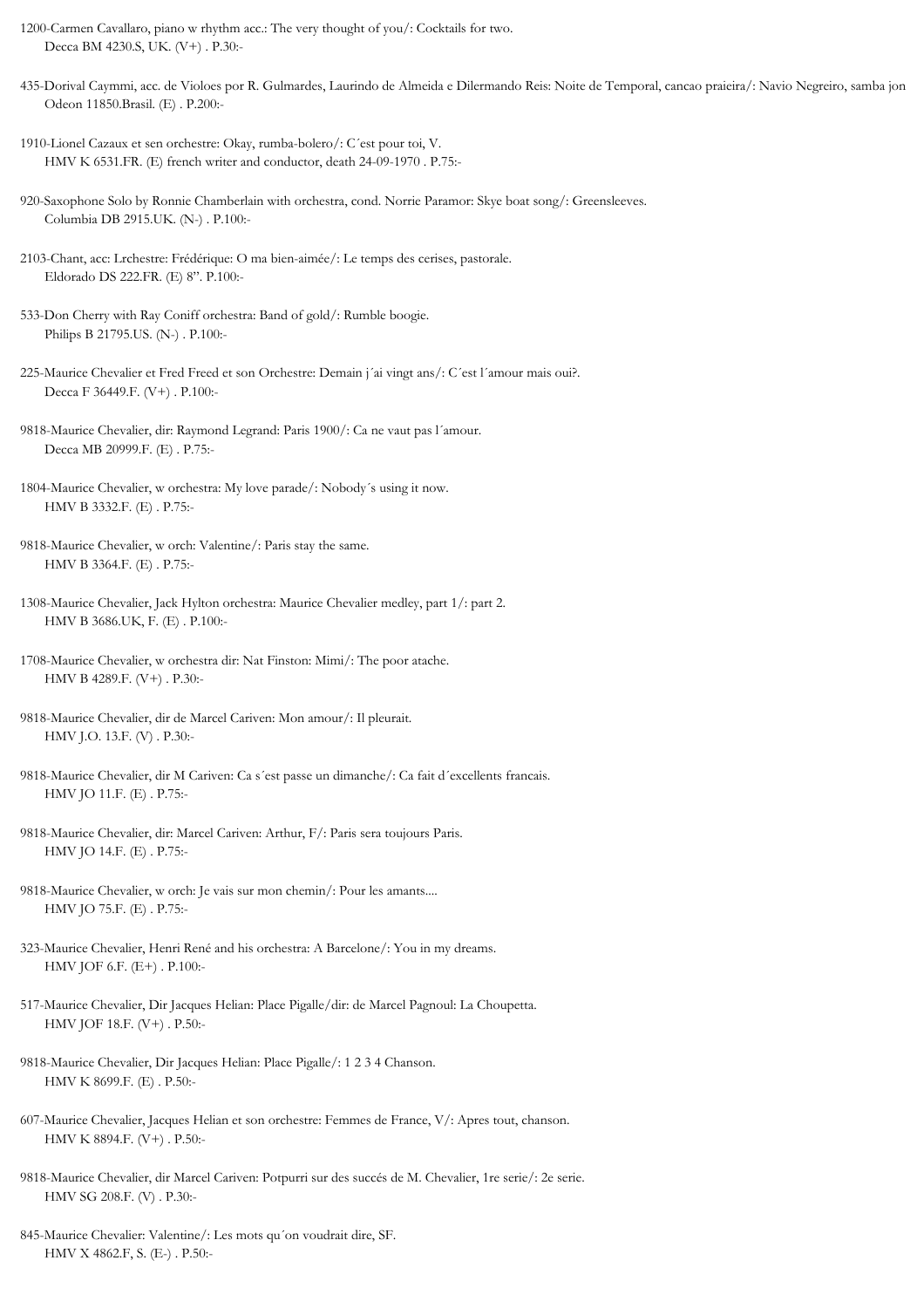- 723-The Chocolate Dandies: Star Dust, F/Louis Armstrong and his orchestra with vocal chorus: Save it pretty mamma for me, F. Odeon Swing A 28607.US. (E) flisa, spåren ok. P.100:-
- 1904-Helen Clark and Franklyn Baur, duet in English with orchestra: A little bungalow/Vaughan de Leath and Ed. Smalle: Together we two. HMV B 2672.UK. (E) . P.50:-
- 547-André Claveau, Paul Barons orkester: Cerisier rose et pommier blanc/: Fou de vous. Polydor 560241.F. (E-) . P.50:-
- 1309-André Claveau, André Grassi och hans orkester: Sous une umbrelle a Chantilly/: La ronde de l´amour. Polydor 560248.F. (N-) . P.100:-
- 1100-André Claveau, André Grassi och hans orkester: La petite diligence/: Premier Printemps. Polydor 560271.F. (N-) . P.100:-
- 1308-André Claveau, avec André Grassi et son orchestra: Domino/: Mata. Polydor 560272.F. (E) . P.100:-
- 630-Rosemary Clooney, Percy Faith orchestra: Half as much/: Poor whip poor will. Columbia 39710.US. (E-) . P.75:-
- 2003-Rosemary Clooney, Percy Faith orchestra: Half as much/with ensemble: Botch a me. Columbia DB 3129.UK. (E) . P.50:-
- 138-Rosemary Clooney, Percy Faith orchestra: Half as much/with ensemble: Botch a me. Columbia DS 2068.S, UK. (N-) . P.100:-
- 533-Rosemary Clooney and The Mellomen, dir: Buddy Cole: Mambo Italiano/: We´ll be together again. Philips B 21465.US. (V+) . P.75:-
- 1703-The "King" Cole trio, vocal Nat "King" Cole: The best man/: For sentimental reasons. Capitol 304.US. (E+) . P.50:-
- 1703-The King Cole trio, vocal: Nat "King" Cole): Naughty Angeline/: That´s what. Capitol B 437.US. (N-) . P.100:-
- 1703-The "King" Cole trio : Sweet Georgia brown/vocal by the trio: It is better to be yourself. Capitol C 239.US, Dk. (N-) . P.100:-
- 440-Nat "King" Cole and the trio with The Starlighters: Baby won´t you say you love me/: I almost lost my mind. Capitol C 889.US. (V+) . P.50:-
- 715-Nat King Cole and his Trio with The Starlighters: Twisted stockin´s /with Jack Costanzo, drums: Calypso blues. Capitol C 915.US. (E-) . P.100:-
- 1308-Nat King Cole, dir Les Baxter: Mona Lisa/: The greatest inventor. Capitol C 1010.US. (E+) . P.75:-
- 440-Nat "King" Cole and the trio : A little bit independent/with The Starlighters: I'll never say "never again" again. Capitol C 1068.US, Dk. (E-) . P.50:-
- 1308-Nat "King" Cole and the trio with Stan Kenton orchestra: Orange colored sky/no vocal: Jam-bo. Capitol C 1184.US. (E) . P.75:-
- 101-Nat King Cole with The Les Baxter chorus and orch.: The magic tree/w. The Ray Charles Singers, cond. Joe Lipman: Jet. Capitol C 1365.US. (N-) . P.100:-
- 1308-Nat "King" Cole with chorus and orchestra cond. by Les Baxter: Always you/: Destination mood. Capitol C 1401.US. (E) . P.50:-
- 601-Nat "King" Cole: Too young/: That´s my girl. Capitol C 1449.US. (E) . P.50:-
- 1308-Nat "King" Cole, cond: Joe Lipman: Little child/Cond: Pete Rugolo: Red sails in the sunset. Capitol C 1468.US. (E) . P.50:-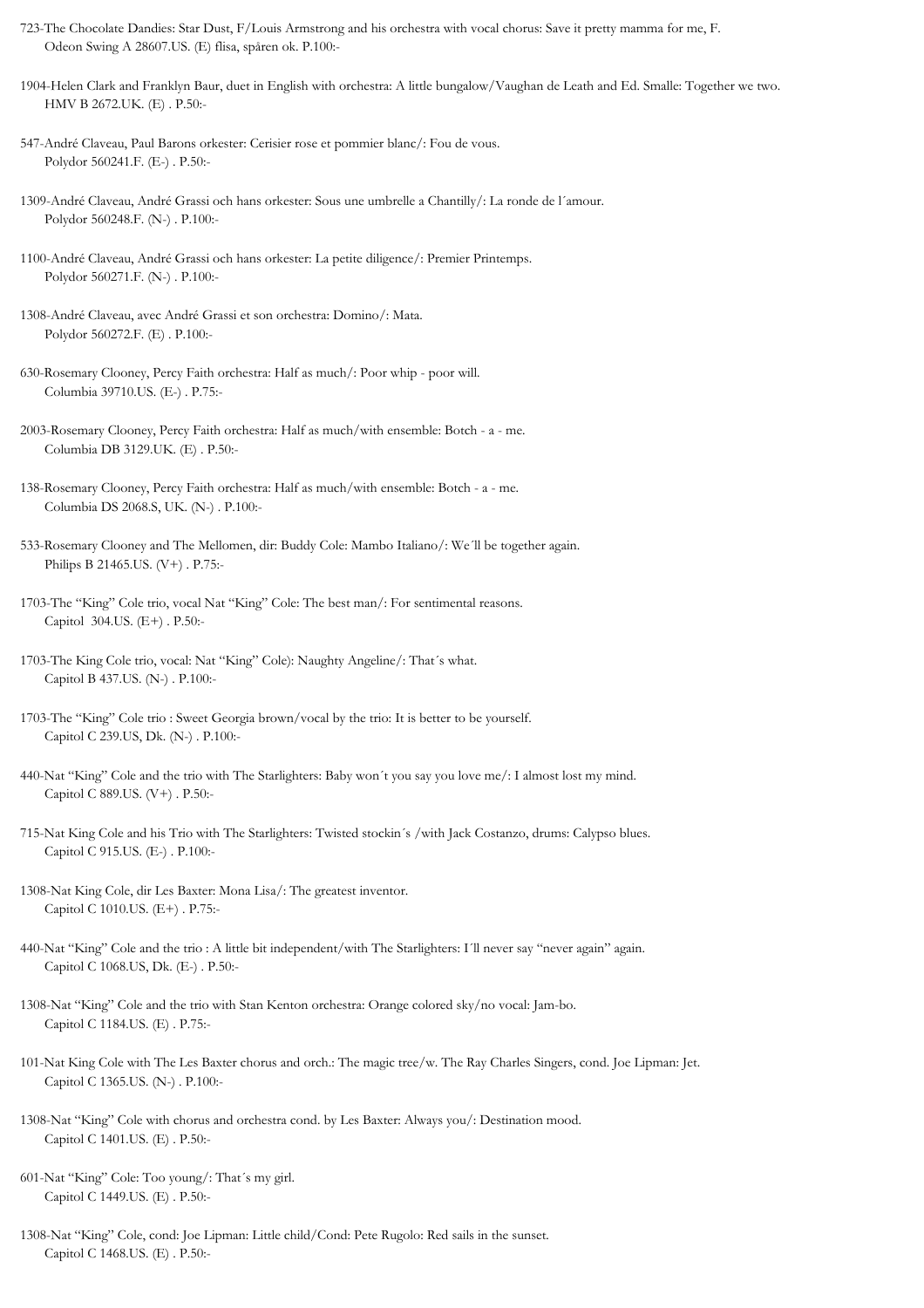- 141-Nat "King" Cole, cond: Joe Lipman: Little child/Cond: Pete Rugolo: Red sails in the sunset. Capitol C 1468.US. (E) . P.50:-
- 9823-Nat King Cole, Dave Barbour Orchestra: Song of Delilah/: Because of rain. Capitol C 1501.US. (N-) . P.50:-
- 1703-Nat King Cole, vocal by King Cole, orchestra dir Les Baxter, : Here´s to my lady/: Miss me. Capitol C 1893.US. (E) . P.50:-
- 2101-Nat "King" Cole, cond: Nelson Riddle: Return to paradise/with Billy May orchestra: Angel eyes. Capitol C 2498.US. (E+) . P.50:-
- 440-Nat "King" Cole, cond: Nelson Riddle: That´s all/: Lover come back to me. Capitol C 2610.US. (V+) . P.50:-
- 225-Nat King Cole, cond: Nelson Riddle: Smile/cond: Pete Rugolo: It´s crazy. Capitol C 2897.US. (N) . P.100:-
- 440-Nat "King" Cole, cond: Nelson Riddle: A blossom fell/: If I may. Capitol C 3095.US. (E-) . P.50:-
- 1703-The Starlighters, vocal group with Paul Weston Orchestra: Night and day/: Cherokee. Capitol C 9008.US. (E+) . P.75:-
- 920-The King Cole trio (vocal: Nat "King" Cole): I´m in the mood for love/: What can I say after I say I´m sorry. Capitol C 9018.US, Dk. (E) . P.50:-
- 1703-King Cole Trio, vocal by King Cole with trio and orchestra, cond: Carlyle Hall: Lost april/: Nature boy. Capitol C 15054.US. (E-) . P.50:-
- 517-The "King" Cole trio (vocal with Nat "King" Cole): A woman always understands/: Lillette. Capitol C 15224.US, Dk. (E) . P.100:-
- 440-The "King" Cole trio : Sweet Georgia brown/vocal by the trio: It is better to be yourself. Capitol C 18010.US, Dk. (E-) klistrat halkskydd på ena skivetiketten. P.50:-
- 440-The "King" Cole trio : The man I love/: Body and soul. Capitol C 18021.US, Dk. (E-) klistrat halkskydd på skivetiketten. P.50:-
- 730-The "King" Cole trio (vocal by Nat "King" Cole): Sweet Lorraine/: Embraceable you. Capitol C 20009.US, Dk. (V+) . P.50:-
- 435-King Cole Trio: Sweet Lorraine, F/Snub Mosley´s Band: Snub´s blues, slow blues. Decca BM 3449.US, UK. (E) . P.100:-
- 630-The King Cole trio, voc: Nat King Cole: Are you fer it, F/: Babs, F. Decca BM 3788.US. (E) . P.50:-
- 440-Jerry Colonna, dir: Paul Sells: Ebb tide/: The velvet glove. Decca BM 5243.UK. (N-) . P.50:-
- 537-Mr. Sidney Coltham, tenor with orchestra: Little world of gladness/: Think tenderly of me. Zonophone 1886.UK. (E-) . P.50:-
- 1904-Comedian Harmonists, mit Klavier: Guten Tag, gnädige Frau!/: Heut Nacht hab´ ich geträumt von dir, T. Electrola EG 2127.DE. (E+) . P.500:-
- 323-Comedian Harmonists: Ungarischer Tanz No.5/: Hoffmanns Erzähhlungen Barcarole aus. HMV EG 3303.DE. (V+) . P.150:-
- 1904-Marcel Wittrisch, Tenor and Comedian Harmonists, mit Klavier: Dreaming of your love/: Dreaming of a fair night. HMV EG 3995.DE. (E+) . P.400:-
- 1904-Comedian Harmonists, mit Klavier: Marie Marie!/: Hof-Serenade. HMV EG 2204.DE.1931 (E+) . P.500:-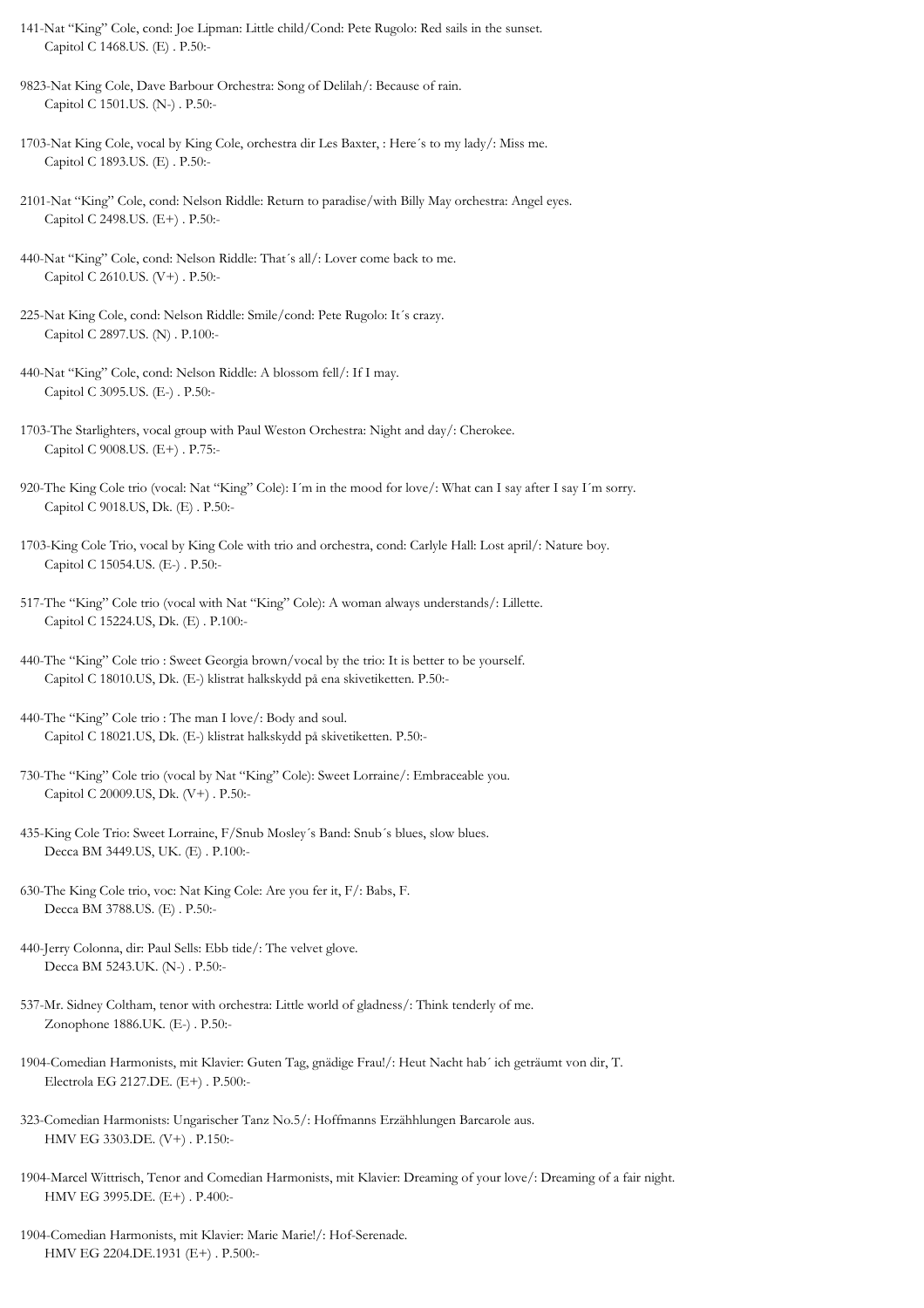- 1904-Comedian Harmonists: Einmal schafft´s jeder, Marschfoxtrot/: Irgendwo auf der Welt, SF. HMV EG 2607.DE.1931 (N-) . P.500:-
- 1904-Comedian Harmonists: In einem kühlen Grunde/: Sah ein Knass ein Röslein stehn. HMV EG 2483.DE.1932 (E) . P.500:-
- 1904-Comedian Harmonists: Es führt kein andrer Weg zur seligkeit/: Hoppla, jetzt komm´ ich. HMV EG 2516.DE.1932 (N-) . P.500:-
- 517-Perry Como, cond by the composer Sigmund Romberg: Zing zing zoom zoom/with Mitchell Ayres orchestra: If. HMV B 10042.US. (E) . P.50:-
- 9802-Perry Como, M Ayres Orch: With all my heart and soul/: Cara cara bella bella. HMV B 10159.US. (E) . P.50:-
- 630-Perry Como, Mitchell Ayres orchestra: Here´s to my lady/: Please Mr. Sun. HMV B 10232.US. (E) . P.50:-
- 9802-Perry Como w Mitchell Ayres a h orch: To know you/w The Ramblers: Don´t let the stars get in your eyes. HMV B 10400.US. (V+) . P.30:-
- 715-Perry Como with The Ramblers: Lies/with Hugo Winterhalter orchestra: I confess. HMV B 10431.US. (N-) rec. 1952 resp 1953. P.100:-
- 630-Perry Como, Mitchell Ayres orchestra: Surprising/with Hugo Winterhalter Orchestra & Chorus: You alone. HMV B 10624.US. (N-) . P.50:-
- 440-Perry Como and The Satisfyers with Russ Case orchestra: Blue skies/: If I`m lucky. HMV BD 1154.US. (E) . P.50:-
- 601-Perry Como, Dir Mitchell Ayres: Nobody/and Jaye P. Morgan: Chee chee-do chee. HMV X 8568.US. (E+) . P.50:-
- 1703-Eddie Condon and his orchestra: Tennessee twilight, F /: Madame Dynamite, F.
- 1200-Zez Confrey and his orchestra: Polly, F/: Prudy, F. Electrola EG 738.DE. (V) . P.50:-
- 530-Zez Confrey and his orchestra: Polly, F/: Prudy, F. HMV B 5403.UK. (E) . P.150:-
- 1806-Giorgio Consolini con orch, dir: Piubeni: Arrivederci Roma, canzone/: Come le rose. Parlophone DPQ 81.UK, I. (N-) . P.50:-
- 2003-Spade Cooley and his orchestra: Cow bell polka /(with Steelguitarsolo by Leon McAuliffe): Steel guitar rag . Columbia DS 1924.US, S.1946 (V) . P.50:-
- 607-Fernand Coppieters Francis Coppi: Cumana/: Jungle rhumba. Cupol 4548.S, ?. (V+) . P.30:-
- 232-Fernand Coppieters, orgues et rythmes: Fiesta Cubana, mambo/: Bayonne mon amour, tarantelle. Victory 9995.F ?. (N-) . P.75:-
- 530-"Die kleine Cornelia", mit Kinderchor und Adalbert Luczkowski Orchester: Mutti´s Hände, SF/und Camilla Felgen: Ich heirate Pappi, F. HMV BA 944.DE. (V) . P.50:-
- 530-"Die kleine Cornelia", und Schöneberger Sängerknaben m Orch, Dir. Hans Carste: Lausbub, F/: Ich mach´ mir solche Sorgen um die Grossen, F. HMV BA 985.DE. (V) . P.50:-
- 530-"Die kleine Cornelia", Werner Müller mit dem RIAS-Tanzorchester, Berlin: Mit dir möcht´ ich noch mal zur Schule gehn, Rheinländer/: Pony-Karussell, F. Polydor 50028.DE. (V+) . P.50:-

1200-Amos and Andy (Correll and Gosden), humorous dialogue: For presidential election /: part 2. Brunswick 21608.US. (V) . P.30:-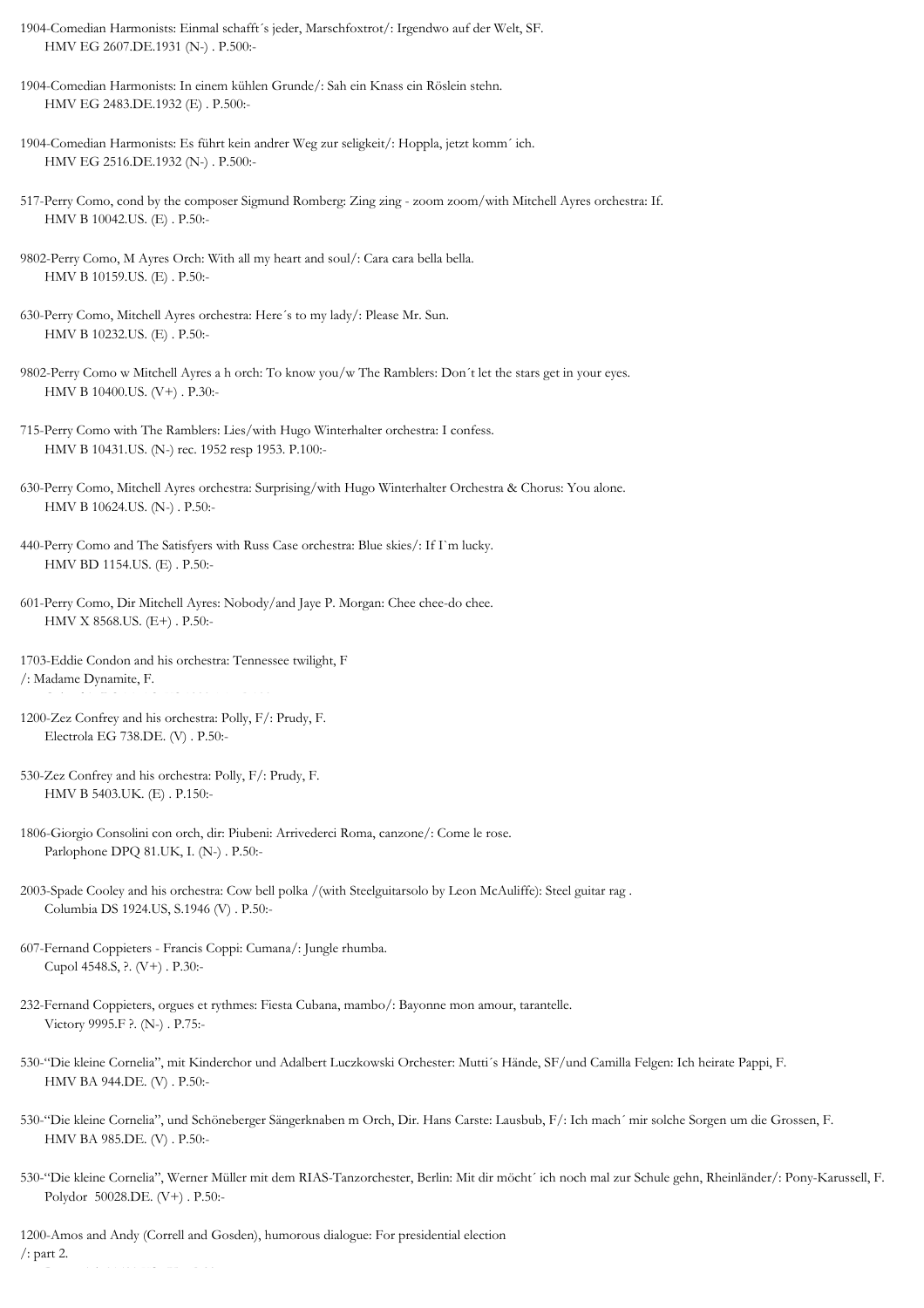- 9822-Raie Da Costa, piano solo: The big pond, medley/: One night along with you. HMV B 3591.UK. (E) . P.30:-
- 9841-Raie da Costa, piano assisted by The Night Club Kings: Whoopee, medley/: Monte Carlo, medley. HMV B 3777.UK. (E+) . P.100.-
- 1703-Billy Costello (the original Popeye the Sailor), with orchestra, dir by Teddy Foster: Dinah/: Nagasaki

1812-Billy Costello (the original Popeye the Sailor), with orchestra, dir by Teddy Foster: Nobody´s sweetheart/: Tiger rag

Decca F 6148.UK. (E) . P.100:-

.

- 1200-Billy Cotton and his Band, w voc chorus: New Jig rhythm, F/: Temptation rag, F. Columbia MC 42.UK. (E/V) . P.50:-
- 715-Billy Cotton and his Cotton Pickers : Basin Street blues, F/with vocal refrain: Nobody´s sweetheart, F. Columbia MC 175.UK. (V+) . P.50:-
- 715-Billy Cotton and his Cotton Pickers with vocal refrain: Shine, F/: Ain´t misbehavin´, SF. Columbia MC 185.UK. (V+) . P.50:-
- 715-Billy Cotton and his Band, w voc chorus: Georgia on my mind ("Concert version")/: Somebody stole my gal, F. Columbia MC 237.UK. (V) . P.30:-
- 435-Billy Cotton and his Band: Super Rag medley/: part 2. Columbia MC 242.UK. (E-) . P.50:-
- 441-Billy Cotton and his Band: Festival Hop/voc: Billy Cotton, Doreen Stephens and The Bandits: Rose Rose I love you. Decca F 9687.UK. (E) . P.75:-
- 9802-Billy Cotton a h Band, w voc chorus: My own, F/: You´re as pretty as a picture. Kristall Sv 25070.UK. (V+) . P.50:-
- 715-Billy Cotton and his Band: The third tiger (Tiger rag n:o 3)/w vocal chorus: St. Louis blues. Regal MR 1413.UK. (V) . P.30:-
- 303-Billy Cotton and his Band (voc: Alan Breeze): On the trail where the sun hangs low, F/: Sailor where art thou, F. Kristall 447.UK, S.1937 (V ) . P.50:-
- 308-Billy Cotton and his Band, (voc Alan Breeze): Moon at sea, F/Jay Wilbur and his Band (voc Sam Costa): You can't stop me from dreaming, F. Kristall Sv 25014.UK, S.1937 (G+ flisa spår OK) SLBA saknar!. P.50:-
- 1200-Ida Cox and her All-Star orchestra: Last mile blues/: I can´t quit that man. Parlophone R 2837.US. (E+) . P.150:-
- 931-Ida Cox and her All-Star Orchestra: Death letter blues/: Four days creep. Parlophone R 2974.US. (E+) . P.100:-
- 2103-The Crew-Cuts, David Carroll Orchestra: Crazy `bout you baby/: Sh-Boom. Metronome B 656.US, SE. (E) . P.125:-
- 1200-Bing Crosby, Victor Young and his orchestra: Empty saddles/: I´m an old cowhand. Brunswick 2270.US. (V) . P.30:-
- 441-Bing Crosby with John Scott Trotter orchestra: I cried for you/: Stardust. Brunswick 2805.US. (E) . P.75:-
- 9823-Bing Crosby, dir Victor Young: My girl´s an irish girl/: Galway Bay. Brunswick 3882.US. (V+) . P.50:-
- 1804-Bing Crosby and Rhonda Fleming, dir Victor Young: Once and for always/: When is sometime. Brunswick A 4072.US. (E+) . P.50:-
- 1610-Bing Crosby & Connie Boswell, with orchestra: Basin street blues/: Bob white. Brunswick A 81296.US. (E-) . P.50:-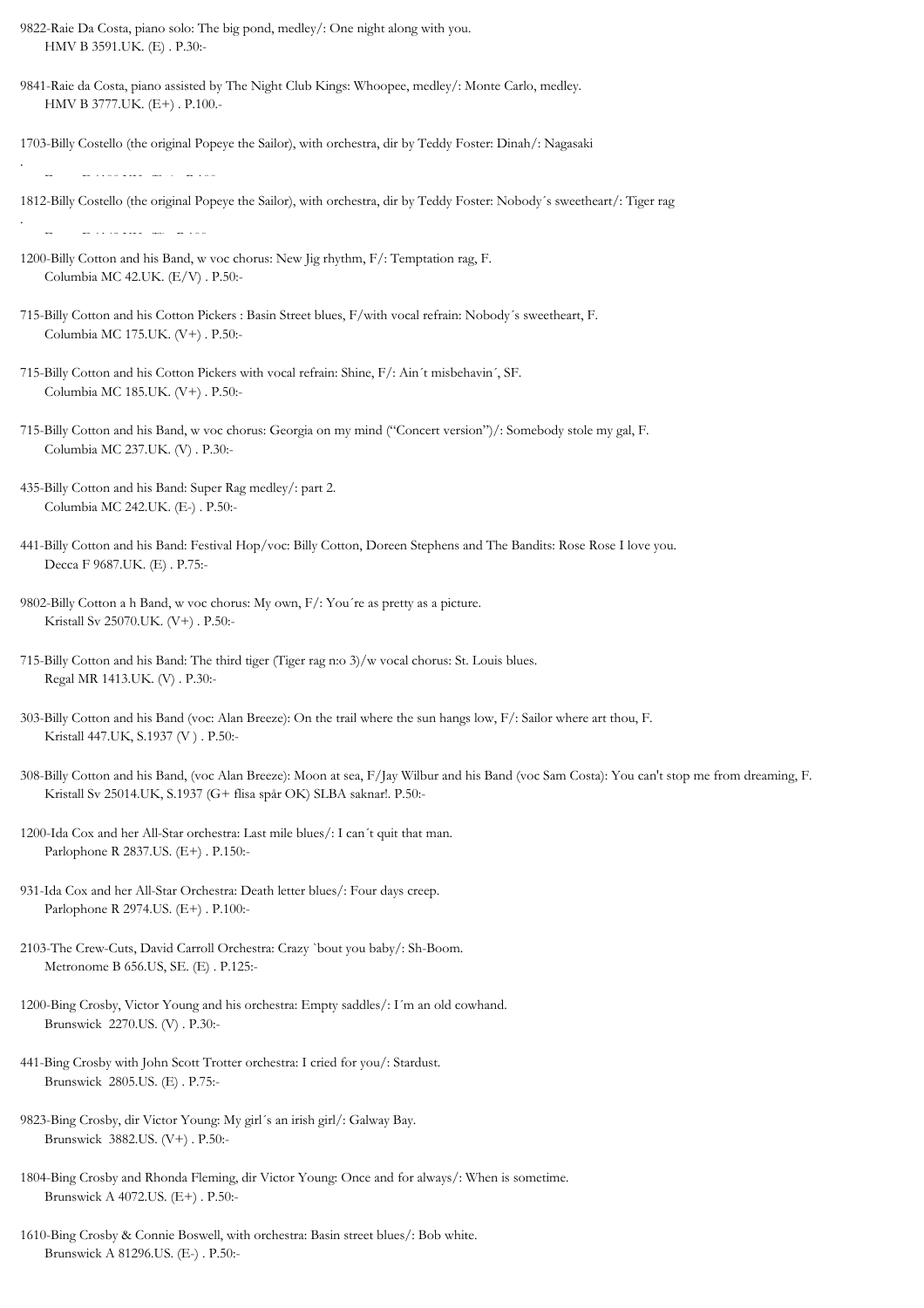- 1904-Bing Crosby and Grace Kelly, cond: Johnny Green: True love/voc: Bing Crosby and Frank Sinatra: Well did you Evah. Capitol CL. 3507.US. (E) . P.50:-
- 1701-Bing Crosby with orchestra: Here lies love/: I´m playing with fire. Columbia DB 1990.US. (V+) . P.50:-
- 720-Bing Crosby with Jimmy Grier orchestra: The day you came along/: Love you funny thing. Columbia DB 2009.US. (E-) . P.100:-
- 424-Bing Crosby, w orchestra: Linger a little longer in the twilight/w Lennie Hayton orchestra: Our big love scene. Columbia DB 2142.US. (E+) . P.75:-
- 715-Bing Crosby with Lennie Hayton and his orchestra: Let´s spend an evening at home/w orchestra: Some day we´ll meet again. Columbia DB 2153.US. (E) . P.50:-
- 930-Bing Crosby with John Scott and his orchestra: Brahm´s lullaby (Cradle song)/: You and I. Decca 3840.US. (E) . P.50:-
- 323-Bing Crosby with The Ken Darby Singers, dir: Perry Botkin: Careless hands/: Riders in the sky. Decca 4098.US. (E) . P.75:-
- 9832-Bing Crosby, w orchestra: Out of nowhere/: If you should ever need me. Decca BM 1166.US. (E-) . P.50:-
- 2101-Bing Crosby, w orch.: Adeste fidelis/: Silent night holy night. Decca BM 2054.US. (E) . P.75:-
- 441-Bing Crosby, John Scotter orchestra: Hang your heart on a hickory limb/: That sly old gentleman. Decca BM 2787.S. (E) . P.75:-
- 533-Bing Crosby, dir. Jophn Scott Trotter: When the bloom is on the sage/: Missouri waltz (Hush-a-bye ma baby). Decca BM 2809.US. (E) . P.50:-
- 9823-Bing Crosby, dir: Victor Young: The anniversary waltz/and Muriel Lane, Woody Herman´s Woodchoppers: The whistler´s mother-in-law. Decca BM 3289.US. (E) . P.75:-
- 1308-Bing Crosby, Vic Schoen a h orchestra: The road to Morocco/w John Scott Trotter a h orchestra: Moonlight becomes you. Decca BM 3410.US. (E) . P.50:-
- 1701-Bing Crosby with John Scott Trotter orchestra: Girl of my dreams /: Mary's a grand old name
- 9823-Bing Crosby, w Ken Darby Singers: Sunday Monday or always/: If you please. Decca BM 3485.US. (E, flisa spår OK) . P.30:-
- 335-Bing Crosby, John Scott Trotter orchestra: Amor amor/: I´ll be seeing you. Decca BM 3533.US. (E) . P.75:-
- 1308-Bing Crosby, John Scott Trotter a h orchestra: Swinging on a star/: Going my way. Decca BM 3534.US. (E) . P.50:-
- 1712-Bing Crosby, dir: Victor Young: Let me love you tonight/w John Scott Trotter orchestra: That´s an irish lullaby (Too-ra-loo-ra-loo-ral). Decca BM 3554.US. (E+) . P.50:-
- 517-Bing Crosby and The Andrews Sisters: Don´t fence me in/: The three caballeros. Decca BM 3565.US. (E) . P.50:-
- 1308-Bing Crosby, John Scott Trotter orchester: More and more/: I promise you. Decca BM 3581.US. (E+) . P.50:-
- 440-Bing Crosby, Xavier Cugat & his Waldorf Astoria Orchestra: Baia/: You belong to my heart. Decca BM 3587.US. (E) . P.50:-
- 1308-Bing Crosby, John Scott Trotter a h orchestra: A friend of yours/w Victor Young orchestra and Ethel Smith, organ and The Ken Darby Singers: Just a prayer Decca BM 3589.US. (E) . P.50:-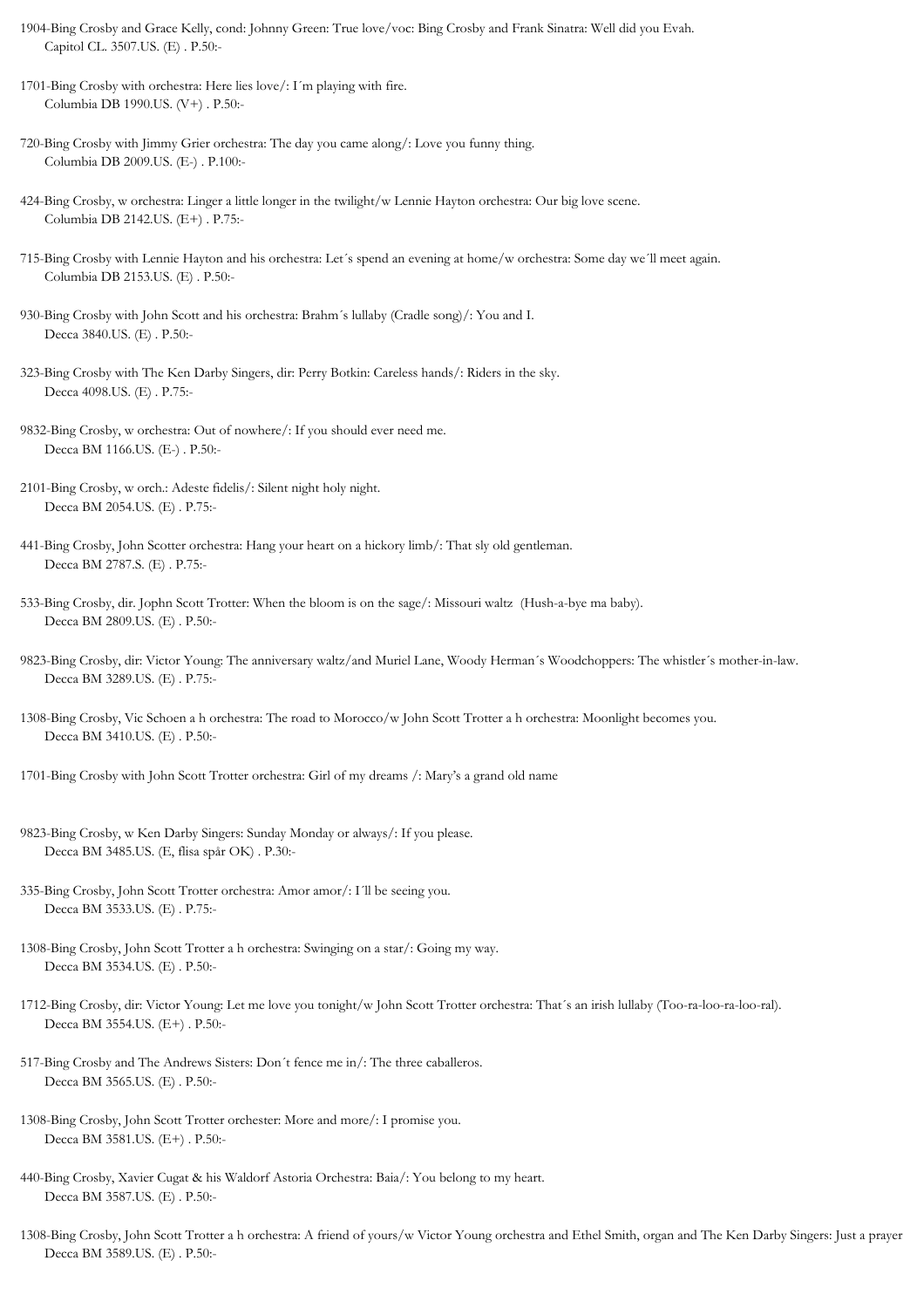- 9823-Bing Crosby, John Scott Trotter a h orchestra: Would you?/w Victor Young orchestra and Ethel Smith, organ and The Ken Darby Singers: My mother's waltz Decca BM 3603.US. (E) . P.50:-
- 9823-Bing Crosby, John Scott Trotter a h orchestra: The bell´s of St. Mary/: I´ll take you home again Kathleen. Decca BM 3635.US. (E+) . P.75:-
- 9823-Bing Crosby, John Scott Trotter a h orchestra: All by myself/: You keep coming back like a song. Decca BM 3672.US. (V+) . P.50:-
- 9823-Bing Crosby, John Scott Trotter orchestra: Night and day/: Just one of those things. Decca BM 4109.US. (V) . P.50:-
- 1805-Bing Crosby, John Scott Trotter orchestra: Begin the beguine/: Ol man river. Decca BM 4110.S. (E+) . P.50:-
- 323-Bing Crosby with The Jud Conlon Rhythmaires, Perry Botkins String Band: Home cookin´/with John Scott Trotter orchestra: Katrina. Decca BM 4534.US. (E) . P.75:-
- 1308-Bing and Gary Crosby, Matty Mattlock´s All Stars: Sam´s song/Bing Crosby w The Aristokats, Sy Oliver orchestra: So tall a tree. Decca BM 4553.US. (E-) . P.50:-
- 715-Bing Crosby with John Scott Trotter Orchestra: South Pacific: Bali Hai/: South Pacific: Some enchanted evening. Decca BM 4756.US. (E+) . P.75:-
- 440-Bing Crosby and Jane Wyman with The Four Hits and a Miss, Matty Matlock All Stars: In the cool cool cool of the evening/: Misto Christofo Columbo. Decca BM 4760.US. (E) . P.50:-
- 715-Bing Crosby with John Scott Trotter Orchestra: At last! At last!/: The isle of Innisfree. Decca BM 4900.US. (N-) . P.100:-
- 9823-Bing Crosby, with Bando da Lua: Copacabana/: Granada. Decca BM 4901.US. (E+) . P.100:-
- 1308-Bing Crosby, Guy Lombardo a h Royal Canadians: Young at heart/: Oh baby mine I get so lonely. Decca BM 5277.US. (N-) . P.75:-
- 517-Bing Crosby, John Scott Trotter orchestra: I´ve got you under my skin/w Ken Darby Singers: Faraway places. Decca BM 30921.US. (E+) . P.50:-
- 1308-Bing and Gary Crosby, Matty Mattlock´s All Stars: Moonlight bay/: When you and I were young Maggie blues. Decca BM 30981.US. (E+) . P.75:-
- 225-Bing Crosby, Alfred Newman a h orchestra: Who gave you the roses/: The song from Desiree. Decca BM 31134.US. (E) . P.50:-
- 339-Bing Crosby: Adeste fidelis (mx L 3025-A)/: Silent night holy night (mx L-3026-A). Decca Sample Rec .US. (V) white label. P.30:-
- 1702-Bing Crosby and Frank Sinatra: Well did you Evah/: . Lackavdrag .US. (E) Lackavdrag Single-sided 12". sound track from "High society". . P.100:-
- 1701-Bing Crosby, Eddie Cantor and Connie Boswell with orchestra, dir: Victor Young: Alxander's ragtime band/voc: Crosby and Boswell: Home on the range / T Decca BM 2572.US.1938 (E) . P.100:-
- 1608-Bing Crosby, John Scott Trotter Orch: White Christmas/with Bob Crosby orchestra: Let´s start the new year right. Decca BM 3384.US.1942 (N-) . P.100:-
- 1904-Bing Crosby and The Andrews Sisters, dir: Vic Schoen: There's A Fella Waitin' In Poughkepsie/: Ac-cent-tchu-ate The Positive. Decca BM 3569.US.1945 (E+) . P.100:-
- 1610-Bob Crosby and his orchestra: Gin Mill blues/: Between the devil and the deep blue sea, F. Brunswick A 81265.US. (E) . P.100:-
- 931-Bob Crosby´s Bob Cats: Who´s sorry now?/: March of the Bob Cats, F. Brunswick A 81732.US. (E-) . P.30:-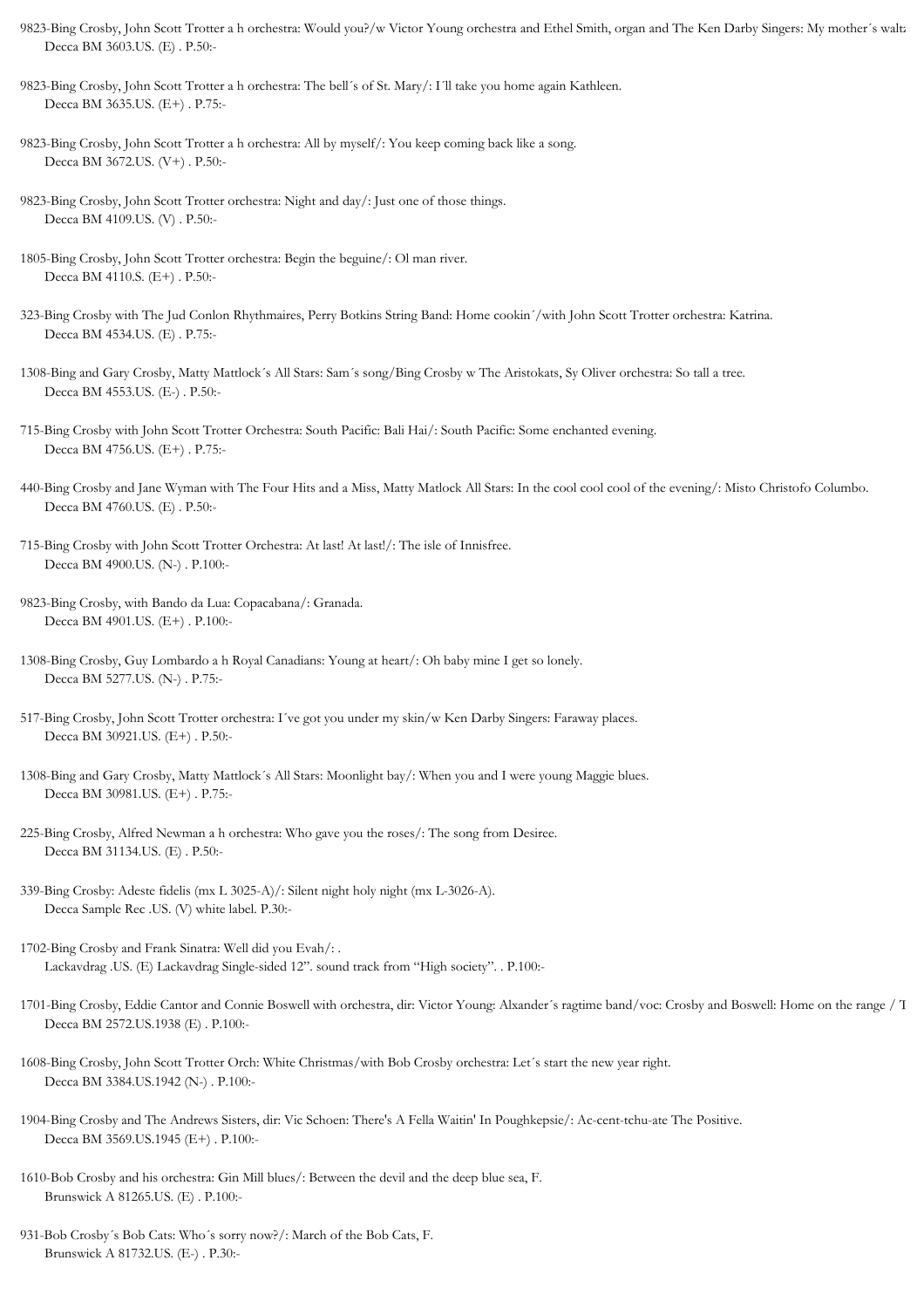- 1703-Bob Crosby´s Bob Cats: Swingin´ at the Sugar Bowl, F/featuring clainet by Irving Fazola: I´m prayin´ Humble, F. Brunswick A 82023.US. (E+) . P.75:-
- 9802-Bob Crosby´s Bob Cats, w voc chorus: Speak to me of Love, F/: The Big Bass Viol, F. Brunswick A 82024.US. (E) . P.50:-
- 1812-Four of the Bob Cats (Bob Crosby): I hear you talking, F/: Call me a taxi, F. Brunswick A 82025.US. (E) . P.50:-
- 1703-Bob Crosby´s Bob Cats: Loopin´ the loop, F/featuring clainet by Irving Fazola: My inspiration, F. Brunswick A 82026.US. (E+) . P.75:-
- 1703-Bob Crosby´s Bob Cats: Stumbling/: Fidgety feet. Brunswick A 81600.US. (E+) . P.75:-
- 630-Bob Crosby & the Bobcats: Song of the islands/: Paducah parade. Capitol C 2119.US. (V) . P.30:-
- 1703-Bob Crosby & his orchestra: The roof blues/voc: Nappy Lamara & Eddie Miller: `Way down yonder in New Orleans, F. Decca BM 3666.US. (E+) . P.75:-
- 1308-Bob Crosby and his orchestra: Muskat ramble, F/: Dixieland shuffle, F. Decca F 6067.US, UK. (E) . P.50:-
- 1703-Bob Crosby and his orchestra, voc Bob Crosby: I've hitched my wagon to a star/: Silhouetted in the moonlight. Decca F 6668.US. (E) . P.50:-
- 1308-Bob Crosby´s Bob Cats: Stumbling/: Fidgety feet. Decca F 6704.US. (N-) . P.75:-
- 830-Bob Crosby´s Bob Cats: Who´s sorry now?/: March of the Bob Cats, F. Decca F 6790.US. (V) . P.30:-
- 620-Bob Crosby and his orchestra, featuring trumpet by Billy Butterfield: I´m free, F/: Summertime, F (Bob Crosby´s theme song). Decca F 7000.US. (E) . P.50:-
- 1703-Bob Crosby´s Bob Cats: Loopin´ the loop, F/featuring clainet by Irving Fazola: My inspiration, F. Decca F 7004.US. (E+) . P.75:-
- 715-Bob Crosby and his orchestra: Wolverine blues/: Skaters´ waltz in swingtime. Decca F 7045.US. (E+) . P.75:-
- 517-Bob Crosby and his orchestra: South Rampart Street parade/: Song of the wanderer, F. Decca F 7154.US, UK. (E) . P.50:-
- 630-Bob Crosby and his orchestra: Smokey Mary, F/voc: Nappy Lamare: Cherry, F. Decca F 7592.US, UK. (E) . P.50:-
- 630-Bob Crosby and his orchestra: The world is waiting for the sunrise, F/voc: Bob Crosby: Melancholy mood, F. Decca F 7593.US, UK. (E) . P.50:-
- 518-Bob Crosby and his orchestra: Air mail stomp, F/: Over the waves, F. Decca F 7595.US, UK. (V+) . P.50:-
- 1703-Bob Crosby and his orchestra: Washington and Lee swing, F/: The jazz me blues, F. Decca F 7596.US, UK. (E) . P.50:-
- 723-Bob Crosby and his orchestra: For dancers only, F/vocal chorus by Bob Crosby: Where the blue of the night, F. Decca F 7970.US. (E-) . P.50:-
- 227-Bob Crosby orchestra: The naughty waltz, F/: L´amour toujours, F. Telefunken C 80161.DE, US. (V) . P.30:-
- 9802-Bob Crosby a h Orch: Milk cow blues/: Squeeze me. Decca 1962.US.1937 (V) . P.30:-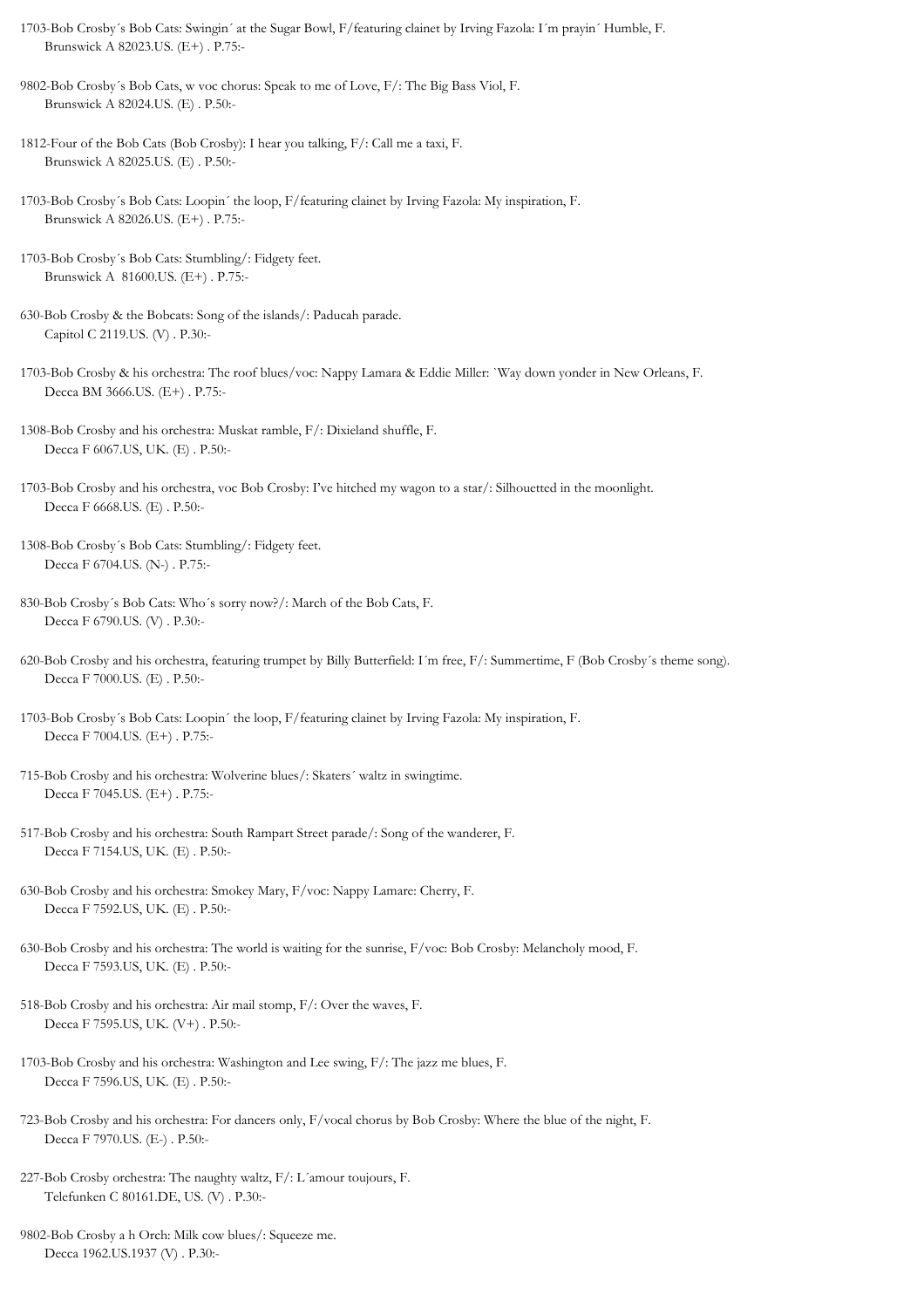- 630-Bob Crosby & his orchestra, voc: Bob Crosby & Marion Mann: Two sleepy people, F/voc: only Crosby: Wait `till my heart finds out, F. Decca 2150.US.1938 (E+) . P.75:-
- 630-Bob Crosby & his orchestra, voc: Bob Crosby: If I didn´t care, F/voc: Crosby & Marion Mann: At a little hot dog stand, F. Decca 2401.US.1939 (V) . P.30:-
- 504-Frank Crumit with violin, banjo, guitar and piano: Bohunkus (Plantation songs)/: Kingdom coming. HMV B 2712.UK. (E-) . P.75:-
- 530-Frank Crumit, w orchestra: The song of the prune/: Down in the gane break. HMV B 2787.Uk. (E/V) . P.75:-
- 232-Frank Crumit, w piano, guitar and clarinet: Frankie and Johnnie/w orch.: Return of the gay caballero. HMV B 3269.UK. (V+) . P.75:-
- 1308-Frank Crumit, w orch: Three little words/: I miss a little miss. HMV B 3722.UK. (E) . P.75:-
- 9901-Frank Crumit, w guitar: Billy Boy/w orch.: A gay caballero. HMV X 6059.UK, S. (V+) . P.50:-
- 538-Frank Crumit, w orch: A gay caballero/: Jack is every inch a sailor. HMV B 3054.UK.1929 (V+) . P.50:-
- 307-Casani Club Orchestra, dir (Charlie Kunz; vocal: George Barclay): Flottan dansar, potpurri/: del 2. Kristall 354.S.1936 (V) . P.30:-
- 9843-Xavier Cugat and his orchestra: Lonely rancho/voc: Fernando Alvares: Copacabana, samba. Columbia DS 1846.S, UK. (V+) . P.30:-
- 9843-Xavier Cugat a h Waldorf-Astoria Orchestra, w vocal refrain: Rumba Rumbero/: Nueva Conga. HMV B 9126.UK. (E) . P.50:-
- 9843-Xavier Cugat a h Waldorf-Astoria Orchestra: Tonight, bolero/: Frenesi, rumba. HMV B 9157.UK. (E) . P.50:-
- 9843-Xavier Cugat a h Waldorf-Astoria Orchestra: Night must fall, bolero rumba/voc: Catalino Rolon and chorus: Cui Cui, conga. HMV B 9403.UK. (E) . P.50:-
- 9843-Xavier Cugat a h Waldorf-Astoria Orchestra: Adios, rumba/vocal refrain by orchestra: Green eyes, rumba. HMV B 9425.UK. (E) . P.50:-
- 9843-Xavier Cugat a h Waldorf-Astoria Orchestra: Siboney, rumba/vocal refrain: Carmen Castillo: I want my mama, zamba. HMV G.V. 101.UK. (E) . P.50:-
- 9843-Xavier Cugat a h Waldorf-Astoria Orchestra, voc: Dinah Shore & Chorus: The Rhumba-Cardi, rumba/Enric Madriguera & his orchestra, vocal refrain by chor HMV G.V. 126.UK. (E) . P.50:-
- 9843-Xavier Cugat a h Waldorf-Astoria Orchestra: Visit Panama, rumba/: One two three kick, conga. HMV G.V. 142.UK. (E) . P.50:-
- 500-Xavier Cugat and his Waldorf-Astoria orchestra, voc refr: Miguelito Valdes & Chorus: Tunare, guaracha son/: Cingo hijos, guaracha son. HMV GV 168.UK. (E) . P.50:-
- 9843-Xavier Cugat a h Waldorf Astoria Orchestra, voc: Margo: Minnie from Trinidad, rumba/: Aurora, marcha. Parlophone DP 11.UK. (E-) . P.50:-
- 9843-Xavier Cugat a h Waldorf Astoria Orchestra, vocal chorus by Lina Romay: A week-end in Havana, rumba/: Tropical magic, beguine. Parlophone DP 13.UK. (E) . P.50:-
- 9843-Xavier Cugat a h Waldorf Astoria Orchestra, with chorus: Intermezzo, beguine/voc: Miguelito Valdez: Babalu, afro-cubano. Parlophone R 2811.UK. (E) . P.50:-
- 9832-Xavier Cugat Orchestra, voc: Don Reid and chorus: The lady in red, rumba/only orchestra: Estrellita, rumba. RCA Victor 27442.US. (V+) . P.50:-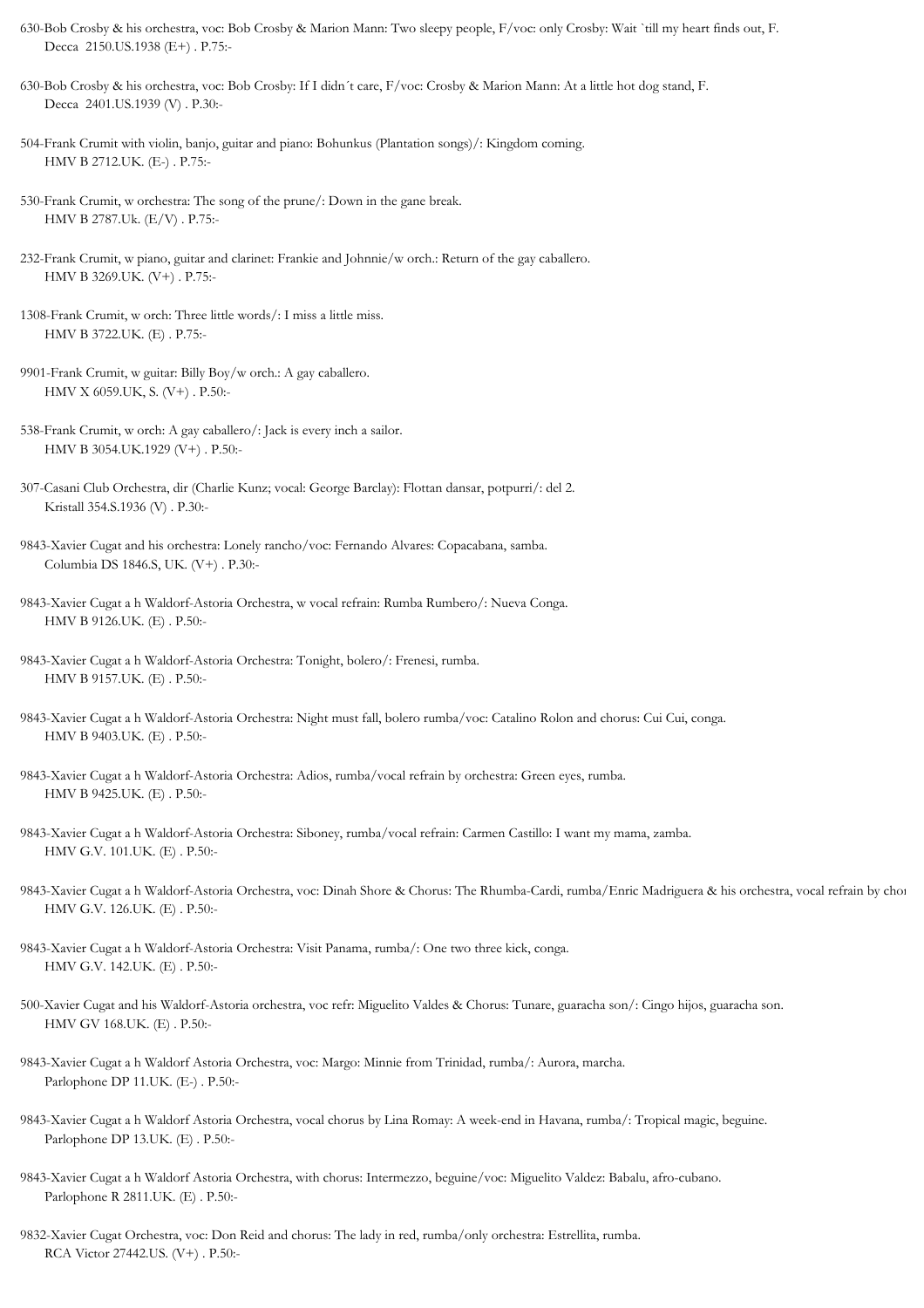- 515-Xavier Cugat and his orchestra: "Rumbas" incl. My shawl; La Bomba; The lady in red;Estrellita/: Green eyes; Perdon; Siboney; Havana´s calling me. Victor 27441 / 27444.US. (E) 4-record set in original album (nice shape). P.200:-/4-rec.
- -Jean Cyrano, de l`Empire avec acc d`orchestre: Le tour qui passe, chanson officielle du Tour de France 1933/: J´ai tout quitté, Valse musette. Pathé X 94365.FR. (E+) . P.200:-
- 1910-Pete Dailey & his Chicagoans: Livery stable blues/: Wolverine blues. Tempo A 5.US.1946 (V+) . P.50:-
- 1804-Vernon Dalhart, tenor with violin and guitar acc: The prisoner´s song/: A boy´s best friend is his mother. Silvertone 3030.US. (V+) . P.50:-
- 2012-Tadd Dameron Sextet featuring Fats Navarro: Jahbero/: Lady Bird. Gazell 2019.US, SE.1948 (E) . P.100:-
- 225-Mme Damia, dir: Wal-Berg: Sombre dimanche, chanson hongroise/: C´est la guinguette, java. Columbia DF 1879.F. (V+) . P.100:-
- 1200-The Art van Damme Quintet: I want a girl/: Gipsy rondo. Capitol C 827.US. (E) . P.75:-
- 1200-The Art van Damme Quintette: The continental/vocal by Keith and Sylvia Textor: I´ll be there with bells on. Capitol C 1494.US. (V+) . P.50:-
- 1703-The Art van Damme Quintet: Ecstasy/: Limehouse blues. Capitol C 57 - 708.US. (E) . P.50:-
- 9813-Vic Damone and Ken Lane Singers, George Sirabo Orchestra: My heart cries for you/: If. Metronome B 551.S, US. (V-) . P.30:-
- 9843-Joe Daniels Jazz Group: Little brown jug/: Mountain wine. Parlophone R 3921.US. (V) . P.30:-
- 723-Joe Daniels & his Hot Shots in "Drumnasticks": Daniel in the lions´den, quickstep/: Spitfire, quickstep. HMV X 6545.UK, S. (E) . P.100:-
- 533-Joe Daniels & his Hot Shots in "Drumnasticks": St. Louis blues/: Sweet Sue. Odeon A 221994.UK. (E+) . P.200:-
- 533-Joe Daniels & his Hot Shots in "Drumnasticks", w vocal refrain: Drummer goes to town, F/: The Japanese sandman, SF. Odeon O.F. 5252.UK. (V+) . P.100:-
- 722-Joe Daniels & his Hot Shots in "Drumnasticks": Nobody´s sweetheart/: Moon glow. Odeon O.F. 5487.UK. (V+) . P.100:-
- 722-Joe Daniels & his Hot Shots in "Drumnasticks": Swing Big Ben/: Cuban swing. Odeon O.F. 5610.UK. (V+) . P.100:-
- 348-Harry Davidson and his orchestra, voc: Raymond Newell: Barn dance (Those were the days)/only orch.: Stephanie Gavotte. Columbia DX 1265.UK. (N-) 12". P.100:-
- 9802-Mr Peter Dawson, with orch London: The Bedouin love song/: . Gramoph.GC-3- 2259.UK. (V) Single-sided. P.75:-
- 920-Peter Dawson, vocal with Herbert Dawson, organ acc.: Drink to me only with thine eyes/: Roses of Picardy. HMV B 8932.UK. (N-) . P.50:-
- 323-Les Brown Orchestra, voc: Doris Day: Aren´t you glad you´re you?, F/: The lst time I saw you, F. Columbia 36875.US. (E) . P.100:-
- 9832-Doris Day and Male Quartet with orchestra, cond: John Rarig: Canadian Capers/: The Seine. Columbia DB 2629.US. (V+) . P.50:-
- 715-Doris Day and the Norman Luboff Choir with Paul Weston orchestra: Moonlight Bay/with Jack Smith, vo: Love ya. Columbia DB 3032.US. (N-) . P.100:-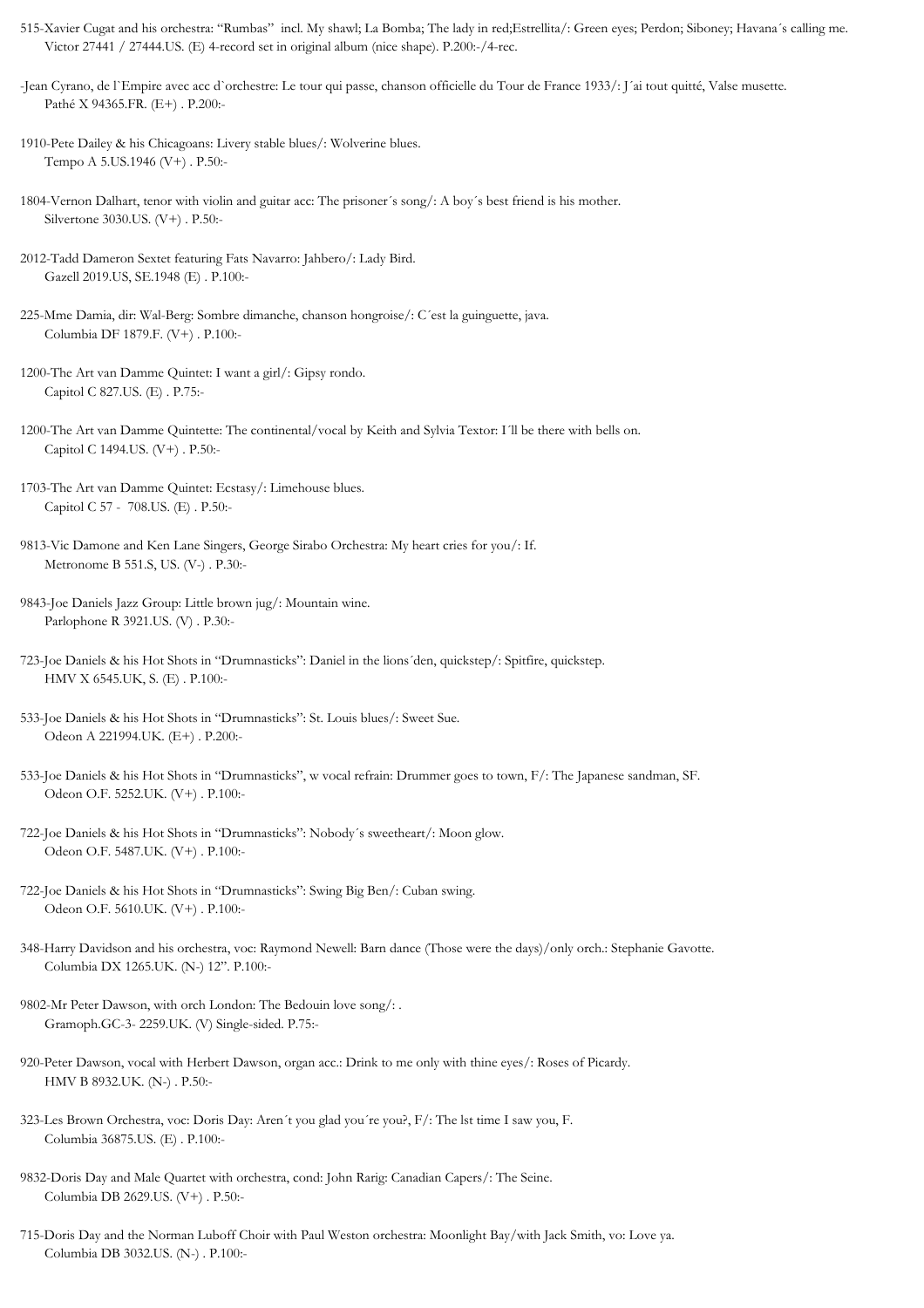- 1309-Doris Day and the Norman Luboff Choir with Paul Weston orchestra: Mister Tap Toe/orchestra dir by Lou Bring: Why should we both be lonely?. Columbia DB 3334.US. (E) . P.50:-
- 1904-Doris Day, dir: George Siravo: Someone like you/: My dream is yours. Columbia DS 1804.S, US. (E+) . P.50:-
- 9843-Doris Day, cond: George Siravo: Imagination/w Page Cavanaugh Trio: I want to be happy. Columbia DS 1949.S, US. (E-) . P.50:-
- 208-Doris Day, cond: Georg Siravo: It´s a lovely day today/: Somebody loves me. Columbia DS 2009.US, S. (V+) . P.30:-
- 9841-Doris Day, Paul Weston orchestra w The Norman Luboff Choir: By the light of the silv´ry moon/: King Chanticleer. Philips B 21041.US. (N-) . P.100:-
- 1308-Doris Day, Paul Weston orchestra : Your eyes have told me so/: I´ll forget you. Philips B 21042.US. (N-) . P.100:-
- 9841-Doris Day, Paul Weston orchestra w The Norman Luboff Choir: Just one girl/: Be my little baby bumble bee. Philips B 21043.US. (N-) . P.100:-
- 620-Doris Day, cond. Ray Heindorf: Secret love/: The deadwood stage. Philips B 21165.US. (E) . P.50:-
- 601-Doris Day, Frank De Vol a h Orch: If I give my heart to you/: Anyone can fall in love. Philips B 21397.US. (E+) . P.50:-
- 715-Doris Day, cond: Percy Faith: Love me or leave me/: Shaking the blues away. Philips B 21647.US. (E) . P.50:-
- 1904-Doris Day, Frank de Vol a h Orch: Whatever will be will be/: You made me love you. Philips B 21913.US. (E) . P.50:-
- 1200-Doris Day and The Mallomen, cond: John Rarig: Everywhere you go/: Again. Columbia DS 1816.US, S.1949 (V) . P.30:-
- 1308-Doris Day and The Mellomen, dir: George Wyle: Before I loved you/: Tea for two. Columbia DS 1928.US, S.1950 (E) . P.50:-
- 1308-Doris Day with the Norman Lubuff Choir and the Buddy Cole Quartet: I love the way you say goodnight/with Harry James orchestra: Lullaby of Broadway. Columbia DS 1988.US, SE.1950 (E) . P.50:-
- 1702-The Deep River Boys, featuring Harry Douglass med Pete Browns orkester: Them dry bones/: Deep river. HMV AL 6039.NO, US. (E) Recorded in Norway!. P.200:-
- 323-Suzy Delair, dur: Raymond Legrand: Danse avec moi/: Avec son tra-la-la. Decca C 16029.F. (E) . P.75:-
- 1703-The Delta Rhythm Boys, with orchestra dir: Jimmy Leyden: Have a hope have a wish have a dream/: Mood indigo. Decca BM 3535.US. (E) . P.100:-
- 1904-Delta Rhythm Boys: Take the "A" train/: Dry bones. HMV X 7633.S, US. (N-) . P.125:-
- 1608-Delta Rhythm Boys with Metronome All-Stars: Oo Wee Baby/: Without a song. Metronome B 580.S.1952 (E+) . P.125:-
- 508-Delta Rhythm Boys m Andrew Burmans Ork: Flottarkärlek/: En röd liten stuga. Metronome B 610.S.1952 (E) Signed by all members in Delta Rhythm Boys. P.150:-
- 9818-Lucienne Delyle, dir: Aimé Barelli: Les feuilles mortes/: Si tu viens danser dans mon village, V. Columbia BF 286.F. (E-) . P.50:-
- 517-Lucienne Delyle, dir: Aimé Barelli: Le rififi/: Un ange comme ca. Pathé PG 924.F, S. (E) . P.50:-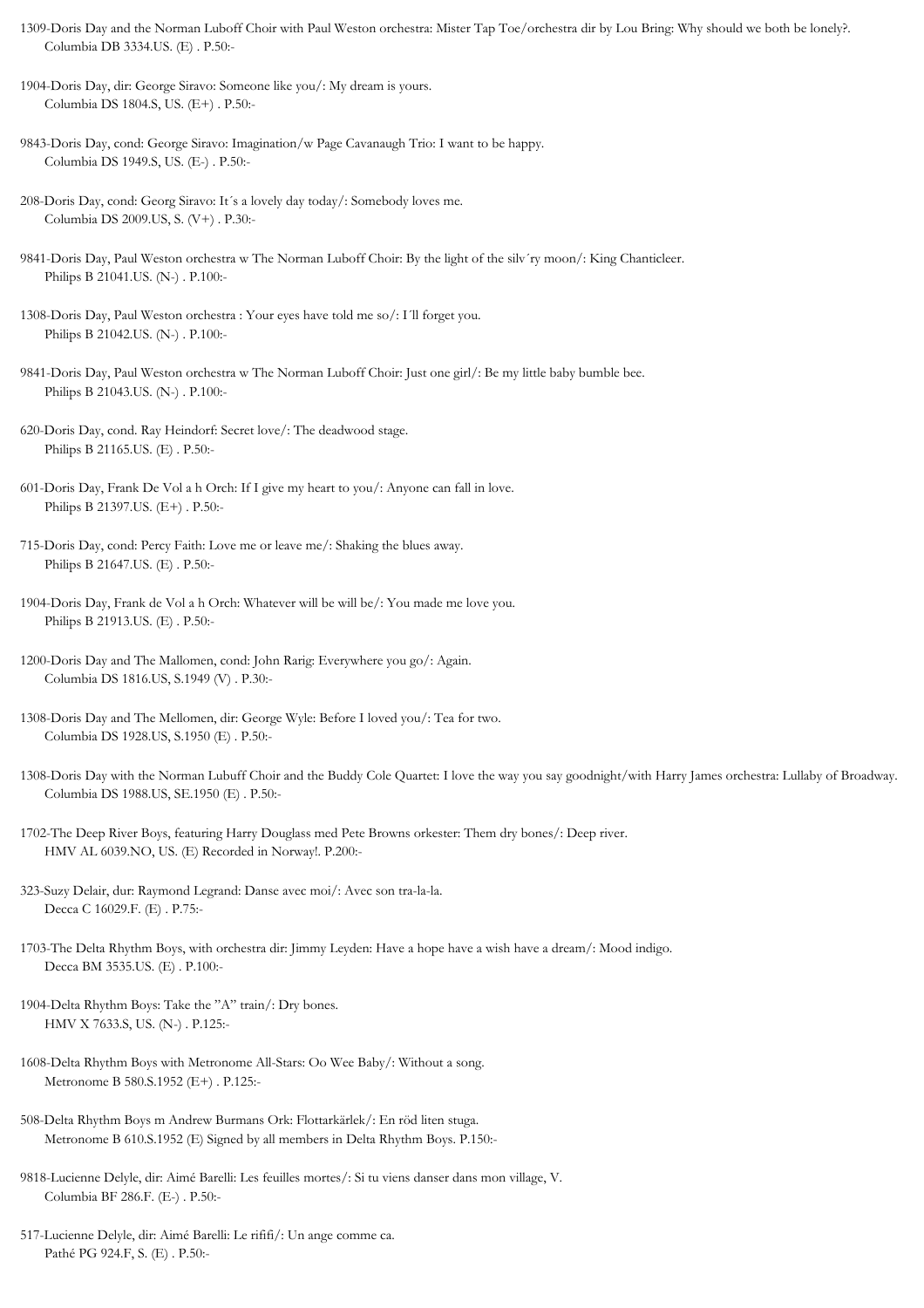- 1806-Lucienne Delyle, m ork.: I love Paris/: C´est magnifique. Pathé PG 940.S, F. (E+) . P.50:-
- 232-Oscar Denayer et ses rythmes: Fleur de mon coeur, F/: Lola, baion. Victory 11018.F ?. (N-) . P.100:-
- 339-Johnny Desmond, Tony Mottola orchestra: Too young/and The Ray Charles Singers: I fall in love with you ev´ry day. MGM 419.US. (E-) . P.50:-
- 1200-Bobby Dick: Thank God I Came out alive/: The Lord´s last supper. Hickory Records 1001.US. (E+) . P.150:-
- 533-Little Jimmy Dickens: Country boy/: Hillbilly fever. Columbia MC 3399.UK. (V) . P.100:-
- 725-Marlene Dietrich & Rosemary Clooney: Too old to cut the mustard/: Good for nothin´ . Columbia DB 3160.US. (N-) . P.200:-
- 1200-Marlene Dietrich, Dir: Peter Kreuder: Peter/: Jonny. Decca M 447.DE. (V) . P.50:-
- 1100-Marlene Dietrich & Rosemary Clooney: It´s the same/: Dot´s nice donna fight. Philips B 21057.US. (N-) . P.200:-
- 1301-Marlene Dietrich, dir: Peter Kreuder: Allein in einer grossen Stadt/: Mein blondes Baby. Polydor K 25296.DE. (N-) . P.250:-
- 1301-Marlene Dietrich, Dir: Peter Kreuder: Peter/: Jonny. Telefunken A 887.DE. (E) . P.125:-
- 440-Die Dinning Sisters, mit Jack Fascinato Orchester: Once in a while/: You´re a character, dear. Capitol C 20019.DE, US. (N-) . P.75:-
- 9802-Reginald Dixon, jazzorgel: Dixon hits n:r 9, del 1/: del 2. Kristall 432.S, UK. (V) . P.30:-
- 930-Reginald Dixon, Fjärrorgel (biograforgel): Dixon Hits No.8/: Innehåll: At the Café Continental, Empty saddles, It's a sin to tell a lie, Laughing Irish eyes, On

Kristall 395.S, UK.1936 (E) . P.50:-

- 1910-Saxophon Orchester Dobbri (Otto Dobrindt): Halloh! 1930! Schlager-Potpourri/: 2. Teil. Parlophon B 12171.DE, SE. (N-) . P.125:-
- 1801-Johnny Dodds Black Bottom Stompers (L Armstrong tp, Gerald Reeves tb, J Dodds cl, Barney Bigard ts & bs, Earl Hines p, Bud Scott banjo, Baby Dodds dr): .
- 537-Fats Domino: Ain´t it a shame/: La-la. Imperial IM 853.US. (E) . P.400:-
- 1904-Fats Domino: My blue heaven/: I´m inlove again. London HL-U 8280.US. (N-) . P.500:-
- 520-Jimmy Dorsey and his original "Dorseyland" Jazz Band: South Rampart Street parade/voc: Claire (Shanty) Hogan: Johnson rag. Columbia DB 2671.US. (V) . P.30:-
- 1703-Jimmy Dorsey and his original "Dorseyland" Jazz Band: Muskat ramble/: That´s a planty. Columbia DB 2693.US. (E-) . P.30:-
- 232-Jimmy Dorsey a h orchestra, voc: June Richmond: The darktown strutters´ ball, F/featuring: Ray McKinley, drums: Dusk in upper Sandusky, F. Decca BM 2706.US. (V+) . P.100:-
- 1703-Jimmy Dorsey and his orchestra: Sorghum switch, F/vocal chorus by Bob Eberly and Helen O`Connell: Brazil, F. Decca BM 3403.US. (N-) . P.100:-
- 9823-Tommy Dorsey a h orchestra: T.D.´s boogie woogie, F/: Opus two, F. Decca BM 4601.US. (V) . P.30:-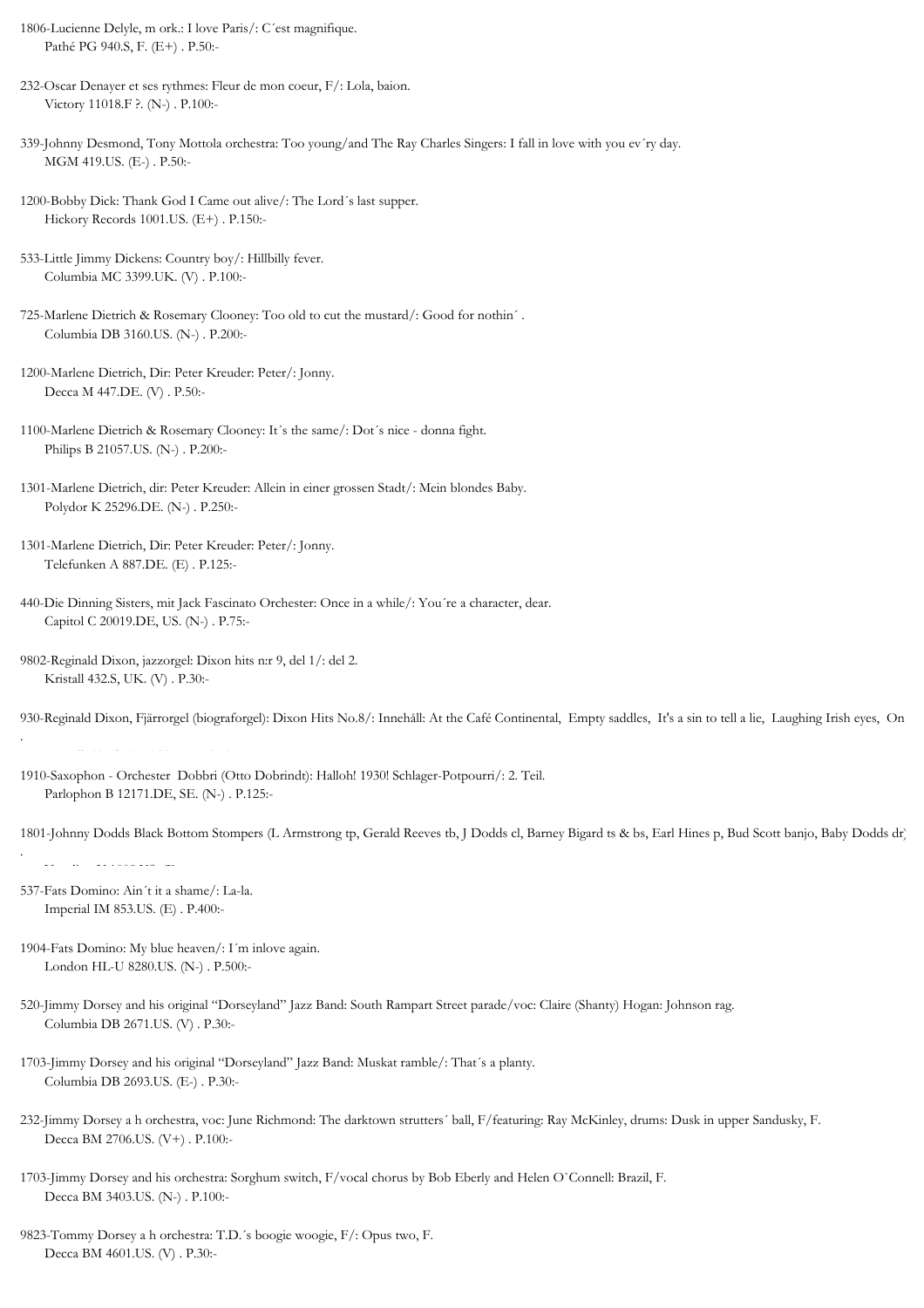- 307-Tommy Dorsey a h orchestra: Star dust, F/Benny Goodman a h orchestra: Star dust, F. HMV B 8468.US. (E) . P.50:-
- 1308-Tommy Dorsey a h orchestra: Blue Danube, F/: Black eyes, F. HMV B 8592.US. (E) . P.75:-
- 9823-Tommy Dorsey a h orchestra, w voc refrain: Yearning just for you, F/: Comin´ thro´ the rye, F. HMV B 8766.US. (E) . P.50:-
- 722-Tommy Dorsey and his orchestra, w voc refrain: Music maestro please, F/and his Clmabake Seven: A-tisket A-tasket, F. HMV B 8824.US. (E) . P.100:-
- 9823-Tommy Dorsey a h orchestra: Stomp it off, F/: Night clow, F. HMV B 9019.US. (E) . P.50:-
- 1204-Tommy Dorsey and his Sentimentalists: Whispering, F/Dorsey a h orchestra: I´ll never smile again, F. HMV B 9102.US. (E) . P.75:-
- 9823-Tommy Dorsey a h orchestra: Loose lid special/voc: Sy Oliver and Jo Stafford: Yes indeed. HMV B 9344.US. (E) . P.50:-
- 9832-Tommy Dorsey and his orchestra: Trombonology/: Well git it. HMV B 9623.US. (E) . P.50:-
- 9823-Tommy Dorsey a h orchestra, w voc refrain: I poured my heart into a song, F/: Back to back, F. HMV BD 5521.US. (E) . P.50:-
- 9823-Tommy Dorsey a h orchestra: Hawaiin war chant, F/: Symphony in riffs, F. HMV BD 5867.US. (E+) . P.75:-
- 722-Tommy Dorsey and his orchestra, w voc refrain: That foolish feeling, F/: Jamboree, F. HMV X 4879.S, US. (E+) . P.100:-
- 723-Tommy Dorsey and his orchestra, w vocal refrain (=Allan De Witt): I've got my eyes on you, F/: I concentrate on you, F. HMV X 6466.US, S. (E-) From M-G-M film "Broadway Melody of 1940". P.50:-
- 339-Tommy Dorsey and his orchestra: After hour stuff/voc: Harry Frime, The Clark Sisters and The Town Criers: Until. HMV X 7463.US, S. (E) . P.75:-
- 720-Tommy Dorsey and his orchestra, vocal by Johnny Amoroso: I`ve forgotten you/: No other love (adapted from Chopin´s Etyd in E Major). RCA Victor 20- 3869.US. (E) . P.100:-
- 1703-Tommy Dorsey and his orchestra: Milenberg joys, F/: part 2. HMV X 6541.US, S.1939 (E+) . P.75:-
- 1308-Tommy Dorsey and his Orchestra: Liebestraum, F/: Melody in F, F. HMV B 8578.US. (E) . P.50:-
- 9802-Tommy Dorsey a h Orch: Mendelssohn´s spring song, F/: Shine on harvest moon, F. HMV B 8752.US. (E) . P.50:-
- 1308-Tommy Dorsey and his Orchestra: Opus No 1, F/: Swing high, F. HMV BD 5884.US. (E) . P.50:-
- 9843-Betty Driver, w orchestra: So little time/: Oh Ma-ma!. HMV BD 575.UK. (N-) . P.100:-
- 1200-Eddy Duchin and his orchestra, vocal: Jerry Cooper: To Mary, with love, F/: I´ve got something in my eye, F. Victor 25429.US. (V) . P.30:-
- 2102-Duirum Dance Band (cond: Peter Rush, vocal: Sam Browne): He's Got A Wife And Family At Home (Es War Einmal Ein Musikus)/: Will You Dance Throu Durium Super F 2.SE.1932 (E/V+) Flexible with original sleeve. P.100:-
- 225-Angéle Durand und Karl Golgowsky mit dem Hansen-Quartett: Das Schlagerkarussell/: 2. Teil. Telefunken A 11353.DE. (E) . P.50:-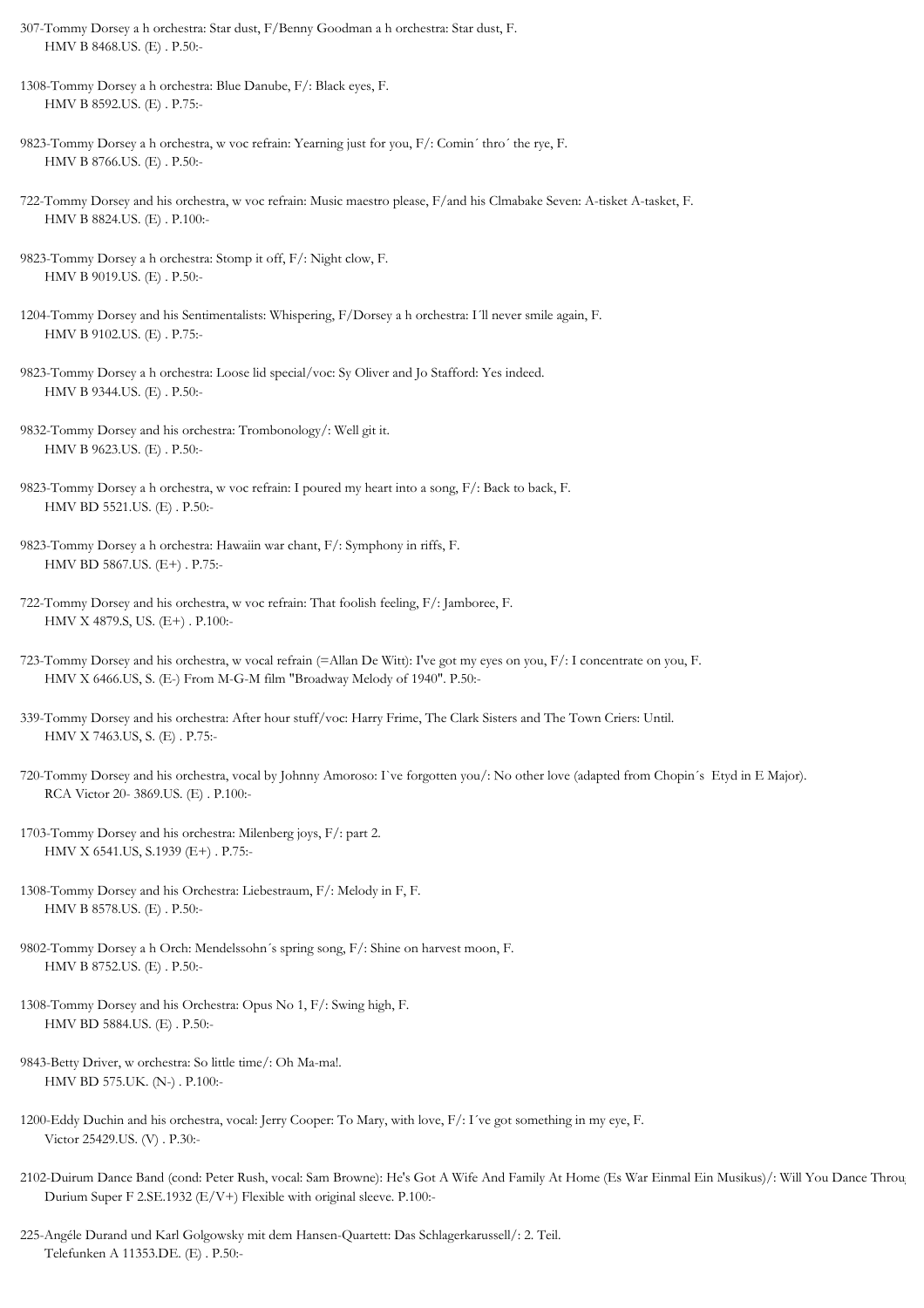9802-Jimmy Durante, w orch: I´m the guy who found the lost chord/: Little bit this little bit that. MGM 118.US. (V) . P.50:-

1309-Jimmy Durante, w orchestra, cond: Ray Bargy: Chidabee-ch-ch/: The day I read a book (). MGM 6007.US, S.1947 (N-) . P.100:-

- 601-Deanna Durbin, Charles Previn Orch: The last rose of summer/: Because. Brunswick A 82215.US. (E) . P.50:-
- 9843-Deanna Durbin: La Traviata: Brindisi. Libianio libiamo ne´ lieti calici/: It´s raining sunbeams. Decca BM 2486.US. (E+) . P.50:-
- 1308-Deanna Durbin, Charles Previn Orch: The last rose of summer/: Because. Decca BM 2803.US. (E+) . P.50:-
- 2102-Durium Dance Band, vocal refrain: One hour with you, F/: What would you do, F. Durium EN 14.UK. (V) Durium flexible, no cover. P.50:-
- 2102-Durium Dance Band, vocal refrain: Back Again To Happy-Go-Lucky Days, quickstep/: There's A Ring Around The Moon, F. Durium EN 18.UK. (V) Durium flexible, no cover. P.50:-

2102-Durium Revellers (vocal: Sam Browne)

: Too many years, F/: When Yuba plays the rumba on the tuba, Foxtrot rumba.

2102-Durium Dance Band, vocal refrains

2102-Durium Dance Band, (voc: Les Allen., dir. Arthur Lally)

: She Didn't Say Yes, F/: Gipsy Moon (Mustalainen).

1200-Durium Dance Band, (vocal by Sam Browne, cond: Peter Rush)

: Ich liebe dich, my dear, SF/: Bon voyage, F.

- 1301-Durium Dance Ensemble: Mein Herz sehnt sich nach liebe, V/: Du bist mein glück, SF. Durium GE 2.UK. (E) Durium flexible. P.50:-
- 1811-Durium Dance Ensemble: Schön ist das Leben, Marsch und Foxtrot/: Das gibts nur einmal, F. Durium GE 6.UK.1931 (V+) FLEXIBLE. P.50:-
- 1811-Durium Orchester mit Gesang: Wien du Stadt meiner Träume, V/: Im Prater blüh´n wieder dir Bäume ,V. Durium GE 16.UK. (E+/N-) Durium flexible. Veckans skiva 22. P.100:-
- 2102-Durium Tango Ensemble: Ich hab dich einmal geküsst, T/: Schön war es!, paso doble. Durium GE 5.UK.1931 (E) Durium flexible, no original cover. P.100:-
- 2102-Durium Orchester, mit gesungenem Refrain (cond: Arthur Lally): Hopla, jetzt komm ich!, F/: Es führt kein anderer Weg zur Seligkeit, V. Durium GE 23.SE, DE, UK.1932 (V) Flexible, no original cover. P.50:-

2102-Durium Tanz Orchester (mit Gesungenem Refrain ): Irgendwo Auf Der Welt, SF/: Einmal Schaffts Jeder, F. Durium GE 28.SE, DE.1932 (E) Flexible, no original cover. P.150:-

30-George van Dusen, joddling: Den joddlande munspelaren/: Bergsmelodier. Kristall 257.SE, DE. (N-) . P.75:-

440-Sung by Billy Eckstine, Russ Case orchestra: September song/w Nelson Riddle orchestra: Pass the world around. MGM 866.UK. (N-) . P.50:-

1309-Billy Eckstine with orchestra, cond: Jack Miller: Goodbye/cond: Pete Rugolo: Over the rainbow. MGM 3031.UK. (N-) . P.50:-

1204-Irene Eisinger mit Studenten und Kindern. UFA-Dymphoniker. Dir. Der Komponist (Werner Richard Heymann): Das gibt's nur einmal/Marek Weber und se HMV EG 2450.DE. (N-) aus dem Ufa-Tonfilm "Der Kongress tanzt". P.150:-

9823-The Jungle Band (Duke Ellington): Creole rhapsody, F Part 1/: Part 2. Brunswick A 9079.US. (G+) . P.50:-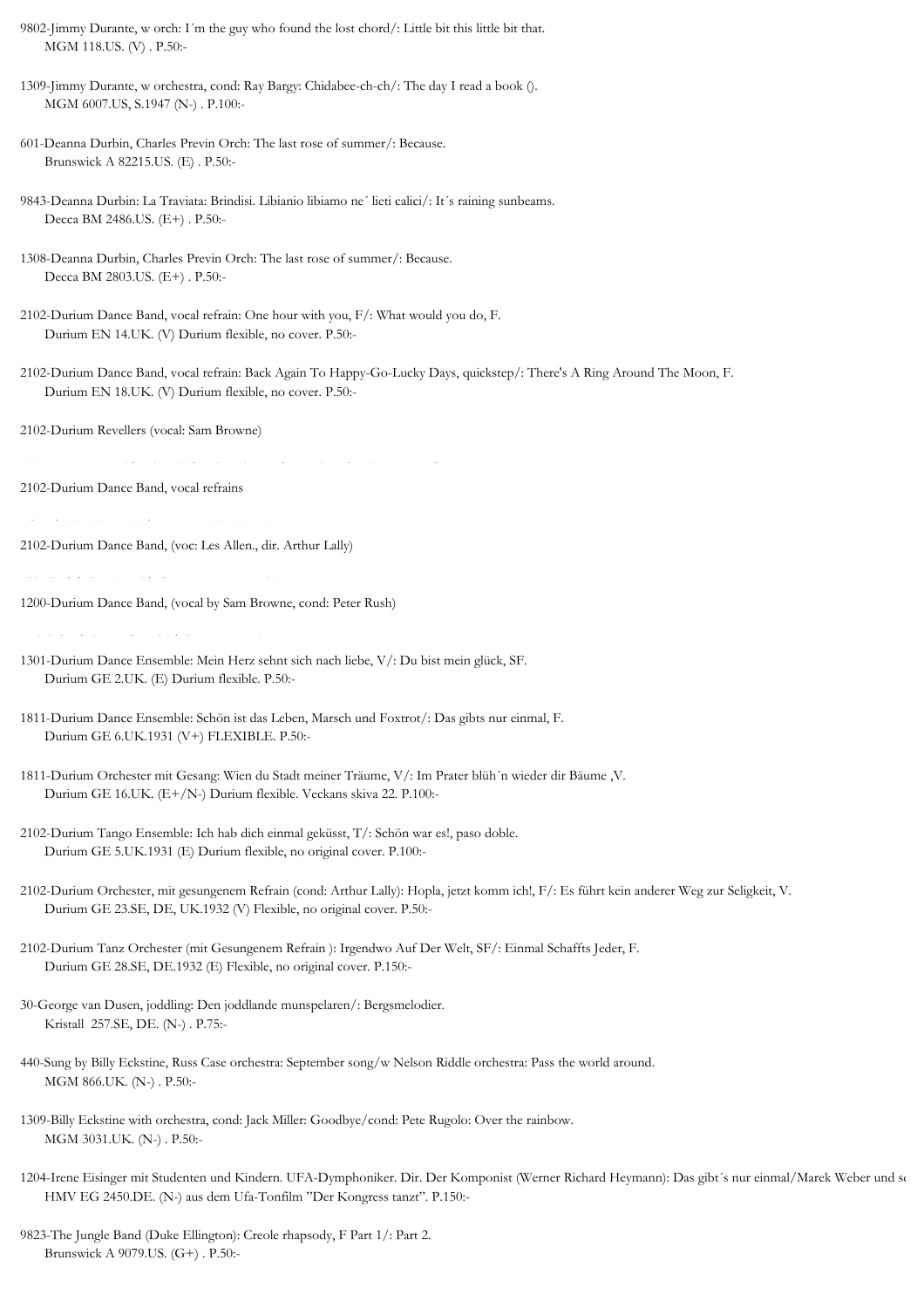- 935-Duke Ellington and his Famous Orchestra: Mood Indigo, F/: Bundle of blues, F. Brunswick A 9461.US. (E) . P.100:-
- 1309-Duke Ellington and his famous orchestra: Satin doll/: Without a song. Capitol C 2458.US. (E+) . P.100:-
- 1204-Duke Ellington and his famous orchestra: Bluejean beguine/: Warm valley. Capitol C 2546.US. (E+) . P.100:-
- 1309-Duke Ellington and his famous orchestra: Band call/: Isle of Capri. Capitol C 2817.US. (E+) . P.100:-
- 1308-Duke Ellington a h Famous Orchestra: Serenade to Sweden, F/: The sergeant was shy, F. Columbia 35214.US. (E) . P.100:-
- 9802-Duke Ellington, piano solo: Sophisticated lady, In a sentimental mood/: Mood indigo, Solitude. Columbia 36312.US. (E-) . P.50:-
- 9802-Duke Ellington a h Famous Orch: Tootin´ through the roof, F/: Grievin´, F. Columbia 35310.US. (E+) . P.100:-
- 1805-Duke Ellington and his Orchestra: Creole love call/voc: Bing Crosby: St. Louis blues. Columbia BFX 31.US. (N-) 12". P.150:-
- 730-Duke Ellington and his orchestra: Lady of the lavender mist/: Sultry serenade. Columbia DB 2623.US. (E-) . P.75:-
- 1204-Duke Ellington and his orchestra: Three cent stomp/: New York City blues. Columbia DB 2748.US. (E) . P.100:-
- 1308-Duke Ellington a h Famous Orchestra: Best wishes, F/: Bundle of blues, F. Columbia DS 1413.S, US. (E) . P.75:-
- 9823-Duke Ellington a h orchestra: Sump´n `bout rhythm/: Margie. Columbia DS 1545.S, US. (E) . P.100:-
- 9823-Duke Ellington a h orchestra: Golden cress, F/voc: Al Hibbler: Don´t be so mean to baby. Columbia DS 1805.S, US. (E+) . P.100:-
- 9823-Duke Ellington a h orchestra: Hy´a Sue/: Progressive gavotte. Columbia DS 1834.S, US. (E) . P.100:-
- 1805-Duke Ellington and his Orchestra: Creole love call/voc: Bing Crosby: St. Louis blues. Columbia DX 898.US. (E-) 12". P.100:-
- 1308-Duke Ellington a h Famous Orchestra: Tiger Rag, F Part 1/: Part 2. Decca BM 1338.US. (E+) . P.75:-
- 9823-Duke Ellington a h Famous Orchestra: Black and tan fantasy, SF/: Black beauty, F. Decca BM 2306.US. (E) . P.75:-
- 720-Duke Ellington and his orchestra: East St. Louis Toodle-O, F/with vocal chorus: Rockin´ chair, F. Decca BM 2308.US. (E) . P.100:-
- 1309-Duke Ellington and his Famous Orchestra: Harlem speaks, F/: Chicago, F. Decca M 438.US. (E+) . P.100:-
- 620-Duke Ellington a h Famous Orchestra: Warm valley, SF/: In a mellotone, F. Gramophone K 8708.F, US. (E+) . P.100:-
- 9823-Duke Ellington a h Cotton Club Orchestra: Arabian lover/w voc refrain: Creole love call. HMV B 4895.US. (V) . P.50:-
- 1309-Duke Ellington a h Cotton Club Orchestra: Sweet dreams of mine, F/: Blue bubbles, F. HMV B 4915.US. (E) . P.100:-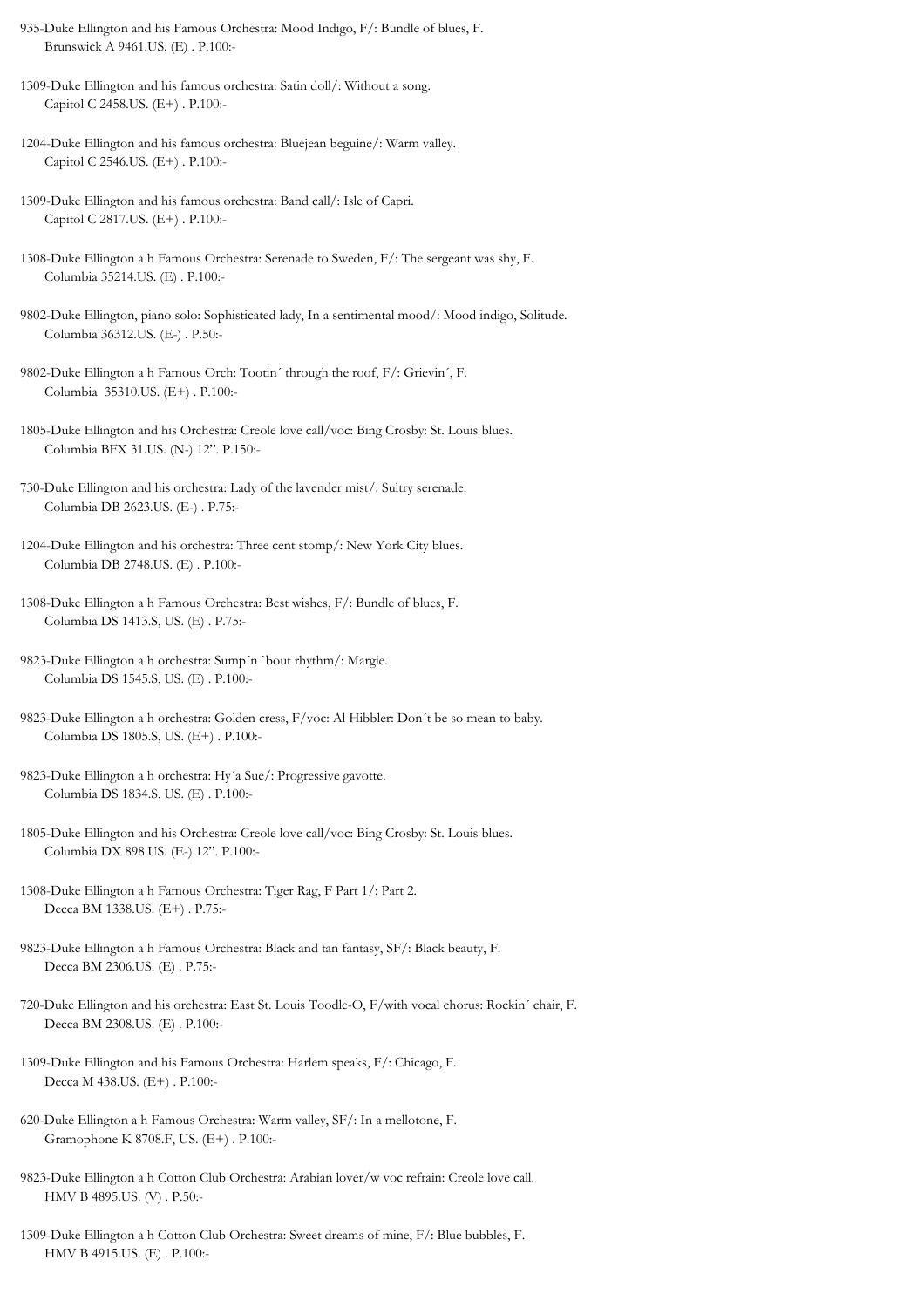1405-Duke Ellington and his orchestra, with vocal refrain: Three little words, F/: Ring dem bells. HMV B 5945.US. (E) . P.100:-

722-Duke Ellington and his Cotton Club Orchestra, w vocal refrain: The river and me, F/only orch.: Black beauty, F. HMV B 6166.US. (E) . P.125:-

- 722-Duke Ellington and his Orchestra: Old man blues/: Japanese dream. HMV B 6353.US. (E) . P.150:-
- 533-Duke Ellington a h Orchestra: Mood Indigo/: The Mooche. HMV B 6354.US. (E) . P.75:-
- 9832-Duke Ellington & his orchestra: Solitude, F/w voc refrain: Troubled water, F. HMV B 8410.US. (V+) . P.50:-
- 722-Duke Ellington and his orchestra: Washington wobble, F/with vocal refrain: Bandanna babies, F. HMV B 8652.US. (E) . P.150:-
- 1309-Duke Ellington and his orchestra: I was made to love you, F/with vocal refrain: Keep a song in your soul. HMV B 8653.US. (E) . P.100:-
- 1308-Duke Ellington & his orchestra: Misty mornin´, F/: Saratoga swing, F. HMV B 8828.US. (E+) . P.100:-
- 9802-Duke Ellington a h Famous Orch: Ko-Ko, F/: Conga brava, F. HMV B 9078.US. (E) . P.50:-
- 9823-Duke Ellington a h Famous Orchestra: Bojangles, F/: A portrait of Bert Williams, F. HMV B 9085.US. (V+) . P.50:-
- 920-Duke Ellington a h Famous Orchestra: Don´t get around much anymore, F/: Cotton tail, F. HMV B 9090.US. (E) . P.75:-
- 1904-Duke Ellington and his Famous Orchestra: Dusk, F/: Blue goose, F. HMV B 9115.US. (E+) . P.100:-
- 1308-Duke Ellington a h Famous Orchestra: Across the track blues, F/: Chloe-e, F. HMV B 9171.US. (E) . P.100:-
- 722-Duke Ellington & Jimmy Blanton: Body and soul/: Mr J.B. blues. HMV B 9211.US. (E) . P.100:-
- 1308-Duke Ellington a h Famous Orchestra: Just a-sittin´ and a-rockin´ /: Moon over Cuba. HMV B 9268.US. (E) . P.100:-
- 9823-Duke Ellington a h Famous Orchestra: Five o´clock drag/: Clementine. HMV B 9273.US. (V+) . P.50:-

1200-Duke Ellington and his Orchestra: Moon mist/: The C Jam blues. HMV B 9292.US. (E) . P.75:-

- 1904-Duke Ellington a h Famous Orch: Chelsea bridge/voc Herb Jeffries: What good would it do. HMV B 9309.US. (E) . P.100:-
- 1308-Duke Ellington and his Famous Orchestra, w voc refrain: Jump for joy/Barney Bigard and orchestra: "C" blues. HMV B 9314.US. (E) . P.100:-
- 9823-Duke Ellington a h Famous Orchestra: Sherman shuffle/voc: Ivie Anderson: Hayfoot strawfoot. HMV B 9324.US. (V-) . P.30:-
- 1204-Duke Ellington and his Famous Orchestra: Main stem/: After all, F. HMV B 9386.US. (E) . P.100:-

9823-Duke Ellington a h Famous Orchestra: What am I here for?/voc: Ivie Anderson: I don´t mind. HMV B 9415.US. (E) . P.100:-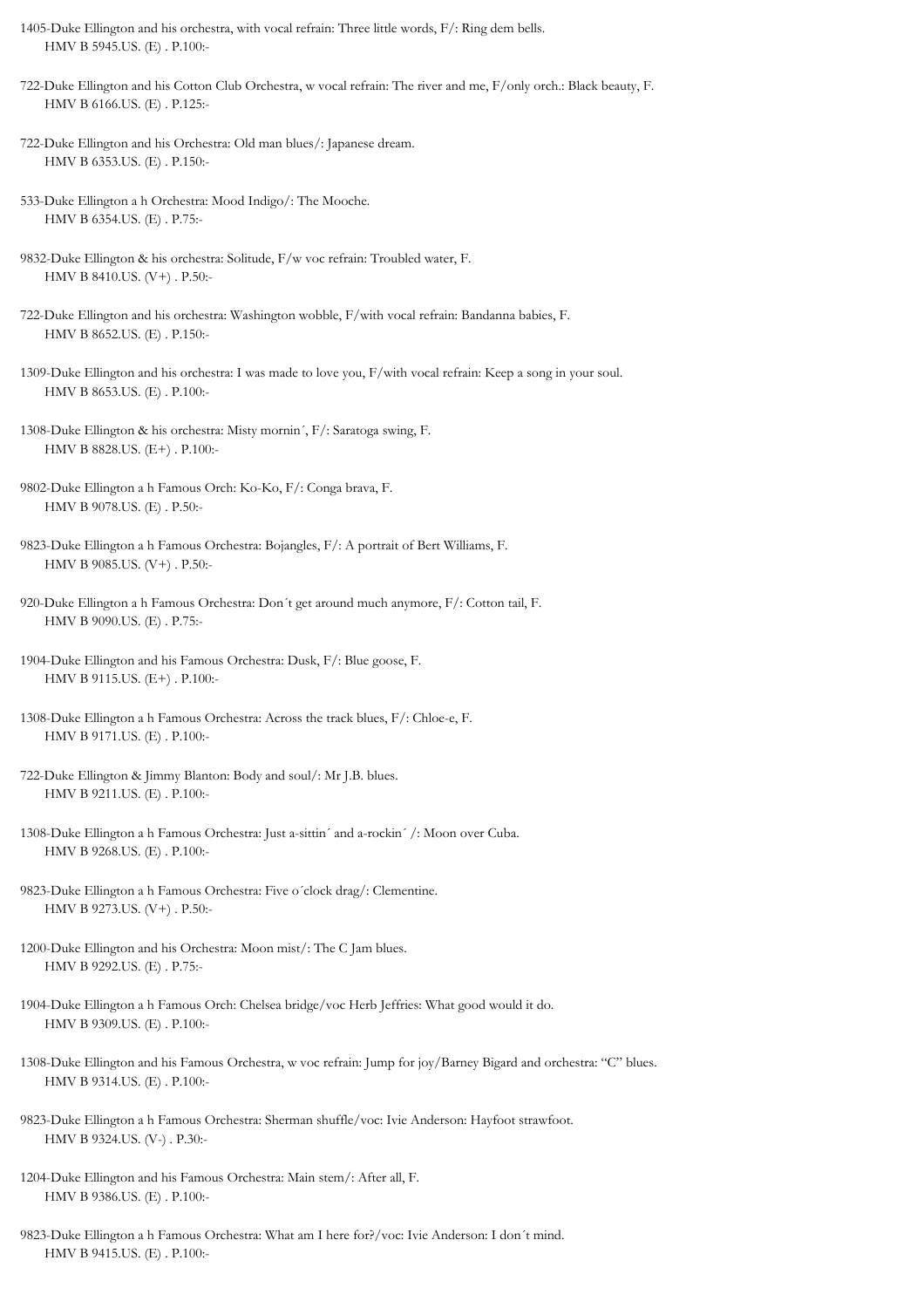1308-Duke Ellington a h Famous Orchestra: Carnegie blues/featuring: Johnny Hodges: The mood to be wooed. HMV B 9448.US. (E+) . P.100:-

9823-Duke Ellington with Tommy Dorsey & his orchestra: The minor goes muggin´ /Tommy Dorsey with Duke Ellington a h Famous Orchestra: Tonight I shall sleep.  $H_{\rm{H}}$ 

9823-Duke Ellington a h Famous Orchestra: Time´s a-wastin´ /voc: Ray Nance: Riff staccato. HMV B 9456.US. (E) . P.100:-

9823-Duke Ellington a h Famous Orchestra, voc: Joya Sherrill: Kissing bug/: Everything but you. HMV B 9465.US. (E+) . P.100:-

930-Duke Ellington a h orchestra, voc: Kay Davis: Transblucency/voc: Marian Cox: St. Louis blues. HMV B 9794.US. (E) . P.50:-

715-Duke Ellington and his Famous Orchestra: Harlem Air-Shaft, F/: Sepia panorama, F. HMV JO 142.US. (E) . P.100:-

9823-Duke Ellington a h Famous Orchestra: Chlo-e, F/: Across the track blues, F. HMV JO 153.US. (E-) . P.75:-

1204-Duke Ellington with Tommy Dorsey & his orchestra: The minor goes muggin´ /Tommy Dorsey with Duke Ellington a h Famous Orchestra: Tonight I shall sleep.

HMV JO 161.US. (E) . P.100:-

1703-Duke Ellington a h Famous Orchestra, voc: Joya Sherrill: Tell ya what I´m gonna do/: Royal Garden blues. HMV JO 242.US. (E) . P.100:-

9823-Duke Ellington a h Famous Orchestra: Just a-sittin´ and a-rockin´, F/voc: Ivie Anderson: Five o´clock whistle, F. HMV JO 279.US. (E) . P.100:-

1309-Duke Ellington and his Orchestra, voc: Al Hibler: Pretty woman/Barney Bigard and orchestra: June, F. HMV JO 290.US. (E) . P.100:-

1703-Duke Ellington and his Famous Orchestra, vocal Herb Jeffries: Jump for joy/: Flamingo. HMV JO 303.US. (E+) . P.100:-

1308-Duke Ellington a h Famous Orch: Ko-Ko, F/: Conga brava, F. HMV K 8732.US, F. (N-) . P.100:-

9802-Duke Ellington a h Orch, string bass by J. Blanton: Jack the bear, F/Trumpet solo by Rex Stewart: Morning Glory. HMV SG 196.US, F. (E) . P.50:-

1309-Duke Ellington & his orchestra: I met my Waterloo, F/: Ebony rhapsody. HMV X 4316.US, S. (E) . P.100:-

1703-Duke Ellington and his Orchestra: Black and tan fantasy/: Creole love call. HMV X 4957.US, S. (E) . P.30:-

724-Duke Ellington presents Oscar Pettiford, his cello and quartet: Blues for Blanton/: Perdido. JazzSelection JS 4001.S, US. (E) . P.75:-

1806-Duke Ellington & his Orchestra : Blues of the vagabond, F/: Syncopated shuffle, F. Odeon Swing A 286074.US. (E+) . P.200:-

1405-Duke Ellington and his orchestra: Diga diga doo, F/Cootie Williams and his Rug Cutters, vocal by Jerry Kruger: A lesson in C, F. Parlophone DP 243.US. (E+) . P.125:-

1308-Duke Ellington a h Famous Orchestra: Braggin´ in brass/: Carnival in Caroline. Parlophone DP 266.US. (E+) . P.100:-

1703-Duke Ellington a h Washingtonians: East St. Louis Toodle-O, F/: Hop head, F. Parlophone R 2202.US. (E+) . P.75:-

1308-Duke Ellington & his orchestra, w voc refrain: Diga diga doo, F/Miff Mole & his Little Molers: That´s a planty. Parlophone R 2336.US. (E) no dub. P.100:-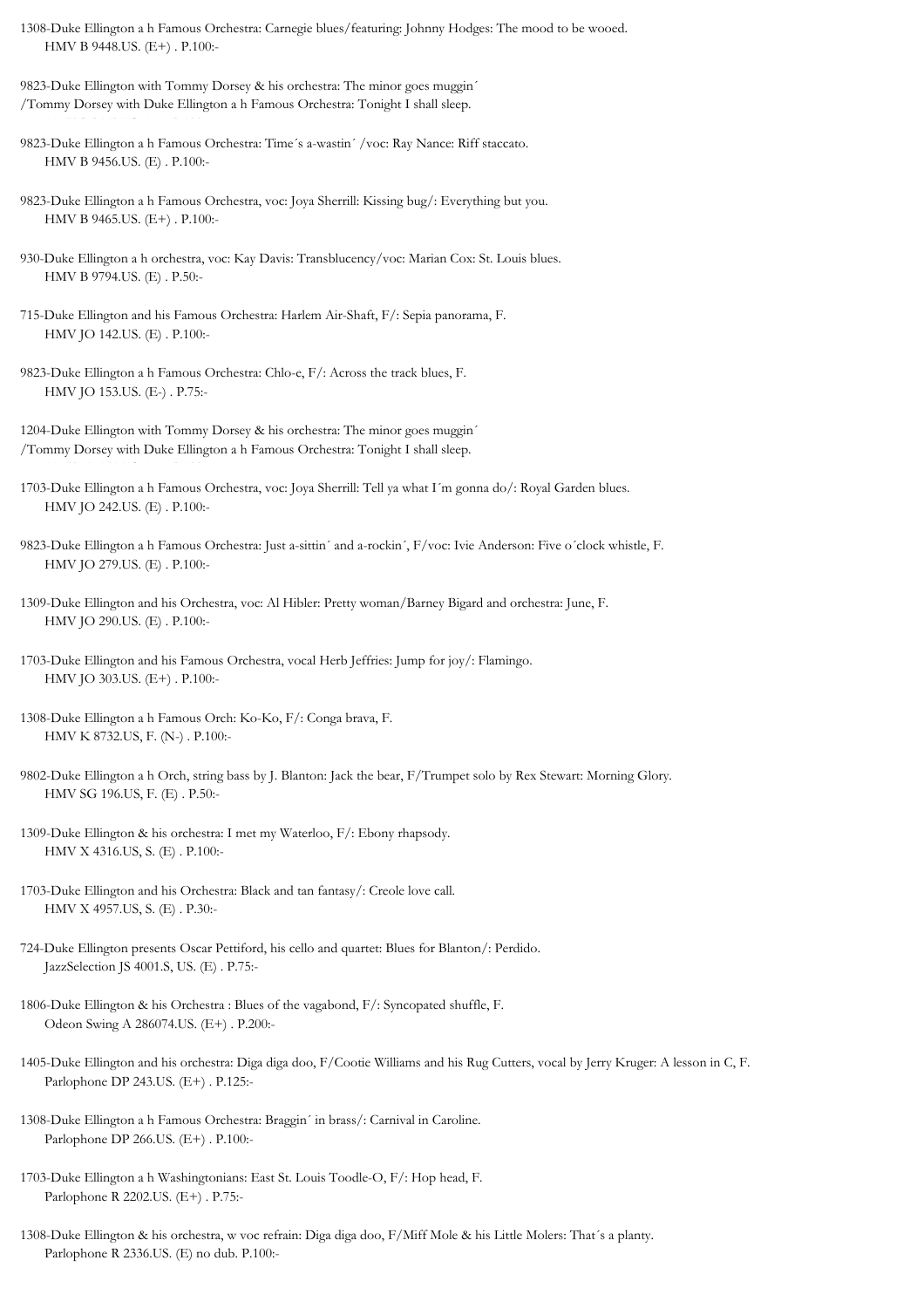1308-Duke Ellington a h orch: In a sentimental mood, F/: Solitude. Parlophone R 2898.US. (E) . P.100:-

1904-Duke Ellington and his Famous Orchestra: Caravan/: Dusk on the desert. Parlophone R 3041.US. (E) . P.50:-

- 1308-Duke Ellington a h orch: Golden feather/: Trumpet no end (Blue skies). Parlophone R 3048.US. (E) . P.100:-
- 9823-Duke Ellington a h orchestra: Jam-a-ditty/: Sultry sunset. Parlophone R 3052.US. (E-) . P.75:-
- 1309-Duke Ellington and his orchestra, voc: Ray Nance: Tulip or turnip/only orchestra: Flippant flurry. Parlophone R 3070.US. (E) . P.100:-
- 1200-Duke Ellington & his orchestra: Overture to a jam session, part 1/: part 2 . Parlophone R 3081.US. (E+) . P.75:-
- 920-Duke Ellington & his orchestra: Happy go lucky local, part 1/: part 2 . Parlophone R 3125.US. (E+) . P.75:-
- 40-Duke Ellington and his orchestra, featuring Louis Bellson, drums: Skin deep, side 1/: side 2. Philips B 21204.US. (V) . P.30:-
- 9823-Duke Ellington a h Famous Orchestra: Jazz Potpourri Myrtle Avenue stomp Dec.19, 1938/: Lady in blue March 20, 1939. Private lack ? .US. (E-) from Br 8293 and Col 35291 ?. P.200:-
- 1904-Duke Ellington & his orchestra: Delta serenade, F/: Solitude, F. HMV J.F. 20.US.1934 (E-) . P.100:-
- 1703-Duke Ellington a h famous orchestra: Pyramid, F/voc: Ivy Anderson: When my sugar walks down the street, F. Columbia DS 1293.S, US.1938 (E) . P.50:-
- 1405-Duke Ellington and his Famous Orchestra (D.E; Barney Bigard; Johnny Hodges; Otto Hardwick; Ben Webster; Harry Carney; Cootie Williams; Wallace Jones Fred Guy; Sonny Greer)
- 1304-Duke Ellington and his orchestra: Perfume suite a) Under the balcony b) Strange feeling/: a) Dancers in love b) Coloratura. V-Disc No. 516.US.1945 (V) 12" The record were not sold commercially. Recorded July 7, 1945, ABC broadcast, Radio City, New York City. P.200:-
- 1805-Duke Ellington a h Famous Orchestra, voc: Joya Sherrill: Black, brown and beige: The blues/only orchestra: West Indian dance / Emancipation / Celebration HMV C 3505.US.1946 (N-) 12". P.150:-
- 1304-Duke Ellington and his orchestra: Deep south suite/: Part 2. V-Disc No. 750.US.1946 (V) 12". The record were not sold commercially. Recorded Nov 23, 1946 in concert at Carnegie Hall, New York City. P.200:-
- 328-Duke Ellington and his orchestra: Jam with Sam/clarinet solo: Jimmy Hamilton: Smada. Columbia DS 2104.S, US.1951 (E+) . P.100:-
- 1309-Duke Ellington & his orchestra: Lazy Duke, F/: What can a poor fellow do?. Parlophone R 1549.US. (E+) . P.100:-
- 9802-The Ray Ellington Quartet, voc R Ellington: The best man/: Dream for percussion. Parlophone R 3104.US. (E) . P.50:-
- 323-Elyane Embrun, dir: Albert Lasry: Mes jeunes années/: Qu´il etait doux. HMV K 9015.F. (E) . P.100:-
- 9841-The Empire Orchestra: The wedding glide/: The red rose rag. Pathé 8745.Belgium. (V+) . P.75:-
- 1804-Bernhard Ette mit seinem grossen Schauorchester, Gesang: Ralph Maria Siegel: Chiant Lied, Tarantella/Gesang: Madeleine Lohse: Ciribirin, Walzerlied. Tempo 5036.DE. (E) . P.100:-
- 1200-Fairchild and Carroll and their orchestra: Glad to be unhappy/: The most beautiful girl in the world. Liberty Music Shop L 196.US. (V) . P.50:-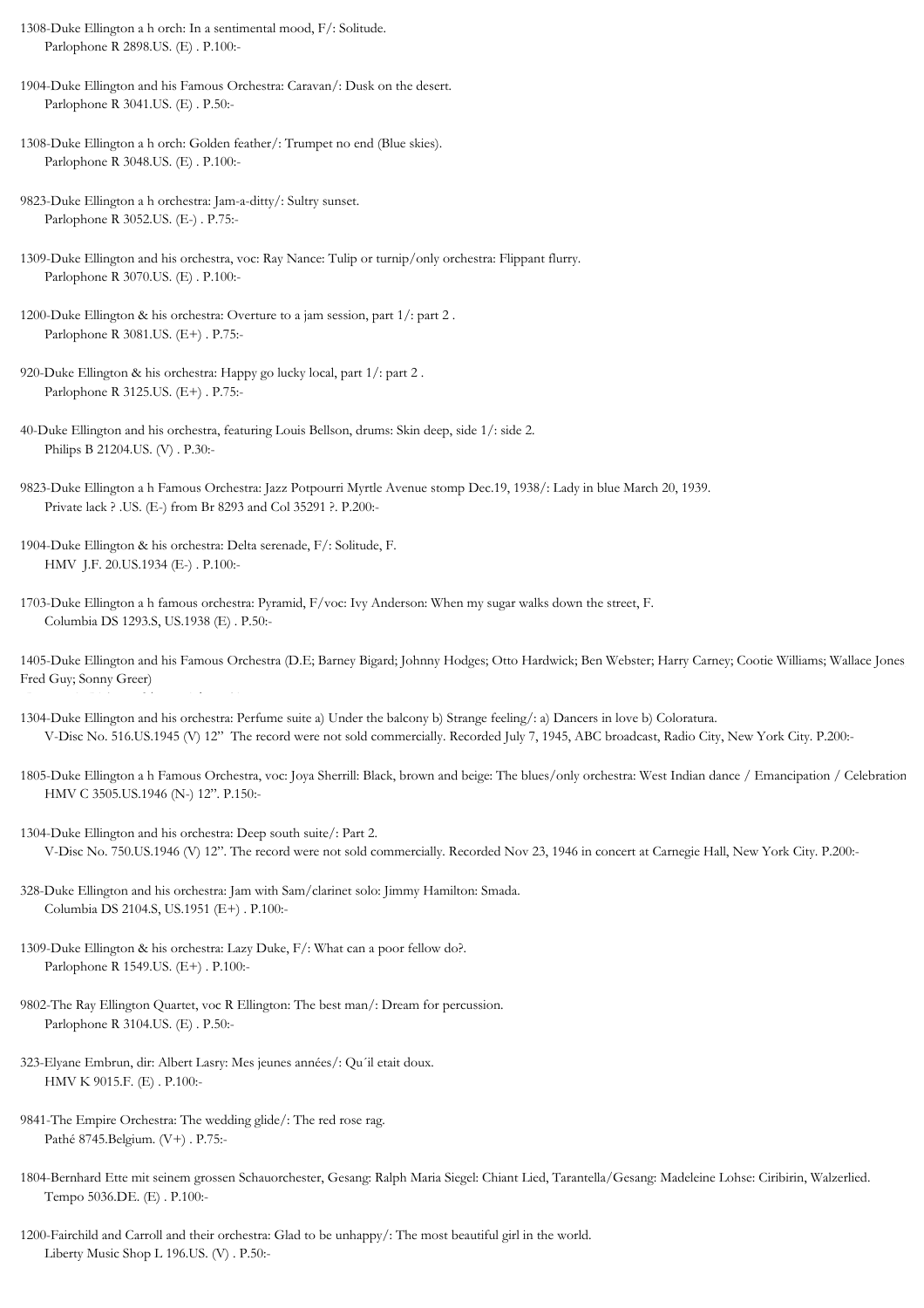2003-Percy Faith orchestra: You are the one/: The syncopated clock

Columbia DS 1977.US, SE. (E) . P.50:-

.

- 1308-Percy Faith and his orchestra, featuring: Felicia Sanders: The song from Moulin Rouge/: Swedish Rhapsody. Philips B 21052.US, S. (E+) . P.75:-
- 1309-Percy Faith orchestra: Gärdebylåten (Bubbling over)/vocal: Betty Cox: Song for sweethearts. Philips B 21386.US, S. (E) . P.100:-
- 630-Martina Farrar, Dir. Dolf Bokler: Auf der Lahmgraub´n da steht ein altes Haus, Wienerlied/: Ja wer is schuld wenn man a Dimmheit macht, Wienerlied. Telefunken A 2748.DE. (N-) . P.100:-
- 232-Paul Fenoulhet w The Skyrockets Dance Orch, vocalist: Cyril Shane: Symphony, F/: Sentimental journey, F. HMV BD 5908.UK. (E) . P.50:-
- 1904-Paul Fenoulhet w The Skyrockets Dance Orch w voc refrain: Yippee-olly-ay-ho, quickstep/: It might as well be spring, SF. HMV BD 5928.UK. (E+) . P.50:-
- 1910-Carl Fenton and his orchestra: Bambalina, F/: Wildflower, F. Brunswick 2422.US.1923 (E) . P.100:-
- 533-Angelo Ferdinando and his orchestra with vocal chorus: Sweet music, F/: One night of love, V. Regal MR 1763.UK. (V) . P.30:-
- 1100-Frank Ferera, steel guitar novelty: Drowsy moon, F/: My hawaiian evening star, V. Columbia 3874.UK. (E-) . P.50:-
- 303-Frank Ferera & John K. Paaluhi, hawaiian guitars: Kilima waltz/: Hawaiian waltz medley. HMV B 2369.UK. (E+) . P.150:-
- 920-Ferera and Paaluhi, Hawaiian Guitar Duet New York: O sole mio/: Cielito lindo. Odeon O 4026.US. (V+) . P.50:-

1100-Frank Ferera and John K. Paaluhi, hawaiian guitar duet: Sweet Hawaiian moonlight (Tell her of my love)

- 137-Frank Ferera and John K. Paaluhi, hawaiian guitar duet: Aloha oe (Farewell to thee)/: Wailana waltz. Parlophon B 12555.S, US.1927 (V/E) . P.50:-
- 1100-Frank Ferera and John K. Paaluhi, hawaiian guitar duet: La Paloma/: Mari Mari. Parlophon B 12562.S, US.1927 (V+) . P.50:-
- 2011-Carmélia Alves com Orquestra: Cabeca Inchada, baiao/: Eh! Boi, Baiao. Continental 16378.Brasil. (E-) . P.100:-
- 2011-Djalma Ferreira, e seus Millionários Do Ritmo: Samba que eu quero ver/: Bicharada, Baiao. Continental 16384.Brasil. (E) . P.100:-
- 533-Ferrera & Franchini: Naughty waltz/: Sweet Hawaiian moonlight. Vocalion A 14515.US. (E+, flisa s.2) . P.30:-
- 1701-Gracie Fields, cond: Victor Young: Rose O'day/: O´Brianhas gone hawaiian. Decca F 8132.UK. (E+) . P.100:-
- 1204-Gracie Fields, vocal with orch, cond Phil Green. Organ: Sidney Torch: The Lord´s prayer/: The Kerry dance. Decca F 8763.US. (N-) . P.75:-
- 1804-Gracie Fields, dir. Bob Farnon: At the end of the day/and The Wardour Singers: Angels guard thee. Decca F 9828.UK. (E) . P.100:-
- 1200-Gracie Fields. Orkester och kör under ledning av Peter Yorke: Don´t let the stars get in your eyes, F/: Thank you my dear. Philips P 26007.US. (N-) . P.125:-
- 1804-Gracie Fields; Charles Laughton; Leslie Hanson; Albert Burdon; Mae West...: Voice of the stars, part 1/Laurel & Hardy; Katherine Hepburn; Norma Shearer; Regal MR 1234.US. (V) . P.150:-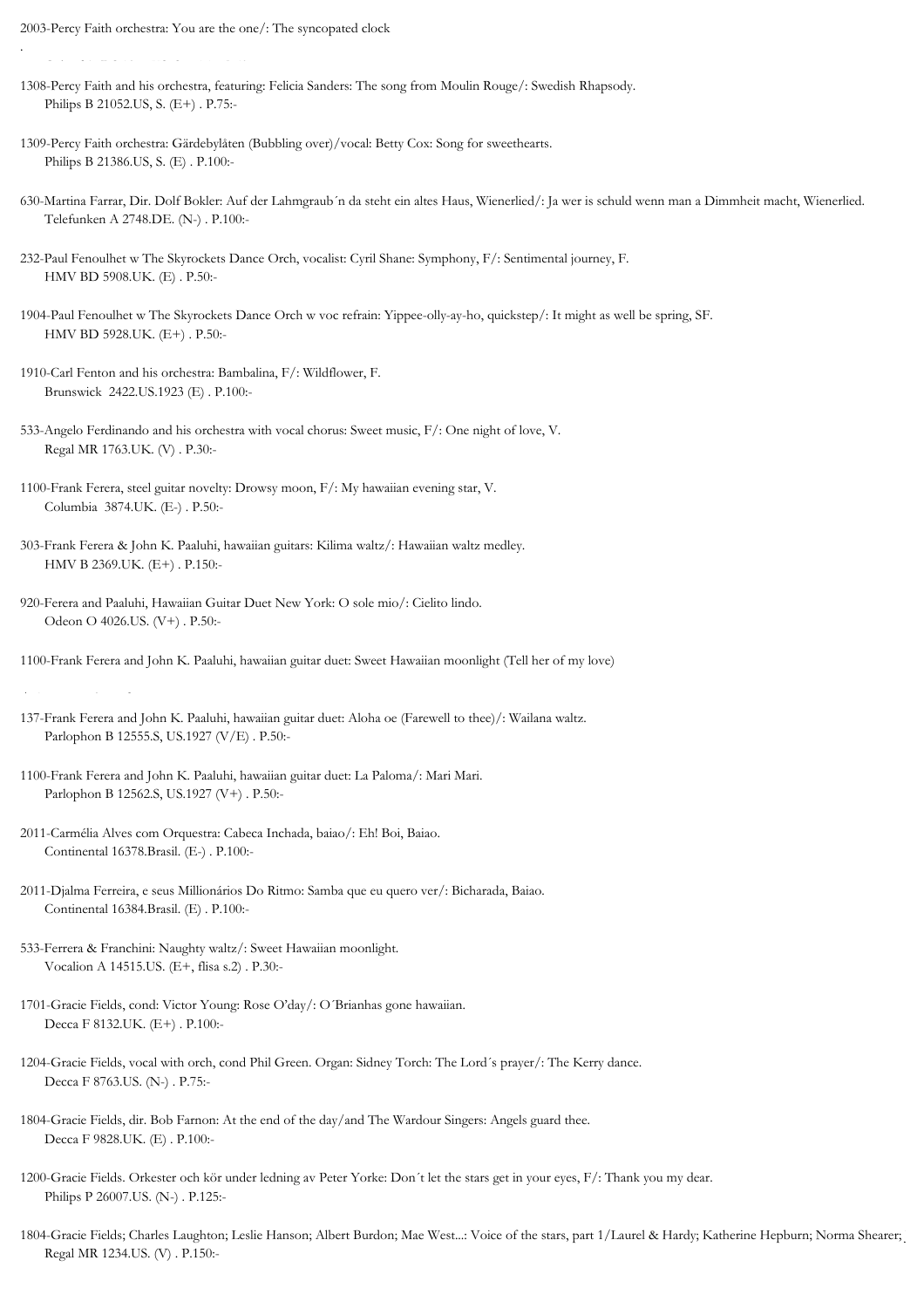- 1703-The Herbie Field and his orchestra: Blue fields/voc: Herbie Fields: Huggin´ and chalkin´. HMV B 9558.US. (N-) . P.75:-
- 715-The Herbie Fields Quintet: Rainbow mood/: Dardanella. HMV B 9594.US. (E) . P.50:-
- 2011-Mario Gennari Filho, solo de Accordéon com acomp. de Regional: Casinha Pequenina, baiao/: Rio de Janeiro, samba / Aquarela do Brasil, samba. Odeon 13049.Brasil. (E) . P.200:-
- 1806-Firpito y su orquesta, Est. Guillermo Aguirre: Sacate la caretita, marcha/: El gaitero, Vals jota. Sondor 5134.Uruguay. (E) . P.100:-
- 224-Wurlitzer-Orgel: Ernst Fischer: Serenata/: Poéme. Telefunken A 1740.DE. (E-) . P.30:-
- 1001-Eddie Fisher, Hugo Winterhalters orchestra and chorus: Trust in me/: Lady of Spain. HMV X 7854.S, US. (N-) rec. 1951 resp 1952. P.50:-
- 705-Ella Fitzgerald and The Ink Spots: Cow cow boogie/end The Ink Spots: Don´t believe everything you dream. Decca BM 3503.US. (V) . P.50:-
- 1200-Ella Fitzgerald and The Ink Spots: I´m beginning to see the light/: That´s the way it is. Decca BM 3584.US. (V+) . P.50:-
- 1309-Ella Fitzgerald, dir: Vic Shoen: Flying home/: Oh! Lady be good. Decca BM 3879.US. (E+) . P.50:-
- 1405-Ella Fitzgerald and Louis Jordan, vocal with his Tympany Five: Baby it´s cold outside/: Don´t cry cry baby. Decca BM 4274.US. (E) . P.75:-
- 607-Ella Fitzgerald with orch.acc.: How high the moon/: Someone like you. Decca BM 4351.US. (E-) . P.50:-
- 715-Ella Fitzgerald and The Skylarks, with rhythm acc.: The Bean Bag song/: The hot canary. Decca BM 4727.US. (E+) . P.100:-
- 715-Ella Fitzgerald, dir. Sy Oliver: The chesapeake and Ohio/: Come on a my house. Decca BM 4766.US. (E+) . P.75:-
- 1405-Ella Fitzgerald, Sy Oliver Orchestra: You´ll have to swing it/: Part 2. Decca BM 5176.US. (E+) . P.100:-
- 1308-Ella Fitzgerald, dir: Sy Oliver: Lullaby of Birdland/: Later. Decca BM 31127.US. (E+) . P.75:-
- 1606-Ella Fitzgerald, cond: Buddy Bregman: Too young for the blues/: It´s only a man. Karusell / Verve 2002.S, US.1956 (N-) . P.100:-
- 1606-Ella Fitzgerald, cond: Buddy Bregman: Anythings goes/: What is this thing called love. Karusell V 2008.US.1956 (N-) . P.100:-
- 1703-Ralph Flanagan and his orchestra, voc Harry Prima: While you danced, danced, danced/only orch.: The winky dink. HMVB 10174.US. (E+) . P.50:-
- 1804-Red Foley, vocal with instr acc: Somebody´s cryin'/: Cincinnati dancing pig. Decca BM 4593.US. (E) . P.50:-
- 715-The Fontaine Sisters: Tennessee waltz/: As we are today (featured in the film "The daughter of Rosie O´Grady"). HMV B 10021.US. (E) . P.50:-
- 630-The Fontane Sisters with Joe Biviano orchestra: Put your shoes on, Lucy/: Candy kisses. HMV BD 1253.US. (E) . P.50:-
- 720-The Fontane Sisters with Billy Vaughan orchestra: Hearts of stone/: Bless your heart. London HL 8113.US. (E+) . P.75:-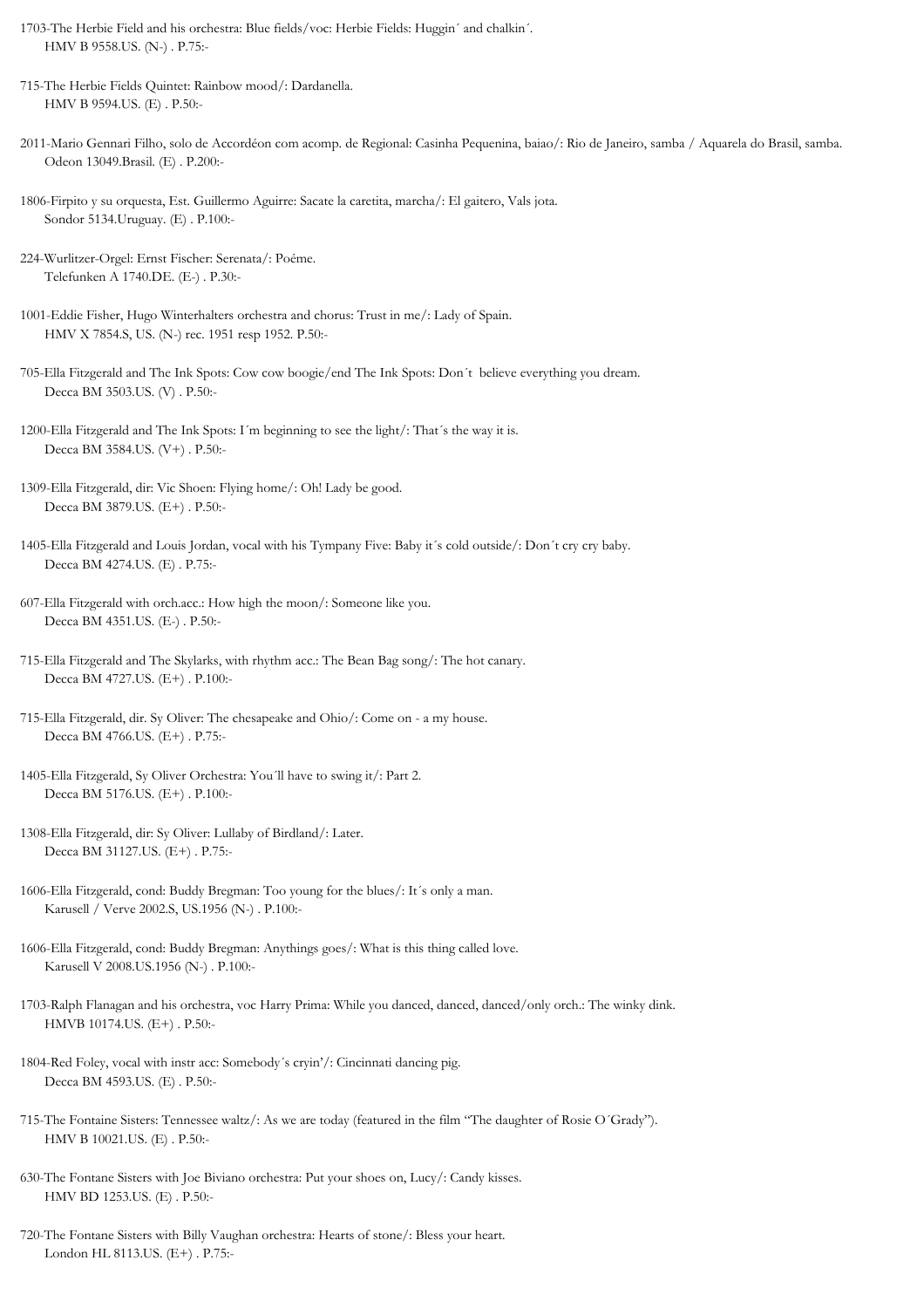1308-Reginald Foort at the BBC Theatre organ, violin: Alfredo Camboli: Song of paradise/: Serenade. HMV BD 484.UK. (E+) . P.50:-

1308-Tennessee Ernie: Shot gun boogie/: I ain´t a-gonna let it happen no more. Capitol C 1295.US. (V+) . P.125:-

140-Tennessee Ernie with Cliffie Stone´s Band: Catfish boogie/: Kiss me big. Capitol C 2602.US. (V) . P.75:-

1308-"Tennessee" Ernie Ford, cond: Jack Fascinato: Sixteen tons/: You don´t have to be a baby to cry. Capitol C 3262.US. (V+) . P.150:-

9802-Tennessee Ernie: Sweet temptation/with Bucky Tibbs: Hambone. Capitol C 80355.US. (V+) . P.100:-

210-"Tennessee" Ernie Ford, cond: Jack Fascinato: Sixteen tons/: You don´t have to be a baby to cry. Capitol CL 14500.US. (V+) låter bra, men ser sliten ut,. P.125:-

-Nic Ford (Nicky Ford), organ with instrumental acc.: Dob´s boogie/: Lambeth walk horsey horsey. Victory 9451.Belgium. (E+) . P.50:-

537-Florrie Forde (english comedienne), with orchestra: I love my motherland/: Take me back to old Blighty. Zonophone 1725.UK. (G+) . P.30:-

1200-The New Music of Reginald Foresythe: Lullaby, F/: Dodging a divorcee, F. Columbia FB 1031.UK. (E) . P.75:-

930-George Formby, Harry Bidgood and his orchestra: When I´m cleaning windows/: Leanin´on a lampost. Decca F 9444.UK. (E) . P.150:-

1804-Teddy Foster and his Kings of Swing, with vocal chorus: Sing sing sing, F/: Harlem, F

Decca F 6094.UK. (V+) . P.50:-

.

508-The Four Aces, dir: Jack Pleis: Sluefoot/: I´m in the mood for love. Decca BM 5429.US. (E) . P.75:-

720-The Four Aces, featuring: Al Alberts: Of this I´m sure/: A woman in love. Decca BM 31158.US. (E+) . P.100:-

1904-The Four Knights: I couldn´t stay away from you/: Oh baby mine. Capitol C 2654.US. (V+) . P.50:-

440-The Four Knights: I love the sunshine of your smile/w orch, cond: Nelson Riddle: Period. Capitol C 9051.US. (N-) . P.100:-

440-The Four Lads, dir: Ray Ellis: Moments to remember/: Dream on my love dream on. Philips B 21711.US. (N-) . P.50:-

1308-The Four Lads, dir: Norman Leyden: Istanbul/: I should have told you long ago. Philips B 21129.US. (E+) . P.75:-

2003-Christian Fourcade, acc: d´Orchestre: Le petit Amiral/: Le tapis volant. Odeon 275055.SE, FR. (N-) . P.125:-

1200-Roy Fox and his Band, with vocal chorus: Tell me again, V/voc: Denny Dennis: You were there, F. Decca F 5851.UK. (E+) . P.75:-

9802-Roy Fox a h Orch, w voc refrain: Cowboy, F/Guy Lombardo a h Royal Canadians: Boo Hoo, F. HMV X 4819.S, UK. (V+) . P.30:-

1703-Buddy de Franco Sextet: Extrovert/: When we´re alone. Capitol C 747.US. (E+) . P.75:-

500-Jaqueline Francois, Paul Durand orkester: De temps en temps/: Il avait toutes mes preferences. Polydor 560147.F. (E+) . P.75.-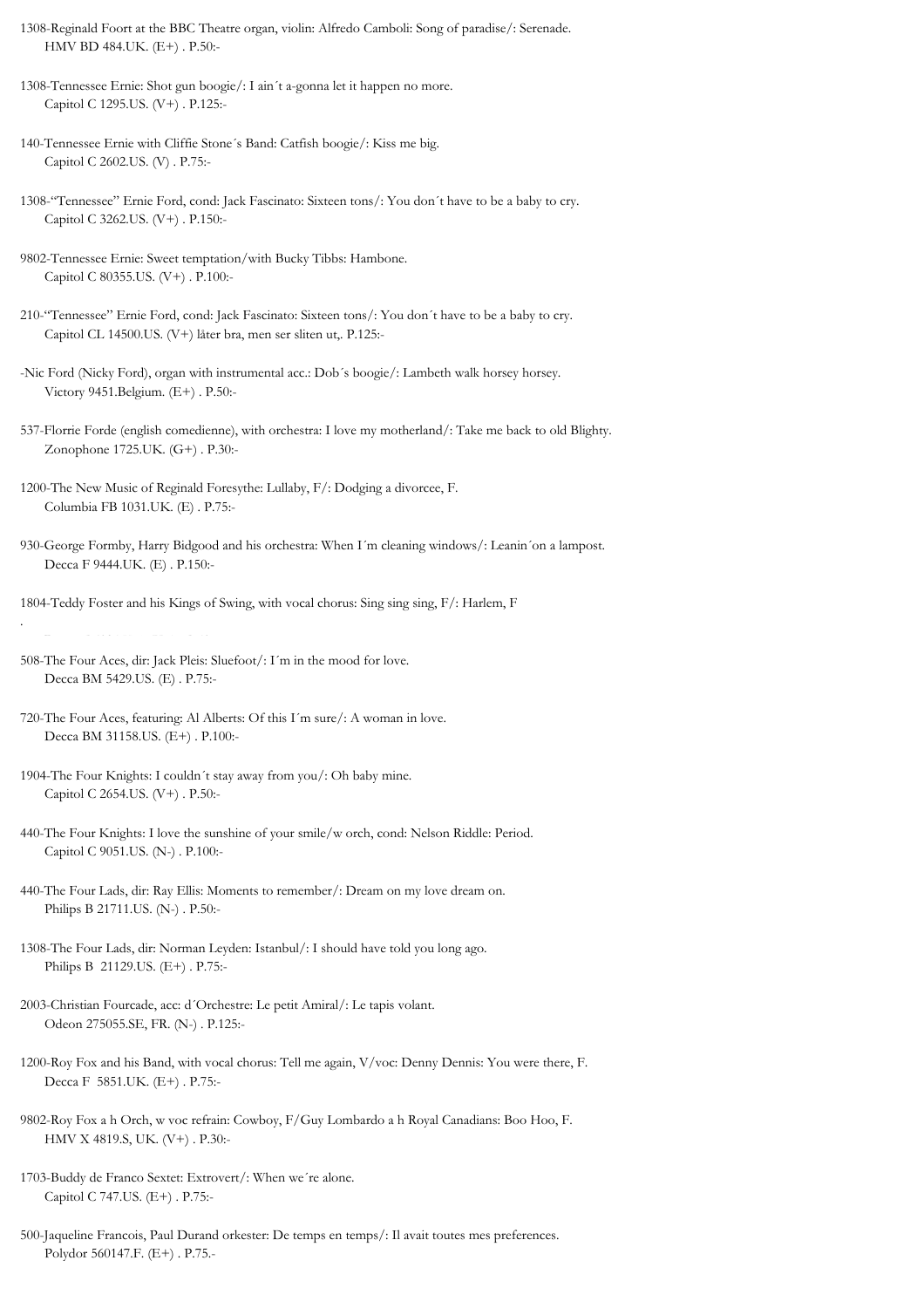- 1308-Jaqueline Francois, avec Guy Luypaerts et son orchestre: Du lyckliga tid (Mes jenues aunées)/: Pour moi tonte seule. Polydor 560149.F. (E+) . P.100:-
- 208-Jaqueline Francois, avec Boris Sarbeck et son orchestre: Est ce ma faute?/: Aimer comme je taime. Polydor 560185.F. (E-) . P.50:-
- 1308-Jaqueline Francois, avec Jo Boyer et son orchestre: L`ame des Poêtes/: Escale a Victoria. Polydor 560310.F. (E+) . P.100:-
- 1100-Jaqueline Francois, avec Jo Boyer et son orchestre: Pour un oui pour un non/: Trois fois merci. Polydor 560311.F. (N-) . P.100:-
- 500-Jaqueline Francois, Jo Boyer et son orchestra: J´ai peur de l´automne/: Tu ne peux te figurer. Polydor 560338.F. (E) . P.100.-
- 620-Jaqueline Francois, Paul Durand orchestre: Lilla fröken Paris (Mademoiselle de Paris)/: Bolero. Polydor 560095.F. (E) . P.100:-
- 9802-Ben Frankel a h orch: The Donkey serenade, F/: If it´s the last thing I do, F. HMV BD 5296.UK. (N) . P.50:-
- 1804-Stan Freberg, vocal with orchestra: John and Marsha/: Ragtime Dan. Capitol C 1356.US. (N-) . P.150:-
- 1308-Freddy, Horst Wende Tanz-Solisten: Heimweh/: Rosalie. Polydor H 49923.DE. (E) . P.50:-
- 1309-Frederica, Orchestre dir: Franck Poursel: Aimons nous bien (Mucho Amor)/: Oh! Laisse moi (Let me go lover). Columbia BF 714.F. (N-) . P.50:-
- 720-Stan Freeberg with George Bruns and his Cotton Rickin´ Quintet: A dear John and Marsha letter/: C´est si bon. Capitol F 2677.US. (E+) . P.150:-
- 2003-Key French & Willy Berendt, Hawaiian-Duet m Orchester: One two three four/: Miami. Orchestrola Nr 2092.DE. (E-) 8". P.100:-
- 348-Georg Freundorfer (cittra) med sina solister: An der schönen gränen Isar/: Die Veilchen vom Kochelsee. Kristall 233.SE, DE.1935 (V) . P.50:-
- 335-Georg Freundorfer mit seinem Orchester: Gruss an Obersalzberg, Marsch/: Sehnsucht nach den Bergen, V. Telefunken M 6345.DE. (V) . P.50:-
- 9841-Jane Froman, cond: Sid Feller: I believe/: The ghost of a rose. Capitol C 2332.US. (E) . P.100:-
- 1301-Harry Fryer & his orchestra: A song to remember, selection/: Three waltzes. Decca MW 314.UK. (E+) "Music while you work". P.50:-
- 2011-Robert Gaden m s Orchester: Illusion, T/: A media luz, T. HMV EG 6468.UK, D. (E) . P.50:-
- 1200-By the originators Ed Gallagher Al Shean, comic duet with orchestra: Mister Gallagher and Mister Shean "Positively Mr. Gallagher"/: Absolutely Mr. Shear Victor 18941.US. (V+) . P.50:-
- 715-Luitpold Ganther, Tenor vom Landestheater Braunschweig mit Tango-Orchester Lewinnek, Berlin: Ramona, V/: Warum hast du mich nicht mehr lieb? Boston-Lied. Clausophon 5051.DE. (E+) . P.150:-
- 1200-Jan Garber and his orchestra, vocal by Lee Bennett: I´ve an evening for sale, F/: Hopelessly in love with you, F. Victor 24438.US. (V+) . P.50:-
- 1200-Jan Garber and his orchestra, vocal by Lee Bennett: In a little gipsy tea room, F/: In the merry month of May, F. Victor 25013.US. (E+) . P.125:-
- 1805-Isaura Garcia com orchestra: Chuva, samba cancäo/: Sim, samba cancäo. RCA Victor 80- 803.Brasil. (E) . P.75:-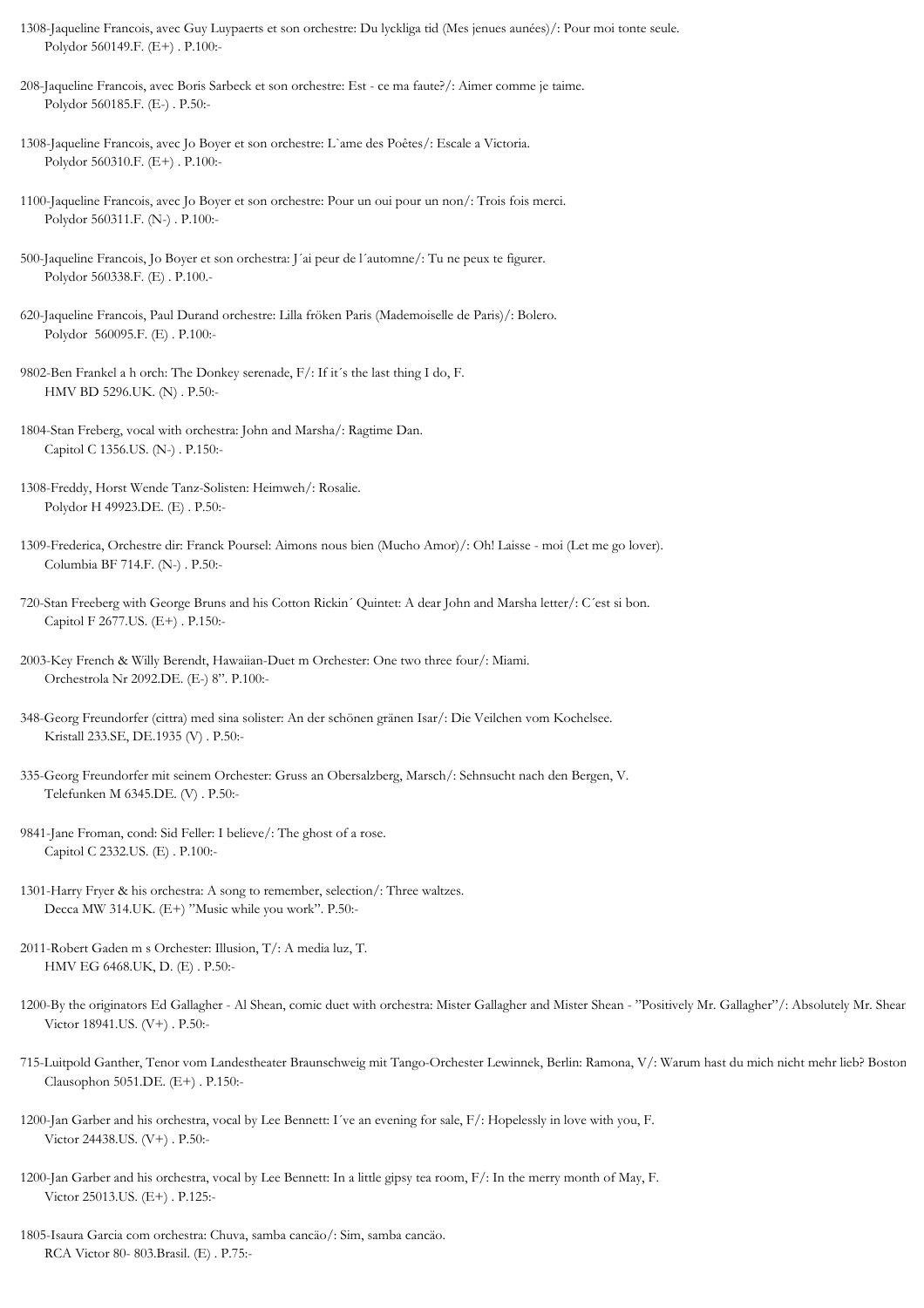- 715-Ava Gardner with Johnny Green & his orchestra: How am I to know (featured in the film "Pandora and the Flying Dutchman"/sung by Ann Blyth: The lovelie MGM 391.US. (E) . P.75:-
- 1109-Ava Gardner with MGM Studio Orchestra, cond: Adolph Deutsch: I can´t help lovin´ dat man/William Warfield, vocal: Ol´ man river. MGM 6091.US, S. (E) from MGM Tech, film "Show boat". In the movie sound track doesn't Ava Gardner sing title song on page 1 (her voice is dubbed there)
- 1909-Judy Garland, dir: Ray Heindorf: The man that got away/: Here´s what I´m here for. Philips B 21383.S. (E) . P.75:-

1910-Judy Garland with Georgie Stoll And His Orchestra: Everybody sing/: All God's Chillun Got Rhythm

. Brunswick 2478.US.1937 (E+) . P.150:-

- 1304-Erroll Garner, piano with John Simmons, b and Shadow Wilson, dr: Lover/: Fine and dandy. Columbia DS 2087.US, S. (E+) rec 1950 and 1951. P.75:-
- 1703-Erroll Garner, piano: Am I blue/: I never knew. Philips B 21005.US. (E-) . P.30:-
- 1200-Barnabas von Geczy and his orchestra: Serenade/: Les Millions d´Artaquin: Serenade. HMV B 8551.DE. (E+) . P.30:-
- 9802-Argentiniches Orchester, Dir. Barnabas Von Géczy: Donna Vatra, T/: Ilona, T. Syrena 6191.DE. (G) . P.50:-
- 9802-Geraldo a h orchestra, voc: Carole Carr: Sleigh ride in July, F/voc: Three Boys and a Girl: Ac-cent-tchu-ate the positive, F. Columbia DS 1566.S, UK. (E+) . P.50:-
- 722-Geraldo and his orchestra: Penny serenaders, SF/with vocal refrain: When mother nature sings her lullaby, V. HMV X 6194.S, UK. (E) . P.75:-
- 1805-Geraldo and his orchestra, voc: Archie Lewis: Another day, SF/voc: Doreen Lundy: Kavender blue, F. Parlophone F 2359.UK. (E) . P.50:-
- 9832-Geraldo and his orchestra, voc: The Geraltones: Enjoy yourself, samba/and Cyril Grantham, voc: C`est si bon. Parlophone F 2409.UK. (E) . P.50:-
- 2003-Eve Boswell with The Reg Owen Orchestra: Cookie/: It´s almost tomorrow. Parlophone SPD 85.UK. (V+) . P.50:-
- 440-Geraldo and his orchestra, voc: Dorothy Carless: Thanks for the dream, rumba foxtrot/Three boys and a girl with Geraldos Rambler´s: Paper doll, F. Columbia DS 1473.UK.1944 (V+) . P.50:-
- 9841-Richard Germer, mit Begleitung: Friesenlied/: Schleswig-Holstein meerumschlungen. Telefunken A 1930.DE. (E) . P.100:-
- 309-Erika Helmke u Kurt Geron, Lewis Ruth Band undChor, Leitung: Theo Mackeben: 3 Groschen-Oper: Abschied und zweites Finale/und Lotte Lenja: Barbarase Telestar A 754.SE, DE. (E) . P.150:-
- 122-The Stan Getz Quartet: Yesterdays/: Sweetie Pie. Gazell 2016.S. (E+) . P.100:-
- 2012-Stan Getz Quartet: Too marvelous for words/: What´s new. Metronome B 541.US, SE.1950 (V) . P.50:-
- 1308-Stan Getz Quartet (Bengt Hallberg, p; Gunnar Johnson, b; Jack Norén, dr): S´cool boy/: Ack Värmeland du sköna. Metronome B 554.S, US.1951 (E+) . P.100:-
- 2005-Stan Getz Quartet (m Bengt Hallberg p; Gunnar Johnson b; Jack Norén dr): Prelude to a kiss/: Night and day. Metronome B 570.SE.1951 (E) rec in Sweden. P.200:-
- 533-Guido Gialdini, Kunstpfeifer mit Orchesterbegleitning: La Paloma/: Sei gegrüsst du mein schönes Sorrent. Tri-Ergon TE 5181.DE. (E+) . P.100:-
- 1812-Carroll Gibbons and his Boy Friends: You/: You never looked so beautiful. Columbia FB 1459.UK. (E) . P.50:-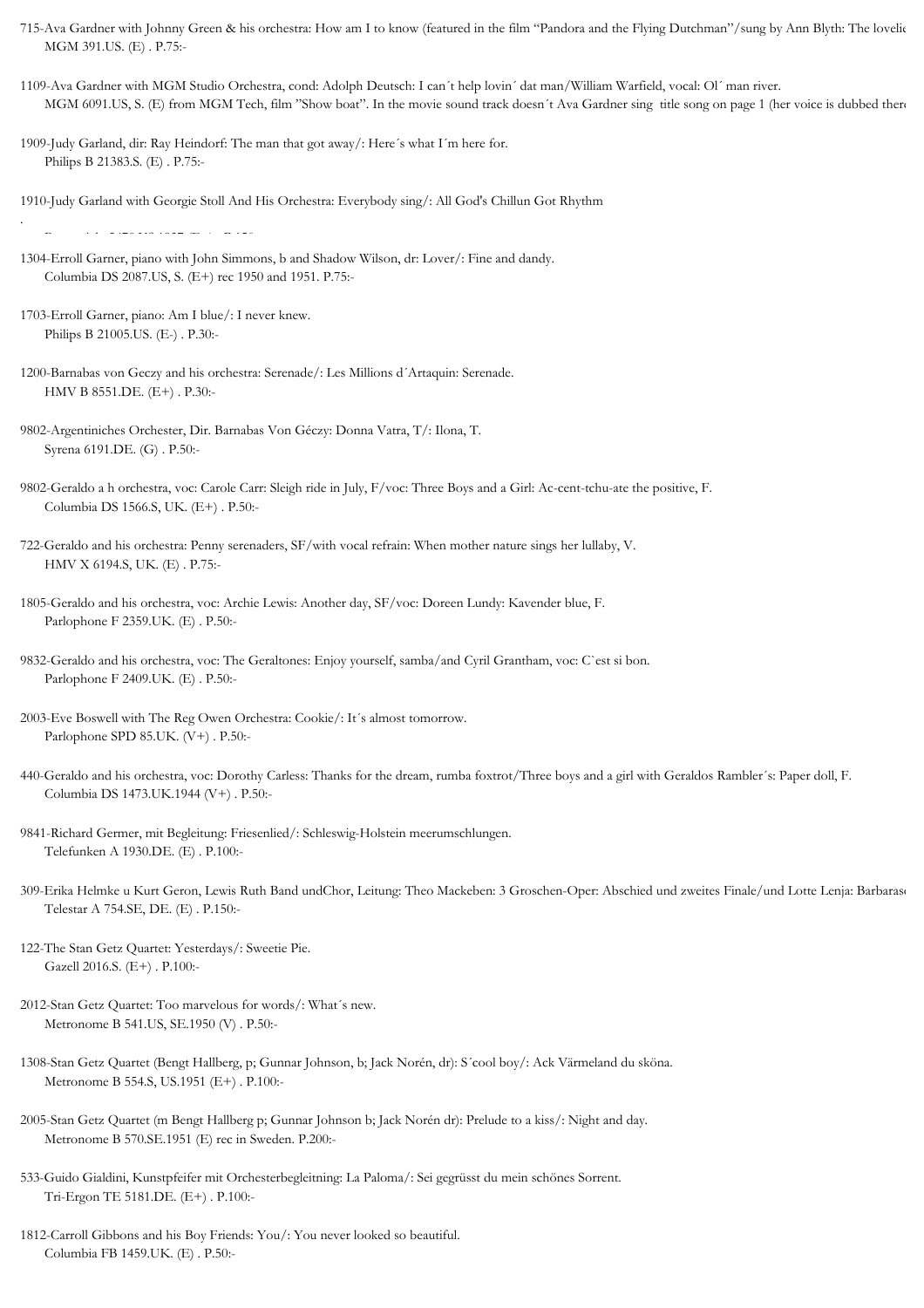- 1301-Carroll Gibbons a the Savoy Hotel Orpheans, with vocal refrain: This´ll make you whistle, F/: There isn´t any limit to my love, F. Columbia FB 1491.UK. (E) . P.50:-
- 607-Carroll Gibbons and his Band, voc: Anne Lenner: Let´s make memories tonight, F/and vocal by Eric Whitley: Comes love, F. Columbia FB 2339.UK. (E+) . P.50:-
- 1703-Carroll Gibbons a the Savoy Hotel Orpheans, voc Anne Lenner: Begin the beguine, F/: I´ve got my eyes on you, F. Columbia FB 2451.UK. (E) . P.50:-
- 9802-Carroll Gibbons a the Savoy Hotel Orpheans, voc Anne Lenner: A nightingale sang in Berkeley Square, F/voc Lenner and Eric Whitley: Alice blue gown, V. Columbia FB 2466.UK. (E+) . P.75:-
- 335-Carroll Gibbons and the Savoy Hotel Orpheans, voc: Paul Carpenter: Mexico, beguine/: You belong to my heart, F. Columbia DS 1628.S, UK.1945 (E+) . P.75:-
- 720-Georgia Gibbs, cond: Glenn Osser : Sinner or saint/: My favorite song. Mercury 5912.US. (E) . P.50:-
- 2104-Georgia Gibbs: Come rain or come shine/: I want to be my baby. Mercury B 675.US, S. (V, flisa spåren OK) . P.30:-
- 1204-Georgia Gibbs, Glenn Osser Orchestra: If you take my heart away/: Seven lonely days. Metronome B 642.S, US.1953 (E) . P.100:-
- 1909-Georgia Gibbs med Glenn Osser orchestra: Somebody bad stole de wedding bell /: My sin . Metronome B 655.SE, US.1954 (E) . P.150:-
- 630-Harry Gibson, vocal. The Hipster at the piano: Who´s goin´ steady with who/: What´s his story. Musicraft 347.US.1945 (E+) . P.150:-
- 248-Melville Gideon, humerous acc by himself at piano: I´m tickled to death I`m single/: When the sun goes down. HMV B 1551.UK. (V+) . P.100:-
- 1200-Terry Gilkyson and The Easy Riders, vocal by Rich Dehr: Marianne/: Goodbye chiquita. Columbia 40817.US. (E-) . P.100:-
- 705-Dizzy Gillespie and his orchestra: Swing Music 1948 series, No.1: Ow!/: Swing Music 1948 series, No.2: Oop-Pop-A-Da!. HMV B 9612.US. (E-) . P.75:-
- 303-Dizzy Gillespie, cond: Jonny Richards: Lullaby of the leaves/: On th Alamo. JazzSelection JS 4003.S, US. (V+) . P.50:-
- 1308-Dizzy Gillespie & Charlie Parker Jazzmen: Bongo beep/Howard McGhee Jam Band: Trumpet at tempo. JazzSelection JS 4020.S, US. (N-) . P.125:-
- 1701-Dizzy Gillespie orchestra: Our delight/: Good dues blues. Parlophone R 3034.US. (E) . P.100:-
- 715-Dizzy Gillespie and his All Star Quintet: Shaw nuff/vocal by Sarah Vaughan: Loverman. Parlophone R 3077.US. (V+) . P.75:-
- 1401-Dizzy Gillespie and his Tempo Jazz Men (D.G.tp, Lucky Thompson ts; Milt Jackson vibes; Al Haig p; Ray Brown b; Stan Levey dr) : Confirmation /: Diggin' Cupol 4318.S, US.1946 (E+) . P.100:-
- 920-Dizzy Gillespie plays and Johnny Richards conducts: Swing low, sweet chariot /: What is there to say . Jazz Selection J.S. 4012.S, US.1950 (E+) . P.75:-
- 1200-Dizzy Gillespie and his Operatic String Orchestra: The man I love /: Ghost of a chance . Cupol 9027.S, US.1952 (E) . P.100:-
- 500-Dizzy Gillespie and his orchestra: They can´t take that away from me/: Oo shoo be do -be. Karusell K 19.S, US.1953 (E) . P.100:-
- 630-Yvette Giraud with orchestra: Avril au Portugal, rumba coimbra/: Cerisier Rose et Pommier Blanc, rumba bolero. HMV JO 71.F. (E+) . P.100:-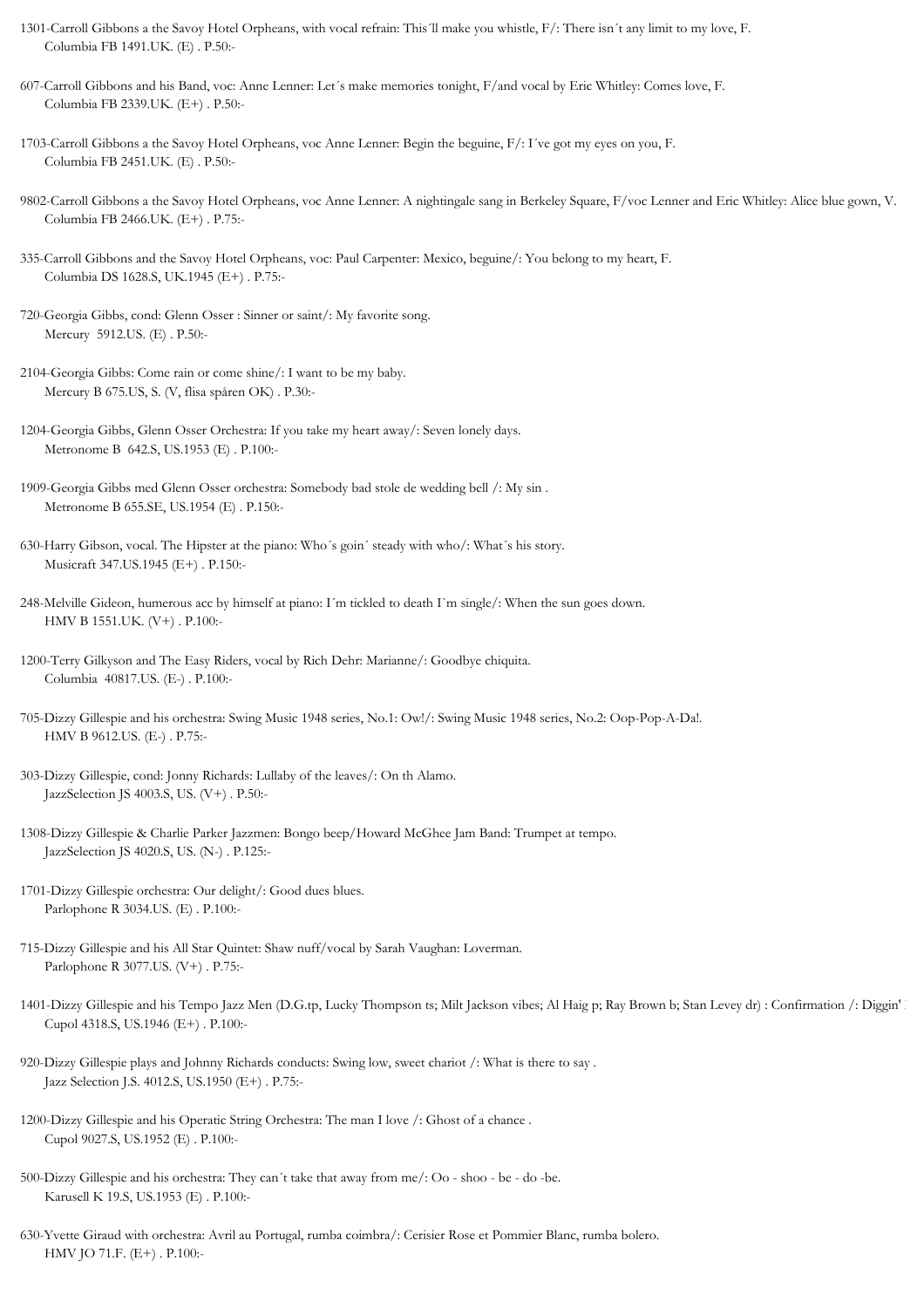- 9841-Yvette Giraud, dir: Albertr Lasry: Annie get your gun: Cést merveilleux/: Avril au Portugal, rumba. HMV SG 202.F. (E) . P.50:-
- 500-Rymond Girerd: Line /: Nous led amoureux de Paris. Decca F 40660.F. (E) . P.50:-
- 533-Orchester Will Glahe, mit Refraingesang: Du hast Glück bei den Frau´n, Bel Ami!, F/: Schwingende Rhythmen. Electrola EG 6679.DE. (V+) hot!. P.125:-
- 403-Will Glahe orkester (Erwin Hartung , sång): Du kannst nicht treu sein, V/: Beer barrel polka. HMV X 7483.DE, SE. (E+) rec. 1935 resp. 1938. P.100:-
- 341-Jackie Gleason and his orchestra, trumpet solo: Bobby Hackett: Peg´ o´ my heart/: Terry´s theme from "Limelight". Capitol C 2507.US. (E) . P.50:-
- 500-Paul Godwin Tanz Orchester, mit Refraingesang: Ich hab´ Dich lieb, braune Madonna, F/: Wundervoll muss Deine Liebe sein, SF. Polydor 24259.DE. (G+, hack sid. 1) . P.30:-
- 1904-Paul Godwin m s Künstler-Ensemble vom Nelson-Theater, Berlin: Fayûm, Egyptian Foxtrot/: Montmartre, T. Polyphon 31502.DE. (E) . P.200:-
- 715-Dansorkester Paul Godwin: Yearning, F/: Aldrig Lulu. Polyphon XS 40690.SE, DE.1925 (V) . P.50:-
- 1904-Paul Godwins Dans Orkester: Barlast, sjömansvals/: Lill Inger, hambo. Polyphon XS 41287.SE.DE.1929 (E,litet hack sid1) Ovanlig, SLBA saknar. P.100:-
- 720-Harry Gold and his Pieces of Eight: Lazy river/: Doubloon. Parlophone R 2993.US. (E+) . P.75:-
- 1200-Lew Gold Orchestra: I´m gonna charleston back to Carleston/Samuel´s orchestra: Say Arabella, F. Disque Francis Salabert 169.F. (E) Donald Duck-solo! Early hot!. P.500:-
- 533-Golden and Hughes, comedians with orchestra: Fishing and drinking/: Back home on the farm. Columbia A 2859.US. (E+) . P.150:-
- 533-Ernie Golden and his Hotel McAlpin Orchestra, with vocal chorus: It´s a wonderful world after all, F/: Me too ho-ho ha-ha, F. Brunswick A 120.US. (V) . P.50:-
- 402-Golden Gate Quartet: Do unto others/: Hush. Columbia DS 1815.S, US. (E) rec. 1946 resp. 1947. P.100:-
- 440-The Golden Gate Quarette, w rhythm acc.: Do unto others/The Jeff Alexander Choir, soloist: Bill Lee: Little bitty baby. Columbia DB 3035.US. (N-) . P.50:-
- 1703-The Golden Gate Quarette, w piano acc.: Bones bones bones/: Moses smote the waters. Columbia DB 3310.US. (N-) . P.100:-
- 1904-The Golden Gate Quarette, w rhythm acc.: Joshua fit the battle of Jerico/: Swing down chariot. Columbia DC 505.US. (E) . P.50:-
- 508-Das Golgowsky Quartett, Will Glahé und sein Orchester: Heideröslein, T/: Friesen-Mädel, V. Decca F 43637.DE. (E) . P.50:-
- 533-Nat Gonella & his Georgians: Gnat-Jump/voc: Nat Gonella: Thanks for the boogie ride. Decca F 8599.UK. (E) . P.100:-
- 723-Nat Gonella & his Georgians, vocal by Nat Gonella: Mister rhythm man, quickstep/: Star dust, SF. Odeon A 271907.UK. (E) . P.100:-
- 723-Nat Gonella & his Georgians, featuring Jimmy Messini: Lullaby of the Volga/: Solitude. Odeon A 272044.UK. (E) . P.100:-
- 1806-Nat Gonella & his Georgians: Three little fishies/: Boogy boogy boo. Odeon A 272190.UK. (V+) . P.30:-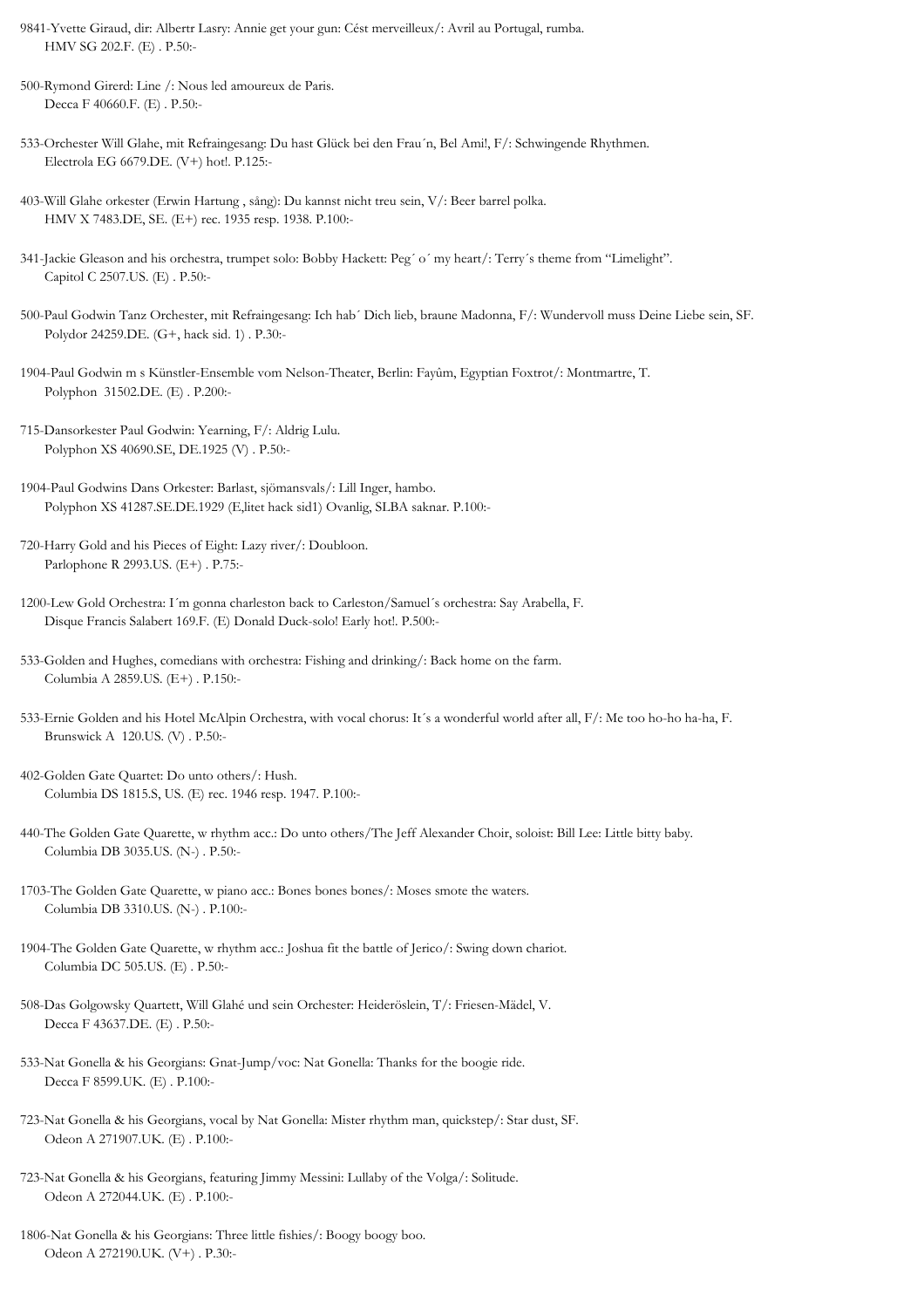- 9802-Nat Gonella & his Georgians: Boomps-a-daisy/: The handsome territorial. Odeon A 272203.UK. (E) . P.100:-
- 920-Nat Gonella & his Georgians, vocal refrain by Jimmy Messini: South of the boarder/: Deep purple. Odeon A 272211.UK. (E) . P.75:-
- 533-Nat Gonella & his Georgians, vocal refrain by Jimmy Messini: Sophisticated lady, SF/: Jealous, F. Odeon OF 5051.UK. (E) . P.100:-
- 1200-Nat Gonella & his Georgians, vocal refrain by Gonella: Bring `em back alive, F/: Who stole the tiger´s rug, F. Odeon OF 5188.UK. (E) . P.100:-
- 9802-Nat Gonella & his Georgians: The Toy trumpet, F/: Twilight in Turkey, F. Odeon OF 5503.UK. (V+) . P.100:-
- 424-Nat Gonella & his Georgians, voc refr by Gonella: Got gratitude, quickstep/: On the sunny side of the street, SF. Odeon OF 5770.US. (E) . P.150:-
- 533-Nat Gonella & his Georgians, vocal refrain by Gonella: The Spider and the fly, F/: Howdy cloudy morning?, F. Odeon OF 5926.UK. (E-) . P.100:-
- 715-Nat Gonella & his Georgians, voc by Gonella: Shoot the likker to me John Boy/: Well all right. Parlophone F 1506.UK. (E) . P.100:-
- 723-Nat Gonella and his New Georgians: In the mood, F/: At the woodchoppers ball. HMV X 6544.S, US.1940 (V+) . P.50:-
- 1806-Thore Ehrlings orkester, sång: Nat Gonella: Five minutes more, F (mx 101-C)/: Put the blame on me, F. Musica A 8741.S.1947 (E) . P.100:-
- 500-Anna Maria Gonzalez, dir: de Balbi Cotter: Madrid/: Podre Corazon. Decca F 40652.UK. (V+) . P.50:-
- 533-Al Goodman and his orchestra: Show tunes of Jerome Kern: Show boat; Roberta; Sunny; Sally/: Girl from Utah; Very warm for May. Columbia Set C (album) 34.US. (E-) 4-record-set in original album. P.125:-/4-rec.
- 1902-Benny Goodman Sextet: Cherokee/: Love is just around the corner. Capitol C 15166.US. (E+) . P.50:-
- 1902-Benny Goodman Quartet: There´s a small hotel/Goodman and his Sextet: Blue Lou. Capitol C 57 - 60009.US. (E) . P.50:-
- 1703-Benny Goodman Sextet: Temptation rag/Benny Goodman and his orchestra: Bugle call rag. Columbia DB 3315.US. (E+) . P.50:-
- 9832-Benny Goodman and his orchestra: Honeysuckle rose/: Spring song. Columbia DB 5079.US. (V+) . P.30:-
- 1701-Benny Goodman a h orchestra: Night and day, F/: Shake down the stars, F. Columbia DC 336.US. (E+) . P.75:-
- 9802-Benny Goodman Sextet: Gone with "what" wind, F/: Till Tom Special, F. Columbia DC 337.US. (E) . P.50:-
- 9802-Benny Goodman Sextet: The Sheik, F/: Poor Butterfly, F. Columbia DC 338.US. (V+) . P.30:-
- 9802-Benny Goodman a h orch: Cocoanut grove, F/: The hour of parting, F. Columbia DC 343.US. (V+) . P.50:-
- 517-Benny Goodman Sextet: Gone with "what" wind, F/: Till Tom Special, F. Columbia DC 603.US. (E+) . P.50:-
- 715-Benny Goodman Sextet: Lullaby of the leaves/: Temptation rag. Columbia DC 647.UK, US. (E) . P.50:-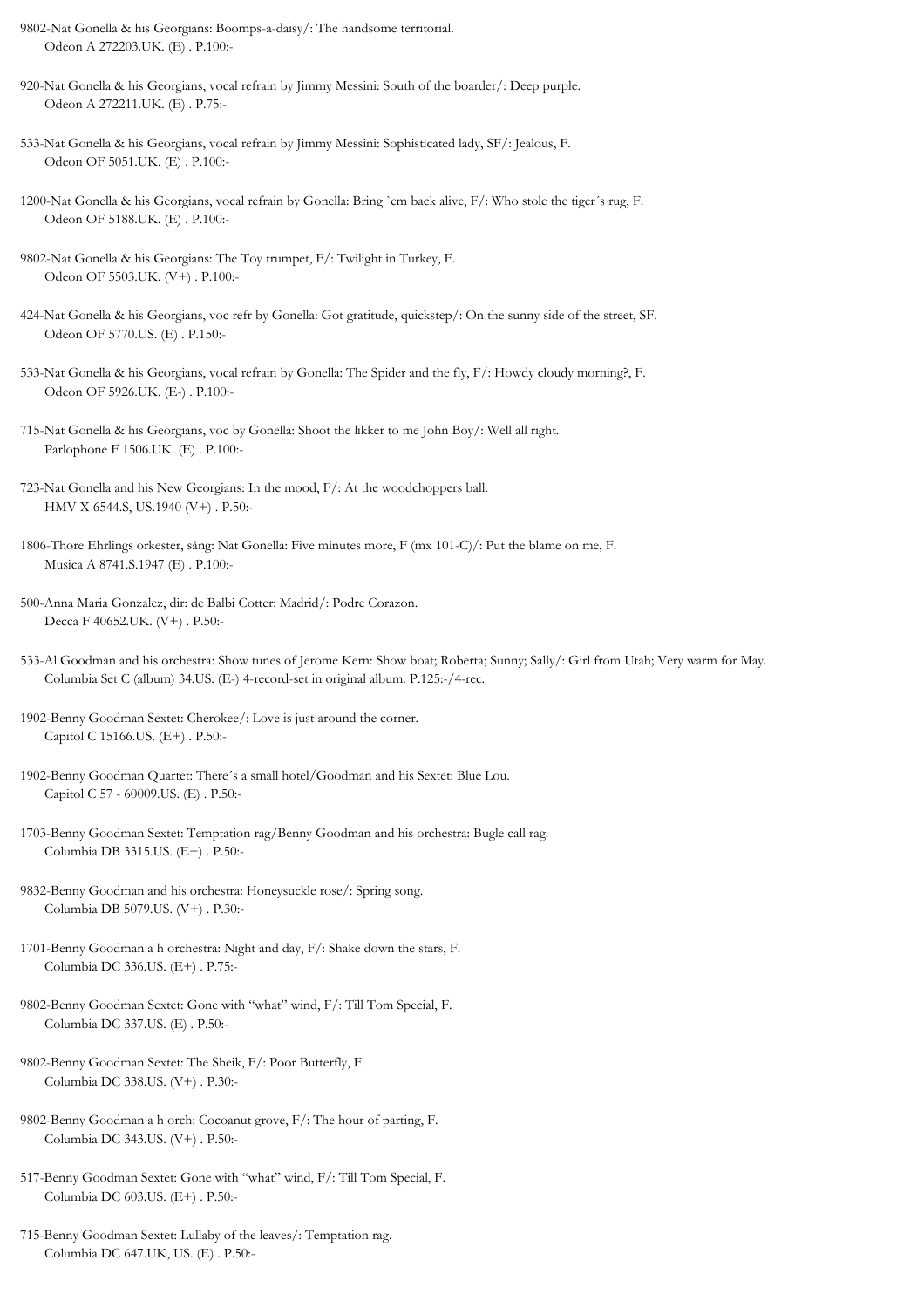- 9802-Benny Goodman Sextet: Limehouse blues/: If I had you. Columbia DS 1366.US. (E) . P.50:-
- 9802-Benny Goodman a h Orch: Clarinet á la King/: The earl. Columbia DS 1372.US. (V) . P.30:-
- 845-Benny Goodman Sextet: Soft Winds, F/: I surrender dear, F. Columbia DS 1406.S, US. (V+) rec 1939 resp 1940. P.30:-
- 1812-Benny Goodman a h Orch, voc Cootie Williams: Let the door knob hitcha, F/voc: Helen Forest: Perfidia, F. Columbia DS 1454.US. (E) . P.50:-
- 9802-Benny Goodman a h Orch, voc Helen Forest: Yours, F/: Take it, F. Columbia DS 1535.US. (E) . P.50:-
- 730-Benny Goodman Sextet: Royal Garden blues/: Wholly-Cats. Columbia DS 1539.US. (V) . P.30:-
- 1902-Benny Goodman a h Orch, voc Count Basie: As long as I live, F/: I found a new baby, F. Columbia DS 1603.US. (E+) Recorded 1940 resp 1941. P.75:-
- 9802-Benny Goodman Sextet: Honeysuckle rose/B.G:s Quintet: Liza. Columbia DS 1666.US. (E) . P.50:-
- 9832-Benny Goodman & his orchestra: Crazy rhythm/voc: Liza Morrow & Benny Goodman: All the cats join in. Columbia DS 1780.US, S. (V+) . P.50:-
- 1703-Benny Goodman & his orchestra: Gilly, F/: Muskat ramble. Columbia DS 2089.US, S. (E+) . P.75:-
- 1701-Benny Goodman a h orchestra: Dear old Southland, F/: Blue skies, F. HMV B 8398.US. (E) . P.50:-
- 1902-Benny Goodman Trio: Who, F/: Someday sweetheart, SF. HMV B 8402.US. (E) . P.50:-
- 9832-Benny Goodman & his orchestra: When Buddha smiles, F/w voc refrain: Basin´ Street blues, F. HMV B 8461.US. (V+) . P.50:-
- 720-Benny Goodman Quartet: Dinah, F/: Exactly like you, F. HMV B 8503.US. (E) . P.50:-
- 920-Benny Goodman and his orchestra: St. Louis blues/: Love me or leave me, F. HMV B 8504.US. (E) . P.50:-
- 502-Benny Goodman Quartet: Tiger rag, F/: Sweet Sue, F. HMV B 8531.US. (E) . P.50:-
- 1902-Benny Goodman Quartet: My melancholy baby, F/: Whispering, F. HMV B 8533.US. (E) . P.50:-
- 9802-Benny Goodman Quartet: Runnin´ wild, F/: Moon glow, F. HMV B 8568.US. (V) . P.30:-
- 9802-Benny Goodman Quartet: Avalon, F/: The man I love. HMV B 8617.US. (E-) . P.30:-
- 1610-Benny Goodman a h Orch: Sugarfoot stomp/w voc refrain: I can´t give you anything but love, F. HMV B 8671.US. (E+) . P.50:-
- 722-Benny Goodman Quartet: I´m a ding dong daddy, F/: Alexander´s Ragtime Band. F. HMV B 8734.US. (V) . P.30:-
- 1308-Benny Goodman Trio, w voc refrain (Martha Tilton): Silhoetted in the moonlight, F/: Can´t teach my old heart new tricks, F. HMV B 8735.US. (V+) . P.50:-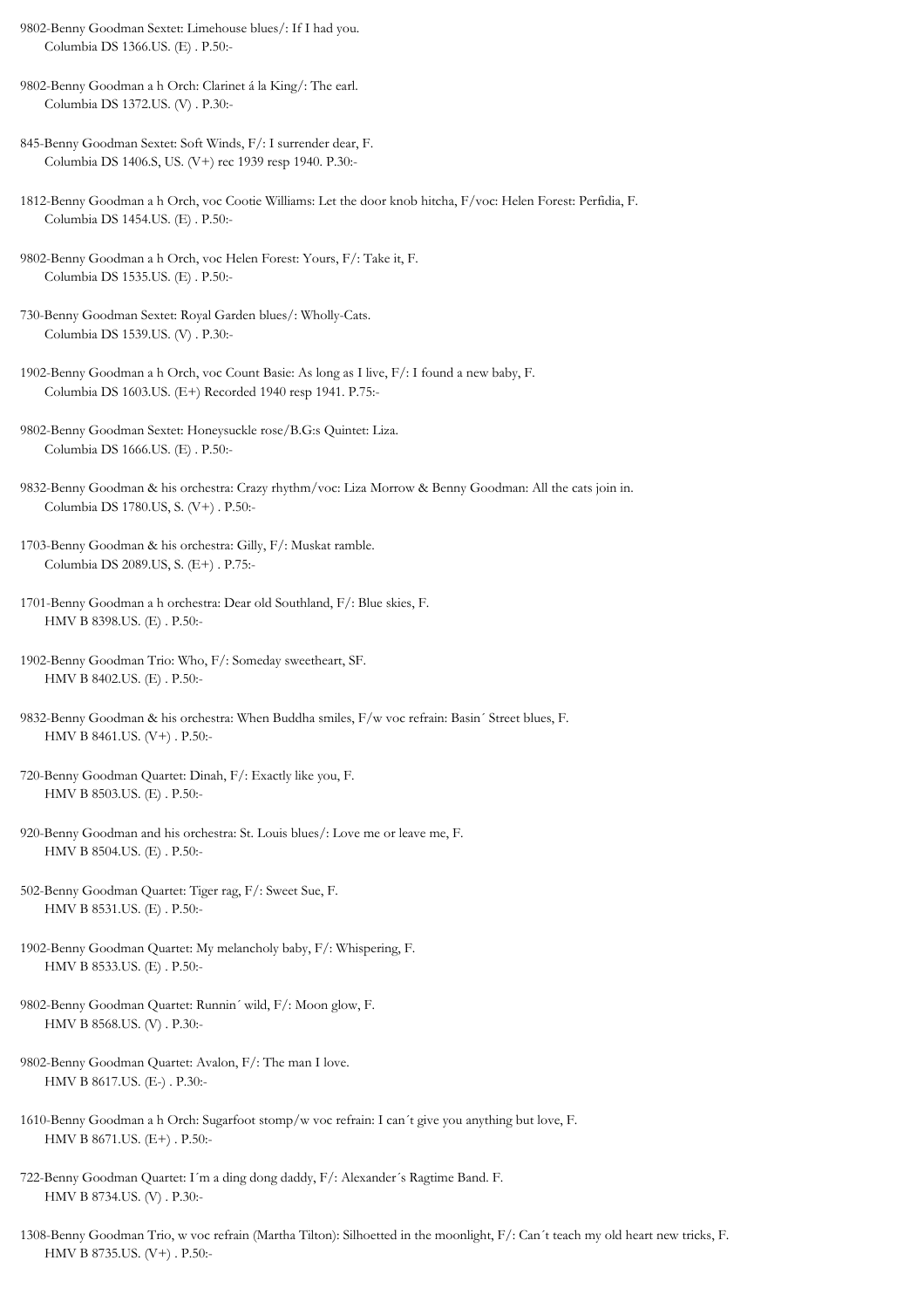- 1200-Benny Goodman Quartet: Sweet Georgia brown, F/: Opus 1, F. HMV B 8851.US. (E+) . P.50:-
- 9802-Benny Goodman Quartet: The blues in your flat, F blues/Lionel Hampton, voc: The blues in my flat, F blues. HMV B 8872.US. (E) . P.50:-
- 515-Benny Goodman & h orch: Bach goes to town, F/: Farewell blues, F. HMV B 8879.US. (E) . P.50:-
- 1703-Benny Goodman and his orchestra: Undecided, F/w vocal refrain (Ella Fitzgerald): The lady´s in love with you, F. HMV B 8938.US. (E) . P.50:-
- 2012-Benny Goodman and his orchestra: Sing sing sing, part 1/: part 2. HMV C 2936.US, UK. (E) 12". P.250:-
- 9802-Benny Goodman a h Orch: King Porter, F/: Sometimes I´m happy, F. HMV JF 40.US. (E) . P.50:-
- 9802-Benny Goodman trio: Lady be good, F/: China boy, F. HMV K 7752.US, F. (V+) . P.30:-
- 1904-Benny Goodman and his orchestra: Don´t be that way/: Down south camp meeting. HMV POP 166.UK. (E+) . P.50:-
- 9802-Benny Goodman trio: Where or when, F/Artie Shaw a h orch: Begin the beguine, F. HMV X 6461.US, S. (V+) . P.30:-
- 723-Benny Goodman Quintet: Pick-A-Rib, F/: Part 2. . HMV X 6740.US, S. (E) . P.75:-
- 1703-The Metronome All-Star Nine, dir Benny Goodman: All star strut, F/: King Porter stomp, F. Parlophone R 2746.US. (E) . P.50:-
- 1703-Benny Goodman Sextet: Six appeal, F/: These foolish things, F. Parlophone R 2770.US. (E) . P.50:-
- 1308-Benny Goodman Sextet: Royal Garden blues/: Wholly-Cats. Parlophone R 2787.US. (E+) . P.75:-
- 1703-Benny Goodman and his Sextet, featuring Count Basie: On the Alamo/: Gone with what craft. Parlophone R 2798.US. (E) . P.50:-
- 9802-Benny Goodman a h Orch: Caprice XXII Paganini/: The birth of the blues. Parlophone R 2830.US. (E-) . P.50:-
- 533-Benny Goodman and his Sextet, voc: Peggy Lee and Lous McGarrity: Blues in the night/: Where or when. Parlophone R 2845.US. (E) . P.100:-
- 9802-Benny Goodman a h Orch: Six flats unfurnished/voc: Peggy Lee: Why don´t you do right. Parlophone R 2864.US. (E) . P.50:-
- 517-Benny Goodman Sextet: Rose room/: Flying home. Parlophone R 2917.US. (E+) . P.50:-
- 9823-Benny Goodman Sextet: Shivers/: Seven come eleven. Parlophone R 2923.US. (E-) . P.50:-
- 1308-Benny Goodman Sextet: After you´ve gone/B.G:s trio: Body and soul. Parlophone R 2983.US. (E) . P.75:-
- 9823-Benny Goodman Sextet: Shine/B.G. Quartet: The world is waiting for the sunrise. Parlophone R 3002.US. (V) . P.30:-
- 517-Benny Goodman Sextet: Slipped disc/: I got rhythm. Parlophone R 3007.US. (E) . P.50:-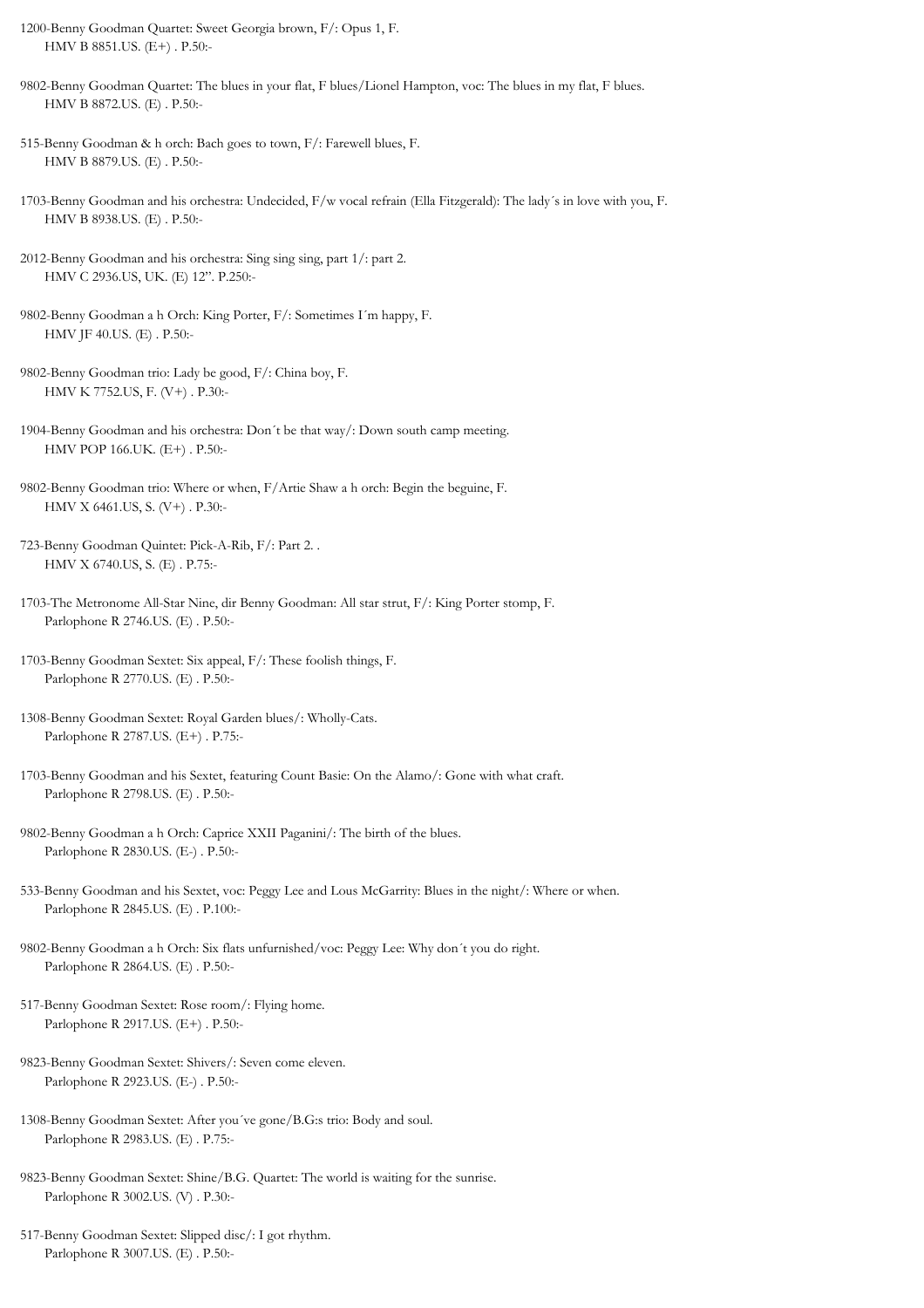- 9802-Benny Goodman Sextet: I got rhythm/: Slipped disc. Parlophone R 3007.US. (E-) . P.30:-
- 9802-Benny Goodman Sextet: She´s funny that way/: Rachel´s dream. Parlophone R 3008.US. (E) . P.50:-
- 517-Benny Goodman a h Orch: Clarinade/: Oomph fah fah. Parlophone R 3010.US. (E) . P.50:-
- 9802-Benny Goodman a h orch, voc Art Lund: On the Alamo/: Blue skies. Parlophone R 3018.US. (E) . P.50:-
- 1703-Benny Goodman Sextet: Tiger rag/: Just one of those things. Parlophone R 3022.US. (E+) . P.50:-
- 1304-Benny Goodman orchestra, voc: Helen Ward: What a little moonlight can do/: I´ll never say "never again never". Philips B 21051.US. (E) . P.50:-
- 1904-Ron Goddwin and his orchestra: The song from Moulin Rouge/: Limelight. Parliphone R 3686.UK. (E+) . P.50:-
- 620-The Goofers with orchestra, dir. Dick Jacobs: Hearts of stone/: You´re the one. Coral 91143.US. (N-) . P.75:-
- 1200-Sidney Grammer; George Sanders; Pat Worsley, Antony Brian, voc quartet with orchestra: Regency Rakes/: There´s always something fishy about the French. HMV B 8133.US. (V) . P.30:-
- 715-Norman Granz Jazz at the Philharmonic: Bell boy blues, part 1/: part 2. Karusell 5017.S, US.1946 (N-) . P.125:-
- 1911-Norman Granz: Jazz at the Philharmonic (Flip Phillips, Lester Young ts, Charlie Parker as, Roy Eldridge tp, Tommy Turk tb, Hank Jones p, Ray Brown b, Bud Mercury 11054 / 11056.US.1949 (V+/N-) 3-record-set released in a book-style album. P.1000:-
- 2103-Stephane Grappelly and his Hot Four (Featuring Django Rheinhardt, guitar): Chasing shadows/: Some of these days. Decca F 6002.UK, FR. (V+) Sample Records. P.300:-
- 1308-Juliette Greco: Romance/: La chanson de Catherine. Philips P 72057.F. (N-) . P.125:-
- 339-Eddie Green, biograforgel: Auf wiedersehn, F/: Du bist die Rose vom Wörthersee, F. Sonora 7587.B.1951 (E-) . P.50:-
- 1200-Joe Green´s Novelty Orchestra, with vocal refrain: The sidewalk waltz/: I wake up smiling. Columbia 2760.US. (E+) . P.75:-
- 212-Jack Peters Orch (Phil Green): Lambeth walk, F/: Something tells me, F. Grand 64.S, UK.1938 (V+) . P.50:-
- 2003-Phil Green and his Cuban Caballeros: The parrot, samba/: Os Quindins de Yaya. Sonora 7311.SE, UK.1947 (V) . P.30:-
- 1200-Philip Green and his orchestra, piano: Arthur Sandford: Cornich rhapsody/: Part 2. MGM 121.UK. (E+) . P.50:-
- 1200-Philip Green and his orchestra: Running off the rails/: Ragamuffin . MGM 6022.UK.1948 (E+) . P.50:-
- 1910-Rikki Henderson, acc. dir by Johnny Gregory: Sugartime/: Put a light in the window. Embassy WB 275.UK.1958 (E) . P.150:-
- 1904-The Johnny Gregory Sextet: The swingin´ shepherd blues/: Tequila. Embassy WB 280.UK.1958 (E) "Sucu Sucu" first appeared with Johnny Gregory 1961. P.150:-
- 1805-Earl Gresh and his Gangplank Orchestra: Row row Rosie!, F/: She was just a sailor´s sweetheart, F. Columbia 424.US. (E) . P.150:-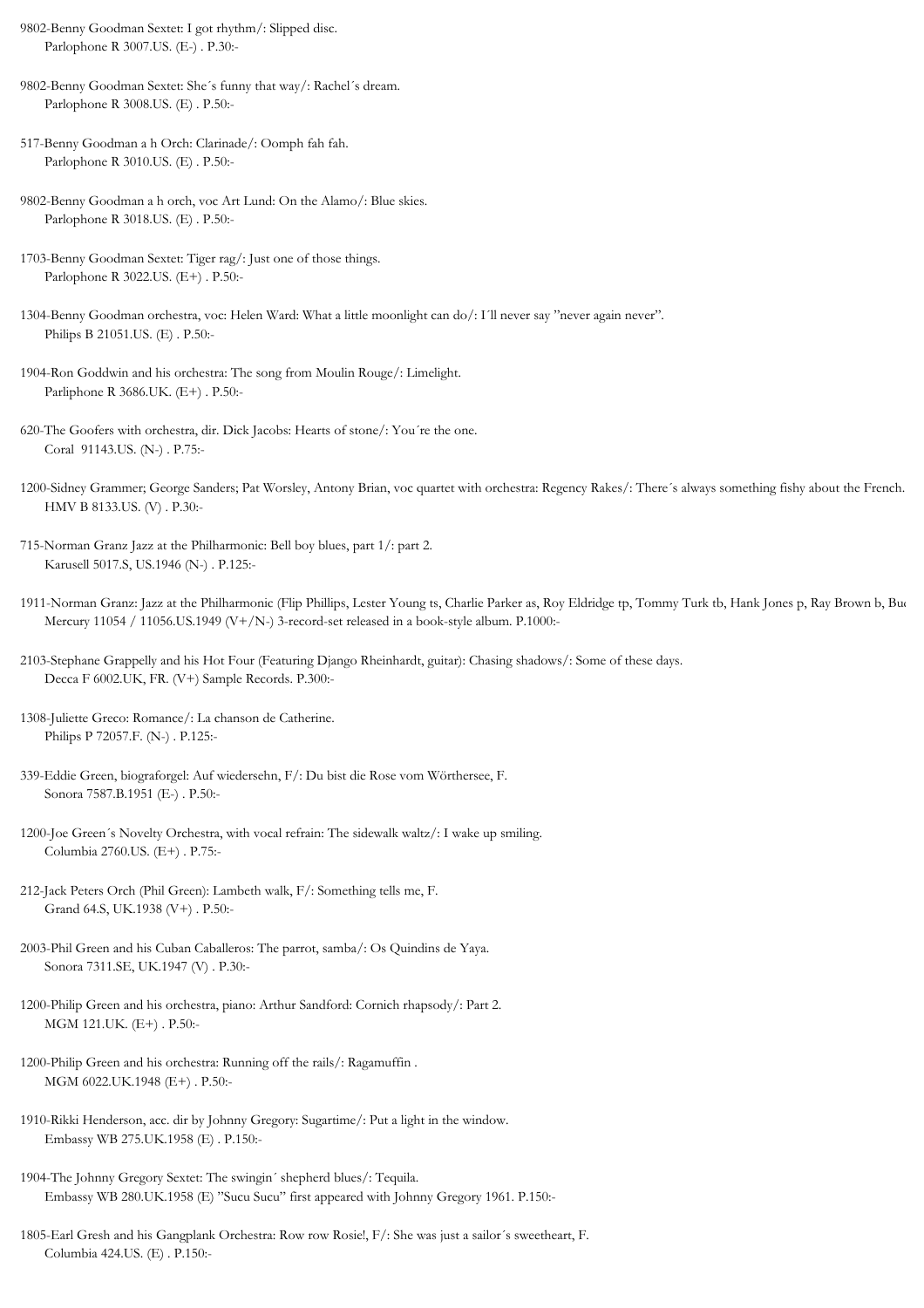- 1904-Ken Griffin, organ: Wonderful one/: Together. Columbia DB 2911.UK. (E) . P.30:-
- 1506-Ken Griffin, organ: The cuckoo waltz (Gökvalsen)/: You can't be true dear. Decca BM 3968.UK.1947 (E) . P.30:-
- 620-Herbert Ernst Groh, Tenor mit Orchester, Dir. Otto Dobrindt: Der Vogelhändler: Wie mein ahnl zwanzig Jahr, Lied/: Frasquita: Hab´ ein Blues Himmelbett, Lied. Parlophone DPW 32.DE. (E) . P.50:-
- 1901-Carl Grunow, tubaphone with orchestra: Anna och Johanna, one- and twostep/: När syrenerna blomma. CRG 529395 / 529396.DE. (E-) . P.75:-
- 2005-Lars Gullin Quartet: That´s it/: Gull in a gulch (mx 219-B). Metronome J 180.S.1951 (V+) . P.100:-
- 1404-Lasse Gullin Quartet: The continental, F/: I got it bad, F. Polydor 49601.S. (N-) . P.300:-
- 303-Dansorkester, refr. sång: Harry Håge (Gustavsson): Det är jag som går vägen uppför stegen, F/Dansorkester, tysk refrängsång: Bist du reich?, F. Teco 214.SE, DE. (E) rec. 1933 resp 1932. P.150:-
- 533-Herm. Gyger, Glarus mit Klavierbegleitung: Unterwaldner Jodler/: Tanz-Jodler. Odeon No. 1400 / 1401.DE. (N-) . P.300:-
- 1703-Bobby Hackett and his orchestra: Embraceable you, F/: Dardanella, F. Parlophone DP 242.US. (E) . P.50:-
- 1308-Bobby Hackett and his orchestra: Singin´ the blues/: Clarinet marmelade. Parlophone R 2946.US. (E+) . P.75:-
- 1308-Cass Hagen and his orchestra, w vocal chorus: Hallelujah, F/: Sometimes I´m happy, F. Columbia 4503.US. (E) . P.125:-
- 1707-Bill Haley and his Comets: Birth of the boogie/: Mambo rock. Decca BM 5405.US. (V+) . P.75:-
- 1806-Bill Haley and his Comets: Rock a beat boogie/: Burn that candle. Decca BM 5509.US. (V+) . P.150:-
- 1806-Bill Haley and his Comets: R O C K/: The saints rock´n roll. Decca BM 5565.US. (V) . P.100:-
- 931-Bill Haley and his Comets, voc: Bill Haley: Rockin´ through the rye/: Hot dou buddy buddy. Decca BM 31164.US. (V) . P.150:-
- 1308-Bill Haley and his Comets: Rock around the clock/: Thirteen woman. Decca BM 5317.US. (E) . P.100:-
- 530-The BBBC Dance Orchestra, dir: Henry Hall, with vocal refrain: Butterflies in the rain, F/vocal chorus by Les Allen: Love will find a way, V. Columbia CB 558.UK. (N-) . P.100:-
- 1812-The BBBC Dance Orchestra, dir: Henry Hall, with vocal refrain: Somewhere in the blue diegde mountains, F/only orchestra: Dust on the moon, SF. Columbia CB 810.UK. (E) . P.50:-
- 1903-Bengt Hallberg and his Quartet: Hungarian boogie/: Key hole. Philips P 50090.S.1955 (E-) . P.75:-
- 1806-George Hamilton and his Music Box Music, with vocal refrain: I´m feelin´ like a million, F/: You´re here you´re there you´re everywhere, F. HMV BD 5269.UK. (E) . P.50:-
- 508-Roy Hamilton, dir: O.B. Masingill: Unchained melody/: From here to eternity. Philips B 21579.US. (N-) . P.75:-
- 9930-Johnny Hamp´s Kentucky Serenaders: Black bottom, charleston foxtrot/Fred Hamm a h orchestra: Sugar foot stomp, charleston foxtrot. HMV B 5173.UK. (V) . P.30:-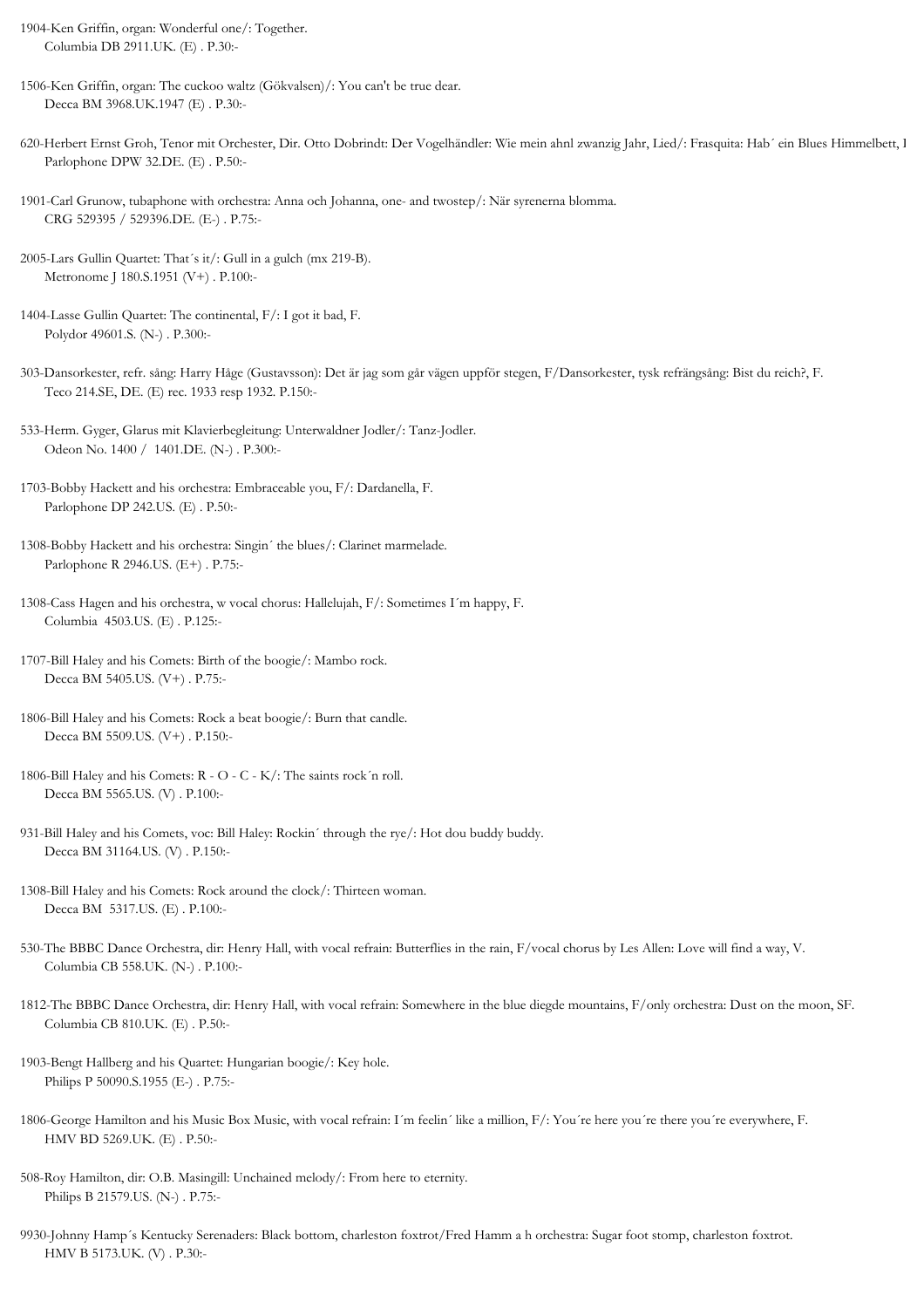- 1200-Johnny Hamp´s Kentucky Serenaders, with vocal refrain: I can´t give you anything but love, F/Coon-Sanders orchestra, with vocal refrain: Indian cradle song, HMV B 5538.UK. (E) . P.100:-
- 1902-Lionel Hampton and his orchestra, voc: Janet Thurlow: I can´t believe that you´re in love with me/only orchestra: Air mail special. MGM 401.UK. (E) . P.50:-
- 9802-Lionel Hampton a h sextet: Cherokee/: Re-bop and be-bop. Decca 3942.UK. (E+) . P.50:-
- 517-Lionel Hampton a h Quartet: Chord-a-re-bop, F/voc: Hampton: Hamp´s salty blues. Decca BM 3732.US. (E) . P.75:-
- 9823-Lionel Hampton a h orchestra, voc: The Hamptones: Rag mop, F/voc: Sonny Parker: For you my love, F. Decca BM 4457.US. (E) . P.75:-
- 9823-Lionel Hampton a h Sextet: Two fingers boogie, F/L.H. a h orchestra: Boogie woogie, F. Decca BM 30962.US. (V+) . P.75:-
- 1904-Lionel Hampton and orchestra, Hampton at the piano: China stomp, F/vibraphone by Hampton: Rhythm rhythm, F. HMV B 8597.US. (E) . P.50:-
- 9823-Lionel Hampton a h orchestra, vibraphone by Hampton: Jivin´ the vibres, F/vibraphone and drums by Hampton: Stomp. HMV B 8616.US. (V) . P.50:-
- 9823-Lionel Hampton a h orchestra, voc by Hampton: On the sunny side of the street, F/: The mood that I´m in, F. HMV B 8639.US. (E-) . P.75:-
- 1811-Lionel Hampton a orchestra: I´m in the mood for swing, F/vocal a vibraphone by L. Hampton: Ring dem bells, F. HMV B 8928.US. (E) . P.50:-
- 9823-Lionel Hampton a orchestra: Ain´t cha comin´ home, F/: 12th Street rag, F. HMV B 9088.US. (E) . P.100:-
- 9823-Lionel Hampton a orchestra: Blue, F/: The Munson Street breakdown, F. HMV B 9137.US. (E-) . P.75:-
- 1308-Lionel Hampton and his Sextet: Bouncing at the beacon/: Chasin´ with chase. HMV B 9395.US. (E+) . P.100:-
- 1204-Lionel Hampton a orchestra: Memories of you/voc: L. Hampton: The jumpin´ jive. HMV B 9475.US. (E-) . P.50:-
- 724-Lionel Hampton a orchestra, vocal a vibraphone by Hampton: On the sunny side of the street, F/: Ring dem bells, F. HMV JO 289.US, UK. (N-) . P.100:-
- 1805-Lionel Hampton and orchestra, drums by Hampton: Drum stomp, F/piano by Hampton: Piano stomp, F. HMV X 6060.US, S. (E+) . P.100:-
- 9823-Lionel Hampton & Orchestra: Gin for Christmas, F/w voc refrain: The Heebie Jeebies are rockin´ the town, F. HMV X 6591.US. (E) . P.100:-
- 1705-Lionel Hampton Quartet (Oscar Peterson p, Ray Brown b, Buddy Rich dr): Hamp's boogie woogie/: A foggy day . Karusell 1076.S, US.1954 (V+) . P.50:-
- 101-Hanapi Trio (Hawaiian instr. trio): Hawaiian twilight/: Dreamy Hilo bay. Brunswick A 7723..1928 (E) . P.75:-
- 607-The Hannan Dance Band: Sweet little you, F/: Shanghai, F. Columbia 3612.US. (E) . P.150:-
- 2103-Bernhard Hansen, bass w orchestra: Kui mu vanaisake/: Jonas, V. HMV EK 1075.Esth. (E) . P.150:-
- 533-Bob Haring and his orchestra: Fioretta, F/: Dream boat, V. Brunswick A 8262.US. (E) . P.75:-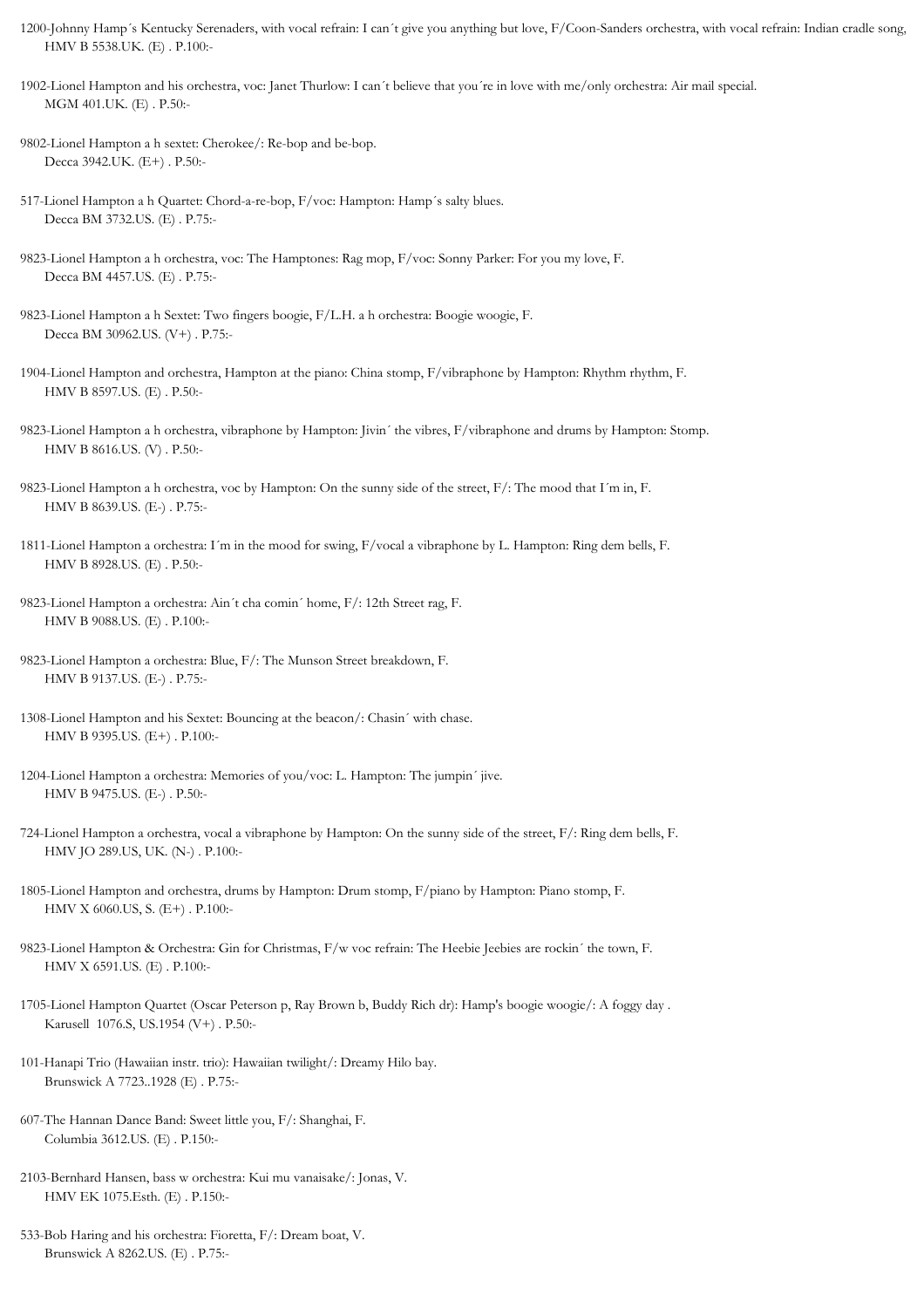- 722-Jack Harris and his orchestra: Caravan, F/: Toy trumpet, novelty foxtrot. HMV BD 5265.UK. (E) . P.75:-
- 9802-Jack Harris a h orch, w voc refrain: The sheep were in the meadow, F/: Oh they´re tough mighty tough in the west, F. HMV BD 5272.UK. (N) . P.50:-
- 2103-Jack Harris and his orchestra: South of the boarder, T/: That sly old gentleman, quick step. HMV BD 5505.UK. (V) Recorded in strict dance tempo in collaboration with John Wells, World Dancing Champion . P.50:-
- 1100-Phil Harris with orchestra, cond: Walter Sharf: Goofus/: The thing. HMV B 10007.UK. (N-) . P.50:-
- 1308-Phil Harris a h orch, voc by P.Harris a The Sportsman: Smoke smoke smoke/: Crawdad song. HMV BD 1195.UK. (E+) . P.75:-
- 338-Anita Harrison & Wiatcheslaw Witkowsky, piano duett: Dainty miss, novelty foxtrot/: Anita, V. HMV X 2793.S.1928 (E) rec. in Sweden, classical pianist here in more popular style.. P.200:-
- 920-Erwin Hartung mit Chor, Adalbert Lutter mit seinem Tanzorchester: Wer soll das bezahlen?, V/: Friedenspfeifen Samba. Telefunken A 10850.DE. (E+) . P.50:-
- 1308-Lilian Harvey m Orch: Christels Lied (Das gibt nur einmal)/Willy Fritsch m Schrammel-Quartett: Heurigen Lied. Odeon O 11524.DE. (E-) . P.75:-
- 503-Lilian Harvey und Willy Fritsch, Leitung: Peter Kreuder: Die Zwei von der Zankstelle, Potpourri/: 2. Teil. Parlophon B 48103.DE. (E) . P.200:-
- 503-Lilian Harvey, Dir. O. Dobrindt: Das macht Baby, F/: Chanson der flotten Liese. Parlophon B 48135.DE. (V) . P.50:-
- 9802-Stan Hasselgård a h All Star Six: Swedish pastry/: Who sleeps. Capitol C 15062.S, US. (V) . P.50:-
- 1008-Åke "Stan" Hasselgård a h All Star Six: Sweet and hot mop/: I`ll never be the same. Capitol C 15302.S, US. (N-) . P.100:-
- 932-Orchestra and chorus of the Haus Vaterland, Berlin: Medley of German Drinking songs/: part 2. HMV C 2978.DE, UK. (E) 12". P.150:-
- 323-Alfred Hauses tangoorkester: A media luz, tango/: Olé guapa, tango. Polydor H 48406.SE, DE. (E-) . P.50:-
- 1903-Alfred Hauses tangoorkester: Donna Vatra, T/: Tango du Réve. Polydor H 48528.SE, DE. (V+) . P.50:-
- 38-Alfred Hause Orkester: Ich tanze mit dir in der Himmel hinein (Långsamma valser)/: part 2. Polydor H 48793.DE. (N-) . P.50:-
- 38-Alfred Hause Orkester: När seklet var ungt, 2 (potpurri)/: part 2. Polydor H 48813.DE. (N) . P.50:-
- 1308-Alfred Hause Orkester: När seklet var ungt, 3 (potpurri)/: part 2. Polydor H 48911.DE. (N-) . P.50:-
- 1308-Alfred Hauses Tango orkester: Jalousie, T/: Blauer Himmel, T. Polydort H 48685.DE. (E+) . P.75:-
- 720-Alfred Hauses Tangoorkester: Tango Habana/: Blue tango. Polydor H 48818.SE, DE.1952 (E-) . P.50:-
- 620-Alfred Hauses orkester: El choclo, T/: Sol y Sombra, T. Polydor 48986.DE. (E+) . P.50:-
- 1702-Hawaiian Serenaders, voc Larry Holton: Together (duet guitars)/vocal with Hawaiian steel guitar with piano ack: Honolulu maid. Jewel 5302.US. (E+) . P.150:-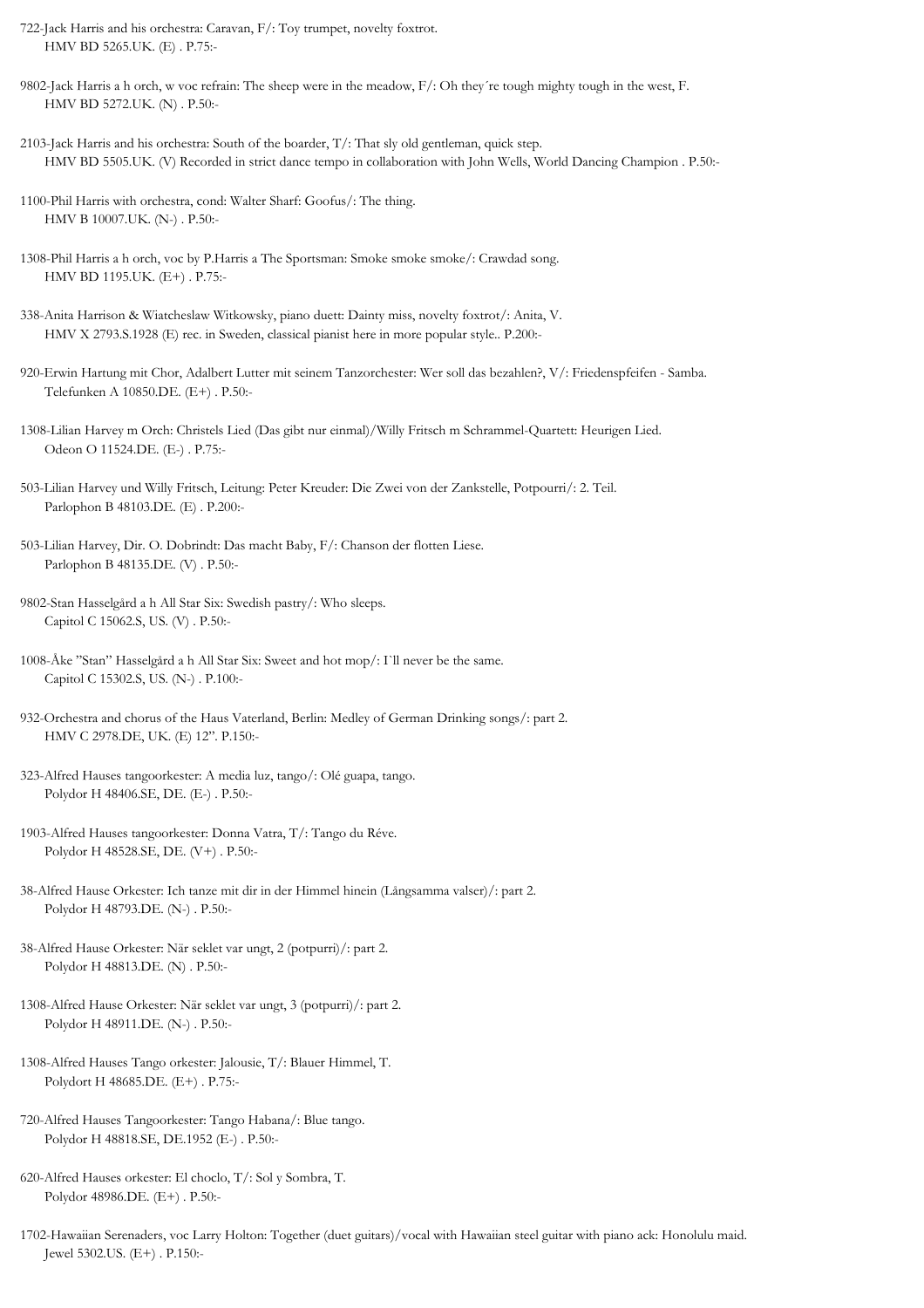- 1806-Hawaiian Serenaders, Canta: Osvaldo Novarro: Magdalena, samba/Canta: Novarro y J. Logan: Asi... Asi..., rumba. Sondor 2015.Uruguay. (E) . P.100:-
- 1200-Coleman Hawkins & his orchestra: Jamaica shout, F/: The day you came along, F. Parlophone R 1685.US. (V+) . P.75:-
- 1703-Coleman Hawkins & his All-Star Jam Band (With Django Reinhardt & Stephane Grappelly): Sweet Georgia brown, F/: Out of nowhere, F. HMV B 8812.F.1937 (N-) . P.250:-
- 931-Coleman Hawkins and his orchestra: The big head /: Platinum love. Karusell 1044.S, US.1949 (V) Ovanlig. SLBA saknar. P.100:-
- 1309-Bill Hayes, cond: Joe Lipman: High Noon/: Padam Padam. MGM 6102.S, US. (N-) . P.50:-
- 302-Edgar Hayes and his orchestra: Queen Isabella, F/: Shindig, F. Brunswick A 81421.US. (V+) . P.50:-
- 1811-Edgar Hayes and hios orchestra, with vocal refrain: Old King Cole, F/: Barbary Coast blues. Brunswick A 81472.US. (V+) . P.50:-
- 1703-Edgar Hayes and his orchestra: In the mood, F/: Star dust, F. Decca BM 2620.US. (E) . P.75:-
- 1904-Joe Hayman, humorous monologue: Cohen on the telephone/Fred Duprez, humorous monologue: Happy tho´ married. Columbia A 1516.US.1914 (E+) When Cohen use the telephone for the first time. P.200:-
- 1703-Herbie Haymer Quintet (Heymer ts, C Shavers tp, E Laguna p, J Simmons b, B Rich dr): Laguna leap/: Black market stuff. Parlophone R 3089.US. (E+) . P.100:-
- 1701-Dick Haymes and Helen Forrest: In love in vain/: All through the day. Decca BM 3741.US. (E) . P.50:-
- 533-Henry Hearty, comedian w orchestra: I´d love to be a baby again/: No wonder she´s a blushing bride. Zonophone 2914.UK. (E) . P.150:-
- 533-Ted Heath and his Music: Opus 1/: My guy´s come back. Decca F 8512.UK. (E+) . P.150:-
- 435-Ted Heath & his Music: Jungle fantasy/: Listen to my music (Ted Heath´s signature tune). Decca F 9045.UK. (V+) . P.30:-
- 1805-Sonya Hedenbratt, Kenneth Fagerlunds Trio: Alexander´s ragtime band/: What is this thing called love. Odeon DK 1162.S.1951 (N-) . P.150:-
- 601-Neal Hefti orchestra, vocal by Frances Wayne and trio: Kissin´ bug boogie/: Don´t be that way. Coral 91001.US. (N-) . P.50:-
- 1702-Manfred Heidmann mit Wilhelm Greiss und seine Solisten: Heimat, deine Sterne/: Wie schön bist Du. Polydor 47626.DE. (E) . P.50:-
- 9832-Haifisch-Jonny und sein Klimperkasten: Foxtrot-Potpourri/: 2 Teil. Telefunken A 11473.DE. (E) . P.50:-
- 435-Eric Helgar, Grosses Tanzorchester Dir: Adalbert Lutter: Maske in Blau: Ja das Temp´rament, F/: Die Juliska aus Budapest, F. Telefunken A 2275.DE. (E) . P.100:-
- 2103-Jacques Helian et son orchestre et les Helianes: Miousic Miousic (Music music music)/: Sérénade Argentine. Pathé PG 391.FR. (E) . P.50:-
- 1703-Fletcher Henderson orchestra: Sugar foot stomp, F/: Just blues, F. Decca BM 1212.S. (E) no dub. P.100:-
- 1703-Fletcher Henderson orchestra: Hot mustard, F/Louis Armstrong with Jack Winn´s Dallas Dandies. Featuring: Earl Hines, piano: Melancholy, F. Decca BM 2001.S. (E) no dub. P.100:-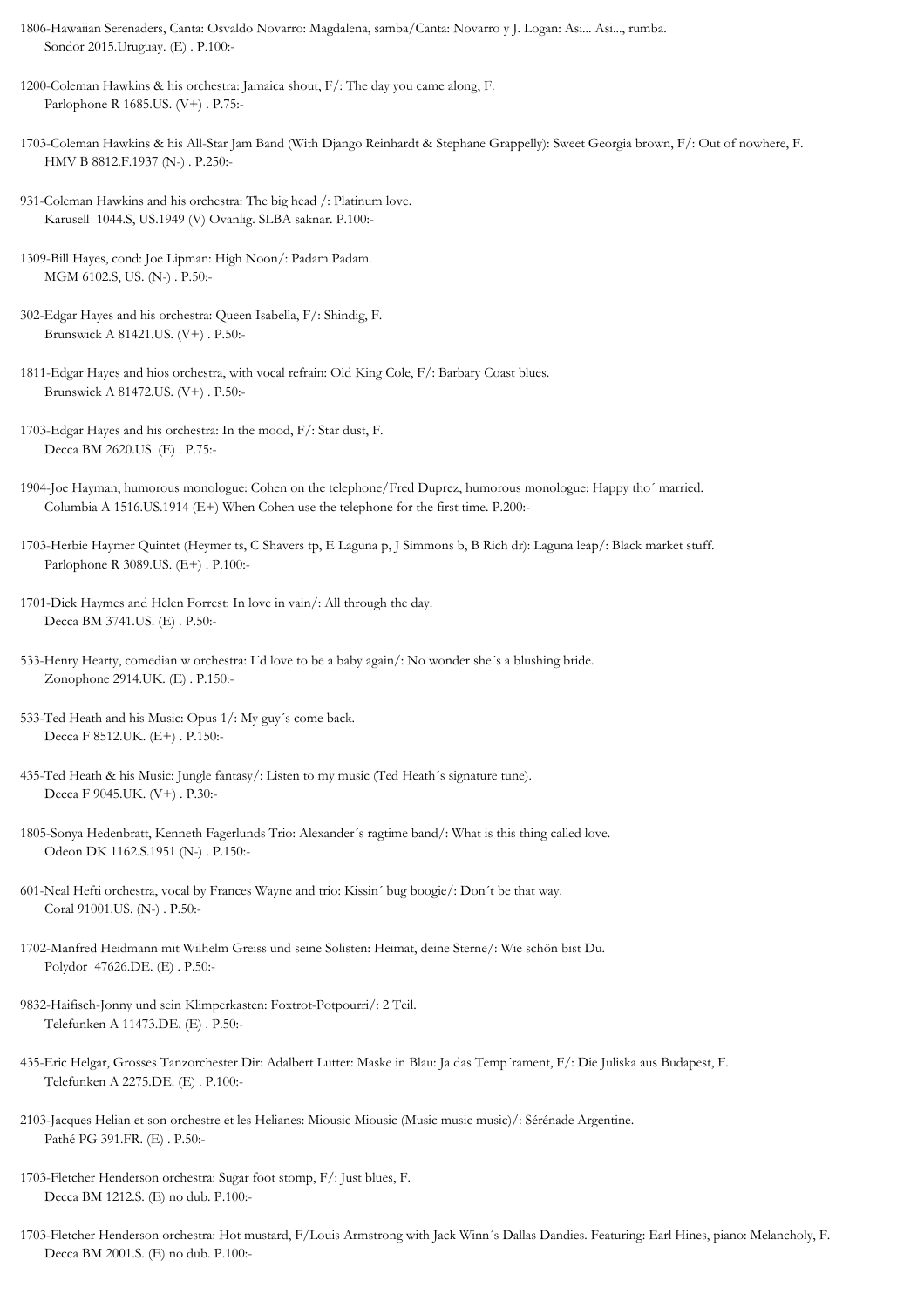- 1703-Fletcher Henderson orchestra: Clarinet marmelade, F/: Fidgety feet, F. Decca BM 2634.US.1926 (E) no dub. P.150:-
- 920-Friedel Hensch und die Cyprys, Michael Lanner mitr sein Tanz-Solisten: Bei mir zu Haus, Lied und Slowfox/: Alle kleinen Englein. Polydor H 48502.DE. (E) . P.50:-
- 9802-Friedel Hensch u die Cyprys, Alfred Hauses Ork: O Pico Pico Picolino, T/: Wenn der Josel mit der Rosel, polkafox. Polydor H 48727.DE, SE. (E) . P.30:-
- 1904-Friedel Hensch und die Cyprys, Alfred Hauses Orchester: Tango Max, T/: Mein Herz geht auf die Reise, SF. Polydor H 48757.DE, SE. (E) . P.50:-
- 9832-Friedel Hensch und dir Cyprys: Heideröslein/: Wenn erst die Veilchen blüh´n. Polydor H 49178.DE. (E-) . P.50:-
- 227-Sung by Herb and Kay: This old house/: Angels in the sky. Parlophone R 3916.UK. (N-) . P.125:-
- 1702-Ray Herbeck and his Music with Romance, voc: Betty Benson: Li´l boy love, F/voc: Ray Olson: One look at you. Okeh 5675.US. (E-) . P.50:-
- 730-Woody Herman and his orchestra (with Terry Gibbs vib; Stan Getz ts): Early autumn/: Keeper of the flame. Capitol C 616.US. (E) . P.75:-
- 830-Woody Herman and his orchestra : Lemon drops/voc: Woody Herman: I ain´t gettin´ any younger. Capitol C 15365.US. (E-) . P.50:-
- 1703-Woody Herman and his orchestra, voc Woody Herman: My pal Gonzales, F/vocal: Mary Ann McCall: P.S. I love you, F. Columbia 38289.US. (N-) . P.100:-
- 830-Woody Herman and his orchestra: Sabre dance from Gayaneh Ballet/voc Woddy Herman: Blue prelude. Columbia DB 2442.S, US. (N-) . P.75:-
- 9802-Woody Herman a h orch: Four brothers/: Keen and peachy. Columbia DB 2532.US, UK. (V+) . P.30:-
- 121-Woody Herman and his orchestra: Keen and peachy/: Four brothers. Columbia DS 1806.S, US. (E) . P.50:-
- 723-Woody Herman & his orchestra, vocal chorus by Woody Herman: Depree blues, F/: Doctor Jazz, F. Decca BM 2558.US. (E-) . P.50:-
- 722-Woody Herman & his orchestra: The sheik of Araby, F/: Paleface, blues foxtrot. Decca BM 2814.US. (V+) . P.50:-
- 140-Woody Herman a h orch: Blues on parade, F/vocal Steedy Nelson: Rosetta, F. Decca BM 2953.US. (E+) . P.50:-
- 723-Woody Herman & his orchestra: Midnight echoes, blues foxtrot/vocal chorus by Woody Herman: Blue Dawn, F. Decca BM 3021.US. (E) . P.50:-
- 723-Woody Herman and his orchestra: Whistle star, F/vocal chorus by Dillagene: Rhumboogie, F. Decca BM 3094.US. (E+) . P.50:-
- 830-Woody Herman´s Four Chips: Chip´s blues, F/: Chip´s boogie woogie, F. Decca BM 3118.US. (V) . P.30:-
- 9802-Woody Herman a h orch, voc W Herman & Steady Nelson: Bessie´s blues, F/: Beat me daddy eight to a bar, F. Decca BM 3122.US. (E) . P.50:-
- 9802-Woody Herman a h orch: Blue flame, F/: Four trappers ball, F. Decca BM 3243.US. (E) . P.50:-
- 2101-Woody Herman and his orchestra, vocal by W Herman and Carolyn Grey: Rose O´Day, F/: ´Tis autumn, F. Decca BM 3306.US. (E) . P.50:-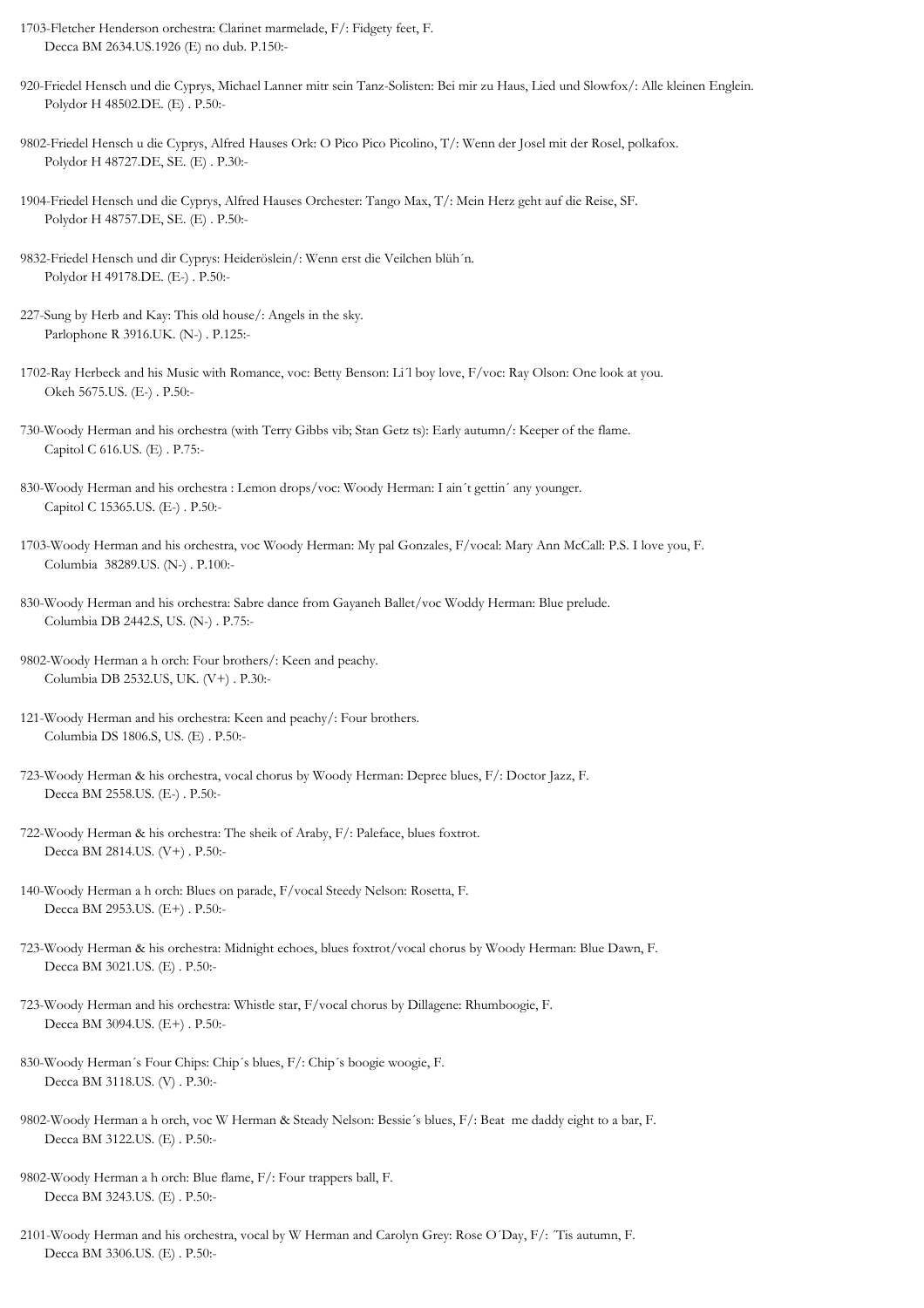- 1702-Woody Herman a h orch, voc W Herman: Deliver me to Tennessee, F/: Amen, F. Decca BM 3380.US. (E) . P.50:-
- 920-Woody Herman´s Four Chips: Elise, F/: Yardbird shuffle, F. Decca BM 3474.US. (E+) . P.50:-
- 830-Woody Herman & his orchestra: Hot chestnuts, F/vocal chorus by Woody Herman and ensemble: Four or five times, F. Decca BM 3522.US. (V) . P.30:-
- 1703-Woody Herman and his orchestra: Basie´s basement, F/voc W Herman: Who dat up dere, F. Decca BM 3555.US. (E+) . P.50:-
- 1703-Woody Herman and the New Third Herd: Moten stomp/: Wooftie. London HL 8013.US. (E) . P.50:-
- 1812-Woody Herman and his orchestra, voc:Frances Wayne: Happiness is a thing called Joe, F/: Laura, F. Parlophone R 2987.US. (E) . P.50:-
- 9802-Woody Herman a h orch: Goosey gander/voc W Herman: Caldonia. Parlophone R 2990.US. (E) . P.50:-
- 9802-Woody Herman a h orch: Woody Herman´s apple honey/: Nordwest passage. Parlophone R 2996.US. (E) . P.50:-
- 601-Woody Herman and the New Third Herd: Perdido/voc: Dolly Houston: Baby Clementine. London L. 1159.US.1953 (V+) . P.50:-
- 1805-Milt Herth, organ; Willie Smith, piano; O´Neill Spencer, drums and vocal: Sissy, F/: Pop Corn man, F. Brunswick A 81736.US. (E+) . P.100:-
- 517-Joe Heyne, piano: La Petite valse (composed by Joe Heyne)/: On danse au Tyrol. Cupol 4445.S. (E) . P.75:-
- 722-Teddy Hill and his NBC Orchestra: A study in brown, F/: China boy, F. HMV B 8594.UK. (E) kantstött, men hel!. P.125:-
- 226-Hilo-Hawaiian Orchestra: Hawaiian nights, V/: Aloma. HMV B 2703.UK. (E) . P.50:-
- 226-Hilo-Hawaiian Orchestra: Along Miami shore/: Honolulu sweetheart of mine. HMV B 2850.UK. (V+) . P.50:-
- 303-Palie K Lua and David K Kaili of the Irene West Royal Hawaiians (hawaiian guitar duet): My hula love, medley march/: Kawaihau waltz. HMV B 773.UK. (E) . P.125:-
- 303-Hilo Hawaiian Orchestra: My hula love, medley march/: Kawaihau waltz. HMV B 2799.UK. (E+) . P.75:-
- 2003-Hilo Hawaiians: Let me call you sweetheart, V/: My old Hawaiian home, moderato-fox. Telefunken A 11124.DE, SE. (E) . P.100:-
- 1803-Hilo orchestra: Honolulu moon, V/: Hawaiian dreams, V. HMV X 2500.S, UK. (E) . P.50:-
- 1811-Earl Hines and his orchestra: Piff medley/: X. Y. Z.. HMV X 6699.S, US. (V) . P.30:-
- 9802-Earl Hines Orchestra: Throwing the switch/: Let´s get started. JazzSelection JS 4031.S, US. (E) . P.50:-
- 1703-Earl Hines, piano solo: Glad rag doll/: Rosetta . HMV X 6540.S, US.1939 (N-) . P.125:-
- 931-Joseph Hislop, tenor with orchestra: Rose-Marie/: Indian love call. HMV B 4404.S, UK. (E) . P.125:-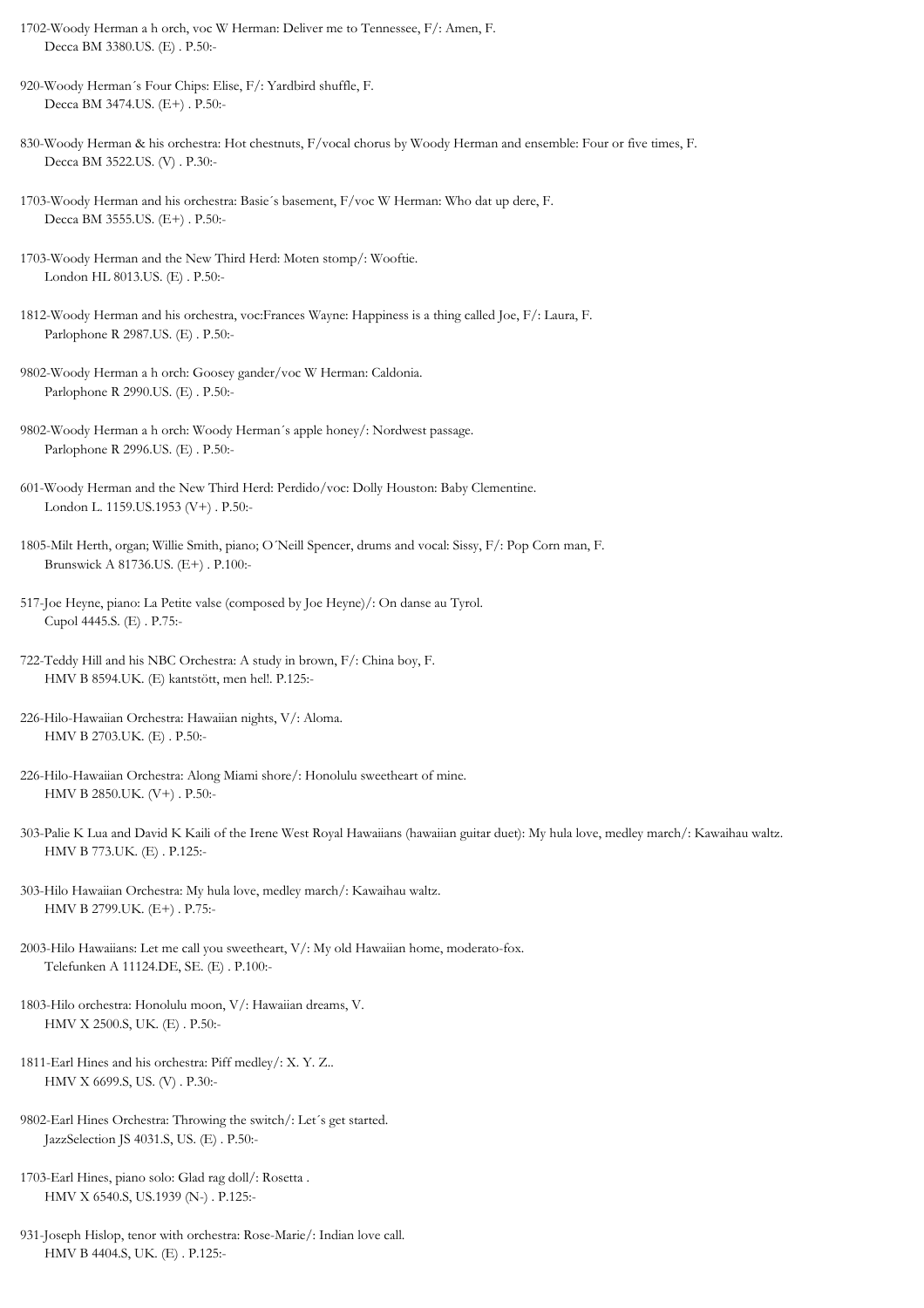- 820-Art Hodes Jazz Record Six: Sister Kate/: Basin Street blues. Gazell 1037.S, US. (E) . P.50:-
- 500-Johnny Hodges and orchestra: Squaty Roo/: Things ain´t what they used to be. HMV B 9283.US. (E) . P.100:-
- 9823-Johnny Hodges a h orchestra: Going out the back way/Duke Ellington a h Famous Orchestra: Johnny come lately. HMV B 9424.US. (V) . P.50:-
- 149-Joe Holiday, tenor sax solo, with organ and bongos: Mighty like a rose/: This is happiness. Metronome B 604.S, US. (E) . P.100:-
- 840-"Peanuts" Holland and The Okey-Dokies: Open the door Richard, F/: For sentimental reasons, F. Odeon D 1033.Dk. (V) . P.30:-
- 517-"Peanuts" Holland, Olle Johnny´s Three Stars: Nature boy/end instrumental: Ballerina. Cupol 4085.S.1948 (E-) . P.100:-
- 1901-Hollywood Dance Orchestra, vocal chorus by The Joy Boys: Just a memory, F/voc:Arthur Fields: Memories of you, F. Banner 6079.US. (E) . P.150:-
- 1901-Campus Boys, vocal Tom Stacks: Where the cot-cot-cotton grows, F/Majestic Dance Orchestra, voc:Irving Kaufman: Say it with a redred rose, F. Banner 6127.US. (E) . P.150:-
- 1804-Lena Horne, cond: Lou Bring: Stormy weather/: The man I love. HMV X 7655.S, US.1941 (E+) signed by Lena Horne!. P.300:-
- 323-Lena Horne, codn: Lennie Hayton: Where or when/: The lady is a tramp. MGM 6011.S, US.1948 (E) slirskydd klistrad på etiketten. P.75:-
- 920-Hotcha trio, munspel: Bugle call rag/: Maple leaf rag. Philips P 17155.S. (E-) . P.50:-
- 1608-Hotcha trio (munspel) with rhythm acc: Bi Ba Butzemann-boogie/: Jazz me blues. Philips P 17314.S. (N-) . P.75:-
- 515-Hotcha Trio, munspel: Grands Boulevards, F/: Padam padam, V. Philips P 34412.UK. (V+) . P.50:-
- 920-Hotcha Trio, munspel: Hotchas boogie/: Somebody stole my gal. Philips P 34443.UK. (E) . P.50:-
- 920-Hotcha Trio, munspel: Blowing the rag/: 12th street rag. Philips P 34463.UK. (E) . P.50:-
- 920-Hotcha Trio, munspel: Meet Mr Callaghan, F/: In the mood, F. Philips P 34489.UK. (N-) . P.50:-
- 533-Wilmoth Houdini and his Royal Calypso Orchestra: Rum and coca-cola/: part 2. Decca 23394.US. (E) . P.200:-
- 1200-Eddy Howard Orchestra: It´s no sin/Ray Barber with Russ Case Orchestra: Because of you. Metronome B 584.S, US. (E) . P.50:-
- 1511-Harry Hudson´s Melody Men: Sonny Boy/: Blue grass. Edison Bell Radio 915.UK. (E) . P.75:-
- 9802-Armand Hug, piano a Ray Bauduc, drums: Little rock getaway/: Breezin´along. Columbia DB 3004.UK. (E) . P.30:-
- 9904-Hula Hawaiiankvartetten: Jim, Jonny und Jonas, V/: Heut´ singen die Gitarren, rumba bolero. Polydor H 49283.DE. (V+) . P.30:-
- 1806-The Hungarian Gipsy Band, Led by Béla Bizony: Hungarian Gipsy party, Czardas selection/: The Magic of the Hungarian puszta. HMV BD 734.UK. (E) Recorded at The Hungaria Restaurant, London. P.100:-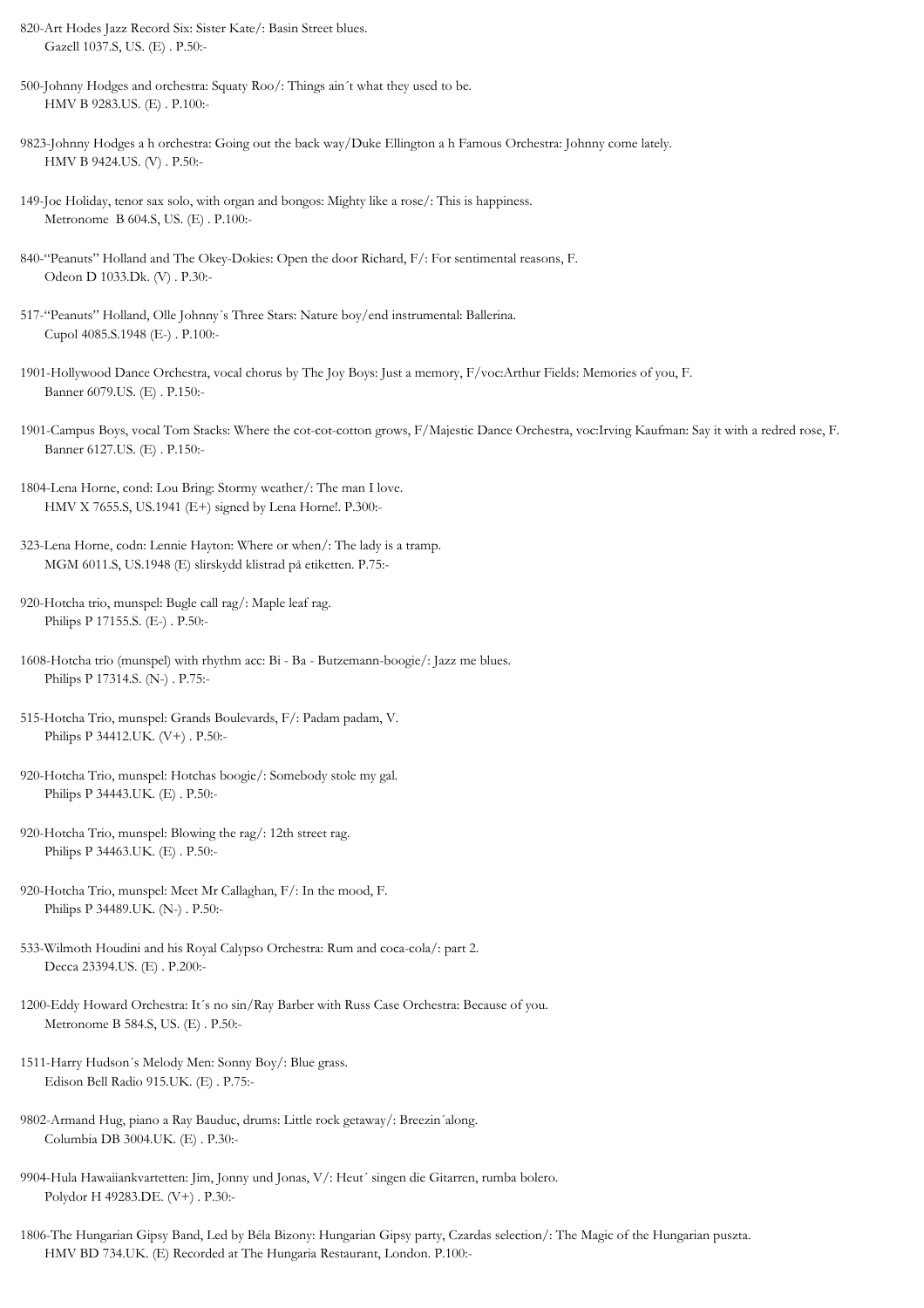- 341-Pee Wee Hunt and his orchestra: Oh!/: San. Capitol C 2442.US. (E+) . P.50:-
- 1308-Pee Wee Hunt and his orchestra: Twelfth street rag/voc: Pee Wee Hunt: Somebody else not me. Capitol C 15105.US.1948 (E+) . P.75:-
- 601-Heinz Huppertz, Violin-Virtuose mit seinem Kammer-Orchester: Drunt in der Lobau/: Mei Muatterl war a Wienerin Op.1000. Odeon O 26136.DE. (E) . P.100:-
- 449-Betty Hutton with Joe Lilley Orchestra: What did you put in that kiss/: Walkin´ away with my heart. HMV X 7418.US, S.1946 (E+) . P.100:-
- 1200-Betty Hutton and Howard Keel, cond: Adolph Deutsch: Annie get your gun: They say it´s wonderful/only Betty Hutton, voc: I´ve got the sun in the morning. MGM 6072.US, S.1950 (V+) . P.50:-
- 620-Betty Hutton with MGM Studio Orchestra cond: Adolph Deutsch: Annie get your gun: Doin´ what comes natur´lly/voc: Howard Keel: Annie get your gun: Th MGM 6070.US.1950 (V+) . P.50:-
- 840-Jack Hylton and his orchestra (with vocal refrain): Marching alone together, March/: She was only somebody´s daughter. Decca F 3148.UK. (E+) . P.100:-
- 840-Jack Hylton and his orchestra (with vocal refrain): Jolly old ma, jolly old pa, F/: My darling, SF. Decca F 3490.UK. (E) . P.100:-
- 1308-Jack Hylton and his orchestra: Ellingtonia (Black and tan fantasy, It don't mean a thing, Mood indigo, Bugle call rag)/: Dinah, F with a band that money can Decca F 3764.UK. (E) . P.75:-
- 840-Jack Hylton and his orchestra: Ellingtonia/: Dinah A band that money can´t buy. Decca F 3764.UK. (V) . P.50:-
- 9802-Jack Hylton u s Orch: Bolero/: Wien du Stadt meiner Träume. Electrola EG 3842.DE. (V+) . P.30:-
- 2011-Jack Hylton und sein Orchester, Orgel: Herbert Dawson: Prelude in G-Moll Op.23 Nr.5/: Prelude in Cis-Moll Op.3 Nr.2
- 248-Jack Hylton and his orchestra: Tampa Bay, F/: Lonely, F. HMV B 1587.UK. (E) . P.100:-

.

- 248-Jack Hylton and his orchestra: Je cherche aprés Titine, F/The Romaine Orchestra: Love is just a gamble, F. HMV B 1908.US. (E) . P.100:-
- 1308-Jack Hylton and his orchestra: I wonder what´s become of Sally, F/voc: Jack Hylton: Sahara, F. HMV B 1925.UK. (E) . P.75:-
- 840-Jack Hylton and his orchestra: Nobody´s business, F/: Ukulele lullaby, F. HMV B 2265.UK. (V+) . P.50:-
- 2106-Jack Hylton and his orchestra (with vocal refrain): Constantinople, F/: I want to be alone with Mary Brown, F. HMV B 5501.UK. (E+) . P.100:-
- 840-Jack Hylton and his orchestra (with vocal refrain): Roll away clouds, F/: Dreams of yesterday, F. HMV B 5546.UK. (E) . P.100:-
- 1904-Jack Hylton and his orchestra, w voc refrain: Sarita, F/: Bogey wail, F. HMV B 5607.UK. (E) . P.100:-
- 1904-Jack Hylton and his orchestra, w voc refrain by Leslie Sarony: I lift up my finger and say "tweet, tweet", F/voc refrain: Shinaniki da, onestep. HMV B 5629.UK. (V+) . P.50:-
- 1904-Jack Hylton and his orchestra, w voc refrain: Wedding of the painted doll, F/: My sin, F. HMV B 5637.UK. (E-) . P.50:-
- 1308-Jack Hylton and his orchestra, w voc refrain: Honey, F/: Louise, F. HMV B 5663.DE, UK. (E) . P.100:-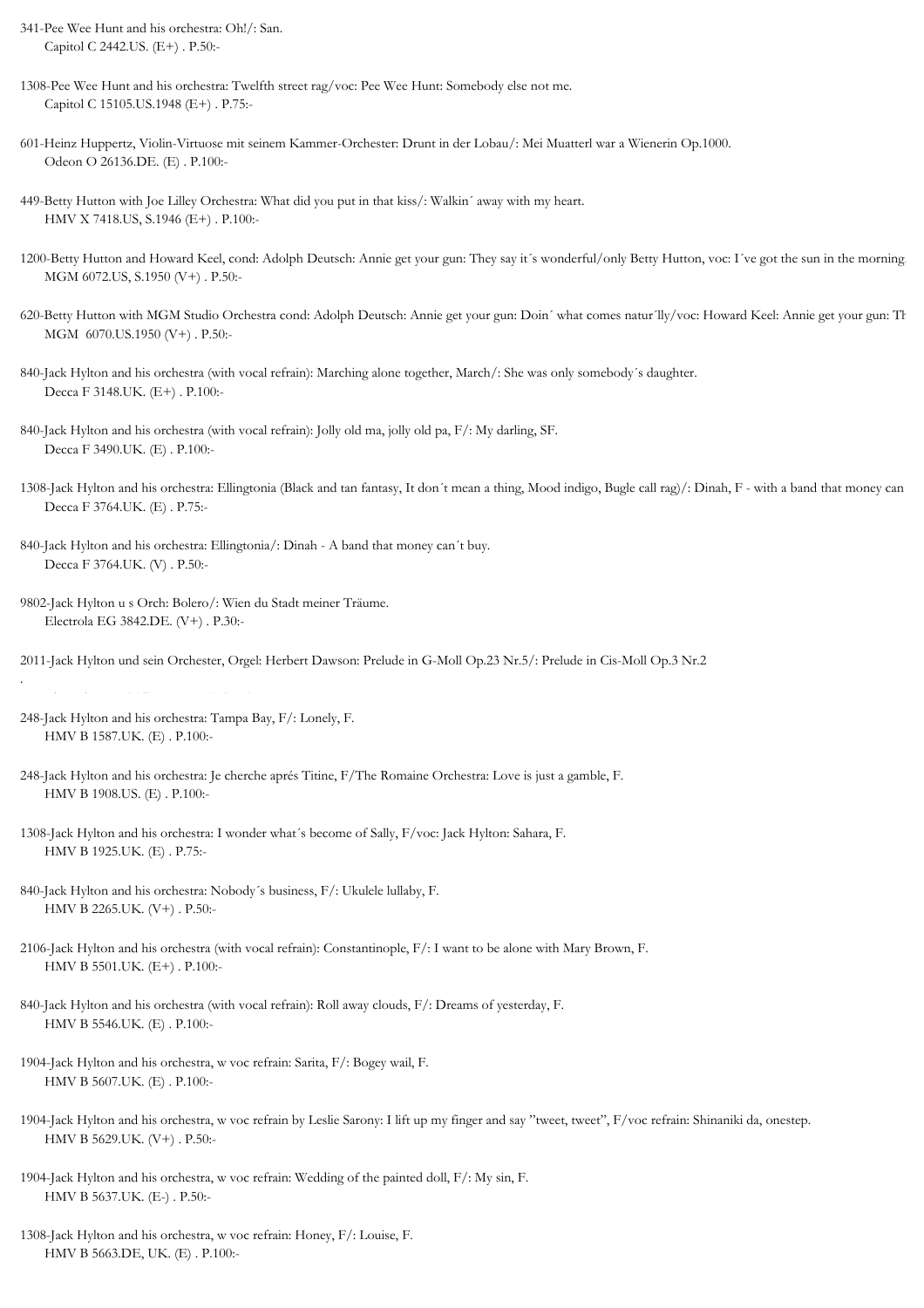- 1904-Jack Hylton a h Orch: Ain´t misbehavin´, F/: Dreamy Honolulu, F. HMV B 5715.UK. (E) . P.50:-
- 840-Jack Hylton and his orchestra, xylophone soloist: Harry Robbins: Lonesome little doll, F/: Steppin´ out, F. HMV B 5727.UK. (E+) . P.75:-
- 840-Jack Hylton and his orchestra (with vocal refrain): The Kinkajou, F/: Rio Rita, F. HMV B 5733.UK. (E) . P.100:-
- 840-Jack Hylton and his orchestra (with vocal refrain): If I had a talking picture of you, F/: Turn on the heat, F. HMV B 5741.UK. (E) . P.100:-
- 840-Jack Hylton and his orchestra (with vocal refrain): Happy days are here again, F/: Lucky me lovable you, F. HMV B 5771.UK. (V+) . P.50:-
- 840-Jack Hylton and his orchestra (with vocal refrain): I don´t wanna go home, F/: Fine alpine milkman, F. HMV B 5874.UK. (E) . P.100:-
- 840-Jack Hylton and his orchestra (with vocal refrain): Jolly good company, six-eight/: Would you take me back again, V. HMV B 6069.UK. (E) . P.50:-
- 840-Jack Hylton and his orchestra (with vocal refrain): Today I feel so happy, F/: Sitting at a table laid for two, F. HMV B 6070.UK. (E) . P.100:-
- 722-Jack Hylton u s Orch: Bolero/: Wien du Stadt meiner Träume. HMV BD 393.DE. (V+) . P.50:-
- 1812-Jack Hylton and his orchestra with vocal by Jewel Faye: Midnight blue, F/voc by Alice Mann and The Swingtette: Organ Grinder´s swing, F. HMV BD 5137.UK. (E-) . P.50:-
- 830-Jack Hylton and his orchestra, with vocal refrain: Music maestro please, F/: A tisket a tasket, F. HMV BD 5407.UK. (V+) . P.30:-
- 715-Jack Hylton and his orchestra, with vocal refrain: Alexander´s ragtime band, quickstep/: Now it can be told, SF. HMV BD 5413.UK. (E) . P.100:-
- 840-Jack Hylton and his orchestra (with vocal refrain): Faightful forever, F/: I hear a dream, F. HMV BD 5541.UK. (E-) . P.50:-
- 1904-Jack Hylton and his orchestra, with vocal refrain: Jack Hylton´s Jubilee Cavalcade/: Part.2. HMV C 2744.UK. (E+) 12". Jubilee 1910-1935 Record. P.250:-
- 1904-Jack Hylton and his orchestra: Sweet Sue/: Grinzing. HMV C 2856.UK. (E) 12". P.125:-
- 1702-Jack Hylton and his orchestra, with vocal refrain: Jack Hylton´s Jubilee Cavalcade /: part 2. HMV JOX 4.UK. (E+) 12". P.150:-
- 835-Jack Hylton and his orchestra: One smile, F/Danse Orkester: How do you do, F. HMV X 2318.DE, SE. (E+) . P.100:-
- 403-Jack Hylton and his orchestra, w vocal refrain: Singin´ in the bathtub, F/: Stein song, six-eight. HMV X 3478.UK. (V-) . P.30:-
- 9818-Metropol Ork (Jack Hyltons Ork): Säj mej vem du umgås me´, F/: Om igen, onestep. HMV X 1956..1924 (E) . P.150:-
- 1309-The Dick Hyman Trio: Baubles, bangles and beads (from the MGM film "Kismet") /: The three penny opera: A theme from (Moritat) . MGM 6115.US, S.1955 (N-) . P.100:-
- 339-I Rader´s Quintette Vocals, diretta: Federico Bergamini: Papaveri e papere/Mario de Paoli: Madonna delle rose. Durium A 9924.I. (N-) . P.100:-
- 1805-Pedro Infante Mariachi Guadalajara: El ultimo aviso, cancion ranchera/: Tu y las nubes, cancion ranchera. Peerless 4544.Mexico. (E) . P.75:-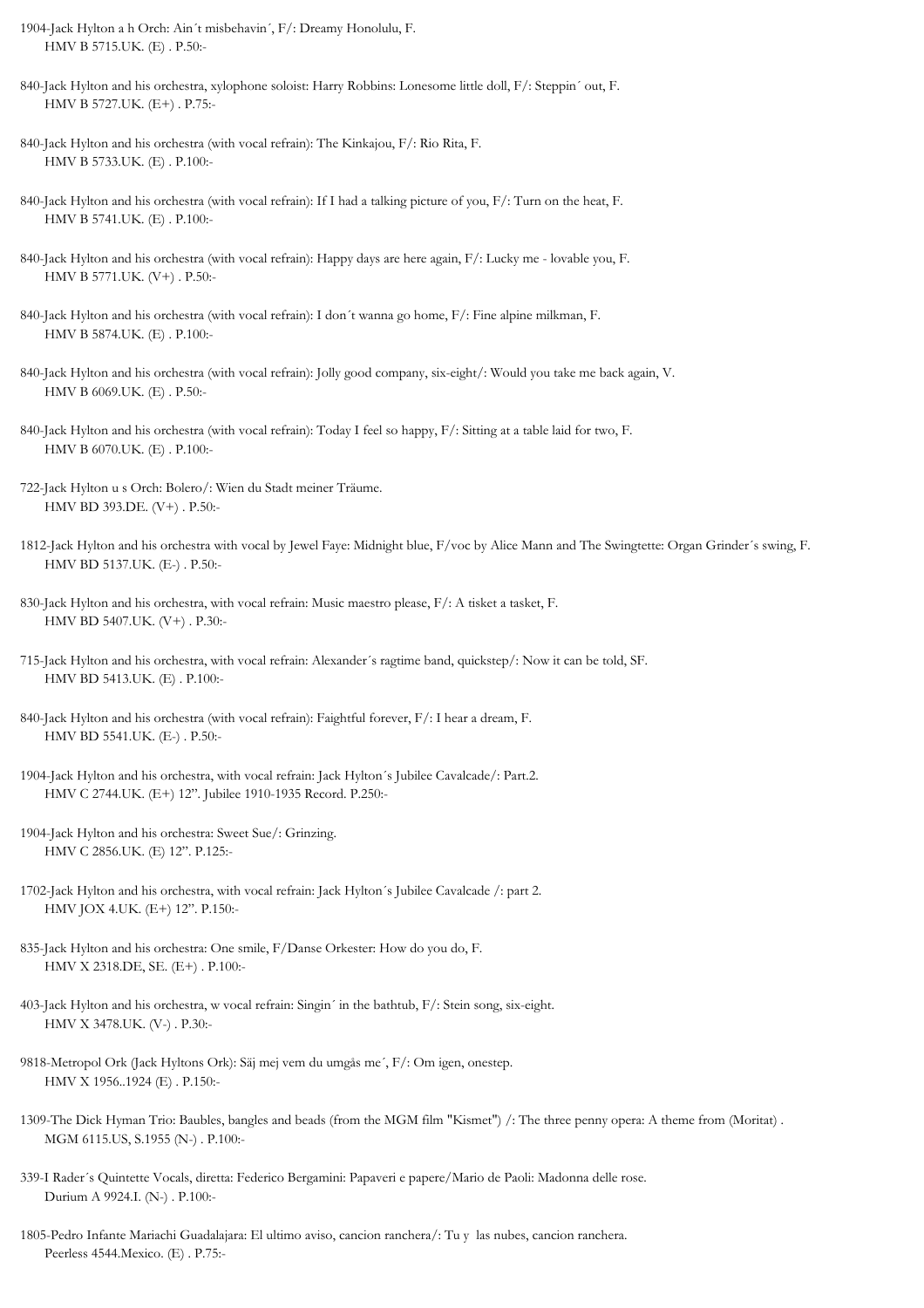- 538-Red Ingle a h Natural Seven, voc: Red Ingle w the Might and main Street Choral Soc.: Cigareets, whuskey and wild wild women/: Moe Zart´s Turkey Trot. Capitol C 80036.US. (E+) . P.100:-
- 1304-Roberto Inglez and his orchestra (from Savoy Hotel, London): Forever samba/: Coimbra, beguine. Parlophone R 3376.UK. (E) . P.50:-
- 9802-International Novelty Orch, voc by Lewis James: Don´t blame it all on me, F/The Benson Orch of Chicago: You left me out in the rain, F. Victor 19337.US. (E-) . P.30:-
- 226-Andy Iona orchestra, vocal by ensemble: Island serenade, F/voc: Gary Speare: Sweet Gardenia lei, F. Columbia 35844.US. (E) . P.100:-
- 449-Burl Ives "Tha wayfaring strangers": Tam pierce/: I know where I`m going / I know my love. Columbia 36734.US. (E+) . P.150:-
- 449-Burl Ives, vocal with Grady Martin and instrumental acc.: Wild side of life/: It´s so-long and good-bye to you. Decca Y 6399.Australia. (E) . P.200:-
- 1200-Chubby Jackson and his orchestra: The happy monster/: Follow the leader. Parlophone R 3158.US. (E) . P.75:-
- 1010-Chubby Jackson a h Fifth Dimensional Jazzgroup, voc trio Nudnicks: Lemon drop, F/: Crying sands, SF. Cupol 4048.S.1947 (V+) rec in Sweden. P.75:-
- 1301-Jack Jackson a h Orch,voc by Joe Ferrie: You got the best of bargain, V/: You´re an eduvation, Quick-step. Decca F 6678.UK. (E) . P.50:-
- 1200-Jack Jackson a h Orch, w voc refrain: I´m on a see-saw, F/: Dancing with a ghost, F. HMV B 6565.UK. (V+) . P.50:-
- 9802-Henry Jacoues & his Strict Dance Tempo Orch: My own, F/: Who blew out the flame, quickstep. Toni 685.S, Uk. (V) . P.30:-
- 1812-Harry James and his Sextet: Tuxedo junction/: Second part, conclusion.. Columbia DB 2655.US. (E) . P.100:-
- 1703-Harry James and his orchestra: Get happy/: Melancholy rhapsody. Columbia DB 2692.US. (E) . P.50:-
- 145-Harry James and Kitty Kallen with Harry James orchestra: Like the moon above you/: How dry am I blues. Columbia DC 633.US. (E) . P.50:-
- 339-Harry James and his orchestra: The carneval of Venice/: The flight of the bumblee bee. Columbia DS 1435.US. (E) . P.50:-
- 9802-Harry James a h orch: Concerto for trumpet/: Trumpet blues and cantabile. Columbia DS 1579.US. (E+) . P.50:-
- 328-Harry James and his orchestra: A little bit of heaven, F/: Little star, F. Columbia DS 1599.S, US. (E) rec. 1941 resp. 1942. P.75:-
- 533-Harry James a h orch: The carneval of Venice/: The flight of the bumblee bee. Parlophone R 2848.US. (E-) . P.50:-
- 1308-Harry James and his orchestra: Concerto for trumpet/: Trumpet blues and cantibile. Parlophone R 2852.US. (E) . P.100:-
- 1606-Harry James a h orch: Sweet Georgia Brown/: Ciribiribin. Parlophone R 2908.US. (V) . P.30:-
- 517-Harry James a the Boogie Woogie Trio: Home James/: Jesse. Parlophone R 2911.US. (E-) . P.30:-
- 1703-Harry James and his orchestra: Easter parade, F/: Cherry, F. Parlophone R 2972.US. (E) . P.50:-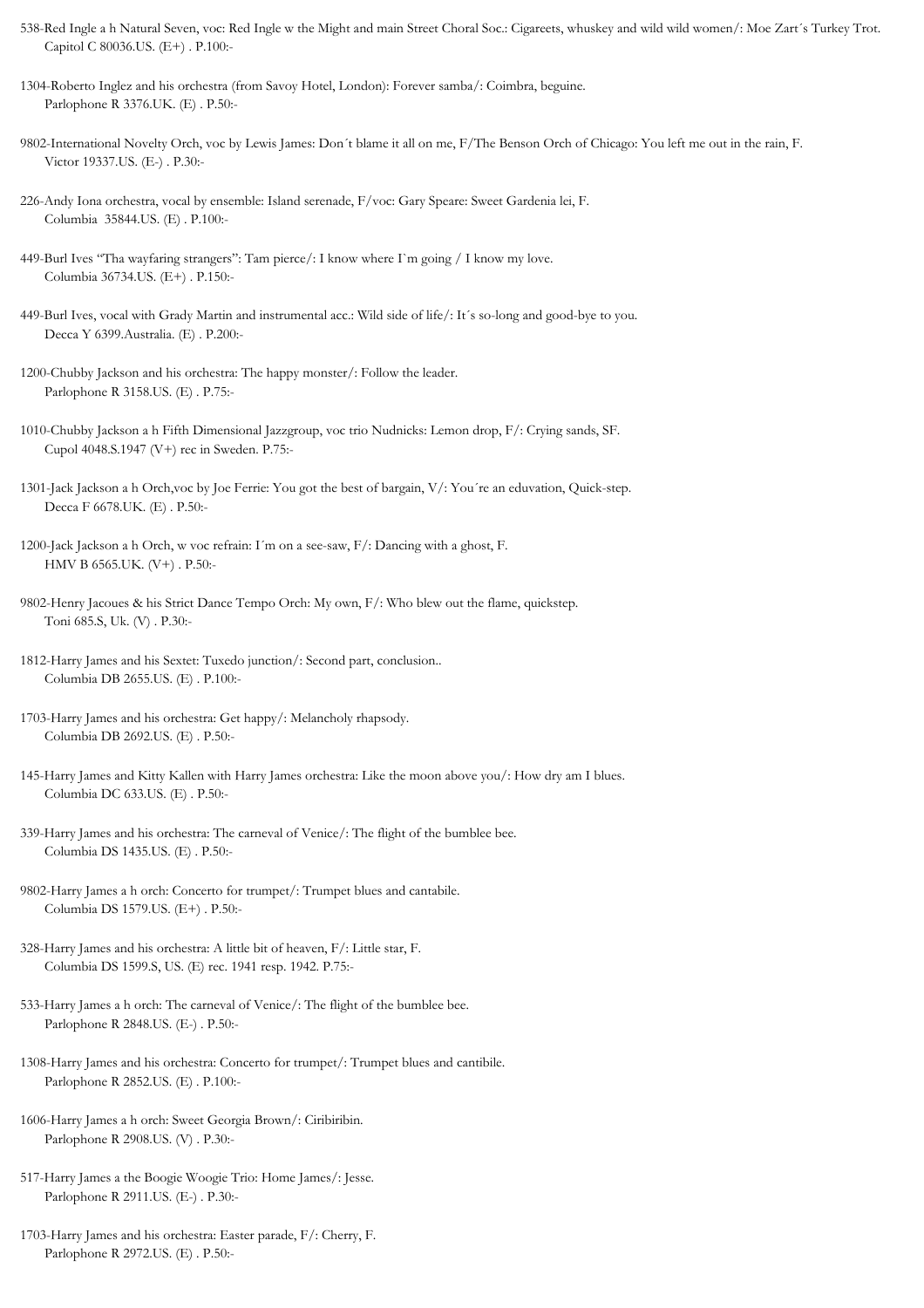- 715-Harry James and his orchestra: A little bit of heaven, F/: Little star, F. Parlophone R 2958.US. (E) rec. 1941 resp. 1942. P.75:-
- 845-Harry James, Paul Weston orchestra with chorus: O mein Papa/: Serenata. Philips B 21159.US. (E) . P.30:-
- 1610-Harry James and his orchestra, voc Ginnie Powell: Do you love me, F/(voc: Buddy DeVito): As I didn´t have enough on my mind, F. Columbia DS 1622.S.1946 (E+) . P.75:-
- 307-Harry James a h orchestra, vocalist: Buddy di Vito: This is always, F/voc: Ginnie Powell: I´ve never forgotten, F. Columbia DS 1652.S, US.1946 (V+) . P.30:-
- 835-Harry James and his orchestra: Redigal jump, F/vocal: Marion Morgan: Love, F (Your magic spell is everywhere) . Columbia DS 1796.US, S.1947 (V+) . P.50:-
- 533-Joni James, Lew Douglas orchestra: Purple shades/: Have you heard. MGM 619.US. (N-) . P.75:-
- 2003-Jazz-Orchestr Ultraphonu, Dir: Ant. Drabek: Cely svet se smeje/Guidi Gialdini: Detska prehlidka. Ultraphon A 11015.Chech. (E+) 1a sidan melodin till Karl Gerhards "Hästen från Troja". P.300:-
- 1904-Jodlerdoppelquartett des Pontonier Fahr Vereins, Worblaufen: Bi üs im Bärnerland/: Sigriswiler, Jodel. Brunswick A 8474.DE. (E-) . P.100:-
- 9832-Bibi Johns, Waldo Favre-Chor mit Rhytmusgruppe. Solotrompete: Macky Kasper: Sehnsucht/m Adalbert Luczkowski Orchester: Ich habe solsche Angst. Electrola EG 8019.DE, SE. (N) . P.200:-
- 1200-Bunk Johnson and his New Orleans Band: Darktown strutters´ ball/: When the saints go marching in. HMV B 9511.US. (E-) . P.50:-
- 1703-Bunk Johnson and his New Orleans Band: High society/: A closer walk with thee. HMV B 9820.US. (E) . P.50:-
- 715-Bunk Johnson and his New Orleans Band: Franklin Street blues/: Snag it. HMV B 9821.US. (E) . P.50:-
- 9802-The Johnston Brothers a The Johnny Douglas Band: Join in and sing, side 1/: side 2. Decca F 10414.UK. (E+) . P.50:-
- 9802-The Johnston Brothers: Dreamboat/: Chee chee-oo chee. Decca F 44292.S, UK.1955 (G+) . P.30:-
- 601-Al Jolson: Mother of mine I still have you/: Blue river. Brunswick A 7896.US. (E) . P.50:-
- 9802-Al Jolson, w orch: Little Pal/: I´m in seventh heaven. Brunswick 4400.US. (E) . P.50:-
- 9802-Al Jolson, w orch: Why can´t you/: Used to you. Brunswick 4401.US. (E+) . P.50:-
- 9802-Al Jolson, Victor Young a h orch: Some enchanted evening/: I dreamed of Jeanie with the light brown hair. Brunswick 4813.US. (V+) . P.50:-
- 9832-Al Jolson, Abe Lyman´s California Orchestra: Dirty hands! Dirty face!/: My mamma. Brunswick A 7897.US. (E-) . P.75:-
- 9802-Al Jolson, w orch: I´ll say she does/Billy Murray, w orch: Just as we used to do. Columbia A 2746.US. (E+) . P.50:-
- 9832-Al Jolson, Guy Lombardo a h Royal Canadians: April showers/: Rock-a-bye your baby with a dixie melody. Columbia DS 1856.US. (E) . P.100:-
- 1308-Al Jolson, dir Morris Stoloff: Sonny Boy/: My mammy. Decca BM 3830.US. (E) . P.75:-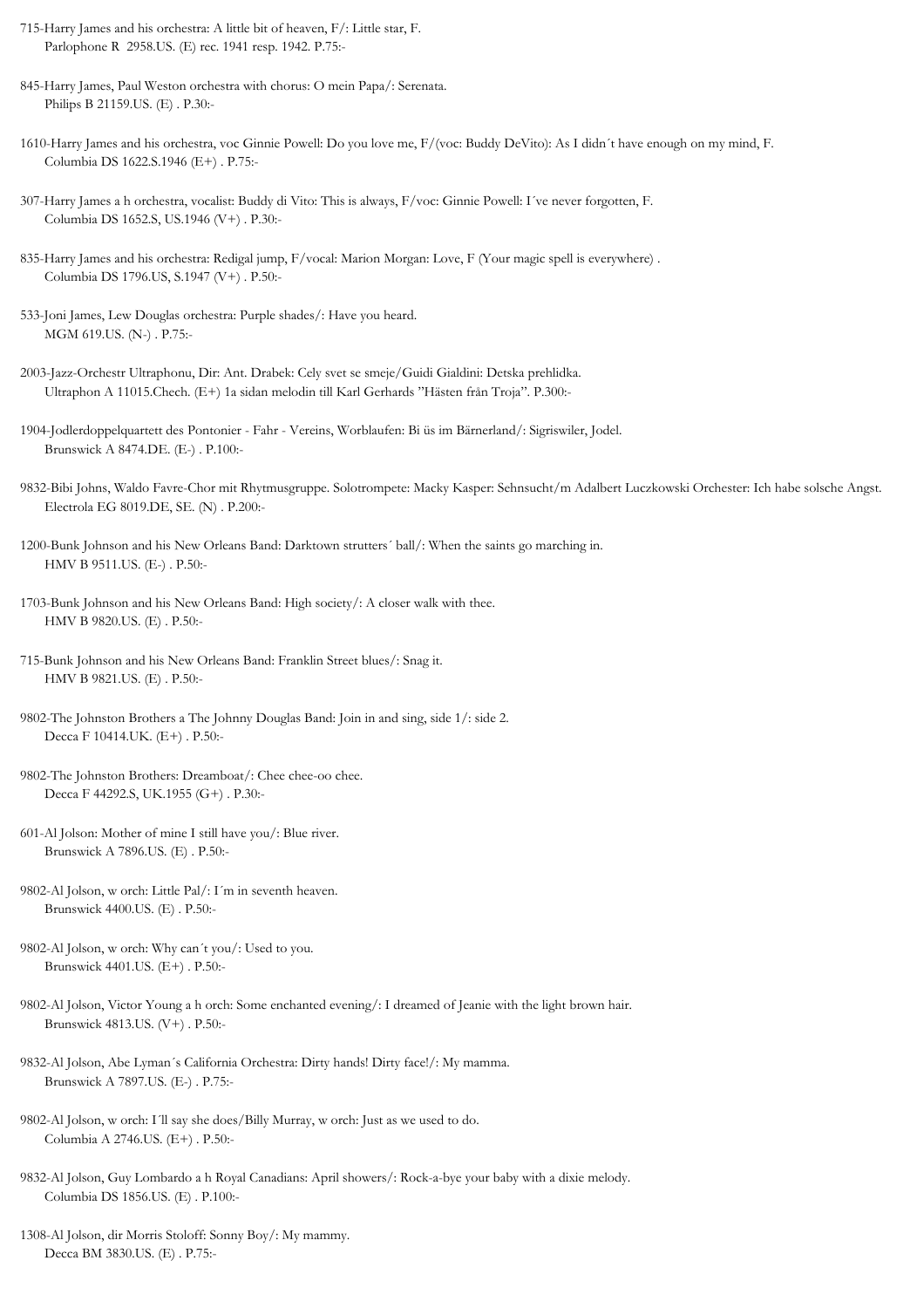- 715-Al Jolson, dir. Morris Stoloff: Carolina in the morning/: Liza. Decca BM 4143.US. (E+) . P.75:-
- 9802-Al Jolson & Four Hits and a Miss, Matty Malneck a h orch: After you´ve gone/: Chinatown my Chinatown. Decca BM 4378.US. (E) . P.50:-
- 9802-Al Jolson, Victor Young a h orch: Some enchanted evening/: I dreamed of Jeanie with the light brown hair. Decca BM 4813.US. (E+) . P.50:-
- 601-Al Jolson, w orch: Sonny Boy/: There´s a rainbow round my shoulder. Brunswick 4033.US.1928 (E) . P.100:-
- 9841-Allan Jones, cond: Nathaniel Shilkret: Giannina mia/: The donkey serenade. HMV B 8714.UK. (E+) . P.50:-
- 723-Spike Jones & his City Slickers, vocalist: Carl Grayson: Cocktails for two, F/vocalist: Red (Swamphead) Ingle: Chloe, F. HMV BD 1107.US. (E) . P.100:-
- 1301-Spike Jones and his Wacky Wakakians with chorus: Hawaiian war chant/and his City Slickers, voc: Carl Grayson and the Barefooted Pennsylvanians: I dream of HMV BD 1145.US. (E) . P.100:-
- 2101-Spike Jones a h City Slickers, voc Del Porter: Red wing/: The covered wagon rolled right along. HMV BD 1169.US. (E) . P.75:-
- 1304-Spike Jones a h City Slickers, voc: Carl Grayson a Red Ingie: You always hurt the one you love/: Old MacDonald had a farm. HMV X 7323.S, US. (E+) . P.125:-
- 1812-Oskar Joost Tango Orchester: El Paraiso, Tango Argentino/: Bien venido, Tango Argentino. Polydor 10485.DE. (E+) . P.100:-
- 9802-Oskar Joost Tanz-Orch: Olé Guapa, T/: Por que le vas, T. Polydor 10966.DE. (V+) . P.30:-
- 2103-Louis Jordan and his Tympany Five, voc by Louis Jordan: Don´t burn the candle at both ends, F/: We can´t agree, F. Decca 24483.US. (V+) . P.50:-
- 1200-Louis Jordan and his Tympany Five: Jack, you´re dead, F/: Boogie woogie blue plate. Decca BM 3834.US. (E) . P.100:-
- 1200-Louis Jordan and his Tympany Five, voc by Louis Jordan: Cole slaw, F/: Every man to his own profession, F. Decca BM 4252.US. (E+) . P.125:-
- 9925-Georges Jouvin, trumpet, m. rhythm-ensemble: Le Rififi/: Dans la vie. HMV SG 683.F, S. (E+) Ur filmen "Le Rififi" resp. "Tjallaren". P.50:-
- 1200-Sandor Jozsi´s Dansorkester: Jag vill ha en liten tös med långa flätor, shimmy-blues/: Der Harem von Kurfürstendamm, shimmy. Odeon 5198.SE, DE. (E+) . P.100:-
- 1804-Kanui & Lula: Oua Oua/: Tomi Tomi. Odeon A 221647..1933 (V) . P.400:-
- 1804-Kanui & Lula: Oua Oua/: Tomi Tomi. Parlophone R 1614..1933 (V+) . P.500:-
- 1308-Anton Karas, zither solo (soundtrack from "The third man"): The "Harry Lime" theme/: The Cafe Mozart waltz. Decca F 9235.UK. (E) . P.50:-
- 403-Ferdy Kauffman orkester: Vad kvinnan vill, F/: Jag är ute när gumman min är inne, F. HMV X 2404.SE, DE.1926 (V+) . P.50:-
- 309-Ferdy Kauffman och hans orkester: För min vår är din vår och alla vackra flickors vår, F/: Det är kvinnan bakom allt, F. HMV X 2457.S.1927 (V+) . P.50:-
- 601-Danny Kaye, dir Billy May: Bloop bleep/w The Ken Darby Singers: I wonder who´s kissing her now. Decca BM 3812.US. (E+) . P.50:-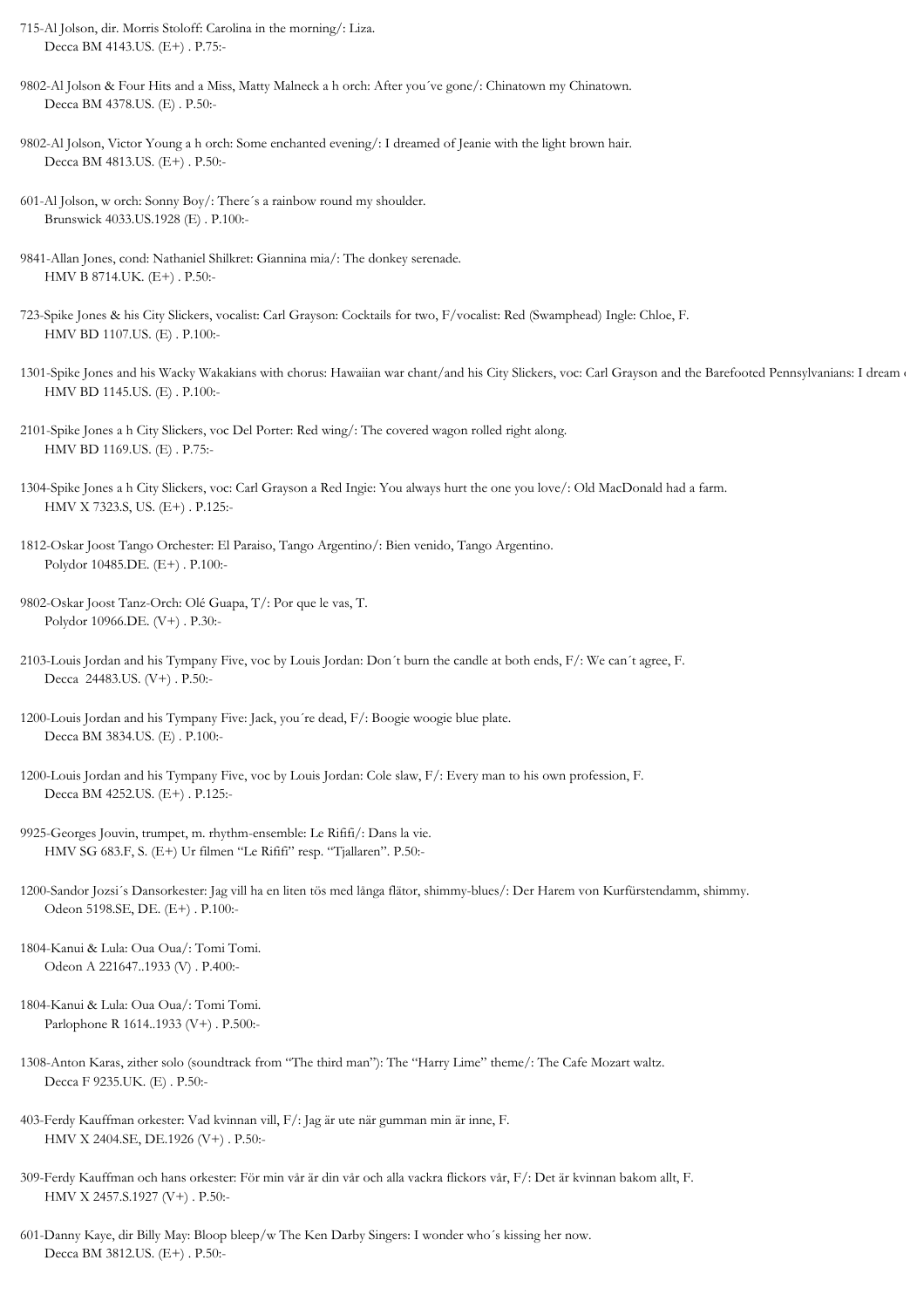1904-Danny Kaye and The Andrews Sisters, w orch.: Civilisation (Bongo bongo bongo)/: Bread and butter woman. Decca BM 3836.US. (V+) . P.50:-

1904-Danny Kaye, dir: Vic Schoen: I´ve got a lovely bunch of cocoanuts/: The peony bush. Decca BM 4416.US. (E) . P.50:-

- 517-Danny Kaye with The Lee Gordon Singers, Vic Shoen orchestra: Wilhelmina/: C´est si bon. Decca BM 4485.US. (E) . P.50:-
- 630-Danny Kaye, dir. Sy Oliver: The handout song/: The wreck of the old 97. Decca BM 4549.US. (N-) . P.100:-
- 341-Danny Kaye with Quintet and orchestra: Rhythm of a new romance/: On the riviera. Decca BM 4718.US. (V+) . P.50:-
- 920-Danny Kaye with Gordon Jenkinsand his chorus and orchestra: Wonderful Copenhagen/: Anywhere I wander. Decca BM 5023.US. (E) . P.50:-
- 440-Danny Kaye and The Skylarks, cond: Joseph Lilley: The best things happen while you´re dancing/: Choreography. Decca BM 5344.US. (N-) . P.100:-
- 1301-Greta Keller, w orchestra: I believe in miracle/: Blue moon

Decca F 5460.DE. (E) . P.100:-

.

1812-Greta Keller, w orchestra: Call me sweetheart/: In a little gipsy tea-room .

- 9841-Gene Kelly, Johnny Green & MGM Studio Orchestra: Love is here to stay/: I got rhythm. MGM 424.US. (E) . P.75:-
- 435-Gene Kelly with Lennie Hayton and the MGM Studio Orchestra: You were meant for me (from Singin' in the rain)/and Debbie Reynolds: You are my lucky st MGM 492.US. (V+) . P.50:-
- 2101-Gene Kelly, Lennie Hayton Orchestra: Singin´ in the rain/: All I do is dream of you. MGM 6103.SE, US.1952 (E) from film "Singin´ in the rain". P.100:-
- 1200-Hal Kemp and his orchestra, vocal by Maxine Grey: There´s a small hotel, F/: It´s got to be love. Brunswick 7634.US. (V) . P.30:-
- 1200-Hal Kemp and his orchestra, with vocal refrain: Remember my forgotten man, F/: I´ve got to sing a torch song, F. Brunswick A 500268.F. (V+) . P.50:-
- 1703-Stan Kenton and his orchestra: Eager beaver/Stan Kenton at the piano: Artistry in rhythm. Capitol 159.US. (E) . P.50:-
- 309-Stan Kenton and his orchestra: Painted rhythm/voc: June Christy: Four months, three weeks, two days one hour blues. Capitol C 250.US. (V+) . P.50:-
- 1703-Stan Kenton and his orchestra: Machito/with trobone solo: Kai Winding: Collaboration. Capitol C 408.US, Dk. (E+) . P.75:-
- 1703-Stan Kenton and his orchestra: Minor riff/voc: The Pastels: Down in Chi-Hua-Hua. Capitol C 449.US. (E) . P.75:-
- 435-Stan Kenton and his orchestra: Delicado/bass solo by Don Bagley: Babs and baggage. Capitol C 2040.US. (E+) . P.50:-
- 1703-Stan Kenton and his orchestra: Unison riff/vocal by June Christy: I told ya I love ya, now get out. Capitol C 15018.US. (E+) . P.75:-
- 601-Stan Kenton and his orchestra: Lover/vocal by June Christy: Soothe me. Capitol C 15031.US. (V+) . P.30:-
- 435-Stan Kenton and his orchestra: Safranski/: Opus in pastels. Capitol C 20088.US. (E) . P.50:-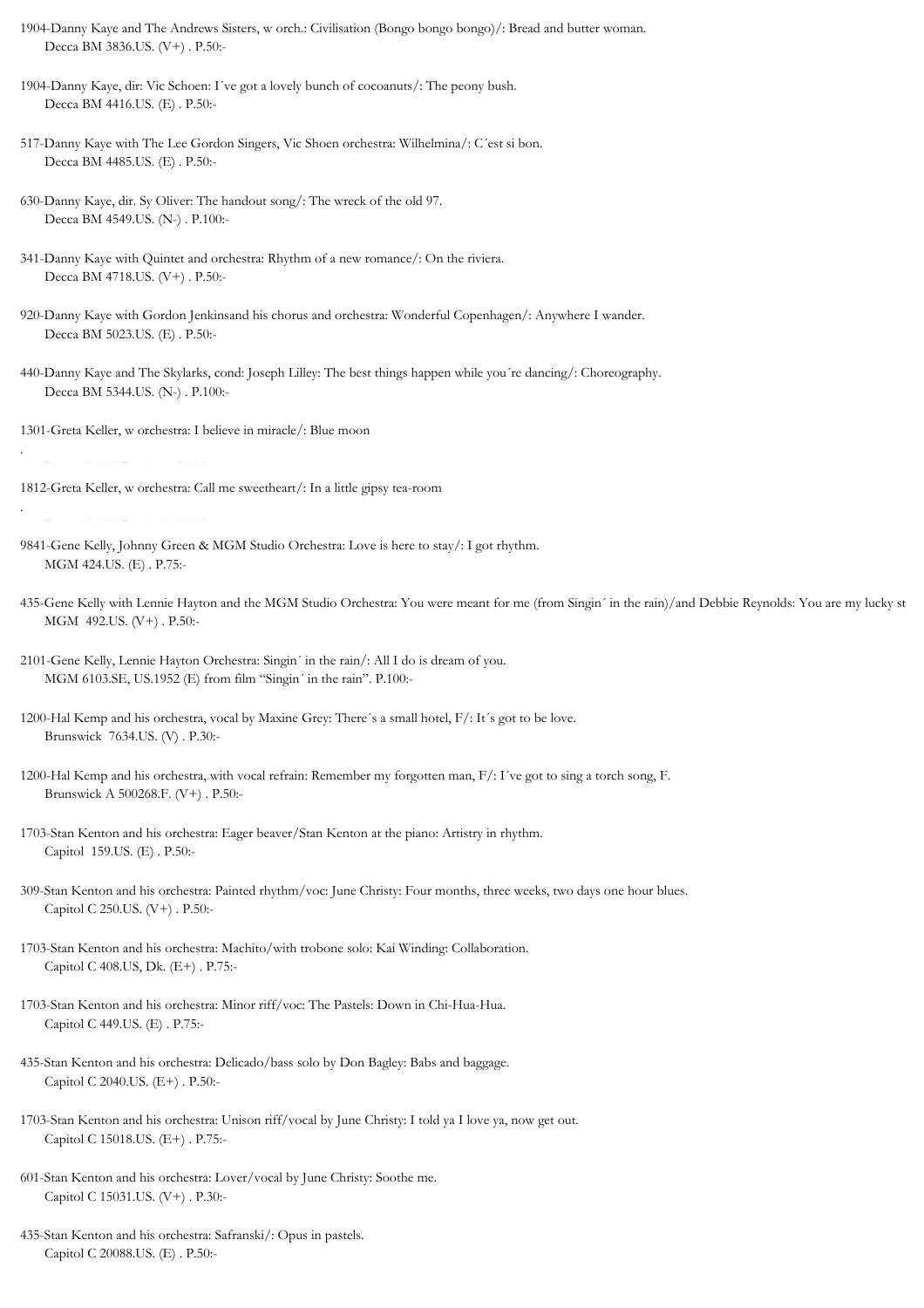- 630-Grosses Salon-Orchester, Leitung: Otto Kermbach: Die Dorfmusik, V/: Immer lustig immer froh wie der Mops im Paletot, F. Columbia DW 2166.DE. (V) . P.50:-
- 9832-Jan Kiepura, Leitung: Dr. Weissmann: Oh Madonna/: Ninon. Odeon O 4707.DE. (V+) . P.100:-
- 9802-Jan Kiepura, Dir: Robert Stolz: Mein Herz ruft immer nur nach dir oh Marita!/: Ich sing mein Lied `heut nur für dich. Odeon O 4711.DE. (V) . P.50:-
- 845-Kilima Hawaiians: Indisch Visserslied, Krontjong melodia/: Sarina, Krontjong melodia. Decca M 32373.Holland. (E-) . P.75:-
- 715-Dave King and The Keynotes with The Roland Shaw Orchestra: The birds and the bees/: Hotta chocolotta. Decca F 10741.UK. (E) . P.100:-
- 715-Pee Wee King and his band featuring The Golden West Trio: I don´t mind/featuring Redd Stewart: Busybody. HMV B 10275.US. (E+) . P.100:-
- 620-Pee Wee King and his Golden West Cowboys, voc: Redd Stevart: Slow coach/Eddie Fisher, Hugo Winterhalter orchestra: Any time. HMV X 7790.S.1951 (E+) . P.100:-
- 409-Ralph Kirbery, Andy Sannella orchestra: Lawd, you made the night too long, F/: Sharing , F. Hit of the Week F-2 - 3.US.1932 (E) . P.100:-
- 238-John Kirby & h Orchestra: The Turf, F/: Down on the Desert. Odeon A 272265.DE. (E) . P.100:-
- 1701-John Kirby & h Orchestra: Blue skies/: Royal Garden blues. Parlophone R 2733.US. (E+) . P.100:-
- 424-Kiriloffs Balalaika orkester: Volga Skippernes sang/: Den klare maane. HMV X 2366.UK, Russia. (E) . P.100:-
- 1001-Eartha Kitt, Henri René Orch: I want to be evil/w Male Quartet a orch, dir Hugo Winterhalter: Annie doesn´t live here any more. HMV B 10584.UK. (E) . P.50:-
- 1001-Eartha Kitt with Henri René Orchestra: Under the bridges of Paris/: Lovin´ spree. HMV B 10647.UK. (E) . P.75:-
- 1806-Eartha Kitt: Santa baby/: Let´s do it (let´s fall in love). HMV B 10728.US. (E) . P.50:-
- 1806-Eartha Kitt and Peres Prado: Freddy/: Sweet and gentle. HMV B 10892.US. (E+) . P.50:-
- 1308-Eartha Kitt, Henri René Orch: C´est si bon/: Uska Dara A Turkish Tale. HMV X 7922.UK. (N-) . P.100:-
- 537-Waldorf Astoria Dance Orchestra, dir. Joseph Knecht: Oh lady! lady!, medley one step/: Sinbad, medley foxtrot. Victor 18477.US. (E) . P.50:-
- 517-The Knickerbockers, with vocal chorus: Rio Rita, F/: The Kinkajou, F. Columbia 8943.UK. (V+) . P.100:-
- 2012-Lee Konitz Quintet: You go to my head/: Palo Alto. Metronome B 558.US, SE.1950 (V+) . P.75:-
- 38-Peter Kreuder mit seinem Rhythmikern: Ständchen/: Toselli Serenade. Telefunken A 2730.DE. (N-) . P.50:-
- 38-Peter Kreuder mit seinem Tanz-Rhythmikern: spielt "Die lustige Witwe"/: Zigeunderliebe, Friederike, Das Land des Lächelns. Telefunken A 2827.DE. (N) . P.50:-
- 38-Peter Kreuder mit seinem Tanz-Rhythmikern: spielt "Der Graf von Luxemburg"/: 2. Teil. Telefunken A 10098.DE. (N-) . P.50:-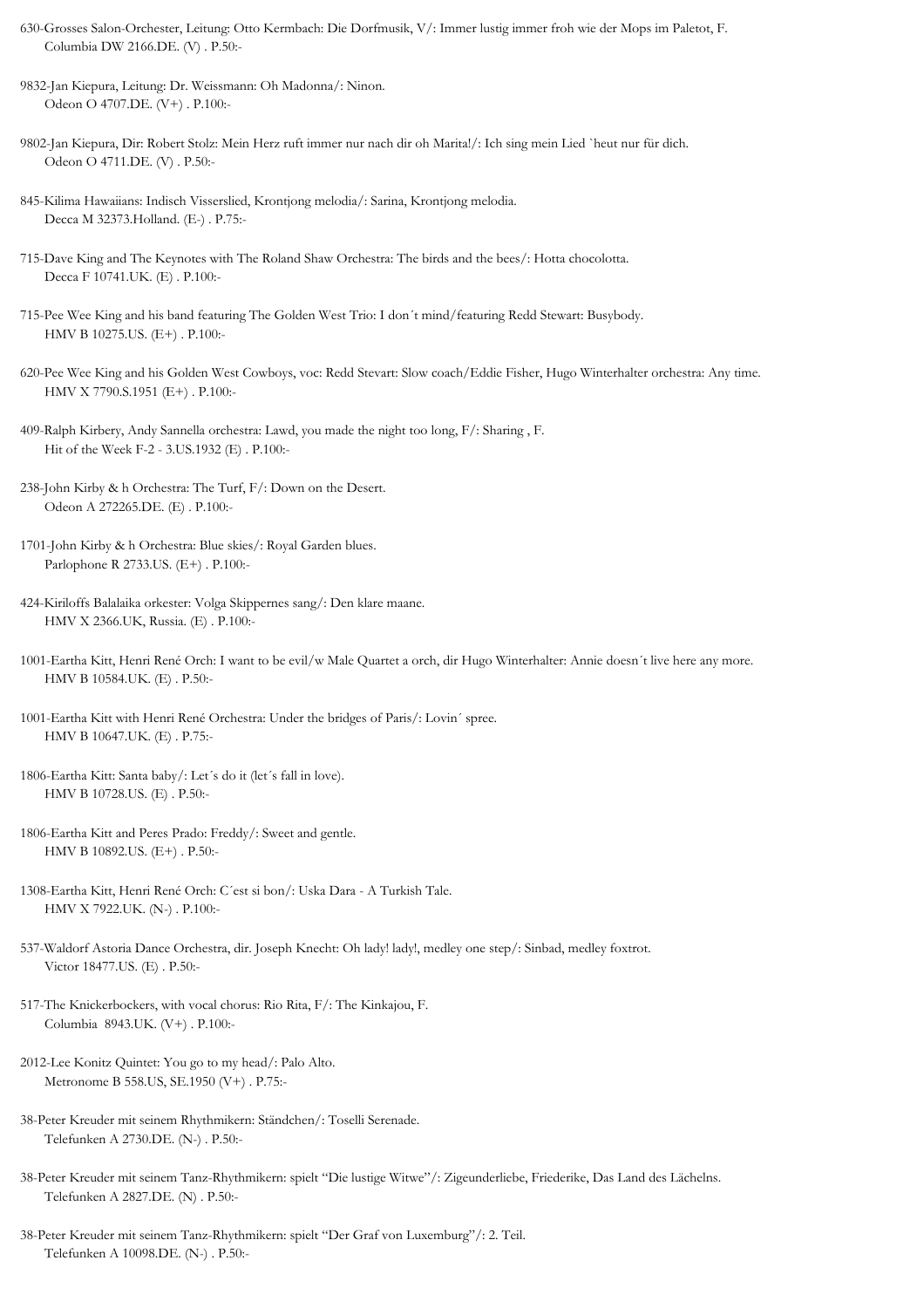- 9832-Peter Kreuder mit seinem Orchester: Whispering, F/: Gigolo und Gigolette, F. Telefunken A 1886.DE. (E-) . P.50:-
- 9832-Peter Kreuder Tanz-Sinfonie Orchester: Kleine Carmen/: Begin the beguine, F. Telefunken A 2187.DE. (N) . P.75:-
- 1812-Tanz Sinfonie Orchester Leitung: Peter Kreuder: Jalousie, T/: Caravan, F. Telefunken A 2369.DE. (E-) . P.30:-
- 1812-Tanz-Sinfonie-Orchester Musikalische Einrichtung and Leitung: Peter Kreuder : Spanischer Zigeundertanz, Spanish Gipsy Dance Paso doble/: Vision, Konze Telefunken A 2820.DE. (E+) . P.75:-
- 1-The Gene Krupa Trio: Perdido/: Fine´s idea. Karusell 1050.S, US. (V) . P.30:-
- 309-The Gene Krupa Sextet: Coronation hop/: Paradise. Karusell 1062.S, US. (V+) . P.100:-
- 1308-Gene Krupa Orchestra, voc: Irene Day & Ensemble: Drum boogie/: The big do. Parlophone R 2956.US. (E) . P.75:-
- 1008-Danny Kuaana and his Islanders: Kohala march/voc: Scotty Harrell: King´s serenade. Capitol C 37 - 571.US. (E+) . P.150:-
- 1008-Danny Kuaana and his Islanders, voc: Joe Kealoha: Noho Paipai/: Mauna Kea. Capitol C 20151.US.1947 (E+) . P.150:-
- 48-Charlie Kunz, piano: Potpurri n:r 5/: del 2. Kristall 259.S. (E) . P.30:-
- 1812-Charlie Kunz, piano: Potpurri n:r 21/: del 2. Kristall 390.S. (E) . P.30:-
- 48-Charlie Kunz, piano: Potpurri n:r 23/: del 2. Kristall 416.S. (E) . P.30:-
- -Charlie Kunz, piano: Pianopotpurri n:r 11, del 1/: del 2. Kristall Sv 298.S. (E+) . P.30:-
- -Charlie Kunz, piano: Pianopotpurri n:r 12, del 1/: del 2. Kristall Sv 314.S. (E+) . P.30:-
- -Charlie Kunz, piano: Pianopotpurri n:r 13, del 1/: del 2. Kristall Sv 325.S. (E) . P.30:-
- -Charlie Kunz, piano m ork ack: Pianopotpurri n:r 14, del 1/: del 2. Kristall Sv 336.S. (E+) . P.30:-
- -Charlie Kunz, piano: Pianopotpurri n:r 15, del 1/: del 2. Kristall Sv 342.S. (E) . P.30:-
- -Charlie Kunz, pianosolo med ork ack: Potpurri på Strauss-valser, del 1/: del 2. Kristall Sv 419.S. (E) . P.30:-
- 9802-Casani Club Orch, dir Charlie Kunz: I´m in a dancing mood, F/: I breathe on windows, F. Rex 8917.UK. (V) . P.30:-
- 520-Erich Kunz, baritone and the Kemmeter-Faltl Schrammel Orchestra: Wenn der Herrgott net will/: Wiener Fiakerlied. Columbia LB 83.DE. (E) . P.50:-
- 323-Erich Kunz, baritone, Wiener Volksopern Orchester, cond: Anton Paulik: Eine Ncht in Venedig: Ach wie so herrlich/: Der Zigeunerbaron: Ja das schreiben un Columbia LB 86.DE. (E-) . P.100:-
- 520-Erich Kunz, baritone and the Kemmeter-Faltl Schrammel Orchestra: Mei Mutter war a wienerin/: Du gauter Himmelvater. Columbia LB 90.DE. (E-) . P.50:-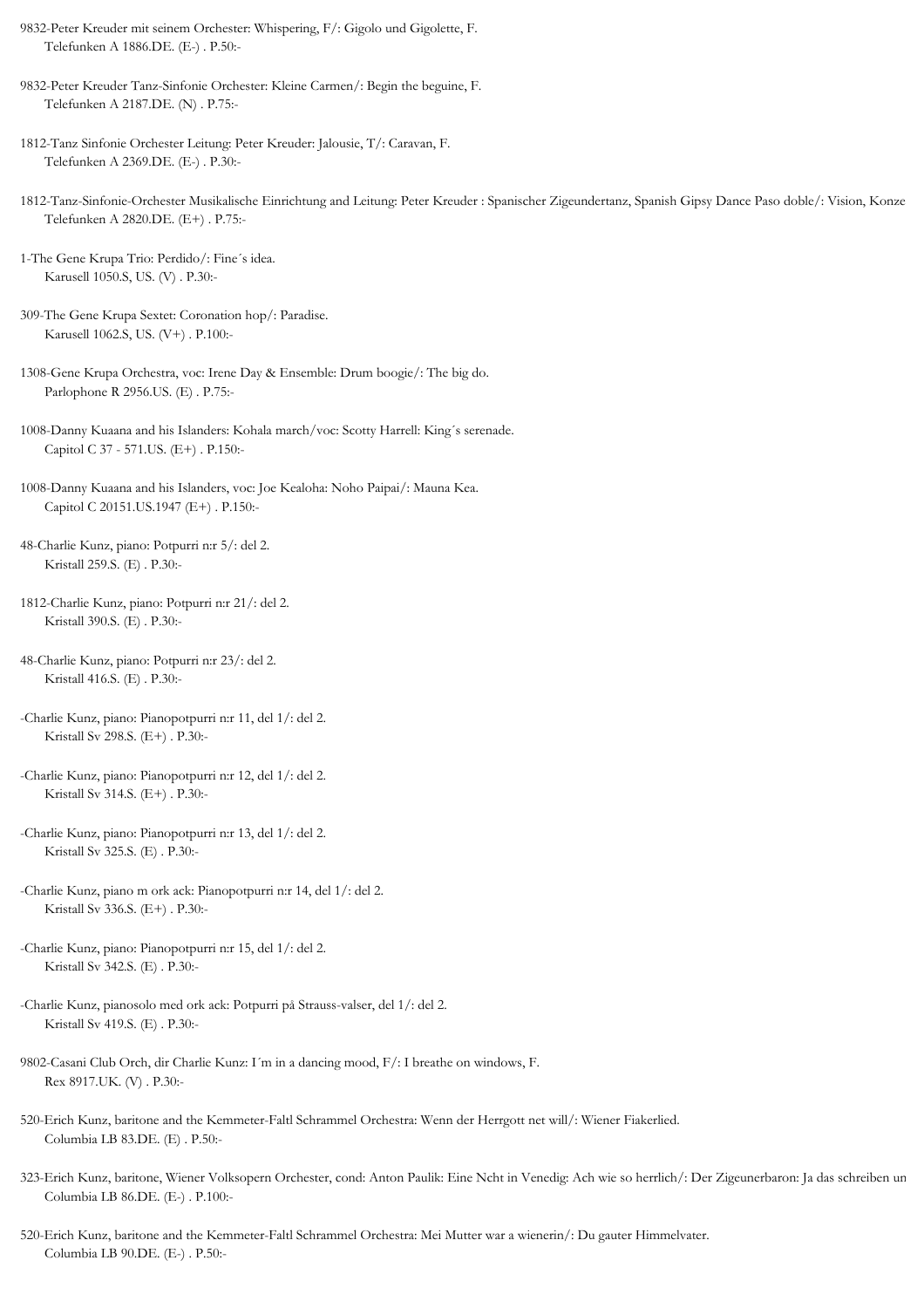- 1100-Erich Kunz, baritone and the Kemmeter-Faltl Schrammel Orchestra: Das Glück is a Vogerl/: Wenn der Franzl. Columbia LB 98.DE. (E) . P.50:-
- 520-Erich Kunz, baritone and the Kemmeter-Faltl Schrammel Orchestra: Da draussen in der Wachau/: In grinzing gibt´s a Himmel strass´n. Columbia LB 100.DE. (E-) . P.50:-
- 323-Erich Kunz, baritone and the Kemmeter-Faltl Schrammel Orchestra: Ewiges Wien/: Secht´s leut´ln so war´s anno dreissig. Columbia LB 115.DE. (E) . P.100:-
- 333-Erich Kunz, baritone and the Kemmeter-Faltl Schrammel Orchestra: Mei Mutter war a wienerin/: Du gauter Himmelvater. Columbia LV 1491.A, DE. (E) . P.100:-
- 503-Kay Kyser orchestra, voc chorus by Harry Bobbits: The cowboy serenade, F/voc chorus by Harry, Ginny Jack and Max: You and I, F. Columbia DS 1476.US.1941 (V+) . P.30:-

830-Agrupacion Sinfonica "La Zarzuela", cond: Frederico Moreno Torroba: Espana Cani, pasodoble/: Valencia, pasodoble

- 1308-Ladnier-Mezzrow Quintet: Royal Garden blues/voc: Teddy Bunn: If you see me comin´. Swing Sw 57.F. (E+) . P.100:-
- 1308-Tommy Ladnier a h Orch (w Mezz Mezzrow): Weary blues/: Jada. Swing Sw. 50.F. (E+) . P.100:-

.

- 1200-Tommy Ladnier a h Orchestra (w Sidney Bechet, Mezz Mezzrow): Really the blues/: When you and I were young Maggie. Swing Sw. 64.F. (E+) . P.75:-
- 227-Frankie Laine and The Norman Luboff Choir, Paul Weston orchestra (Carl Fischer, piano): Hey, good lookin´ /: Gambella. Columbia DB 2948.US. (E) . P.50:-
- 502-Frankie Laine, Paul Weston orchestra: Necescary evil/: When it´s sleepy time down south. Columbia DB 2985.US. (E-) . P.50:-
- 227-Frankie Laine and The Norman Luboff Choir, Paul Weston orchestra: The mermaid/: The Ruby and the pearl. Columbia DB 3170.US. (E+) . P.50:-
- 435-Frankie Laine and Jimmy Boyd, Paul Weston orchestra, The Norman Luboff Choir: The little boy and the old man/acc. by Norman Luboff and Carl Fischer (p Philips B 21022.US. (N-) . P.50:-
- 435-Frankie Laine, Jimmy Carroll orchestra and chorus; Carl Fischer, piano: Where the winds are blow/and Bobby Hackett, trumpet: Te amo. Philips B 21090.US. (E-) . P.30:-
- 227-Frankie Laine, Paul Weston Orchestra and Carl Fischer, piano: New Orleans/: Do you know what it means to miss New Orleans. Philips B 21152.US. (E) . P.100:-
- 720-Jacqueline Francois avec Jo Boyer et son orchestre: Pluie d´Etoiles/et les Choeurs Saint-Paul: Jezebel. Polydor 560337.F. (E) . P.75:-
- 508-Fernando Lamas & Trudy Erwin, Jay Blackton MGM Studio Orchestra: Merry Widow waltz/: Maxim´s . MGM 532.US. (E) . P.50:-
- 1812-Dorothy Lamour with orchestra: Moonlight and shadows/: Panamania. Brunswick A 81141.F. (E) . P.100:-
- 722-Dorothy Lamour with orchestra: The man I love/: You took me out of this world. HMV B 8963.UK. (E) . P.100:-
- 502-The Lancers, Dick Jacobs and his orchestra: Open up your heart/: Tweedlee Dee. Coral 91144.US. (E) . P.50:-
- 2011-Jazz Sinfonie Orchester Geza Gerö, mit Refraingesang: Es wird in huindert Jahren wieder so ein Frühling sein, T/Salon-Orchester: Die Romantiker, V. Tempo 4.DE. (N-) . P.150:-
- 1910-Jazz Sinfonie Orchester Joe Landon, mit Refraingesang: Schlaf, mein Liebling, SF/Gr. Harmonie Orchester: Die türkische Scharwache, Tongemälde. Tempo 7.DE. (V) . P.50:-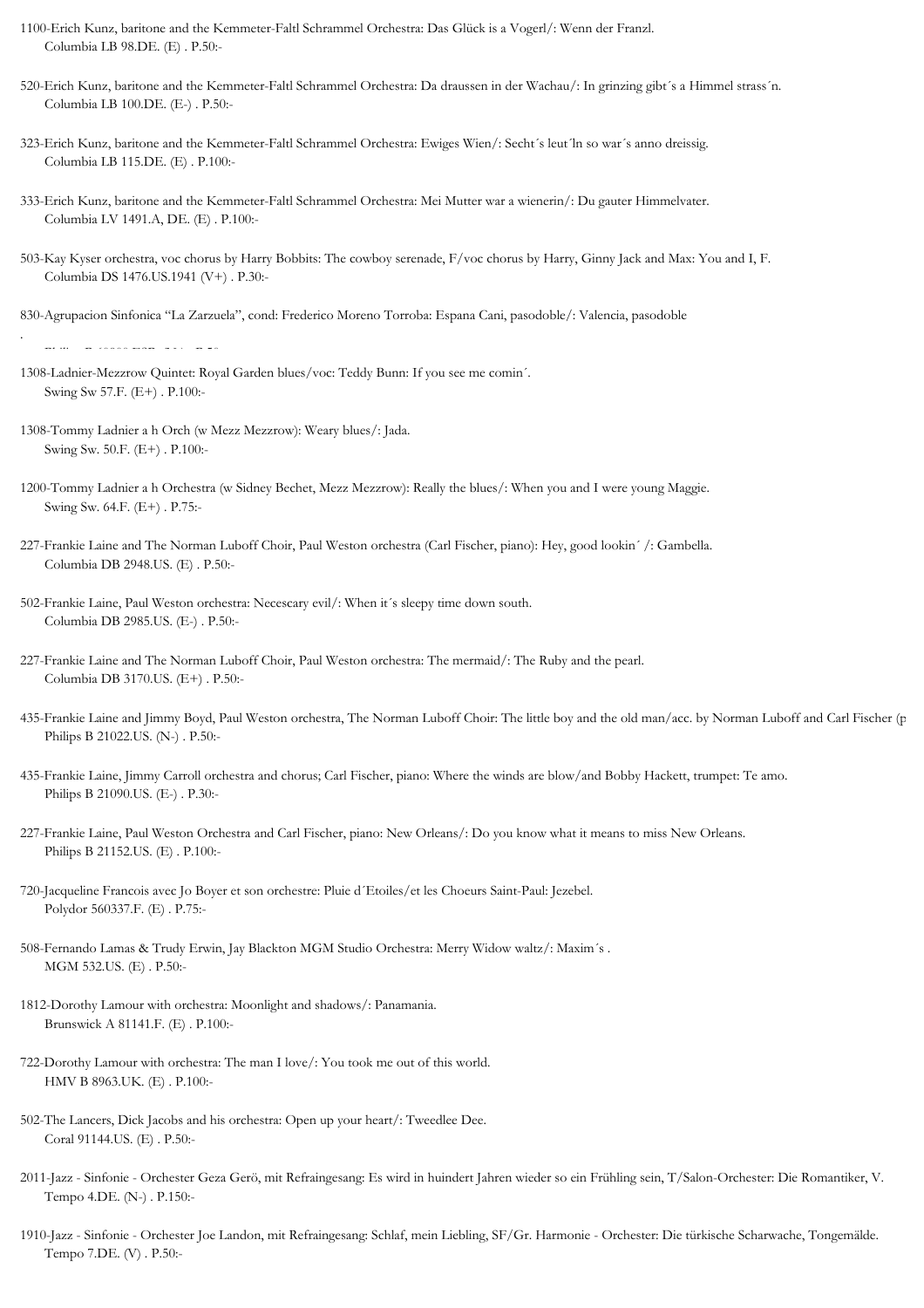- 2011-Jazz Sinfonie Orchester Joe Landon, mit Refaringesang: Es führt kein anderen Weg zu Seeligkeit, V/Salon-Orchester, Dir: W. Zenz: Wiener Bonbons, V. Tempo 20.DE. (E+) . P.100:-
- 1308-Ed Lang and Lonnie Johnson, guitar duet: Two tone stomp/Mamie Smith, blues singer w orchestra: Jenny´s ball. Parlophone R 1195.US. (E+) . P.150:-
- 715-Francis Langford with orchestra: Night and day/: At your Beck and Call. Brunswick A 81752.US. (E+) . P.100:-
- 620-Mario Lanza, tenor with orchestra and Jeff Alexander Choir, cond: Ray Sinatra: Guardian angels/: The Lord´s prayer. HMV DA 2024.UK. (E) . P.50:-
- 139-Jack Lathrop and The Drugstore Cowboys: Hair of gold eyes of blue/Joe Loss and his orch, voc: Elisabeth Batey and The Loss Chords: Quanto le gusta, samba. HMV X 7476.US, UK, S. (V+) . P.50:-
- 48-Sir Harry Lauder, with orchestra: I love a Lassie/: I´ve something in the bottle for the morning. HMV C 4090.UK. (N-) 12". P.200:-
- 601-Brian Lawrance and his Lansdowne House Sextet, with vocal chorus: Miss Annabelle Lee, F/: China boy, F. Decca F 5762.UK. (V) . P.50:-
- 9802-Brian Lawrance a h Lansdowne Orch, voc by Brian Lawrance: Ten little miles from town, F/: The lady on the second floor, F. Kristall Sv 25091.S, UK. (V) . P.30:-
- -Brian Lawrence ah orchestra, voc by B Lawrence: Sweet as a song, F/: You got the best of the bargain, V. Kristall Sv 25042.S, UK. (E-) . P.50:-
- 121-Elliot Lawrence and his orchestra, voc: Melvin Moore: 60 minute man/voc: Rosalind Patton: Quick. Sonora 7689.S.1951 (V) . P.50:-
- 1200-Gertrude Lawrence, vocal with orchestra: Experiment/: The physician. HMV B 8029.UK. (V+) . P.50:-
- 9930-Layton & Johnstone, american duettists with piano: Happy days are here again/: Lucky me lovable you. Columbia DB 37.US, UK. (V+) . P.50:-
- 1812-Zarah Leander, Leitung Kapellmstr. Werner Schmidt-Boelcke: Du bist genau wie die Andern/: Ich bin eine Stimme. Odeon O 4794.DE, SE.1938 (E) . P.150:-
- 1812-Zarah Leander, Leitung Michael jary: Du darfst mir nie mehr rote Rosen schenken/: Und dann tanz´ich einen Czardas. Odeon O 4630.DE, SE.1940 (V+) . P.100:-
- 1812-Zarah Leander, mit Orchester (Dir. Einar Groth): Jede Nacht ein neues Glück/: Einen wie Dich könnt´ ich lieben. Odeon O 4645.DE, SE.1943 (E-) Sticky note on the label page 1. P.150:-
- 323-Renee Lebas, Orchestre Guy Luypaerts: Ou es-tu mon amour/+ orchestre Albert Lasry: Exil. HMV JOF 4.F. (E-) . P.50:-
- 323-Renée Lebas, Wal-Berg et son orchestre: Mademoiselle de Paris, V/: Amour du mois de mai, V. Pathé PG 238.F. (E) . P.100:-
- 323-Henri Leca et son ensemble, avec Rose Mania: Shu Shu, samba/: Câe cäe, samba. Polydor 560040.F. (E) . P.50:-
- 232-Henry Leca et son grand orch (from the film "Banditen"): Mulher rendeira /: Lua bonita. Philips P 72185.F. (E-) Grand Prix de l´Academie du disque francais. P.50:-
- 1610-Lecuona Cuban Boys, refrain chanté par A. Bruguera: Panama, conga/Melle Simone Lencret et M. Andrex, Orchestre: M. Marcel Cariven: La Mexicana. Columbia DC 326.UK. (E) . P.50:-
- 503-Lecuona Cuban Boys, with vocal chorus: Amapola, rumba/: Tabou, afro-cubano. Columbia FB 1273.UK. (V+) . P.50:-
- 1308-Lecuona Cuban Boys, refrain chanté par A. Rabegliati: Blue rumba/the composer at the piano: Coubanakan, rumba. Columbia FB 1780.UK. (E) . P.50:-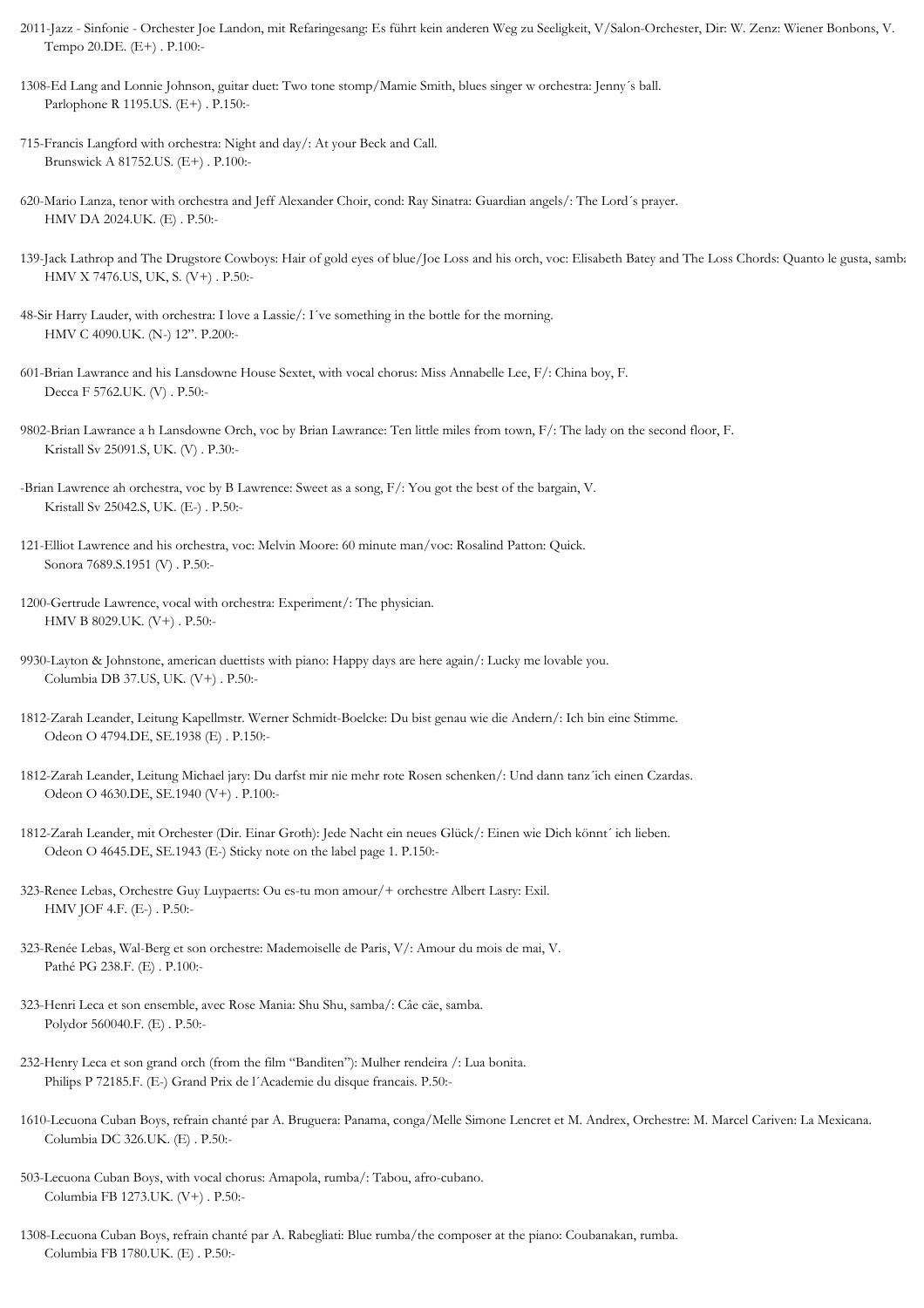- 845-Lecuona Cuban Boys, refrain chanté par A. Rabegliati: Maria belen chacon/refrain chanté par A. Bruguera: Rumba Tambah. Columbia MC 3060.UK. (E-) . P.50:-
- 1200-Lecuona Cuban Boys, refrain chanté par A. Rabegliati: Pour toi Madona/: Pour ti. Columbia MC 3101.UK. (E+) . P.50:-
- 1309-Lecuona Cuban Boys, avec refrain chanté: Conga dans la nuit/: Anacaona, rumba lente. Columbia MC 3134.UK. (V+) . P.50:-
- 1703-Lecuona Cuban Boys, refrain chanté par A. Bruguera et Rabegliati: Rumba blanca/refrain chanté par A. Rabegliati: Canto Indio. Columbia MC 3162.UK. (E) . P.75:-
- 1204-Lecuona Cuban Boys, refrain chanté par A. Rabegliati: Siboney, slow rumba/: Maria La O. Columbia MC 3193.UK. (E) . P.50:-
- 715-Peggy Lee with Dave Barbour orchestra: Baby don´t be mad at me/: Caramba it´s the samba. Capitol C 15090.US. (E) . P.75:-
- 503-Peggy Lee, dir. Victor Young: Bella notte/: La La Lu. Decca BM 5483.US. (E) . P.75:-
- 9832-Raymond LeGrand et son orchestre: Le Goualante du Pavre Jean, F/: Toi qui disais qui disais qui disais. Decca MF 36410.F. (E) . P.75:-
- 9841-Lehmann´s Gesangs-Solisten: Liebe kleine Müllerin, V/: Das alte Försterhaus, V. EliteSpecial 9629.A. (N-) . P.50:-
- 348-Les Cancioneras del Bajio, Duo con la Tipica Donato: Carita de Virgen/: Las Altenitas. Victor 75173.Mexico. (E+) . P.125:-
- 1001-Les Compagnons de la Chanson: The lucky old sun/: The three bells. Columbia DB 2697.F. (N-) . P.100:-
- 435-Archie Lewis with the Luton Girls Choir, cond: Arthur E. Davies: Till all our dreams come true/: While the angelus was ringing (Les trois cloches). Parlophone R 3202.UK. (E+) . P.75:-
- 1200-Monica Lewis with Earle Hagen and orchestra: La Bota/: A kiss to build a dream on. MGM 443.US. (N-) . P.50:-
- 1308-Ted Lewis and his Band, w voc chorus: My mamma´s in town, F/: The new St. Louis blues, F. Columbia 4088.UK. (E) . P.125:-
- 9930-Ted Lewis a h Band, voc: Ted Lewis: Lady luck, F/Guy Lombardo a h Royal Canadians, with vocal trio: Singing in the bathtub, F. Columbia 5738.UK. (E-,small naildrop) . P.50:-
- 1904-Ted Lewis and his Band,vocal: Ted Lewis: On the sunny side of the street, SF/: Singing a vagabond song, SF. Columbia CB 74.UK. (E) . P.150:-
- 9841-Vic Lewis and Jack Parnell´s Jazz Men: Jazz men blues/: Ja da. Columbia DS 1523.S, US. (V) . P.30:-
- 2011-Louis Levy and his "Music from the Movies": Cole Porter suite, part 1/: part 2. Decca K 1663.UK. (E) 12". P.100:-
- 440-Gitta Lind, Bela Sanders Orchester: Blumen für die Dame/: Tenderly. Telefunken A 11467.DE. (E) . P.75:-
- 1805-Dolf van der Linden and his Metropol Orchestra: Humoresque for strings/: Dream of autumn. Philips P 15346.NL. (E+) . P.100:-
- 503-Little Jack Little and his orchestra, w voc chorus: Lullaby of Broadway, F/: I`m goin´ shoppin´ with you, F. Columbia FB 1061.UK. (E) . P.75:-
- 533-Little Tweet (The Canary Caruso) with English concertina Acept.: Bell´s of St. Mary/: Londonderry Air. Edison Bell Winner Rec 4909.UK. (V+) . P.125:-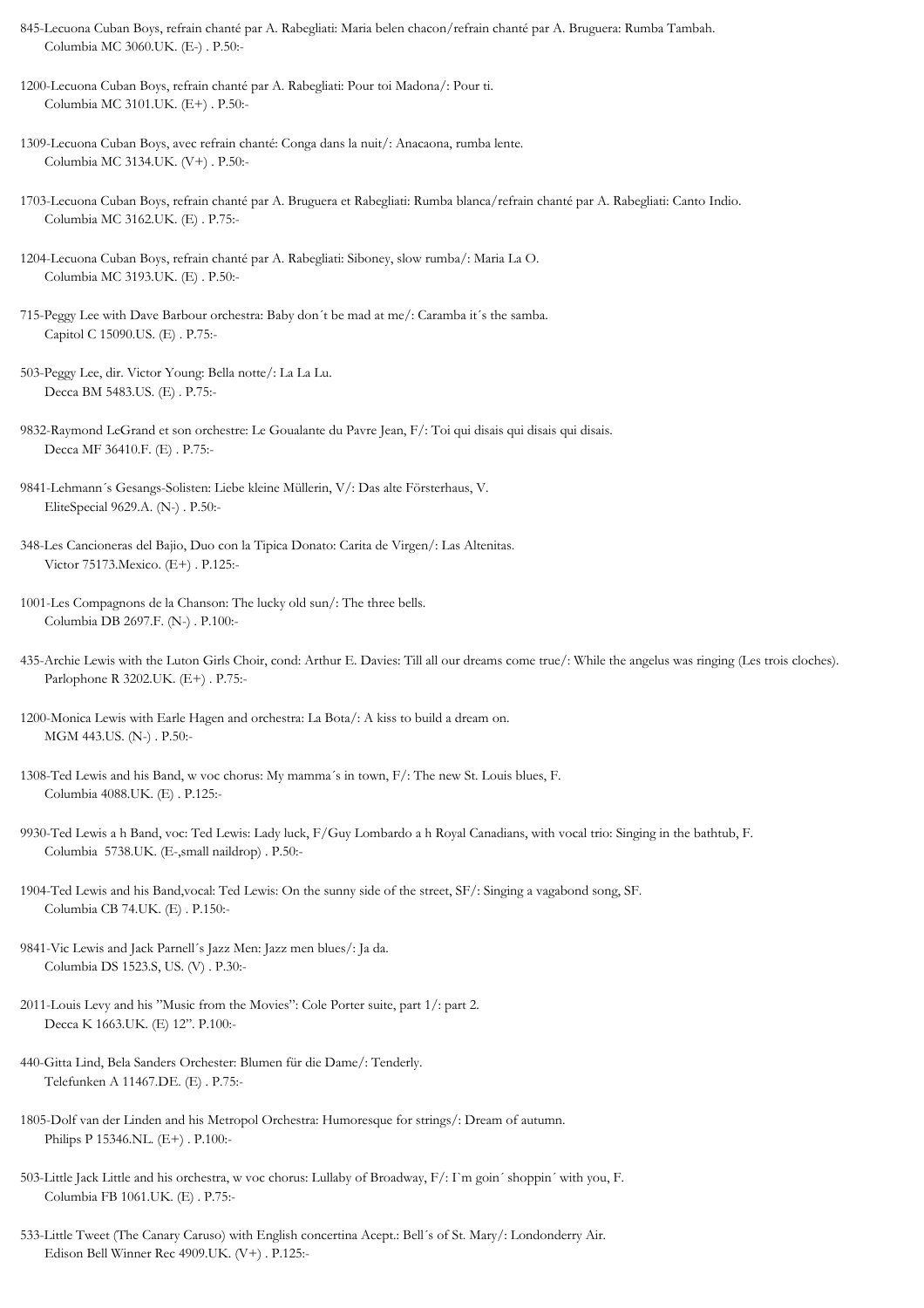- 9802-Ed Lloyd and his Band, New York: Going to heaven on a mule, F/: Don´t say good night, V. Kristall 178.S, US. (E) . P.50:-
- 435-Guy Lombardo a h Royal Canadians, voc by Carmen Lombardo: I guess I´ll have to change my plan, F/: As long as love lives on, F. Brunswick A 9304.US. (E) . P.125:-
- 115-Guy Lombardo a h Royal Canadians, voc: Carmen Lombardo: A cottage for sale, F/: Lazy Lousiana moon, V. Columbia CB 82.UK. (V+) . P.50:-
- 440-Guy Lombardo and Gloria de Haven, The Royal Canadians: Out o´ breath, F/: Because of you, F. Decca BM 4772.UK. (E-) . P.75:-
- 9802-Guy Lombardo a h Royal Canadians, w voc refrain: Toodle-oo, F/Eddie Duchin & h Orch, w voc refrain: The merry-go-round broke down, F. HMV BD 5232.UK. (V) . P.30:-
- 2011-Jazz Sinfonie Orchester Joe London mit Refraingesang : Für Alle. Schlager-Potpourri/Berolina Sinfonie Orchester: Radetzky-Marsch. Tempo 13.DE. (E) . P.100:-
- 1910-Vincent Lopez och hans Hotell Pennsylvania-orkester, New York: Titina, F/The Melody Sheiks, New York: Let me linger longer in your arms, F. Odeon 5518.SE, US.1925 (E) early hot.. P.200:-
- 1606-Sophia Loren, Armando Trovajoli med Franco Giordanus orkester: Mambo Bacán/Franco Giordano och hans orkester: Nives. Knäppupp A 24.S, I.1955 (E-) original cover with Sophia Loren . P.200:-
- 1904-Mario "Harp" Lorenzi and his Rhythmics: Ev´rything been done before, F/: In the middle of the kiss, F. Columbia FB 1142.UK. (E) . P.100:-
- 1308-Mario "Harp" Lorenzi and his Rhythmics: After you´ve gone, F/w. vocal refrain: Some of these days. Columbia FB 1168.UK. (E+) hot. P.100:-
- 2003-Jack Lorimer, comic London: Maggie Mc. Indoo/Albert Whelan, comic London: The whistling bowery boy. CRG 282327 / 282328.UK.1910 (V+) Music hall. P.100:-
- 9824-"Los Trovadores de Cuyo", Canto con accomp. de Guitarras. Dirc: Hilario Cuadros: El Ecuador/: Natita Linda. Odeon 21168.Argentina. (V+) . P.75:-
- 125-Joe Loss and his orchestra: Halfway down the street, SF/: Six lessons from Madame La Zonga, rumba. HMV BD 5623.UK. (E-) . P.30:-
- 125-Joe Loss and his orchestra: Yankee doodle boy, quickstep/: Mary´s a grand old name, F. HMV BD 5792.UK. (E) . P.50:-
- 1812-Joe Loss and his orchestra: As time goes by, F/: Ev´ry night about this time, F. HMV BD 5793.UK. (E) . P.50:-
- 1904-Joe Loss and his orchestra, voc: Harry Kaye: Kiss me (Bésame mucho), beguine foxtrot/: Paper doll, F. HMV BD 5835.UK. (E+) . P.50:-
- 125-Joe Loss and his orchestra, voc: Harry Kaye: I´ll be seeing you, F/: If you ever go to Ireland, V. HMV BD 5855.UK. (E) . P.50:-
- 125-Joe Loss and his orchestra: San Fernando valley, F/: Swinging in a star, quickstep. HMV BD 5859.UK. (E) . P.50:-
- 125-Joe Loss and his orchestra, voc: Pat McCormac: The echo of a serenade, SF/voc: Harry Kaye: Time waits for no one, SF. HMV BD 5865.UK. (E) . P.50:-
- 9802-Joe Loss a h orch: Opus No 1, quickstep/: Washington whirligig, quickstep. HMV BD 5932.UK. (V) . P.30:-
- 722-Joe Loss and his orchestra: Blues upstairs and downstairs, F/: Honky tonky train blues. HMV BD 27885616.US. (E-) . P.50:-
- 400-Joe Loss orchestra: You rhyme with everything that's beautiful, SF/: Skyliner, quickstep. HMV X 7302.S, UK. (E) rec. 1943 resp. 1945. P.75:-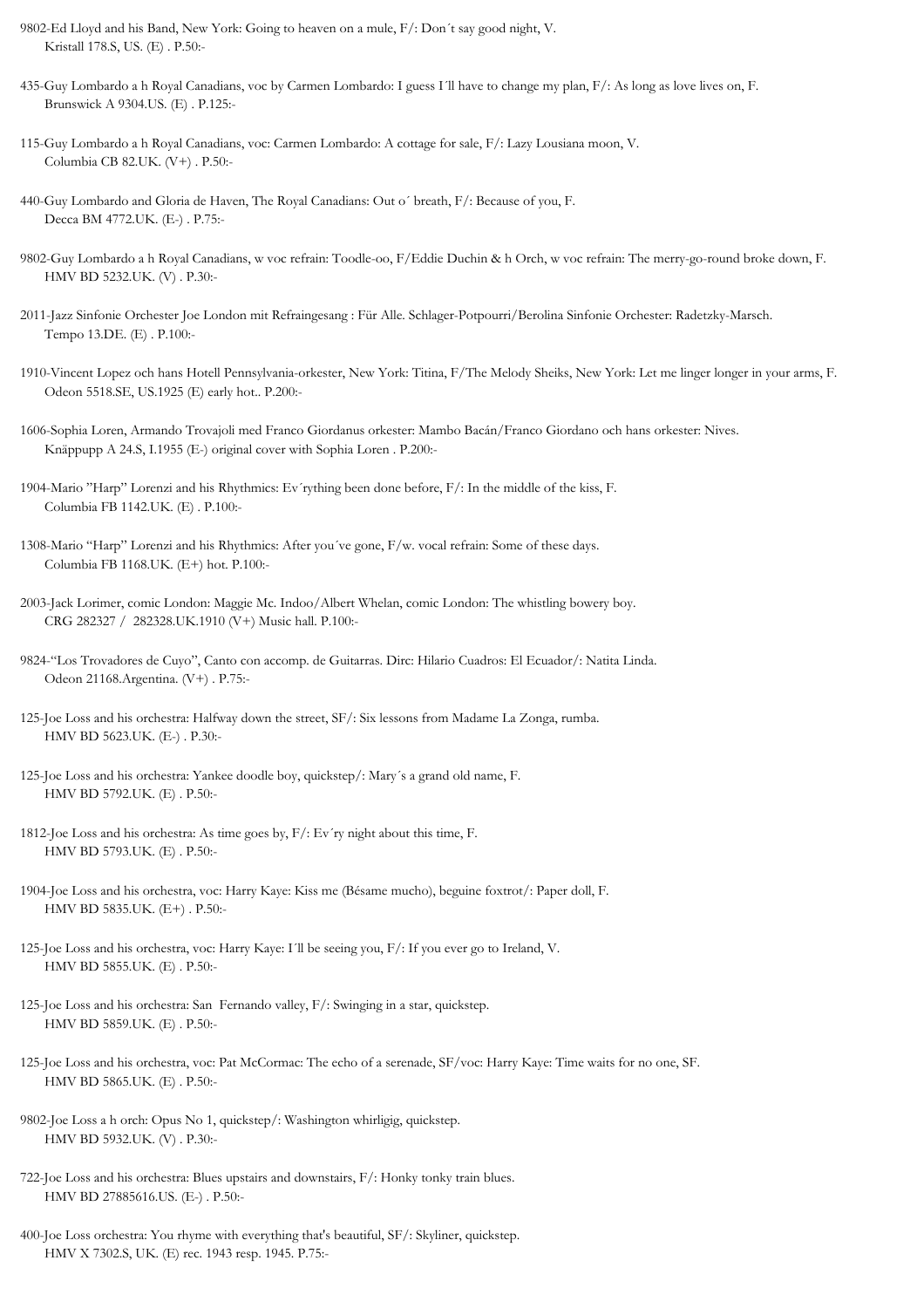- 435-Joe Loss a h Band, w vocal chorus: Music Maestro please, SF/: On the sentimental side, SF. Regal MR 2846.UK. (E-) . P.30:-
- 125-Joe Loss and his Band, with vocal chorus: Alexander Ragtime Band, film medley/: part 2. Regal MR 2863.UK. (E-) . P.50:-
- 9802-Joe Loss a h Band, w voc chorus: Beer Barrel polka, F/: Three little fishies, F. Regal MR 3071.UK. (V) . P.30:-
- 400-Joe Loss orchestra, voc: Howard Jones: Ole buttermilk sky, SF/Freddy Martin orchestra, voc: Stuart Wade: To each his own . HMV X 7337.S, US.1946 (E) . P.75:-
- 503-Bruce Low, Adalbert Luczowskys orkester: Whiskey ist kein Wasser, F/: Heimwehlied, F. Polydor 49278.DE. (E) . P.50:-
- 1100-Palie K. Lua & David K. Kaili of the Irene West Royal Hawaiians: Kohala March/: Honolulu March. HMV B 529.UK. (V+) . P.50:-
- 226-Palie K. Lua & David K. Kaili of the Irene West Royal Hawaiians: Hawaiian waltz medley/: Kilima waltz. Victor 17701.US. (V+) . P.75:-
- 226-Palie K. Lua & David K. Kaili (Hawaiian Guitar Duet): Kohala march/: Honolulu march. Victor 17710.US. (V) . P.50:-
- 840-Jimmie Lunceford a h orchestra: Black and tan fantasy, F/: Solitude, F. Brunswick 2112.US. (V+) . P.50:-
- 1701-Jimmie Lunceford a h orchestra: Stratosphere, F/voc: Willie Smith: Rhythm is our business, F. Brunswick A 1965.US. (E) . P.100:-
- 1308-Jimmie Lunceford a h orchestra, w voc refrain: My blue heaven, F/: I´ll take the south. Brunswick A 81031.US. (E+) . P.100:-
- 630-Jimmie Lunceford and his orchestra, with vocal refrain: The best things in life are free/: Swanee river. Brunswick A 81150.US. (V) . P.50:-
- 630-Jimmie Lunceford and his orchestra, with vocal refrain: Linger awhile/: Honest and truly. Brunswick A 81223.US. (V+) . P.75:-
- 9823-Jimmie Lunceford a h rochestra: Ragging the scale, F/: For dancers only, F. Brunswick A 81374.US. (V+) . P.75:-
- 935-Jimmie Lunceford a h orchestra: Stardust, F/w vocal trio: Unsophisticated Sue, F. Brunswick A 81390.US. (E) . P.100:-
- 1308-Jimmie Lunceford a h orchestra: Black and tan fantasy, F/: Solitude, F. Brunswick A 81391.US. (E+) . P.75:-
- 9802-Jimmie Lunceford a h orch: Sleepy time gal, F/: Avalon, F. Brunswick A 81392.US. (V+) . P.50:-
- 308-Jimmie Lunceford a h orchestra, w voc chorus: Like a ship at sea, F/: Margie, F. Brunswick A 81448.US. (E) . P.100:-
- 333-Jimmie Lunceford a h orchestra: Sophisticated lady, F/: Mood indigo, F. Brunswick A 81886.US. (V+) . P.50:-
- 1703-Jimmie Lunceford and his orchestra: Rose Room, F/with vocal chorus: Four or five times, F. Brunswick A 82055.US. (V+) . P.30:-
- 9823-Jimmie Lunceford a h orchestra: Liza/: Uptown blues. Columbia DS 1416.US. (E-) . P.75:-
- 9823-Jimmie Lunceford a h orchestra: Okay for baby/featuring: Willie Smith, saxophone: Flight of the jitterbug. Columbia DS 1479.US. (V) . P.50:-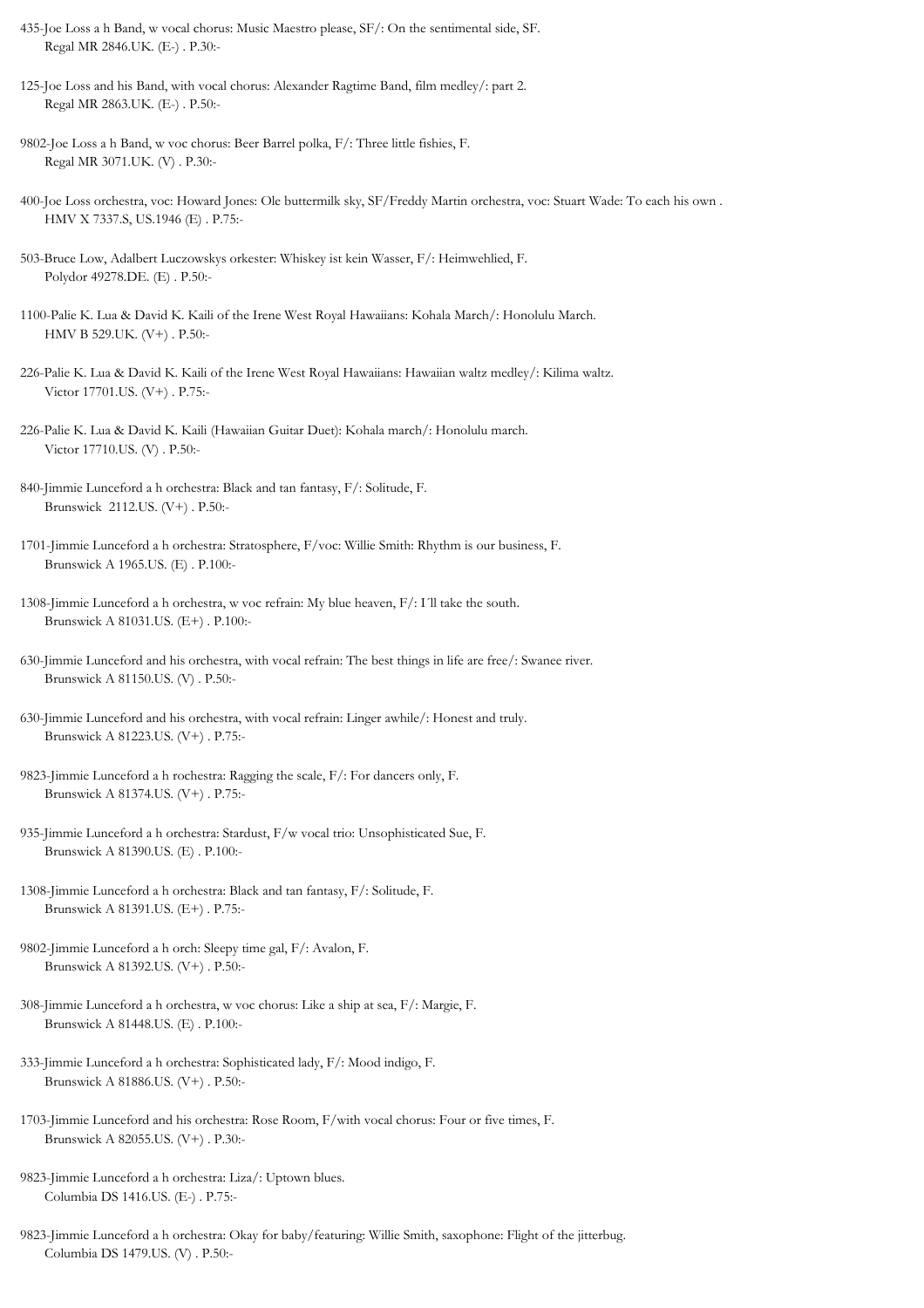- 9823-Jimmie Lunceford a h orchestra: Lunceford special/: White heat. Columbia DS 1529.S, US. (V) . P.30:-
- 9823-Jimmie Lunceford a h orchestra: Stardust, F/w voc refrain: Unsophisticated Sue, F. Decca BM 1948.US. (E+) . P.100:-
- 1204-Jimmie Lunceford and his orchestra: Rose Room, F/with vocal chorus: Four or five times, F. Decca BM 2758.US. (E) . P.50:-
- 723-Jimmie Lunceford and his orchestra: Chocolate, boogie woogie/: Battle Axe, F. Decca BM 3224.US. (E) . P.50:-
- 1307-Jimmie Lunceford a h orchestra: Blues in the night, side 1/w voc ensemble: side 2. Decca BM 3308.US. (E+) . P.75:-
- 1308-Jimmie Lunceford a h orchestra: Strictly instrumental, F/voc by Willie Smith: Knock me a kiss, F. Decca BM 3448.US. (E) . P.100:-
- 9823-Jimmie Lunceford a h orchestra: Back door stuff, F Part 1/: Part 2. Decca BM 3574.US. (E) . P.75:-
- 835-Jimmie Lunceford a h orchestra, w voc chorus: Like a ship at sea, F/: Margie, F. Decca BM 2570.US. (E) . P.100:-
- 9823-Jimmie Lunceford a h orchestra: Jazznocracy, F/w voc refrain: Chillun get up, F. HMV X 6318.US, S. (E) . P.100:-
- 723-Jimmy Lunceford & his orchestra, vocal by Dan Grisson: Rainin´/: Le Jazz Hot (Dedicated to Hugh Pannasie). Odeon A 272246.US, UK. (E) . P.150:-
- 9925-Jimmy Lunceford & his orchestra: Blue blazes/voc: Joe Thomas: Baby won´t you please come home. Odeon A 272259.US, UK. (E) . P.100:-
- 723-Jimmy Lunceford & his orchestra, vocal by Dan Grisson: I love you/vocal by Dan Grisson: Oh why oh why. Odeon A 272294.US, UK. (E) . P.150:-
- 517-Jimmy Lunceford & his orchestra: Blue blazes/voc: Joe Thomas: Baby won´t you please come home. Parlophone R 2673.US, UK. (V+) . P.50:-
- 830-Jimmy Lunceford & his orchestra, voc: Lunceford Trio & James Young: Ain´t she sweet, F/voc: Joe Thomas: What is this thing called swing. Parlophone R 2705.US. (E+) . P.100:-
- 920-Art Lund with orchestra: Jealous/: And Mimi. MGM 114.US. (V) . P.30:-
- 1309-Art Lund with orchestra, cond: LeRoy Holmes: Wilhelmina (from "Wabash Avenue")/: Sugarfoot rag . MGM 6063.S, US.1950 (E) . P.50:-
- 435-Nellie Lutcher, with orchestra conducted by Billy May: Mean to me/: Let the worry bird worry for you. Capitol C 1829.US. (E) . P.100:-
- 1702-Nellie Lutcher, with orchestra conducted by Harold Mooney: Keepin´ outy of mischief now/: That´s how it goes. Capitol C 2038.US. (E+) . P.100:-
- 435-Nellie Lutcher and her Rhythm: Sleepy lagoon/: Come and get it honey. Capitol C 9004.US. (E) . P.100:-
- 705-Nellie Lutcher a her rhythm: Cool water/: Lake Charles boogie. Capitol C 15148.US. (E) . P.100:-
- 1308-Nellie Lutcher and her rhythm: Wish I was in Walla Walla/: A maid´s prayer. Capitol C 15279.US. (N-) . P.100:-
- 1308-Nellie Lutcher and her Rhythm: The lady´s in love with you/: Hurry on down. Capitol C 40002.US. (E+) . P.100:-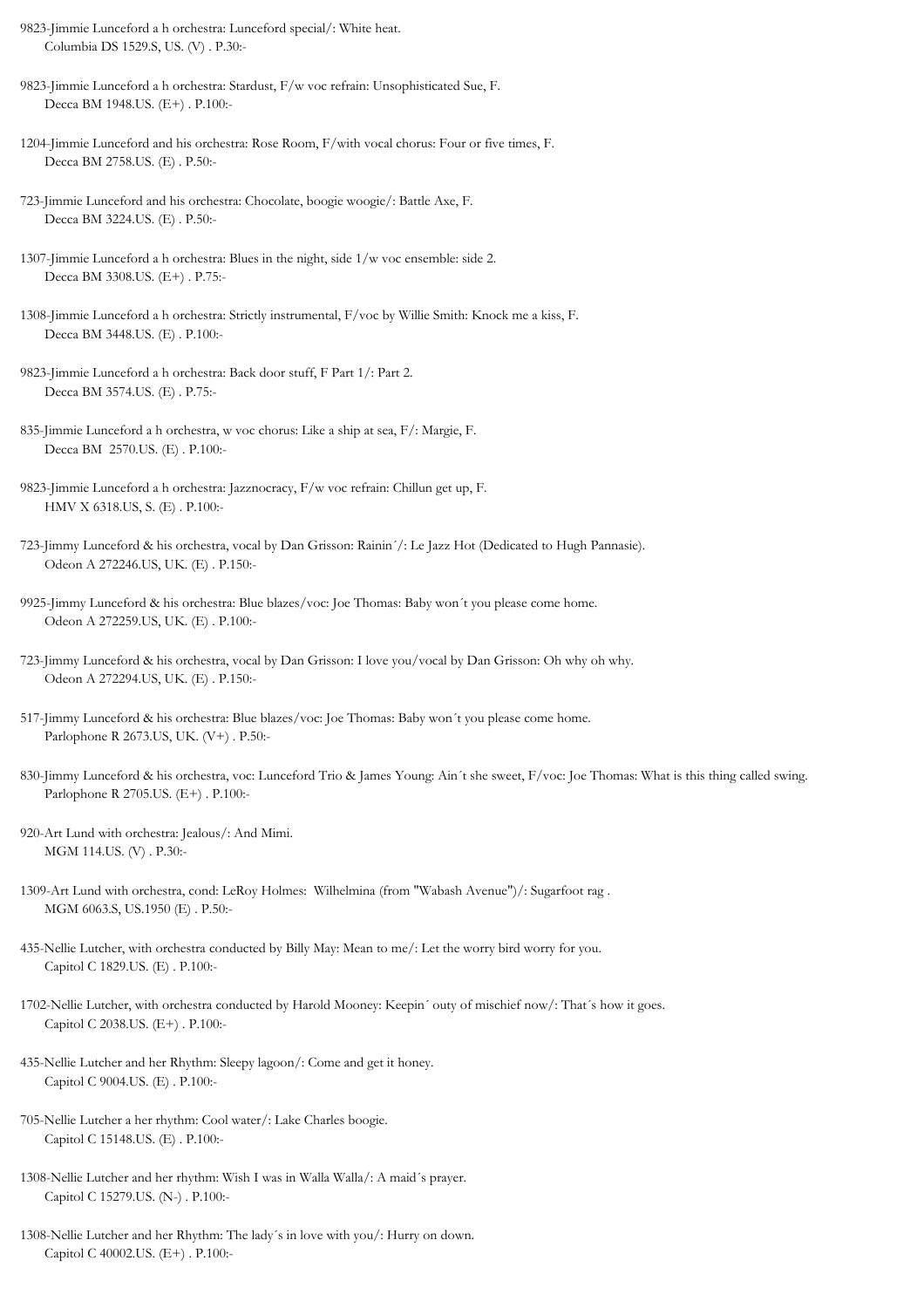- 502-Nellie Lutcher and her Rhythm: He´s a real gone guy/: Let me love you tonight. Capitol C 40017.US. (E+) . P.100:-
- 435-Nellie Lutcher and her Rhythm: Lutcher´s leap/: Glad rag doll. Capitol C 70044.US. (E) . P.100:-
- 435-Nellie Lutcher and her Rhythm: The lady´s in love with you/: Hurry on down. Telefunken A 18005.US, Dk. (E-) . P.50:-
- 705-Claude Luter et son orchestre: Oh didn´t he ramble/: Canal Street blues. Pacific 2140.F. (V) . P.50:-
- 435-Grosses Orchester, Dir: Adalbert Lutter, Posaunensolo: Georg Lohmann: Schlacks und Bommel, F/: Die blubbernde Posaune. Telefunken A 2333.DE.1937 (E) . P.50:-
- 2101-Vera Lynn with Rae Jenkins Quartet: In my little red book/: The bells of St. Mary´s. Decca F 6662.UK. (E+) . P.100:-
- 715-Humphrey Lyttelton and his Band: Chattanooga stomp/: Dallas blues. Parlophone R 3322.US. (V) . P.30:-
- 1902-Mr Henri Lytton,english comic with orchestra: Laughing song/: I like you in velvet "Lady Madcap". HMV B 453.UK. (E+) . P.150:-
- 1904-Jeanette MacDonald, with orchestra, cond: Nat Finston: Isn´t it romantic?/: Love me tonight. HMV B 4288.US. (E+) . P.150:-
- 9822-Jeanette MacDonald, w orchestra: Merry widow: I love you so/: Vilia. HMV B 8247.US. (V+) . P.50:-
- 723-Jeanette MacDonald, soprano. Cond: Herbert Stothart: Smilin´ through/: A little love a little kiss. HMV C 3284.UK. (E) 12". P.100:-
- 722-Jeanette MacDonald & Nelson Eddy, cond Nathaniel Shilkret: Indian love call/: Ah sweet mystery of life. HMV DA 1537.US. (E) . P.50:-
- 722-Jeanette MacDonald & Nelson Eddy, cond: Nathaniel Shilkret: Farewell to dreams/: Will you remember?. HMV DA 1559.US. (E) . P.50:-
- 1904-Jeanette MacDonald, cond: Giuseppe Bamboschek: Lover come back to me/: One kiss . HMV DA 1721.US. (E+) . P.50:-
- 1200-Harry Macdonough, tenor & Haydn Quartet with orchestra: Will you love me in December as you do in May/: . Victor 4575.US. (V+) Single-sided. P.50:-
- 722-Sandy MacPherson at the BBC Theatre Organ: Londonderry air/: Träumereri. HMV BD 652.UK. (E-) . P.50:-
- 227-Gordon MacRae, dir: Van Alexander: You forgot/: Tik-a-Tee Tik-a-Tay. Capitol C 3085.US. (E) . P.100:-
- 208-Gordon MacRae with String Band: Mule train/: Dear hearts and gentle people. Capitol C 57- 777.US. (E+) . P.75:-
- 1806-Imre Magyarys Zigenarorkester: Zigenarmelodi (Cigány Panna) /: Czardas (Bicikli czárdás).
- 533-Malando and his Tango Orchestra: Senuelo, T/: Olé Guapa, T. Philips P 34116.UK. (N-) . P.100:-

 $H_{\rm{max}}$ 

- -M. Malloire, Orchestre de Jazz sous le direction de M. Pierre Chagnon: Sous le touts de Paris, V/: C´est pas comme ca!. Columbia DF 147.F. (V) . P.50:-
- 435-Ben Malone, vocal w orch.: Ain´t it grand to be blooming well dead/: part 2. Decca F 2926.UK. (E) . P.100:-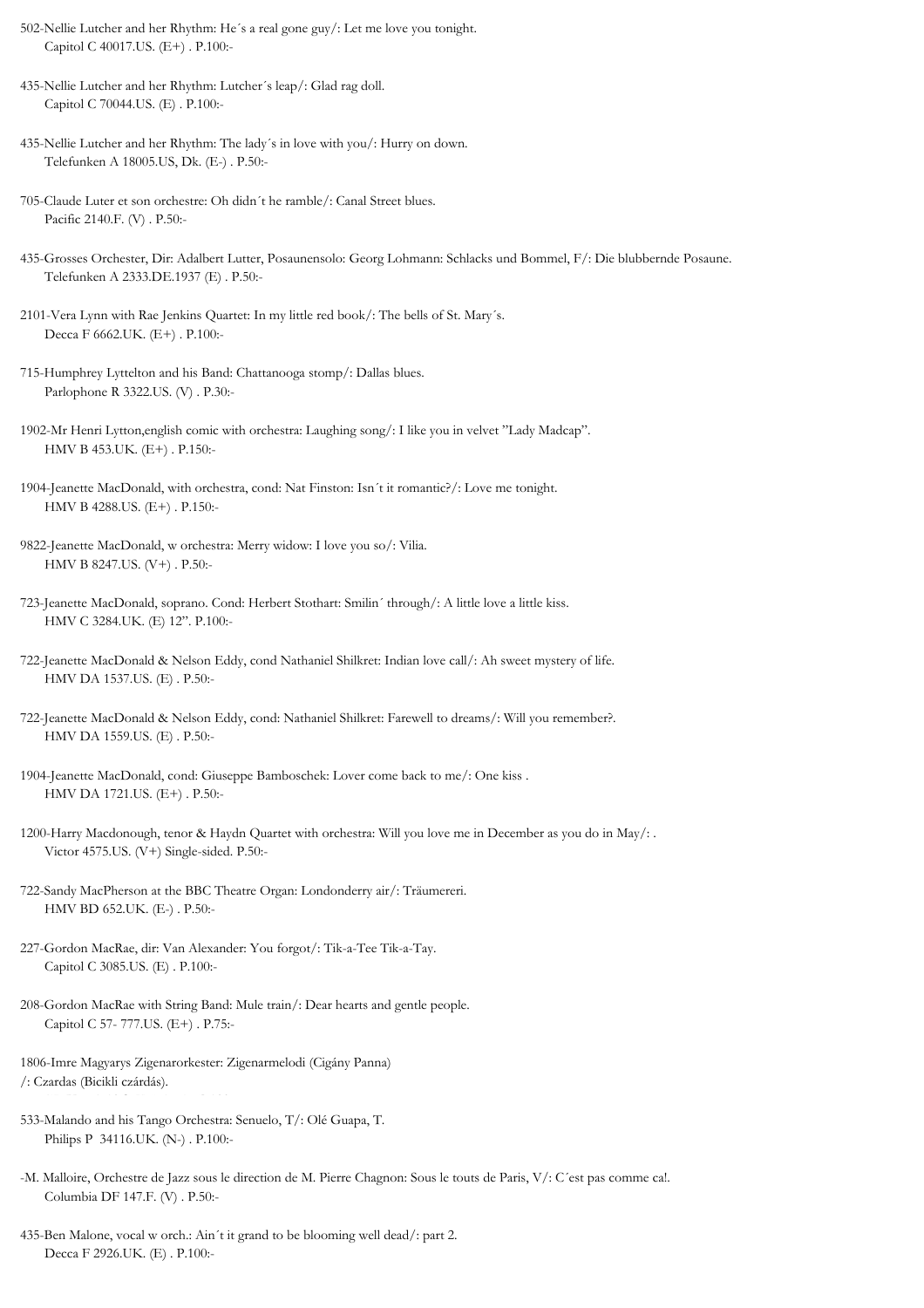- 620-Silvana Mangano: Anna/: T´ho voluto bene. MGM 6107.S, US, I. (E-) soundtrack from the film "Anna". P.50:-
- 152-Silvana Mangano y Orquesta tipica: Ana/Noro Morales y su Orquesta: Dia de reyes. MGM 8220.I. (E-) . P.50:-
- 1804-Bob Manning orchestra and chorus, dir: Monty Kelly: Majorca/: It´s your life. Capitol C 3041.DE. (E+) . P.50:-
- 435-Wingy Mannone and his orchestra: Send me, F/Duke Ellington and his orchestra: Solitude, F. Brunswick 2007.US, UK. (E) . P.300:-
- 730-Wingy Mannone and his orchestra with vocal refrain: From the top of your head, F/: Takes two to make a bargain, F. Brunswick 9878.US, UK. (V) . P.75:-
- 1812-Mantovani and his Tipica Orchestra, w voc chorus: At the café Continental, SF/: I have lost my heart in Budapest, F. Columbia FB 1480.UK. (E+) . P.75:-
- 530-Mantovani orchestra w vocal chorus: Penny serenade, F/: The humming waltz. Columbia FB 2089.UK. (E) . P.50:-
- 9832-Mantovani and his orchestra: The song of the Moulin Rouge/: Vola Colomba. Decca F 10094.UK. (N-) . P.50:-
- 9802-Mantovani and his orchestra: Swedish rhapsody/: Jamaican rumba. Decca F 10168.UK, SE. (E-) Svensk upphovsman. P.30:-
- 722-Pedro Marcano y su orchesta, cantado por Piquito: Embustera, rumba bolero/Grupo Marcano,Piquito y Claudio: Cenizas, bolero. Columbia MC 3095.UK. (E) . P.100:-
- 715-Lana Marconi, dir: Louiguy: Danse danse, rumba/Sacha Guitry, diction: Au café de cantenac. HMV SG 236.F. (V+) . P.100:-
- 500-Luis Mariano with orchestra, dir: J.H. Rys: Le Marchand D´Alcarazas/: Andalucia mia. HMV JOF 69.UK. (V+) . P.50:-
- 323-Luis Mariano. dir: Jaques-Henry Rys: Un ceur de femme/: La vie en chantant. Pathé PC 316.F. (E) . P.50:-
- 1200-Roy Marsh and his Swingtet: The man I love/: Out of nowhere. Decca MW 359.UK. (E) "Music while you work". P.50:-
- 1904-Ralph Martere and his orchestra: Pretend/: Caravan . Metronome B 640.SE, US. (N-) Rec 1952 resp 1953. P.100:-
- 1309-Dean Martin & Nat King Cole, w orchestra, cond: Billy May: Open up the doghouse/: Long long ago. Capitol C 2985.US. (E) . P.75:-
- 1904-Dean Martin, cond: Dick Stabile: You look so familiar/: Innamorata. Capitol CL 14507.US. (E) . P.50:-
- 1200-Freddy Martin and his orchestra, with voc refrain: Wonder-Bar, F/: Why do I dream those dreams, F. Brunswick 500422.US. (V) . P.30:-
- 1703-Freddy Martin orchestra: Bumble boogie (Flight of the bumble bee)/whistling: Gene Conklin: Hora Staccato. HMV B 9621.US. (N-) . P.50:-
- 533-Freddy Martin Orchestra, vocal by Gene Conklin and The Martin Men: Lily Belle, F/vocal by Artie Wayne: And there you are, F. Victor 20- 1712.US. (E) . P.50:-
- 533-Freddy Martin orchestra, voc: Glenn Hughes and The Martin Men: The dickey-bird song/F.M. orchestra featuring Barclay Allen, piano: Sabre dance boogie. HMV X 7437.S, US.1947 (E+) . P.75:-
- 1904-Ray Martin and his Concert Orchestra: Blue tango/: Unforgettable. Columbia DB 3051.UK. (E+) . P.50:-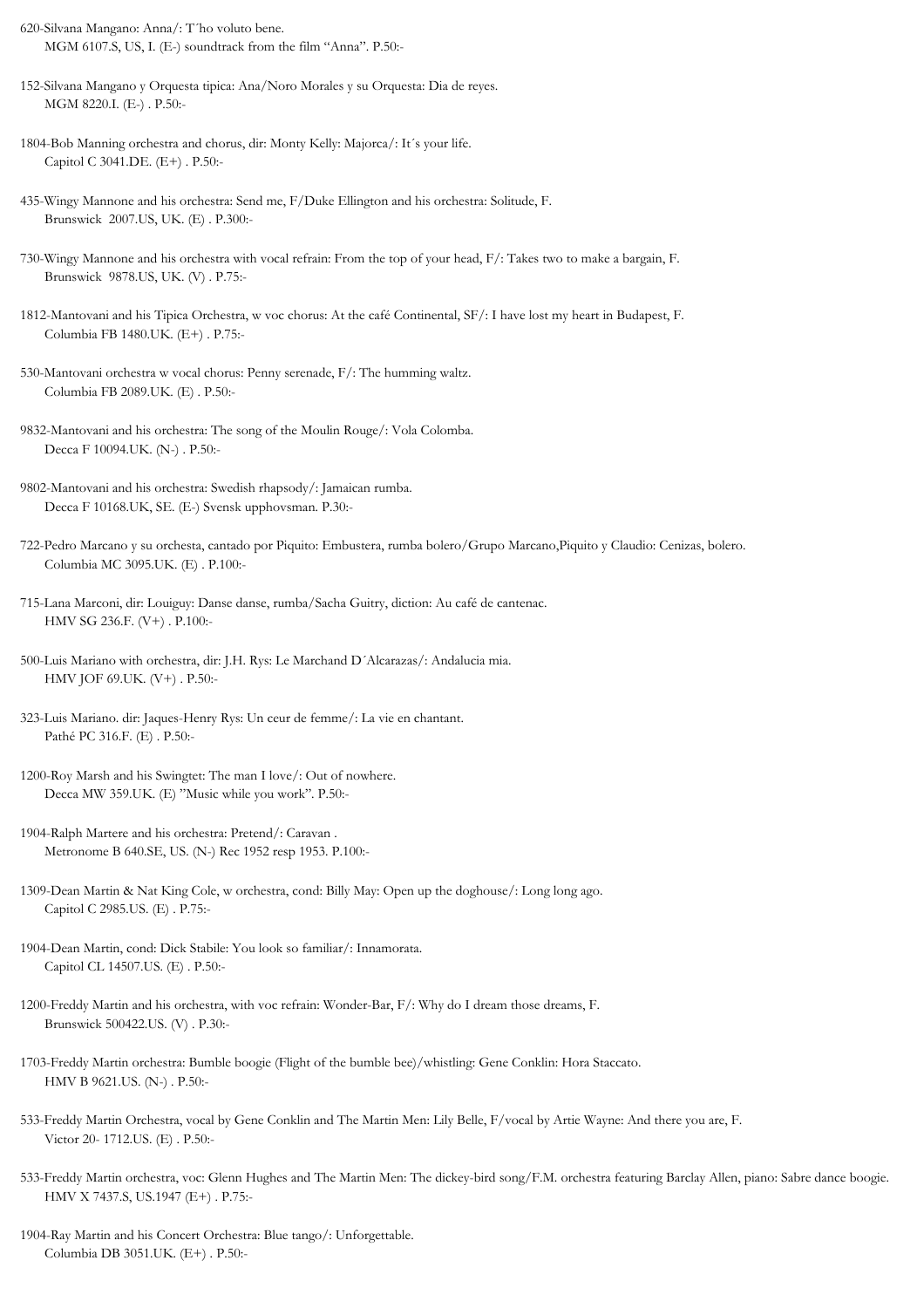- 715-Johnny Marvin, comedian with orchestra: Your mother and mine/: Finding the long way home. Victor 22022.US. (V+) . P.100:-
- 840-Leo Mathisens Orkester, sång Leo Mathisen: Anita, F/sång: Erik Parker: Laughing up my sleeve. Odeon D 871.Dk. (E) . P.150:-
- 440-Gordon MacRae, cond: Van Alexander: Cara mia/: Count your blessings instead of sheep. Capitol C 2927.US. (N-) . P.75:-
- 1811-Maxwell House Orchestra: Many happy returns of the day, V/: . Hit of the Week J 3.US. (E) Durium flexible. P.100:-
- 1703-Billy May and his orchestra, vocal: Alvin Stoller: Fat man boogie/instrumental: My silent love. Capitol C 1794.US. (E) . P.50:-
- 538-Billy May and his orchestra: There is no greater love/: Always. Capitol C 1995.US. (V+) . P.30:-
- 1703-Billy May and his orchestra,"water" by Bob Morse: Cool water/vocal: Alvin Stoller: Dixieland band. Capitol C 2653.US. (E+) . P.50:-
- 2006-Billy Mayerl, piano solo: Puppets suite No. S. Punch/: Chop sticks. Columbia 4677.UK. (E) Billy Mayerl 31/5 1902 - 25/3 1959
- 1904-Billy Mayerl, piano solo: Marigold/: Hollyhock. Columbia 4783.UK. (V) Billy Mayerl 31/5 1902 - 25/3 1959

. P.100:-

- 1910-Billy Mayerl and his Forte Fingers: Marigold/: Sweet William. Decca MW 7.UK. (E+) Music while you work. P.50:-
- 2003-The Billy Mayerl Rhythm Ensemble: Nola/: The dusky aristocrat. Parlophone F 2441.UK. (E+) Billy Mayerl 31/5 1902 - 25/3 1959 . P.50:-
- 2003-The Billy Mayerl Rhythm Ensemble: Marigold/: Punch and judy polka. Parlophone F 2449.UK. (E+) Billy Mayerl 31/5 1902 - 25/3 1959
- 1200-Chanté en Italien par M. di Mazzei, acc violin & piano gaveau: Santa Lucia Luntana/: Ay Ay Ay. Pathé K 3370.I, F. (E) . P.100:-
- 435-"Mac" (Harry McClintock), vocal with guitar: The bum song/: Hallelujah! I`m a bum. Victor 21343.US. (E+) . P.200:-
- 9802-Howard McGhee Sextet: Bop a vogue/: Swiss Bounce. JazzSelection 9101.S, US. (E+) . P.50:-
- 1200-Hal McIntyre and his orchestra: Jumpin´ Jubilee/: The Donkey serenade. MGM 127.US. (E) . P.30:-
- 435-Red McKenzie and his Celestial Beings, w voc refrain: I can´t believe that you´r e in love with me, SF/: Little girl, F. Odeon A 286044.US, DE. (V+) . P.150:-
- 435-Red McKenzie a The Celestial Beings: I can´t believe that you´re in love with me, SF/Joe Venuti´s Blue Four: Little girl, F. Odeon Swing A 286044.US, DE. (V+) . P.100:-
- 435-Red McKenzie and his Celestial Beings, w voc refrain: Darktown strutters ball, F/The Harlem Footwarmers: Big house blues. Odeon Swing A 286048.US, DE. (E-) . P.250:-
- 1703-Gerald Wilson and his orchestra: One o´clock jump/: Warm mood. Black&White 778.US. (E+) . P.100:-
- 1705-Jack McVea and his All-Stars: The key´s in the mailbox/: Groovin´ boogie. Black&White 810 828.US. () . P.100:-
- 1910-Zep Meissner Dixieland Band: Leavin´ town/: New Orleans masquerade. Parlophone R 3028.US. (E+) . P.75:-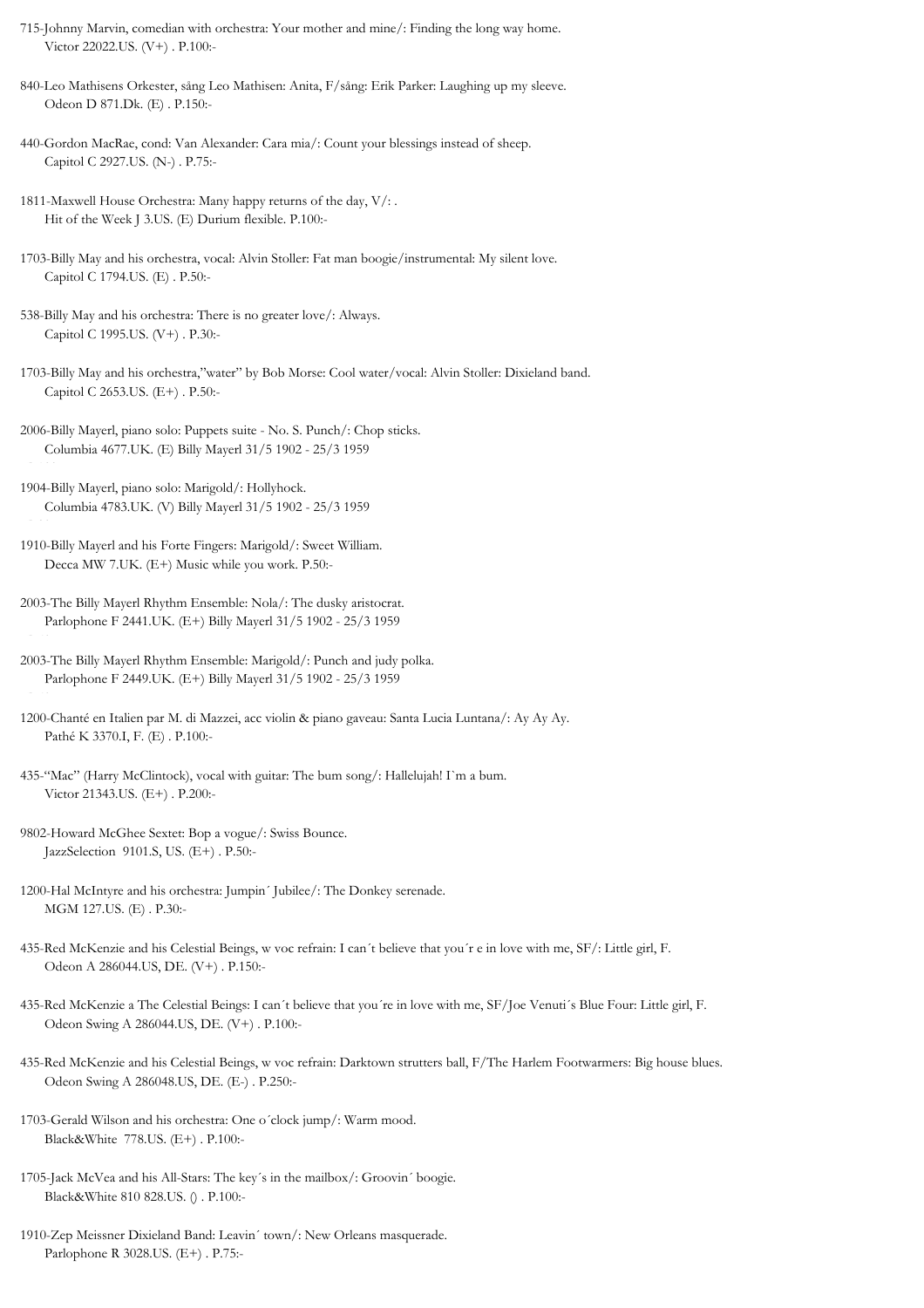- 1910-Zep Meissner Dixieland Band: Riverboat shuffle/: Who´s sorry now. Parlophone R 3045.US. (N-) . P.75:-
- 1904-Zep Meissner Dixieland Band: Beale Street Mama/: Ain´t misbehavin´. Parlophone R 3096.US. (E) . P.50:-
- 9925-The Melachrino Strings: Begin the beguine/: Indian summer. HMV B 9515.UK. (N-) . P.50:-
- 1301-Lauritz Melchior, tenor cond: Jay Blackton: The student prince: Serenade/: The house I live in. HMV X 7329.US.1946 (E) . P.50:-
- 920-Steffi Melz und Franz Schuh, Gesang. Begleitung: Walter Scheidl: Herzbua, V/: Klari- Klari- Klarinett, polka. Telefunken A 10933.DE. (E) . P.50:-
- 2103-Fernando Mendeiras e seu Quintato, canta: Vera Valli: El Negro Zumbon, baiao/: Cumana, batucada. Parlophone DPO 60.UK. (V+) . P.50:-
- 226-Felix Mendelssohn Hawaiian Serenaders; Harry Brocker, haw guitar; voc: Kealoha-Lifé: Hawaiian war chant/: My little grass shack in Kealakekua. Columbia FB 3090.UK. (E) . P.100:-
- 1904-Max Mensing, Dansork Bohéme: Zwei Herzen im Dreivierteltakt, V/: Auch Du wirst mich einmal betrügen, SF. Parlophon B 12897.SE, DE.1930 (V+) . P.50:-
- 705-Johnny Mercer and The Blue Reys, Alvino Rey orchestra: The glow worm/and the The Crew Chiefs with orchestra: Apply the fundamental. Telefunken / Capitol C 80162.US. (E-) . P.50:-
- 323-The "Merry Melody Makers": I´m looking over a four leaf clover/: Heartbreaker. HMV BD 1203.UK. (E) . P.50:-
- 930-The Merrymakers (male voices), with orchestra: The Merrymakers in Spain/: The Merrymakers in Hawaii. Brunswick A 5003.US. (N-
- 9802-Metronome All Star Band: Royal flush, F/: I got rhythm. Columbia DS 1598.S, US. (E) . P.50:-

) 12". P.100:-

- 537-Metropol Tanz Orchester : Gaurisankar, shimmy foxtrot/: Kom til Kobenhavn, Afrikanischer shimmy. Polyphon 31106.DE. (N-) . P.250:-
- 9904-Dans Orkester "Metropol": Den gula paviljongen/: Knock-out, box-shimmy. Polyphon S 40192.SE, DE.1923 (V+, naildrop side 1) . P.50:-
- 1812-Sabine Meyen, Constantin Stellakis, Max Kuttner und Anni Frind mit Berliner Philharmoniker: Die Geischa: Querschnitt durch die Operette/: Zweiter Teil. Telefunken A 1209.DE. (N-) . P.75:-
- 435-Mezz Mezzrow et son orchestra: Old fashioned love, F/: 35th and calumet, F. La Voix de son Maitre SC 245.F. (E+) . P.125:-
- 9818-MGM Orch, cond Macklin Marrow : Sabre dance (from "Gayaneh")/: Bohemian polka (from "Schwanda"). MGM 119.US. (N-) . P.50:-
- 1200-The Midnight Merrymakers, mit engl. Refraingesang: One night alone with you, F/: You brought a new kind of love to me, F. Orchestrola Nr. 2479.DE. (V-) 8". P.30:-
- 1100-Linn Milford and his Hawaiian Players, with vocal refrain: Hawaiian stars are gleaming/: Oh Rosalita. Regal MR 349.UK. (E) . P.100:-
- 33-The Chuck Miller trio (vocal w trio): Hopahula boogie/: I`ll know my love. Capitol C 2841.US. (E-) . P.100:-
- 1806-Glenn Miller a h Orch: Moonlight serenade/: Sunrise serenade. Columbia MR 3090.US. (E) . P.50:-
- 931-Glenn Miller Orchestra: Rug cutter´s swing, F/: Pennsylvania six-five thousand, F. HMV BD 5618.US. (V+) . P.50:-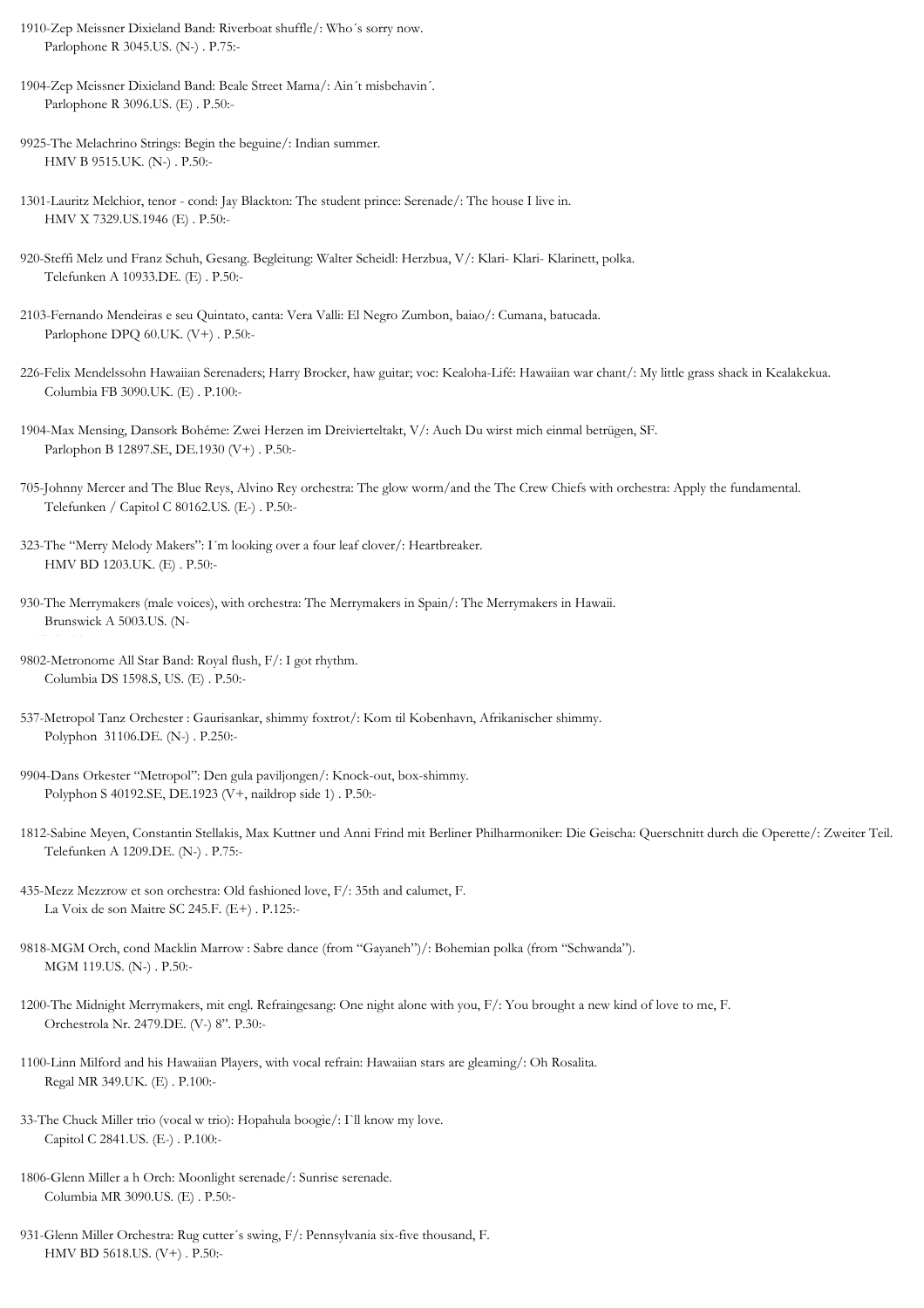- 1308-Glenn Miller a h orch: Bugle call rag, F/: Slow freight, F. HMV BD 5633.US. (E+) . P.75:-
- 920-Glenn Miller Orch, w voc refrain: The one I love, F/: Perfidia, F. HMV BD 5698.US. (E) . P.50:-
- 115-Glenn Miller a h orch: Elmer´s tune, F/: Cradle song, F. HMV BD 5733.US. (E) . P.75:-
- 1701-Glenn Miller a h Orch, voc T Beneke, M Hutton a The Modernaires: Kalamazoo, F/: Serenade in blue, F. HMV BD 5808.US. (E) . P.75:-
- 800-Glenn Miller a h Orch: I dream I dwelt in Harlem, F/: Sun valley jump, F. HMV BD 5817.US. (E-) . P.50:-
- 9802-Glenn Miller a h orch: Slumber song, F/voc Ray Eberle & The Modernaires: Moonlight cocktail, F. HMV BD 5834.US. (E-) . P.50:-
- 931-Glenn Miller and his orchestra: My isle of golden dreams, F/: Ciri biri bin, F. HMV BD 5842.US, UK. (E) . P.50:-
- 1801-Glenn Miller and his Orchestra, vocal: The Modernaires: It must be jelly, F/only orchestra: Rainbow rhapsody, F. HMV BD 5847.US. (E) . P.50:-
- 1904-Glenn Miller and his orchestra, vocal by Ray Eberle: A nightingale sang in Berkeley Square, F/: My prayer, F. HMV BD 5850.US. (E+) . P.100:-
- 115-Glenn Miller orchestra (Chant by the orch.): Sold American, F/voc: Ray Eberle: Moon love, F. HMV BD 5854.US. (V) . P.30:-
- 1506-Glenn Miller a h Orch: Moonlight serenade/: American patrol, F. HMV BD 5942.US. (E) . P.50:-
- 1610-Glenn Miller and his orchestra: In the mood, F/: At last, F. HMV X 7106.US, S. (E) . P.50:-
- 9802-Tex Beneke, Glenn Miller Orch: Swing low sweet chariot/: I´m heading for California. HMV X 7324.US. (E) . P.75:-
- 800-Glenn Miller a h Orch, voc refr Ray Eberle: Over the rainbow/: Imagination, F. HMV X 7607.US. (E-) . P.75:-
- 1308-Glenn Miller and his orchestra: Little brown jug/voc: Tex Beneke: What´s your story morning glory. HMV X 7970.US, S. (E+) . P.50:-
- 1308-Glenn Miller a h Orch: Moonlight serenade/: Sunrise serenade. Regal Zonophone MR 3090.US. (E) . P.75:-
- 1701-Glenn Miller a h Orch, voc refr Ray Eberle: Devil may care, F/: I´m stepping out with a memory tonight, F. Bluebird B 10717.US.1940 (E-) . P.50:-
- 1304-Glenn Miller and his Orchestra: Star dust, F/(voc Tex Beneke): My melancholy baby. HMV X 6535.S, US.1940 (E-) . P.50:-
- 338-Glenn Miller a h orch, (voc: Tex Beneke, Paula Kelly & The Modernaires): Chattanooga choo choo, F/: I know why, F. HMV BD 5720.US.1941 (V+) . P.50:-
- 720-Mandy Miller, cond: Phil Cardew: The doggie in the window/: The table-top parade. Parlophone R 3669.US. (N-) . P.75:-
- 1308-Mitch Miller a h Orchestra: Wooden shoes and happy hearts/: Sabrina. Philips B 21408.UK. (N-) . P.75:-
- 830-Mitch Miller Orchestra and Chorus featuring Bernadine Read: Blackberry winter/: The yellow rose of Texas. Philips B 21688.UK. (V+) . P.50:-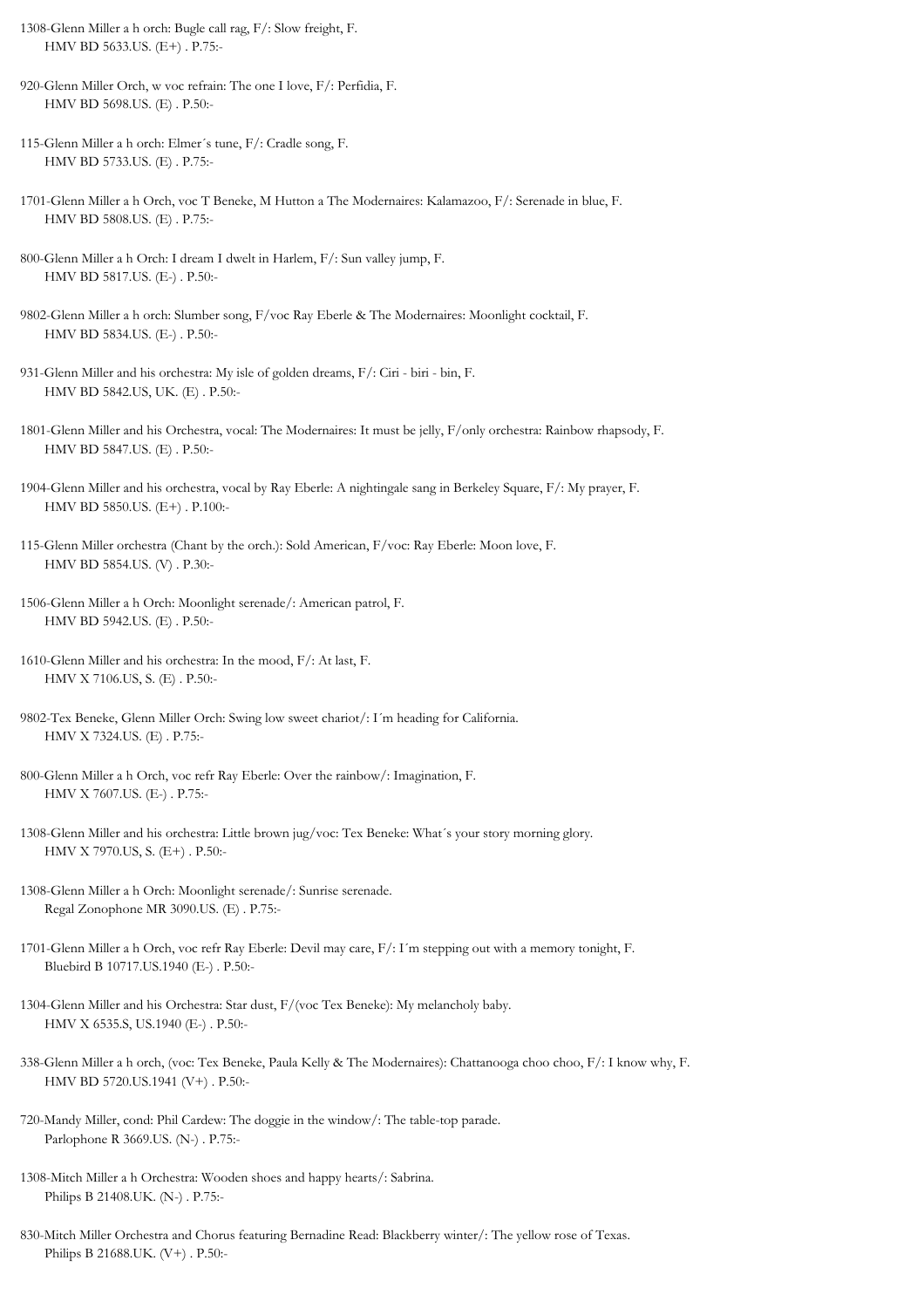- 1511-Walter Miller: In old Vienna/: Just a little fond affection. Edison Bell Radio 878.UK. (E) 8". P.75:-
- 9802-Walter Miller: I´m sorry Sally, F/: King for a day, V. Edison Bell Radio 938.UK. (V+) 8". P.50:-
- 1405-The Mills Brothers (Four boys and a guitar): I can´t give you anything but love/with Duke Ellington & his famous orchestra: Diga diga doo. Decca BM 1520.US. (E+) . P.125:-
- 1308-The Mills Brother and Louis Armstrong: Carry me back to Virginny/: Darling Nelly Gray. Decca BM 2445.US. (E) . P.75:-
- 1308-The Mills Brother and Louis Armstrong: In the shade of the old apple tree, F/: The old folks at home, F. Decca BM 2461.US. (E) . P.75:-
- 1308-The Mills Brothers (Four boys and a guitar): Paper doll/: I´ll be around. Decca BM 3464.US. (E) . P.75:-
- 1701-The Mills Brothers: St. Louis blues/: Good-bye blues. Columbia DB 1947.US. (E+) . P.100:-
- 1610-The Mills Brothers: Tiger rag/: Some of these days. Decca BM 2020.US. (E+) . P.100:-
- 1308-Mills Brothers with Ella Fitzgerald: Dedicated to you/: Big boy blue, F. Decca BM 2399.US. (E+) . P.100:-
- 1610-The Mills Brothers: Mr Paganini you´ll have to swing it/: Star dust. Decca BM 2741.US. (E+) . P.100:-
- 323-Mills Brothers (Four boys and a guitar): When you were sweet sixteen/: Once upon a dream. Decca BM 3139.US. (E) . P.100:-
- 601-Mills Brothers: Till then/: You always hurt the one you love. Decca BM 3639.US. (E+) . P.75:-
- 1304-Mills Brothers (Four boys and a guitar): What you don´t know won´t hurt you/: Oh my aching heart. Decca BM 3842.US. (E+) . P.75:-
- 1308-The Mills Brothers, Hal McIntyre orchestra: After all/: The glow warm. Decca BM 5007.US. (E) . P.75:-
- 435-Borrah Minevitch and his Mouth Organ Rascals: Daydream express/: Moonglow. Decca BM 1918.UK. (E) . P.75:-
- 435-Borrah Minevitch and his Harmonica Rascals: Liebestraum/: Hora staccato. Decca BM 3826.UK. (E) . P.100:-
- 435-Carmen Miranda with Bando Da Lua: Cae cae/: Alô alô. Decca BM 3237.UK. (E+) . P.50:-
- 533-Mireille s´accompagnant au piano Pleyel: C´est le début d´une aventure, chanson/: Non non Isabelle, chanson. Columbia DF 2236.F. (E) . P.150:-
- 715-Freddy Mirfield and his Garbage Men. Presented by Bill Elliott: Good old wagon blues/: Miss Annabelle Lee. Decca F 8526.UK. (E+) . P.100:-
- 533-Mirko, guitar solo with acc.: Grandma´s music box/: Adelita. HMV JO 91.UK. (V+) . P.150:-
- 1100-Mistinguett, dir: Marcel Cariven: Oui je suis de Paris/: Au fond de tes yeux. Columbia DF 1988.F. (N-) . P.200:-
- 1200-Albert Prejean, Orchestre M. Marcel Cariven: Y a des filles... sur tous les chemins/: Comme de bien entendu, Valse musette. Columbia DF 2637.F. (E+) . P.100:-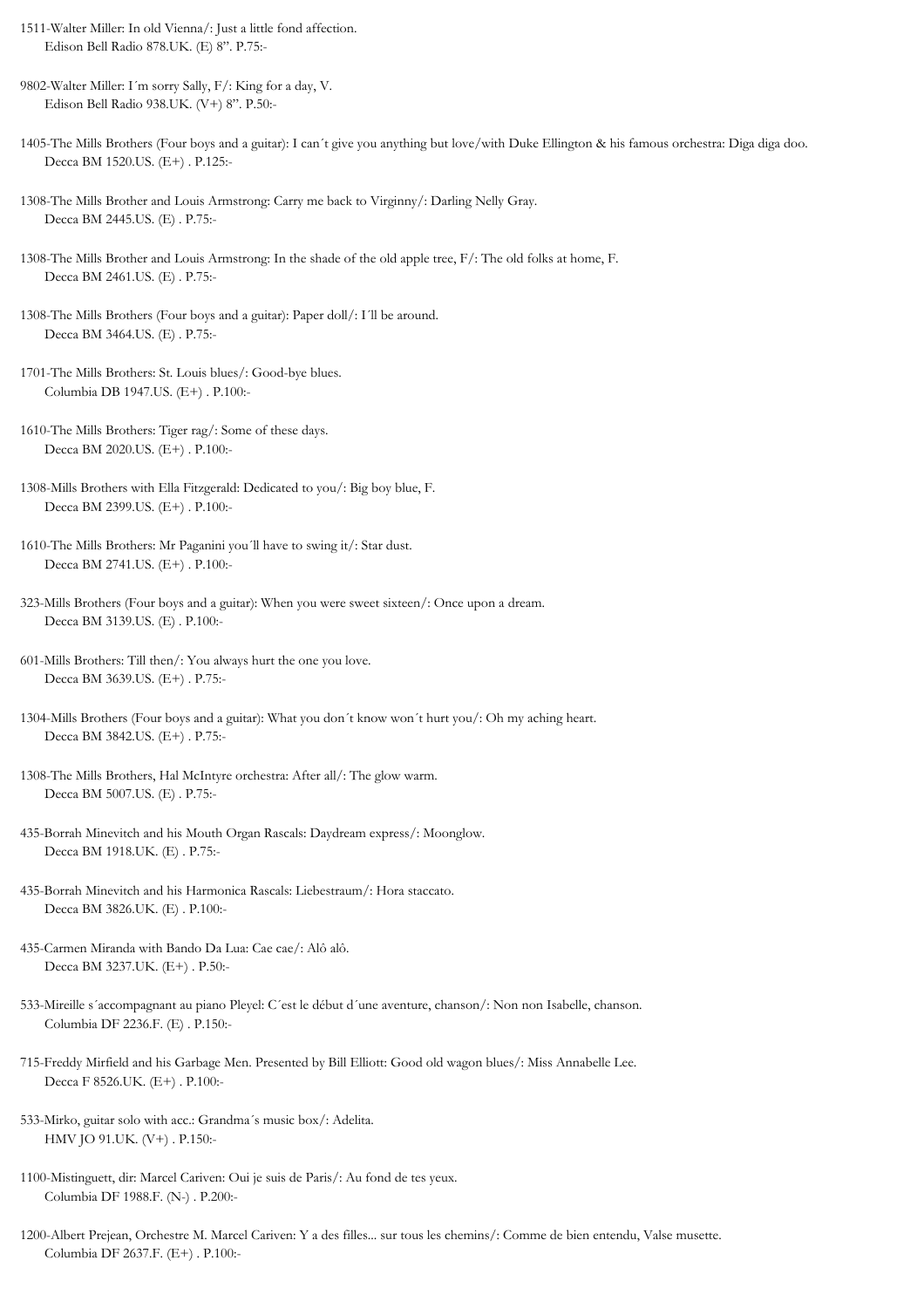- 301-Nati Mistral, Adalbert Luczkowski orch.: Duschka, F/: Mit Kastagnetten, T. Polydor 49115.SE, DE. (N-) . P.100:-
- 141-Guy Mitchell, Ray Conniff Orchestra: Singing the blues/: Crazy with love. Philips B 21989.US. (V+) . P.75:-
- 232-Los Miuras mit ihrem Ensemble (span. ges.): Cubanita Sabrosa, rumba/Julio Cuevas und sein Orchester (franzos.ges.): Maria La O, rumba. Odeon O 31393.DE. (N-) . P.100:-
- 9821-The Modernaires, w orchestra dir. Fran Scott: He who has love/: Say you´re mine again. Coral 60982.US, H. (N) . P.100:-
- 33-The Modernaires, Bob Crosby´s Bob Cats: Sluefoot/: Wine, woman and gold. Coral 91165.US. (N-) . P.100:-
- 1200-Miff Mole and his Little Molers: Feelin´ no pain, F/Bix Beiderbecke & his orchestra: Rhythm King, F. Parlophone R 2269.US. (E) . P.200:-
- 323-Vaughn Monroe orchestra, voc refr by Vaughn Monroe and The Moon Man: Red roses for a blue lady/: The melancholy minstrel. HMV MH 88.US. (E) . P.50:-
- 139-Vaughn Monroe orchestra, voc: Vaughn Monroe and The Moon Maids: Busy doing nothing/: Riders in the sky. HMV X 7521.US. (E+) . P.50:-
- 1804-Montana Slim (The Yodeling Cowboy) with guitar and mouth organ: Red river valley blues /: It´s a cowboy´s night to howl.
- 720-Yves Montand, Bob Castella e ses Rythmes. Guitare: Henri Crolla: Grands Boulevards/: Rue Lepic. Odeon 282419.F. (E) . P.75:-
- 101-Yves Montand, dir: Bob Castella: La P´tite Suzon, V/: Quand elle est la. Odeon A 282065.F. (N-) . P.150:-
- 1804-Yves Montand, Bob Castella e ses Rythmes. : C est si bon/: Mathilda. Odeon DK 1113.F, Dk. (E+) . P.75:-
- 1308-Yves Montand, Bob Castella et ses Rythmes: A Paris/: Je vais a pied. Parlophone DP 181.F. (E+) . P.100:-
- 341-Yves Montand, dir. de Guy Luypaerts: Elle a.../: Rien dans les mains rien dans les poches. Parlophone DPF 16.F. (N-) . P.150:-
- 1703-Yves Montand, Bob Castella et ses Rythmes: J´ai de la veine/: Luna Park. Parlophone DPF 22.F. (E+) . P.100:-
- 1806-Yves Montand, dir: Bob Castells: Les feulles mortes/: Et la féte continue. Parlophone DPF 23.F. (E) . P.100:-
- 1804-Renée Jeanmarie, dir: Paul Bonneau: La Croqueuse de diamants/Yves Montand, Bob Castella e ses Rythmes. Guitare: Henri Crolla: Le Cocher de fiacre. Parlophone DPF 32.F. (N-) . P.100:-
- 1308-Yves Montand: Le gamin de Paris/: C´est a l´aube. Parlophone DPF 35.F. (N-) . P.100:-
- 341-Yves Montand, Bob Castella e ses Rythmes: Les Routiers/: Rue Lepic. Parlophone DPF 63.F. (E) . P.100:-
- 341-Yves Montand, acc d´orchestra: Le dormeur du val/: Toi tu n´ressembles a personne. Parlophone DPF 70.F. (E) . P.100:-
- 2003-Yves Montand, acc: Bob Castella et ses Rythmes: La ballade de Paris/: J´ai du soleil. Parlophone DPF 73.FR. (E) . P.100:-
- 930-Art Mooney orchestra, voc: Galli Sisters and ensemble: The Big Brass Band from Brazil/vocal by ensemble: I`m looking over a four leaf clover. MGM 122.US, S. (E) . P.30:-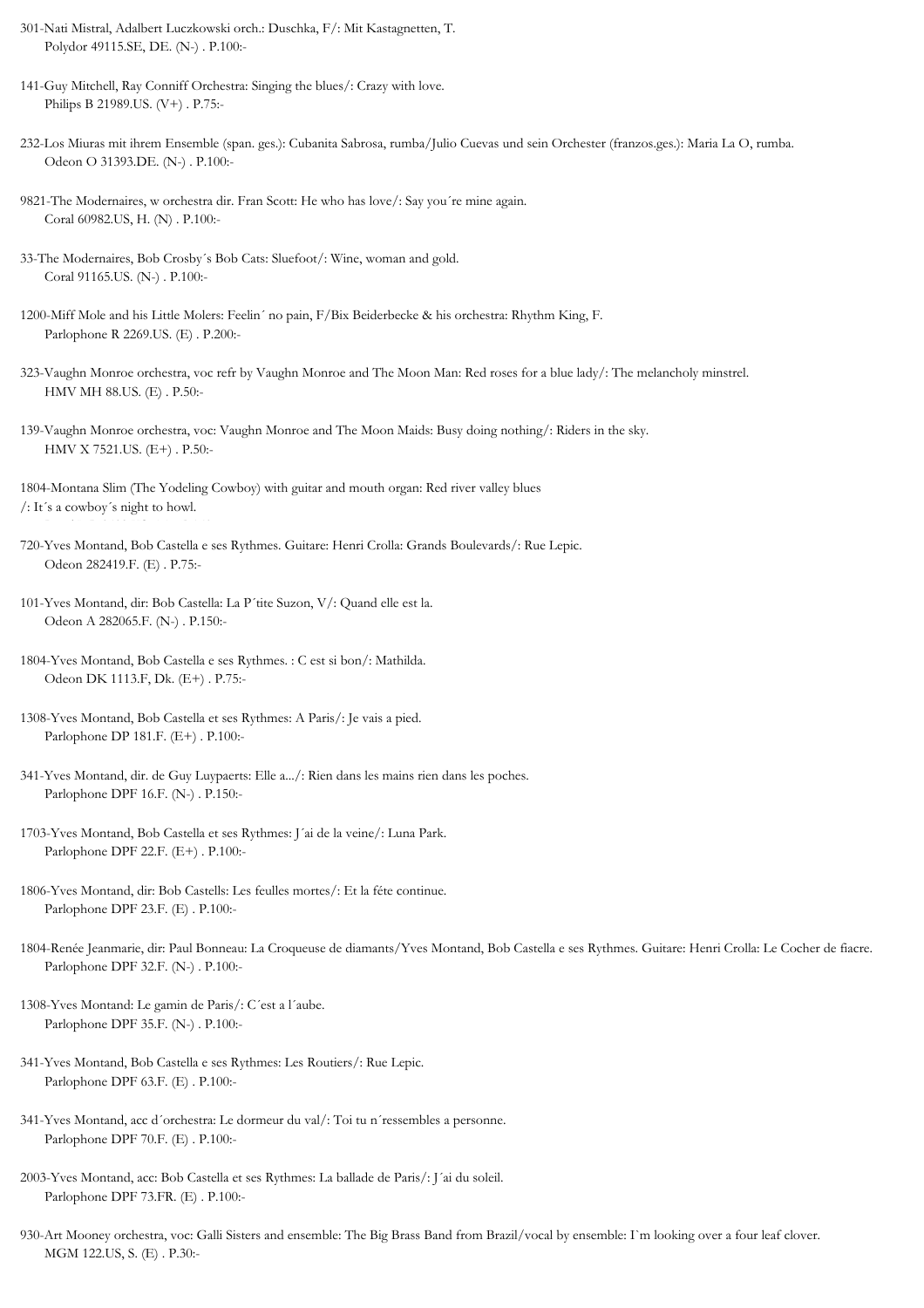- 435-The Joe Mooney Quartet: Stars in my eyes, F/voc: Joe Mooney: Lazy countryside, F. Decca BM 3844.US, UK. (E-) . P.100:-
- 339-Grace Moore and The Metropolitan Opera House Male Chorus, dir: Wilfred Pelletler: One night of love/: Ciribiribin. Brunswick A 9673.US. (E) . P.50:-
- 1804-Grace Moore, soprano w orchestra, dir Victor Young: Our song /: The whistling boy.
- 435-Moran and Mack, comedy sketch: Two black crowns, part 1/: part 2. Columbia 935.US. (E) . P.150:-
- 435-Moran and Mack, comedy sketch: Two black crowns (Two black crowns in jail), part 9/: part 10. Columbia 5148.US. (V+) . P.100:-
- 9818-Ivor Moreton & Dave Kaye, on two pianos: Tin Pan Alley medley no.75, part 1/: part 2. Parlophone F 2174.UK. (E+) . P.30:-
- 1308-Ivor Moreton and Dave Kaye, on two pianos: Tin Pan Alley medley No89/: part 2. Parlophone F 2408.UK. (E+) . P.50:-
- 9802-Baxter Dance Orch, w voc refr (Fred Morgan´s Banjo Rhythmics): Ha! Ha!, F/: Shake yo´feet, F. Grand Grd. 38.S, UK.1937 (V) . P.50:-
- 440-Ella Mae Morse, cond: Nelson Riddle: The Blacksmith blues/: Love me or leave me. Capitol C 1922.US. (E) . P.50:-
- 440-Ella Mae Morse, cond: Nelson Riddle: A-sleepin´ at the foot of the bed/: Male call. Capitol C 2186.US. (N-) . P.75:-
- 533-Lee Morse and Her Blue Grass Boys: Loving you the way I do/Jack Miller, baritone w piano: Three little words. Columbia DB 413.UK. (N-) . P.200:-
- 1703-Jelly Roll Morton, piano solo: The pearls/: King Porter stomp. Decca BM 3584.US. (N-) Selected by the British Hot Record Society. P.100:-
- 1200-Jelly Roll Morton and his Red Hot Peppers: That´ll never do, F/Duke Ellington and hos Cotton Club Orchestra: Jungle nights in Harlem, F. HMV B 4936.US. (E+) . P.150:-
- 1200-Jelly Roll Morton´s New Orleans Jazzmen: Oh didn´t he ramble, F/: Winin´ the blues, F. HMV B 9217.US. (E) . P.100:-
- 1200-Jelly Roll Morton´s New Orleans Jazzmen, vocal refrain by Jelly Roll Morton: Don´t you leave me here, F/: Ballin´ the Jack, F. HMV B 9218.US. (E+) . P.125:-
- 715-Jelly Roll Morton´s Red Hot Peppers: Cannon ball blues/: Steamboat stomp. HMV B 9979.US. (E-) . P.75:-
- 715-Jelly Roll Morton and his Red Hot Peppers: Black bottom stomp/: Grandpa´s spells. HMV B 10048.US. (E) . P.75:-
- 715-Jelly Roll Morton´s Red Hot Peppers: Shoe shiner´s drag/: Kansas City stomp. HMV B 10151.US. (E) . P.75:-
- 1308-Jelly Roll Morton´s Red Hot Pepper´s: Georgia swing/: Kansas City stomp. HMV K 8742.US, F. (E+) Anthologie du Hot Club de France. P.100:-
- 520-Jelly Roll Morton´s Red Hot Pepper´s: Original Jelly Roll blues/: Doctor Jazz stomp. HMV K 8741.F, US.1926 (V+) . P.75:-
- 1610-Tex Morton (The Yodeling Boundery Rider): The big rock candy mountains/: My sweetheart´s in love with with a swiss mountainer. Columbia FB 1948.US. (V+) . P.50:-
- 705-Mouloudji avec le Trio Crolla: La chanson de Potier/: Saint-Paul de Vence. Philips N 72111.F. (E+) . P.100:-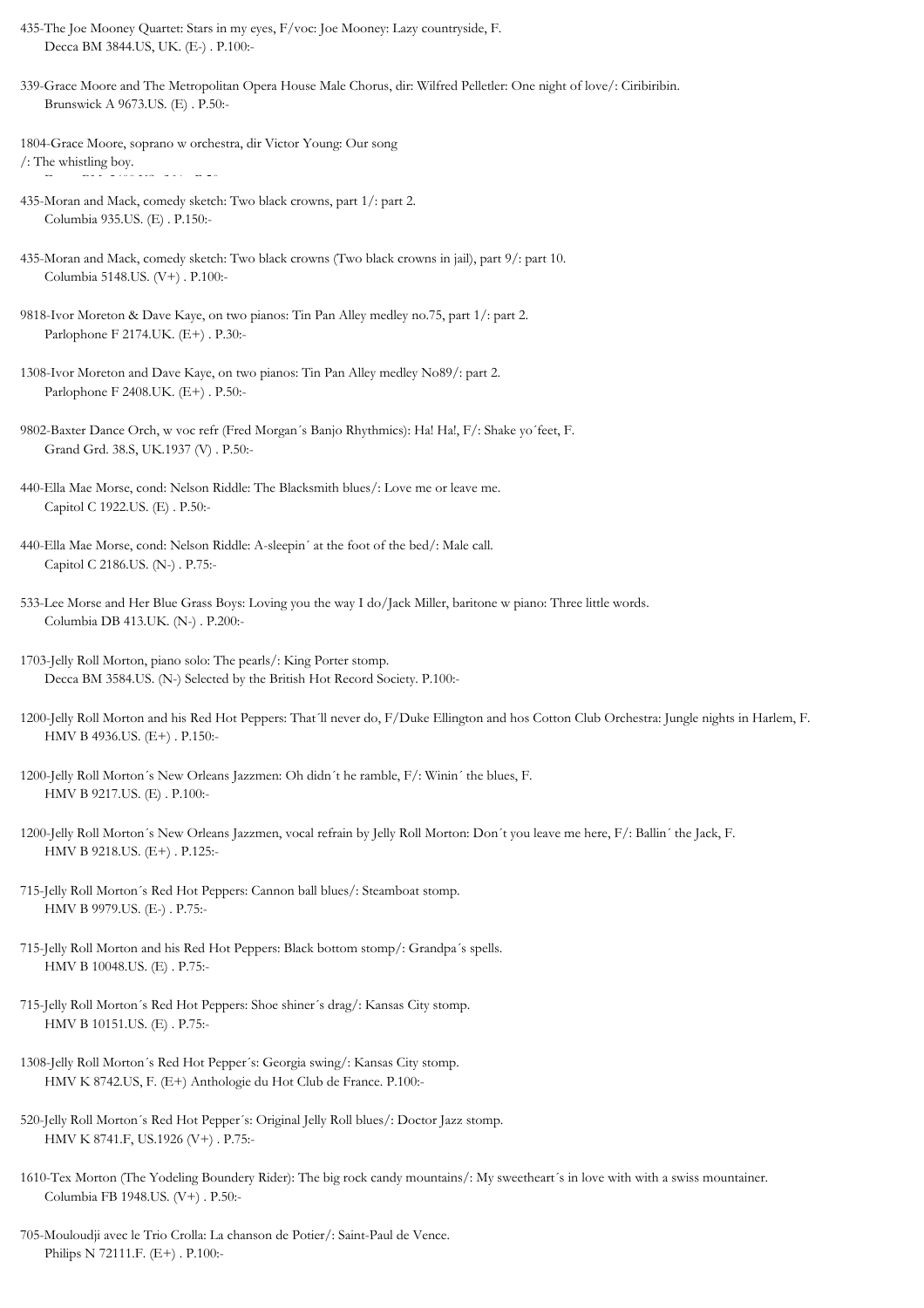920-Maria Mucke, Jonny Kellner, Lucie Schulz und Klaus Gross, Willy Berendt Hawaiian Solisten: Sie war zärtlich und freu, F/: Der Südwind der wht, SF. Polydor H 48541.DE. (E) . P.50:-

9802-The Gerry Mulligan Quartet (w Chet Baker tp): Line for lyons/: Carioca. Karusell K 36.S, US. (V) . P.50:-

1308-Gerry Mulligan Quartet (with Chet Baker, tp): Bernie´s tune/: Nights at the turntable. Jazz Selection JS 4026.S, US.1952 (N-) . P.150:-

1308-The Gerry Mulligan Quartet (w Chet Baker tp): Carson City stage/: Cherry. JazzSelection JS 4028.S, US.1953 (N-) . P.125:-

520-The Gerry Mulligan Quartet (w Chet Baker tp): Makin´ whoopee/: Motel. JazzSelection JS 4029.S, US.1953 (E+) . P.150:-

920-The Gerry Mulligan Quartet: Love me or leave me/: Jeru. Karusell K 83.S, US.1953 (N-) . P.100:-

9909-Jerry Murad´s Harmonicats: Harmonica boogie/: Latin quarter. Metronome B 595.US ?. (E) . P.50:-

323-Roberto Murolo e la sua chitarra: Passione/: Munasterio e Santa Chiara. Durium AI 9278.I. (E) . P.100:-

323-Roberto Murolo e la sua chitarra: Guapparia/: Scalinatella. Durium AI 9374.I. (E) . P.100:-

1100-Delia Murphy, sung with guitar acc by Arthur Darley: The spinning wheel/and accordeon acc.: Three lovely Lassies. HMV BD 1256.UK. (N-) . P.100:-

504-Murray´s Melody Makers: The Toymaker´s Dream, F/: The wedding of the painted doll, SF. Edison Bell Winner 4919.UK. (V+) . P.75:-

1001-The Music Masters with vocal chorus: I´m saving saturday night for you, F/ : Blue river, F.

9832-Werner Müller RIAS-Tanzorchester Berlin, Klarinette: Rolf Kühn: Endstation Mond, F (How high the moon)/Trompete: Macky Kasper: All mein Glück bist Polydor 48557.DE. (N) . P.50:-

2102-Nadrenczyk Orkiestra tyrolska: Przy kieliszku/: Wesola mlodziez. Syrena-Electro 7779.Poland. (E) . P.300:-

- 234-Phil Napoleon and his Memphis Five: Copenhagen, Dixieland jazz/: Fidgety feet. Dixieland onestep. Columbia Sample DS 2095.S, US.1950 (E-) . P.125:-
- 9802-Fats Navarro Quintet: Move/Marcel Bianchi Orchestra: Flight of the bumble bee. Cupol 4438.S, US. (E-) . P.30:-
- 518-Leila Negra o Der Wiener Kinderchor Waltherr, Erwin Halletz Orch: Mütterlein (En visa till mor)/Geschwister Schmid, Cedric Dumont Ork: Du kleines Schw Musica A 3324.S, A. (E) utg okt 1952. P.50:-

1703-Pola Negri mit Odeon Künstler Orchester unt pers Ltg d Komp Peter Kruder: Mazurka (Ich spür in mir...)/: Nur eine Stunde. Odeon O 4723.DE. (V+) . P.50:-

- 403-New Dance orchestra, cond. Bert Firman: Oh Charles, F/: Flygar-valsen. HMV X 2495.S, UK.1927 (V+) . P.50:-
- 2011-New Mayfair Dance Orchestra, vocal refrain : Elisabeth Welch and Robert Ashley: Gershwin medley, part 1/: part 2. HMV B 2991.US, F. (E) 12' . P.100:-
- 1506-New Mayfair Novelty Orchestra: The cuckoo waltz/: Nights of gladness waltz . HMV BD 590.UK, S.1938 (E) . P.50:-

1309-Joy Nichols with The Keynotes and Nat Temples orchestra: A dreamers holiday/: Lover´s lane has eberything. Decca F 9234.UK. (E) . P.50:-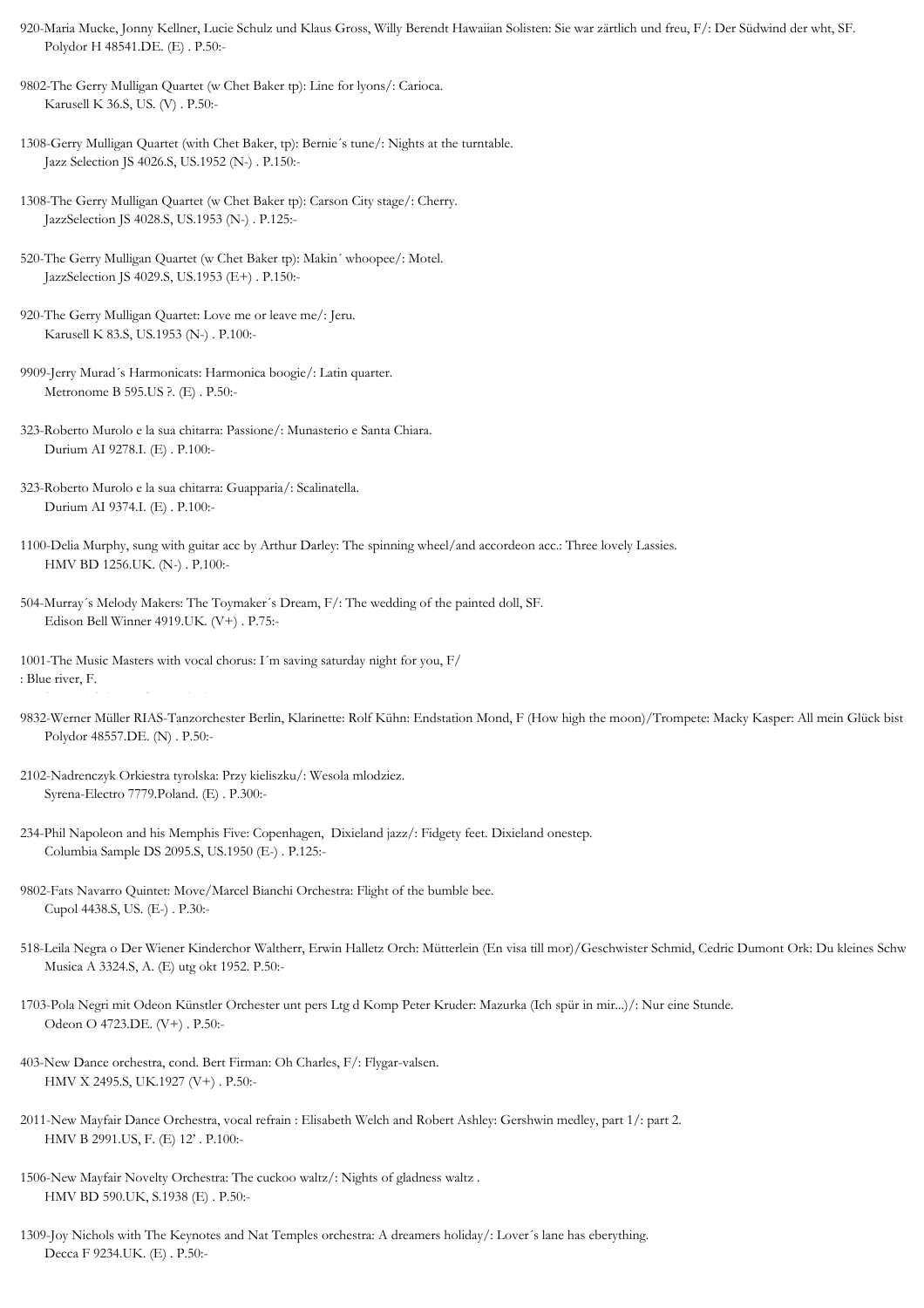- 339-The Captivators, cond: Red Nichols: Building a nest for Mary, F/Copley Plaza Orchestra: Pagan love song, V. Brunswick A 8258.US. (E) . P.200:-
- 518-Red Nichols und seine Pennies: Royal Garden blues/: I´m in the mood for love. Capitol C 10029.US. (V+) . P.30:-
- 435-Red Nichols and his Five Pennies: Feelin´no pain/: Ida sweet and apple cider. Coral 91015.US. (E-) . P.75:-
- 1703-Red Nichols and his Five Pennies: Battle hymn of the republic/: part 2. Capitol C 829.US.1949 (E) . P.100:-
- 138-Ray Noble and his orchestra: Underneath the linden tree/voc: Ken Carson and The Noblemen: The street of Laredo, F. Columbia DS 1803.S, UK. (E-) . P.50:-
- 9802-Ray Noble u s Orch: The very thought of you, F/Tommy Dorsey u s Orch: Star Dust, F. Electrola EG 6690.US, UK, DE. (V) . P.30:-
- 835-Ray Noble a h orch: The old spinning wheel, F/: Waltzing in a dream V. HMV B 6348.UK. (V+) . P.50:-
- 840-Ray Noble and his orchestra: Japanese sandman, F/: Tiger rag, F. HMV B 6425.UK. (V+) . P.50:-
- 325-Ray Noble orchestra, voc: Al Hendrickson: Judaline, F/voc: Anita Gordon and The Noblemen: It´s a most unusual day, V. Columbia DS 1772.S, US.1947 (E) . P.100:-
- 9818-Magali Noel, Michel Legrand Ensemble: Le Rififi/: Johnny Guitare. Philips P 72279.F. (N-) . P.75:-
- 800-Jimmy Noone´s New Orleans Band: He´s the different type of guy/: The blues jumped a rabbit. Parlophone R 2303.US. (E+) . P.200:-
- 715-Jimmy Noone and his Apex Club Orchestra: Four or five times, F/: My monday date, F. Vocalion V 1026.US. (E) . P.250:-
- 705-Charles Norman, piano med samba ack.: Calypso/: Samba Pepso. Columbia DS 1769.S.1949 (V+) . P.50:-
- 1703-Gene Norman´s "Just Jazz" No.1 (w Erroll Garner pi): One o´clock jump/: Two o´clock jump. Gazell 2005.S, US.1947 (E+) . P.75:-
- 920-Gene Norman´s "Just Jazz" (w Erroll Garner pi): Blue Lou, part 1/: part 2. JazzSelection JS 4052.S, US.1947 (N-) . P.75:-
- 2102-Jack Norman´s Orchestra with Chick Bullock: A million dollar baby, F/: Whistling in the dark, F. Durium EN 4.UK. (V) Durium flexible, no cover. P.50:-
- 435-Red Norvo and his Swing Septet: Old fashioned love, F/: I surrender dear, F. Columbia MC 5012.UK, US. (V) . P.30:-
- 307-Red Norvo trio: I´ve got you under my skin/: I can´t believe that you´re in love with me. JazzSelection JS 4024.S, US. (E+) . P.125:-
- 1703-Stan Kenton Orchestra, voc Anita O'Day: Travelin´ man/Red Nichols and his Pennies: You're my everything. Capitol C 48012.US. (N-) . P.100:-
- 328-Anita O´Day, Gene Krupa orchestra: Opus no. 1/: Boogie blues. Columbia DB 2316.S, US.1945 (E) . P.100:-
- 1200-Doye O´dell, with band: Shut up and drink your beer/: Give me Texas. Parlophone R 3139.UK. (E-) . P.100:-
- 441-Helen O´Connell with Cliff Stone´s Music: Slow coach/: I wanna play house with you. Capitol CL 13657.US. (E) . P.100:-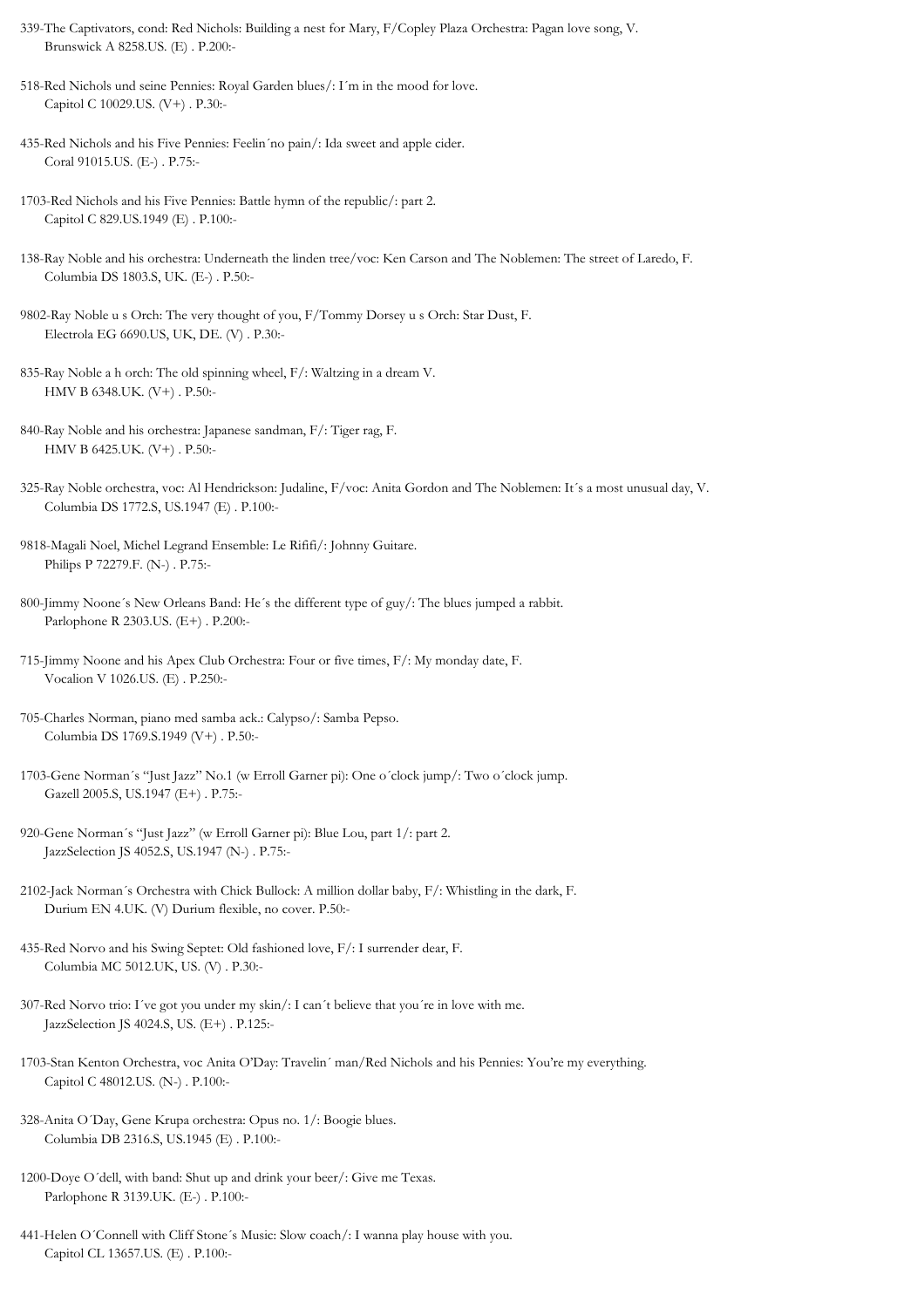- 533-Mr Olly Oakley, banjo: Staccato polka, banjo/: . Zonophone X 46252.UK. (V) Single-sided. P.200:-
- 9841-Phil Ohman and Victor Arden with their orchestra, w voc chorus: Hallelujah, F/: Sometimes I`m happy, F. Brunswick 3527.DE. (V) . P.30:-
- 800-King Oliver´s Creole Jazz Band: Dipper mouth blues/: Canal street blues. Decca BM 2200.US. (E) . P.100:-
- 800-New Orleans Rhythm Kings: Maple leaf rag/: Clarinet marmelade. Decca BM 2209.US. (E) . P.150:-
- 800-New Orleans Rhythm Kings: Sweet lovin´ man/: London blues. Decca BM 2210.US. (E) . P.150:-
- 1010-King Oliver a h Orchestra: Struggle buggy, F/: Don´t you think I love you, F. HMV B 4930.US. (E) . P.200:-
- 800-Original Dixieland Jazz band (La Rocca, Shields, Edwards, Ragas, Sparbaro): Tiger rag/: Reisenweber rag. Decca BM 2500.US.1916 (E) . P.200:-
- 1703-Original Dixieland Jazz band : Tiger rag/: Jazz me blues. HMV B 8466.US.1921 (E) Electrical Re-creation of the original american recording in August 1921. P.200:-
- 1308-King Oliver´s Creole Jazz Band: Riverside blues/: Mabel´s dream. Decca BM 3575.US.1922 (E+) dub. P.75:-
- 800-Sy Oliver and orchestra, vocal Trudy Richards: Blacksmith blues/: Any time. Decca BM 31029.S, US. (E) . P.50:-
- 1309-Sy Oliver orchestra; vocal: Sy Oliver and Dickie Wells: Hey daddy o/only orchestra: Slow burn. MGM 104.US. (E+) . P.50:-
- 508-Sy Oliver (vocal) and his orchestra: Civilization (Bongo bongo bongo)/: You can´t tell the depht of the well. MGM 117.US. (E-) . P.75:-
- 1904-Jean Omer og hans orkester: Kom inom til te, SF/: God reise, F. Brunswick BS 603069.NO. (V) . P.100:-
- 1-Les Ondelines et l´Ensemble Tony Bell de Radio-Genéve: Chingo-chengo, F/: En buvant le vin doux, F. Telefunken A 16043.Dk, ?. (V) . P.50:-
- 533-Orchester mit Refraingesang: Die Zirkusprinzessin: Die kleinen Mäderln im Trikot, F/: Valencia, danse espagne. Artiphon Nr. 2322.DE. (E+) . P.125:-
- 1903-Ochester mit Refraingesang: Der Vetter aus Dingsda: Batavia, F/: Vor der Himmel und den Weibern muss man sich nicht ducken, Regenlied Paso doble. Homokord 16280 / 16281.DE. (E+) . P.125:-
- 2003-Orchester: Schmeichelkätzchen/: Wir spielen Soldat. Pigmynette 25.DE. (E-) 6". P.100:-
- 1904-Orchestre, ref chanté: Please, F/: Aprés tout faire un peu les fous. Dorem T 1298.FR. (E) . P.100:-
- 1200-Ochestre de Jazz: Little girl, F/: Okay, rumba beguine. Disclair K 1580.UK. (E) . P.100:-
- 1806-Armando Orefiche y ses Havana Cuban Boys, canta: Alvarado: Carneval del Uruguay, conga/: Mambo pa´chango. Sondor 5284.Uruguay. (E) . P.100:-
- 1806-Armando Orefiche y ses Havana Cuban Boys: Mambo No.8/: Carinasamente, bolero. Sondor 5289.Uruguay. (E) . P.100:-
- 1806-Armando Orefiche y ses Havana Cuban Boys, canta: Peggy Walsh: Rumba Colora/: Adios, good bye, au revoir, beguine. Sondor 5305.Uruguay. (E) . P.100:-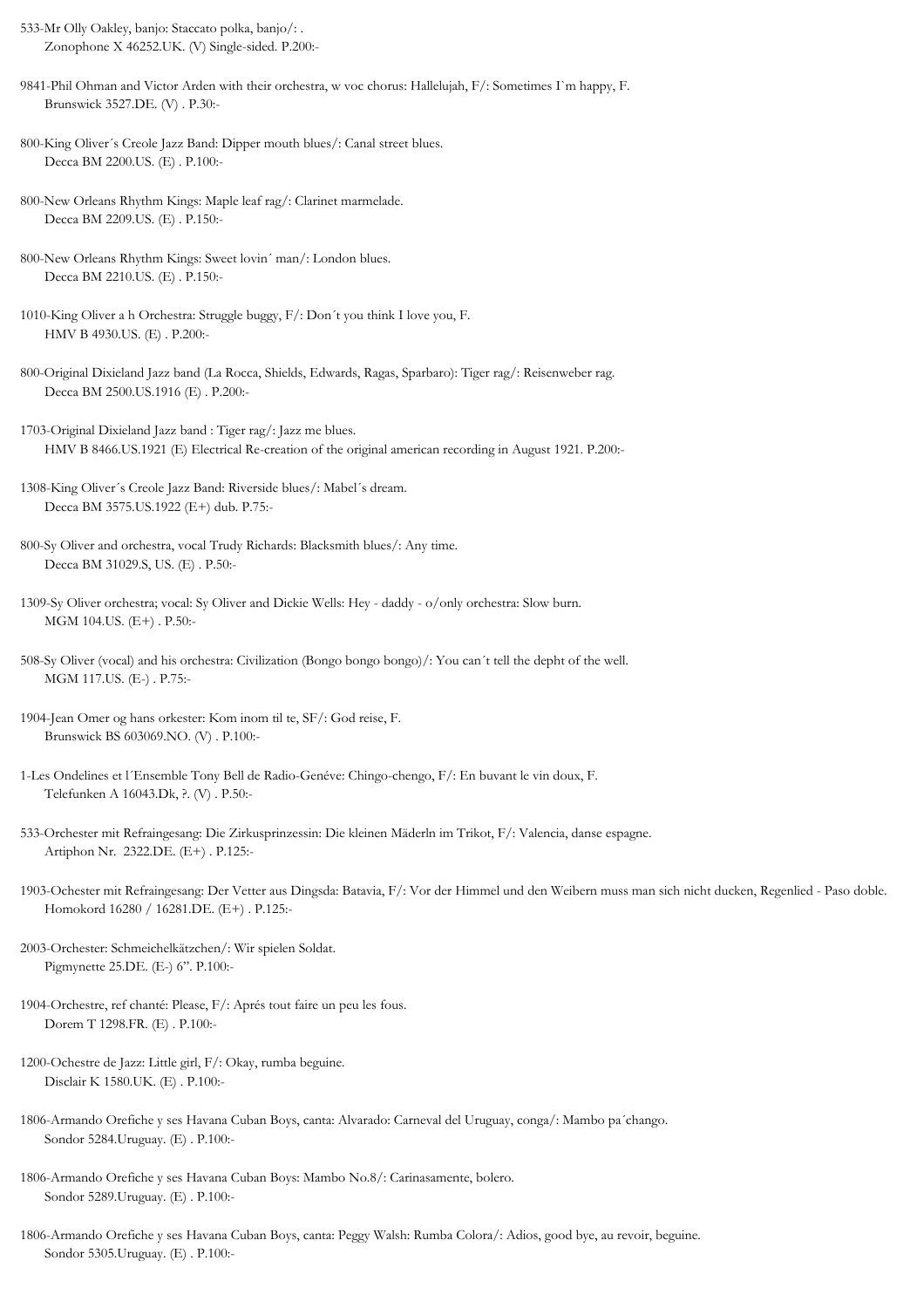1806-Washington Oreiro y sy Gran Orquesta, Canta: Antonieta Matos: Dansa da moda, baiao/Canta: P. Ferreira: Se caso, mambo. Sondor 5257.Uruguay. (V+) . P.100:-

1-Organum-Orchester Leitung: Benny de Weille: Wir tanzen langsame Walzer/: 2. Teil. Odeon O 28569.DE. (E) . P.30:-

- 1200-Kid Ory´s Creole Jazz Band: Maryland/: Oh didn´t he ramble. Gazell 1010.US.1945 (E) . P.100:-
- 9802-Kid Ory´s Creole Jazz Band: Down home rag/: 1919. Gazell 1011.US.1945 (V) . P.30:-
- 1304-Kid Ory´s Creole Jazz Band: Maple leaf rag /: Weary blues (). Gazell 1013.US, S.1945 (E) . P.100:-
- 9802-Kid Ory´s Creole Jazz Band: Dippermouth blues/: Savoy blues. Gazell 1026.US.1945 (V) . P.30:-
- 9841-Harry Owens a h Royal Hawaiians, featuring: Hilo Hattie: Princess Poo-Poo-Ly, F/featuring: Gil Mershon: Sing me a song of the islands. Columbia 37550.US. (E) . P.100:-
- 9841-Harry Owens a h Royal Hawaiians, featuring: Hilo Hattie: The cockeyed mayor of Kaunakakai, F/featuring: Eddie Bush: Ua like no a like, F. Columbia 37551.US. (E) . P.100:-
- 430-Patti Page, cond. Jack Rael (arr: Joe Reisman): You belong to me/: I went to your wedding. Mercury 5899.US. (V) . P.50:-
- 2003-Patti Page, cond. Jack Rael (arr: Joe Reisman): You belong to me/: I went to your wedding. Mercury 6021.US. (E-) . P.100:-
- 1806-Patti Page, Jack Rael orchestra: Mockin´ bird hill/Vic Damone, George Siravo orchestra: My heart cries for you. Metronome B 563.S, US. (V+) . P.30:-
- 232-Patti Page with Jack Rael´s orchestra: Mister and Mississippi/with Joe Reisman´s orchestra: These things I offer you. Metronome B 566.S, US. (N-) . P.100:-
- 141-Patti Page and Jack Rael, Jack Riels orchestra: One sweet letter/only Patti Page, voc: And so to sleep again. Metronome B 583.S, US. (N) . P.100:-
- 232-Patti Page and vocal group w Jack Rael´s orchestra: Come what may (The gipsy song)/: Retreat (Cries my heart). Metronome B 594.S, US. (N) . P.100:-
- 1308-Patti Page w Jack Rael´s orchestra: You belong to me/: I went to your wedding. Metronome B 621.S, US. (N-) . P.75:-
- 1308-Patti Page, Jack Rael Orch: The Tennessee waltz/w Harry Geller´s Orch: All my love. Metronome B 538.S, US.1950 (E) . P.75:-
- 307-Vittorio Paltrieri e Quartetto Vocalé Langosz con Sciorilli e la sua orchestra: Mama el baion!/Piero Rizza e la sua orchestra: Quiero verte sambar. Roulette RO 89.I, S.1953 (N-) . P.75:-
- 2006-Joe Paradise & his Music: Limehouse blues/: Solitude. Parlophone R 288.UK.1935 (E-) . P.100:-
- 9802-Tony Pastor a h orch, voc Tony Pastor: Five salted peanuts, F/voc T Pastor & Ruth McCullough: Bell bottom trousers, F. HMV BD 5917.US. (E) . P.50:-
- 1703-Tony Pastor and his orchestra, voc Tony Pastor: One meatball, F/and talk with Chas. Trotta: Please no squeeza da banana, F. HMV BD 5937.US. (E+) . P.75:-
- 9832-Issy Pat, die Sunshines und die Toledos, Günter Fuhlisch Tanz-Orchester: Adi Adios Amigo, mambo/mit Bela Sanders Orchester: Ohne dich kann ich nich Telefunken A 11715.DE. (V+) . P.50:-
- 1308-Patachou, Leo Clarens Orch: Mon homme/: Plus bleu que tes yeux. Philips P 72050.F. (N-) . P.100:-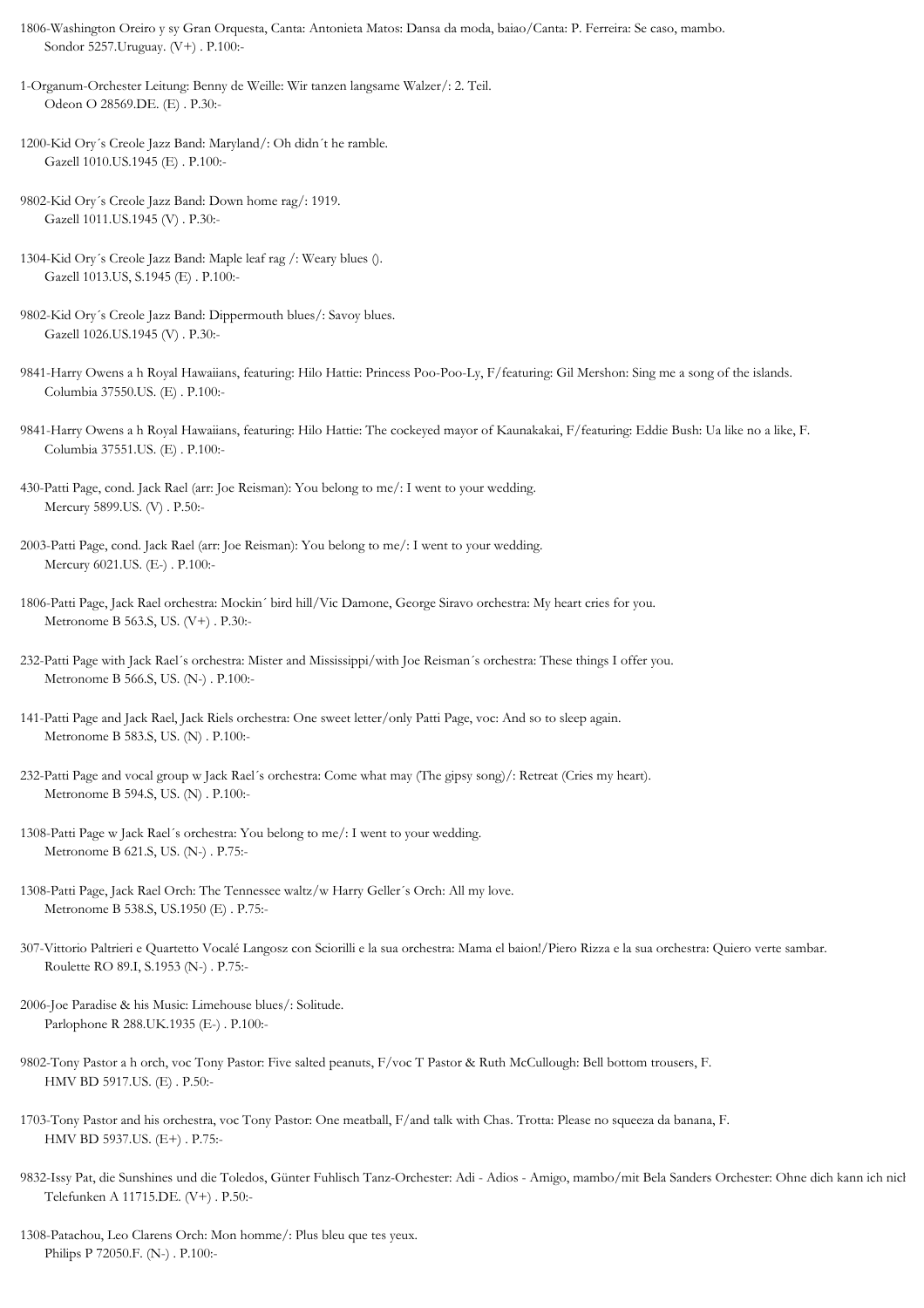1804-Patachou, Leo Clarens Orchestra: Histoire de roses/: Tire L´aiguille. Philips P 72051.F. (N-) . P.100:-

1707-Patachou, José Baselli et son orchestre: Le piano de pauvre/: La complainte de la butte. Philips P 72348.F. (N-) . P.75:-

- 1804-Patachou avec Jo Boyer et son orchestre: Rue Lepic/: Saint Lazare. Polydor 560228.F. (N-) . P.100:-
- 1606-Les Paul: Walkin´and whistlin´blues/voc by Mary Ford: How high the moon. Capitol C 1451.US. (E-) . P.50:-
- 517-Les Paul and Mary Ford (vocal): It´s a lonesome old town/: Tiger rag. Capitol C 1920.US. (E-) . P.50:-
- 1308-Les Paul and Mary Ford: Take me in your arms and hold me/only Les Paul (instrumental): Meet Mister Callaghan. Capitol C 2193.US. (E) . P.100:-
- 307-Les Paul: Lady of Spain/voc by Mary Ford: My baby´s coming home. Capitol C 2265.US. (E) . P.50:-
- 1308-Les Paul and Mary Ford: Vaya con dios/: Johnny. Capitol C 2486.US. (E+) . P.100:-
- 1702-Les Paul and Mary Ford: Smoke rings/only Les Paul (instrumental): Meet Mister Callaghan. Capitol C 80259.US, DE. (N-) . P.150:-
- 508-Paulette Singers, cond: Dick Reynolds: Dream boat/: Leave me honey be. Capitol C 3068.US. (E) . P.75:-
- 720-Jack Payne and his BBC Dance Orchestra, with vocal chorus: By my side, F/vocal by Jack Payne: Fiesta, F. Columbia CB 288.UK. (V+) . P.50:-
- 1904-Jack Payne et son orchestre, refrain chanté en Anglais: Happy ending, F/: Meet the navy, F. Crystal 5682.FR. (E+) . P.100:-
- 1904-Jack Payne et son orchestre, refrain chanté en Anglais: Night and day, F/: I live for love, F. Crystal 60011.FR. (V) . P.50:-
- 1200-Jack Payne with his orchestra, voc: Jane Lee: Saturday night, F/voc: The Crackerjacks: Robin Hood, F. HMV BD 5892.UK. (E-) . P.75:-
- 1101-Jack Payne with his orchestra, voc: Jane Lee: The gipsy, F/voc: The Crackerjacks: Chewing a piece of straw, F. HMV BD 5894.UK. (E) . P.75:-
- 9841-Jack Payne a h Band: There´s a new world, F/: Everybody dance, F. Kristall 387.S, UK. (V+) . P.50:-
- 307-Jack Payne och hans orkester (voc: Payne) : Sweep, F/(voc: Billy Scott-Coomber): I cover the waterfront, F. Kristall K. 3004.S, UK.1933 (V) . P.50:-
- 1904-Dansorkester med refr sång (Jack Payne and his Band, voc: Jack Payne): Stormy weather, F/(voc: Billy Scott-Coomber): Hiawathas lullaby, F. Teco 505.UK, SE.1933 (E) . P.150:-
- 715-Eddie Peabody playing his Banjo, Guitar, Mandoline and Mando-Cello (with own vocal chorus): Many happy returns of the day/: Blaze away. Columbia DB 661.UK. (E) . P.125:-
- 1308-Donald Peers with two pianos : I told them all about you/: Blue skies; There´s a rainbow round my shoulder. HMV B 9792.UK. (E+) Recorded from The Royal Albert Hall. P.50:-
- 1806-Billy Penrose Quartet: Billy´s boogie/: Boogie in the black and white. Parlophone R 2979.US. (E) . P.75:-
- 630-Charles Penrose, laughing comedian w orch.: The laughing policeman/A cornettist, Charles Penrose, and the boy with the lemon: Laughter and lemons. Columbia 4014.UK. (E) . P.100:-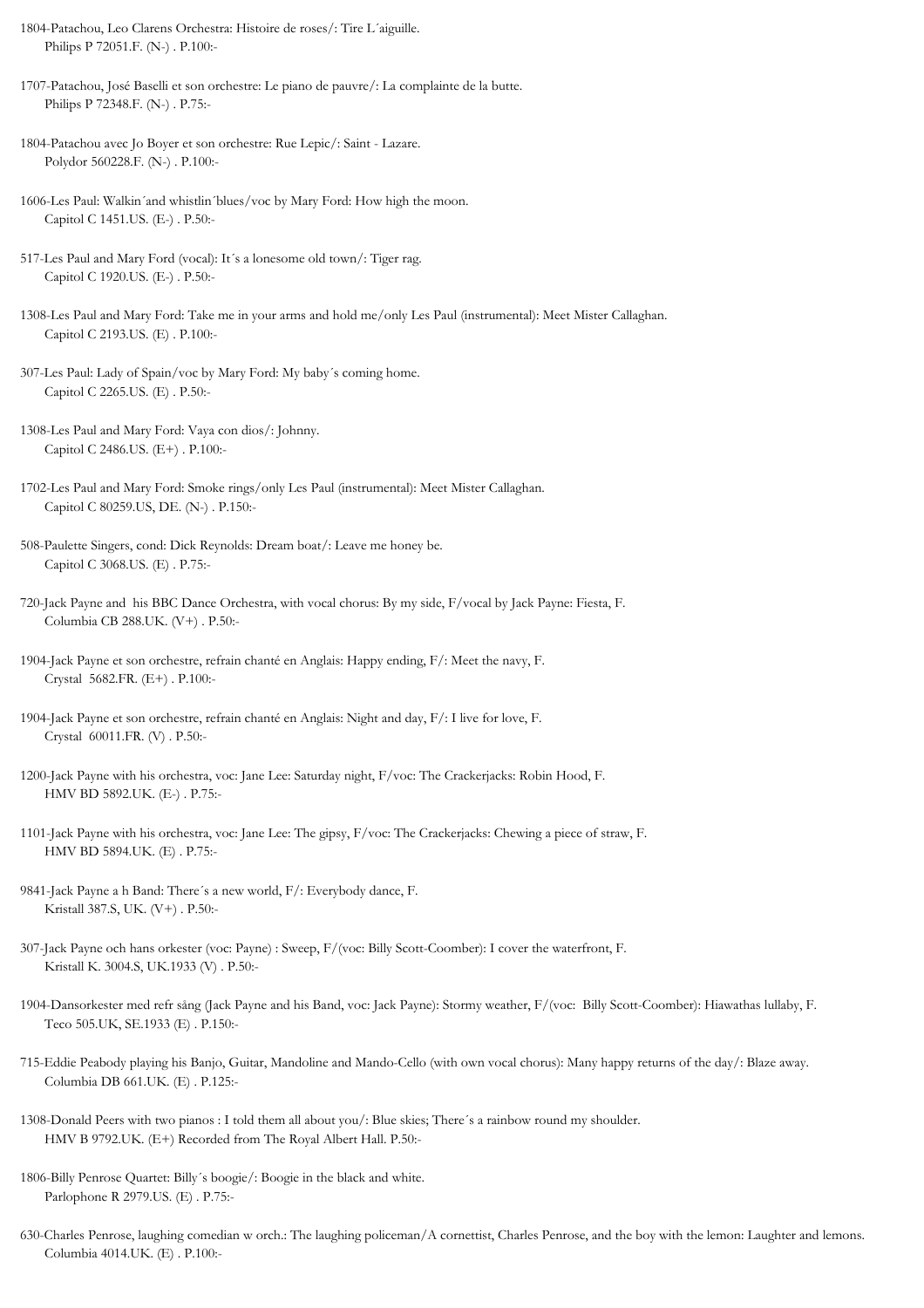- 1200-Bill Perry´s Entertainers, vocal duet: High-high-high up in the hills, F/voc: Arthur Fields: You and me and you, F. Domino 3898.US. (V) Brown disc. P.50:-
- 1910-The Oscar Peterson Trio: Sweet Georgia Brown/: Poor butterfly. HMV X 7887.SE, US. (E) . P.50:-
- 705-Oscar Peterson, piano solo: Honeydripper/: Sheik of Araby. HMV X 7888.S, US. (E) . P.50:-
- 920-Oscar Peterson, piano solo: Humoresque (A Dvorak)/: I got rhythm. HMV X 7889.US. (E+) . P.50:-
- 835-Oscar Peterson, piano solo with bass and drums: China boy/: My blue heaven. HMV X 7890.S, US. (E) rec. 1945 resp 1946. P.50:-
- 705-Oscar Peterson, piano a Ray Brown, rhythm bass: Debut/: Tenderly. Karusell 5001.US. (E+) . P.50:-
- 1308-Oscar Peterson piano solos: Oscar´s blues/: Where or when. Karusell 5003.US. (N-) . P.100:-
- 705-Oscar Peterson, piano solos: Little white lies/: Lover. Karusell 5005.US. (E+) . P.75:-
- 1703-Oscar Peterson, piano and rhythm bass: Ray Brown: I get a kick out of you /: What´s new.
- 1308-Oscar Peterson piano solos, rhythm bass: Ray Brown: Three o´clock in the morning/: All the things you are. Karusell 5004.US, S.1950 (E) . P.75:-
- 920-Oscar Peterson piano solos, rhythm bass: Major Holley: Get happy /: Jumpin' with Symphony Sid . Karusell 5021.US, S.1950 (E+) . P.75:-
- 1100-Edith Piaf, dir: Robert Chauvigny: Il fait bon t´aimer, V/: Le chevaiier de Paris Les pommiers doux, chanson. Columbia DCF 66.F. (N-) . P.200:-
- 1804-Edith Piaf avec accompagnement d´orchestre: J´ai dansé avec l´amour/: C´etait un jour de féte. Polydor 524706.F. (V+) . P.100:-
- 1200-Edith Piaf & Les Compagnons de la chanson: Dans le prisons de Nantes/: Celine. Columbia DS 1656.F.1946 (E) . P.150:-
- 1904-Edit Piaf & Les Compagnons de la Chanson: Les trois cloches/end. Les Compagnons de la Chanson: Perrine etait servante. Columbia DSX 76.F.1946 (E) 12". P.100:-
- 1200-Edith Piaf, dir Luypaerts: Adieu mon coeur (Chanson du film "Étoile sans lumière")/: Le chant du pirate. Columbia DS 1655.F.1947 (E+) . P.150:-
- 1909-Edith Piaf, dir Luypaerts: La vie en rose/: Un refrain courait dans la rue. Columbia DS 1724.F.1947 (V+) . P.100:-
- 1100-Edith Piaf, dir: Robert Chauvigny: Dany, blues/: Le prissonier de la tour. Columbia DS 1828.S, F.1949 (N-) . P.200:-
- 1904-The Pickens Sisters, vocal trio with orchestra: Lawd, you made the night too long/: Dream sweetheart. HMV B 4212.UK. (N-) . P.400:-
- -Pigmynette-Orchester: Elisabeth (das kommt davon), shimmy-blues/: Cecilia, shimmy. Pigmynette 81.DE. (V+) 6". P.
- 920-Ezio Pinza and The Guadalaiare Trio: You belong to my heart/: Let me look at you. HMV DA 1991.UK. (N-) Featured in the film "You belong to my heart". P.75:-
- 1507-The Platters: Only you (and you alone)/: The great pretender. Mercury B 689.US.1955 (E) . P.300:-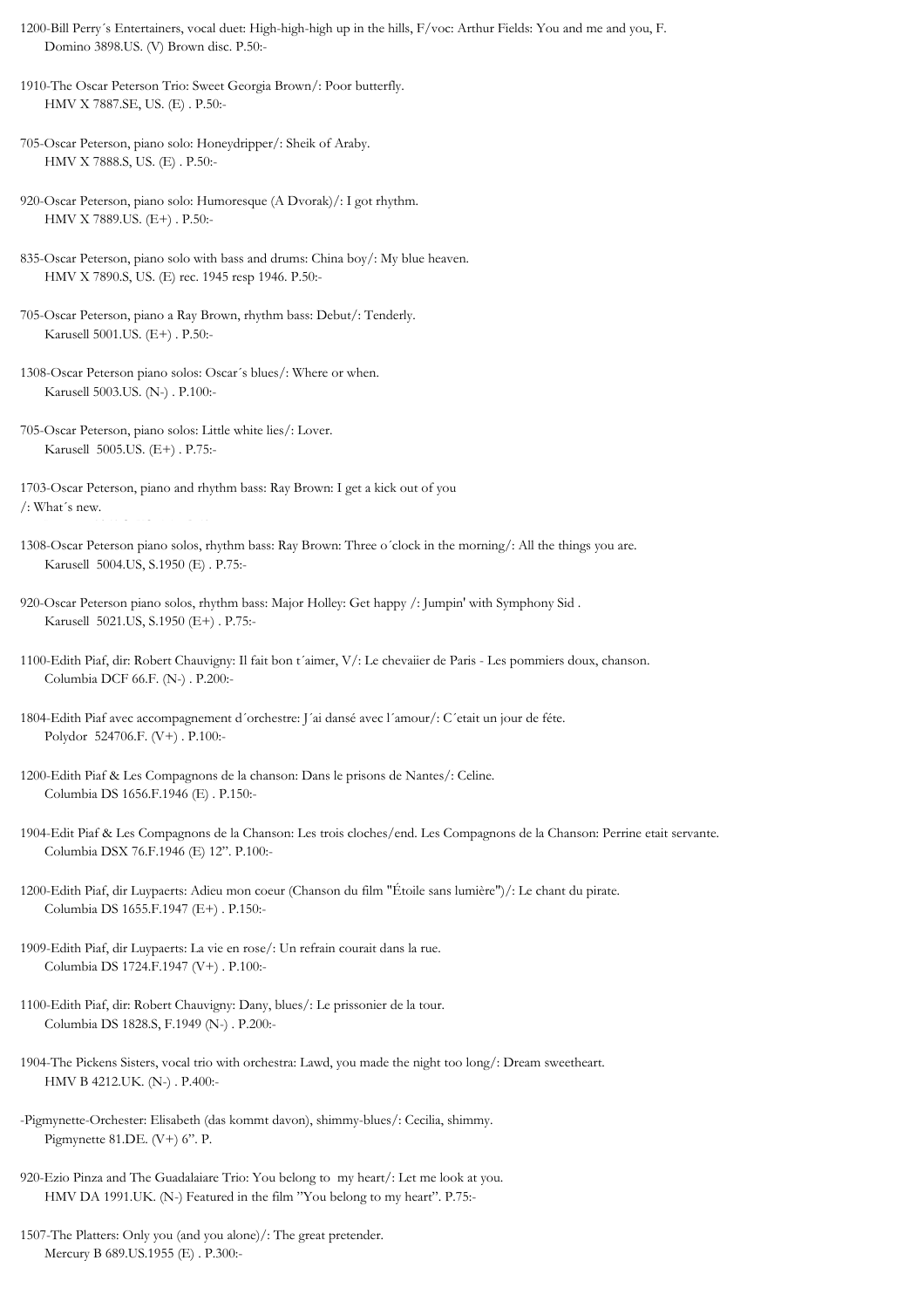- 339-Jack Pleasants, english comedian w orch.: I´ve never been married before/: I shall get in such a row when Martha knows. Zonophone 1119.UK. (E-) . P.200:-
- 9802-Bud Powell Trio: Hallelujah/: Tea for two. Karusell 5023.US. (E-) . P.50:-
- 2011-Perez Prado "El Rey de Mambo" y su Orquesta: Gateando, mambo/: La Chula Linda, mambo. HMV AA 604.US. (E+) . P.125:-
- 2103-Perez "Prez" Prado and his orchestra (The King of the Mambo): Skokiaan, mambo/: The high and the mighty, mambo. HMV B 10760.US, SE. (E) . P.100:-
- 1805-Perez Prado "El Rey de Mambo" y con Orquesta: April in Portugal/: Mexicanita. HMV GV 203.US. (E+) . P.125:-
- 1909-Perez "Prez" Prado and his orchestra: Marilyn Monroe mambo/: Cherry pink and apple blossom white, mambo. HMV X 8565.S, US. (E) . P.100:-
- 920-Lou Preger and his orchestra, vocal Paul Rich: I´ll close my eyes, F/: Let´s keep it that way, F. Columbia FB 3168.US. (N-) . P.50:-
- 1100-Andre Previn, piano with rhythm acc: Hallelujah/: This can´t be love. HMV B 9784.UK. (E) Early jazz-recording with one of the worlds most versatile musicians. P.200:-
- 1100-Andre Previn, piano with rhythm acc: September in the rain/: Lullaby of Broadway. HMV B 10296.UK. (E) Early jazz-recording with one of the worlds most versatile musicians. P.150:-
- 1702-Louis Prima and his Orchestra (voc Louis Prima): Oh Marie/only orchestra: Paul Revere. Philips B 21040.US. (N-) . P.100:-
- 1702-Quintette the Hot Club of France (D Reinhardt g & S Grappelly vi) voc: Freddie Taylor: Georgia on my mind, F/: Swing guitars, F. HMV B 8532.F. (E+) . P.300:-
- 1702-Quintette the Hot Club of France (D Reinhardt g & S Grappelly vi) : The Sheik of Araby, F/: Liebestraum No3, F (of Liszt). HMV B 8737.F. (E+) . P.300:-
- 1404-The Radio Serenaders: Broadway rhythm/: What´s the use of dreaming. Crown 107.UK. (E-) 8". P.75:-
- 1703-Boyd Raeburn and his orchestra: Over the rainbow/vocal: David Allyn: I only have eyes for you. Savoy 805.US. (E+) "Unbreakable under normal use". P.75:-
- 1805-Carlos Ramirez, Orquesta Roberto Valdes Arnau: Begin the beguine/: Granada. CMC Pro-Arte 2512.. (E-) Unbreakable 78rpm. P.50:-
- 1200-Ramona and her Grand Piano: Never had an education/: I hate to think that you´ll grow old, baby. Victor 24277.US. (V) . P.30:-
- 9832-Harold Ramsey, studio organ: Serenade/: Las cuatros milpas. Parlophone F 1319.UK. (E) . P.30:-
- 630-Fred Rauch med sångsextett, Michael Lanner och hans Wiener-solister: Meine Rosa ist aus Böhmen, Polkafox/und Gretl Ferelli: Du bist die Rose vom Worther Polydor 48251.DE. (E+) . P.75:-
- 1-Gianni Ravera, diretta da Carlo Savina: Fotografia sbiadita, beguine/: Arrivederci Roma, beguine. La Voce del Padrone HN 3408.I. (V) . P.30:-
- 1-Johnnie Ray with Buddy Cole Quartet: Walkin´ my baby back home/and The Four Lads, cond: Jimmy Carroll: What´s the use?. Columbia DB 3060.US. (E) . P.100:-
- 1904-Johnnie Ray with Paul Weston Orchestra: Glad rag doll/with Buddy Cole Quartet: Somebody stole my gal. Philips B 21031.US. (E) . P.50:-
- 440-Johnnie Ray, w orchestra and chorus: Papa loves mambo/: The only girl I`ll ever love. Philips B 21425.US. (N-) . P.50:-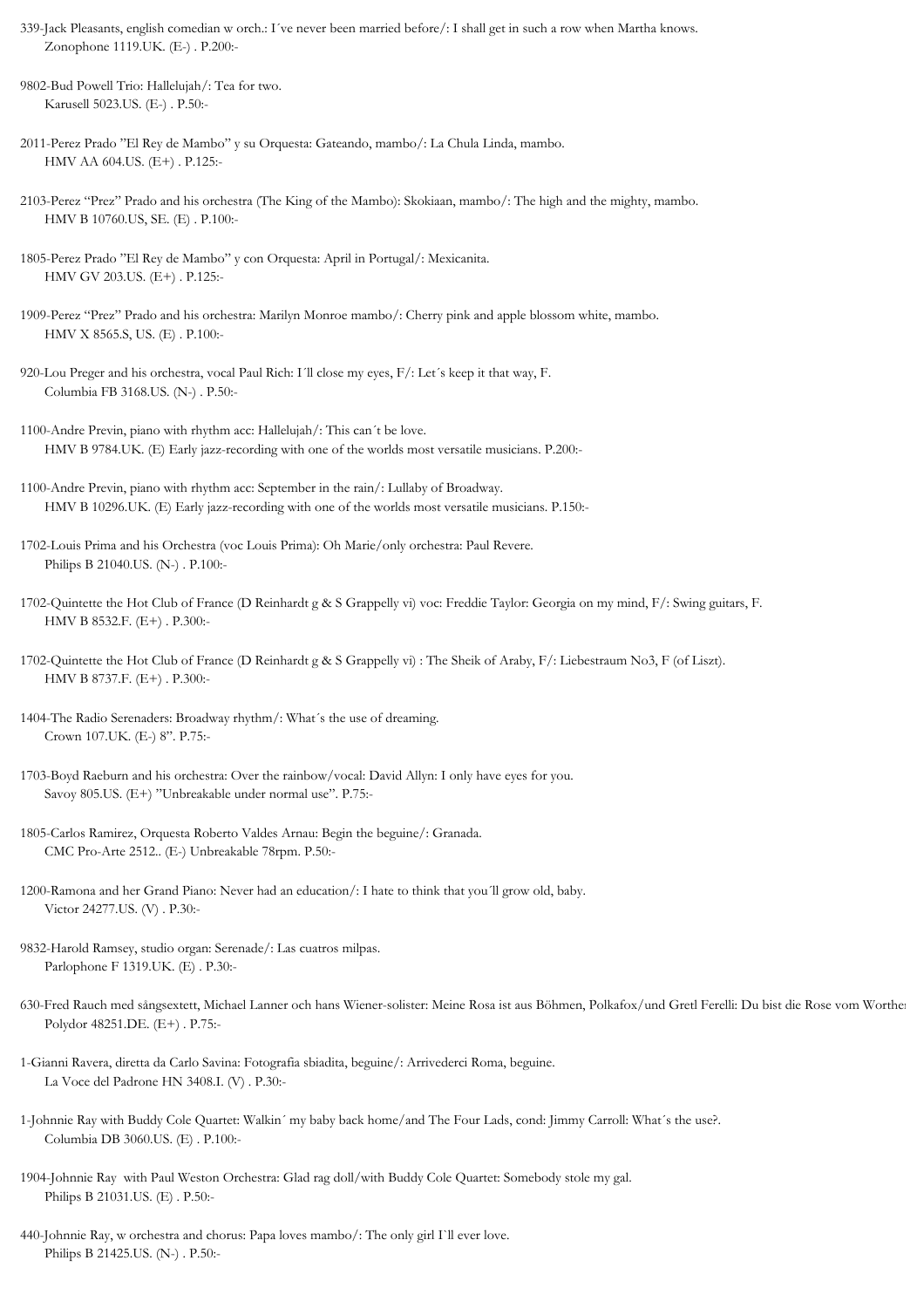- 515-Johnnie Ray, dir: Joe Reisman: Hernando´s hideaway/: Going going gone. Philips B 21748.US. (E) . P.50:-
- 1904-Johnnie Ray with Ray Conniff Orchestra and chorus: Just walkin´ in the rain/: In the candlelight. Philips B 21945.US.1956 (E) . P.100:-
- 1910-The Red Hotters, New York: Ah Ha!, F/The Tickle Toe Ten: Var va´ de´ vi såg varandra sist (Yearning). Odeon 5519.SE, US.1925 (E) First side early hot.. P.200:-
- 1806-Dacapo-Orchester mit Refrain-Gesang: Die Faschingsfee: Komm doch, Faschingsfee/Constanze Reichert mit Orkesterbegleitung: Lieber Himmelvater, sei nic Dacapo-Record 20596 / 20597.DE. (V) . P.100:-
- 2003-Guido Gialdini, gepfeiffen: Whistling Rufus/: Im Auto nach Kiel. Dacapo-Record 4056 / 4057.UK, DE. (E-) . P.200:-
- 9832-Leo Reisman Orchestra, voc: Frank Luther: Love the neighbor, F/: It´s the animal in me, F. Brunswick 6850.US. (E-) . P.75:-
- 1309-Leo Reisman a h orchestra: ´S been a long time between time, F/Hohnny Hamp´s Kentucky Serenaders: Lady luck, F. HMV B 5773.UK. (E) . P.75:-
- 1903-Mr William H. Reitz, xylophone with orchestra: The waterfall polka/: Zallah An, Egyptian intermezzo. HMV B 177.UK. (E) . P.125:-
- 2103-Line Renaud, Orchestre dir: Pierre Guillermin: Moulin Rouge/: Une fois, deux fois, trois fois, chanson. Pathé PG
- 323-Teddy Reno, con Lelio Luttazzi con Lelio Luttazzi: Addormentarmi cosi, beguine triste/: Baby vien con me. CGD PV. 1250.I. (E-) . P.50:-
- 715-The Revellers, Negergesang mit Klavier: Collagiate/: Oh miss Hannah. Electrola EG 199.DE. (E) . P.200:-
- 1001-The Revellers, Negergesang: The birth of the blues/: Lucky day. Electrola EG 291.DE. (E-) . P.150:-
- 715-The Revellers: Dinah/: I´m gonna Charleston back to Charleston. HMV B 2182.UK. (E) . P.150:-
- 1904-The Revellers: Ploddin´ along/: Wake up! Chillun wake up. HMV B 3156.UK. (N-) . P.200:-
- 1100-The Revellers, male voices with piano: Kentucky Babe/: Waiting at the end of the road. HMV B 3416.UK. (E) . P.150:-
- 1904-The Revellers, male voices with piano: The woman in the shoe/: Sing, you sinners. HMV B 3513.UK. (E+) . P.200:-
- 1904-The Revellers, with piano: Sing something simple/: Happy feet. HMV B 3704.UK. (E+) . P.200:-
- 227-The Revellers, kvartett m pianoack.: Bam bam bammy shore/: Just around the corner. HMV X 2428.S, UK. (V+) . P.100:-
- 1904-The Revellers, with piano: When Yuba plays the rumba on the tuba/: Dancing in the dark. HMV X 3876.UK. (N-) . P.200:-
- 1702-The Rhythm Band: There are eyes, F/: Minnetonka, F. HMV B 5567.UK. (E-) . P.100:-
- 533-J.W. Rickaby, comic song (we orchestra): First I went and won the D.C.M./: I´m always thinking of her. The Winner 3498.UK. (E) . P.150:-
- 500-Rico´s Creole Band: Ba tu ca da, samba/refrain chanté: Chiquito Serrano: Luna Lunera, bolero. HMV SG 214.F. (E) . P.100:-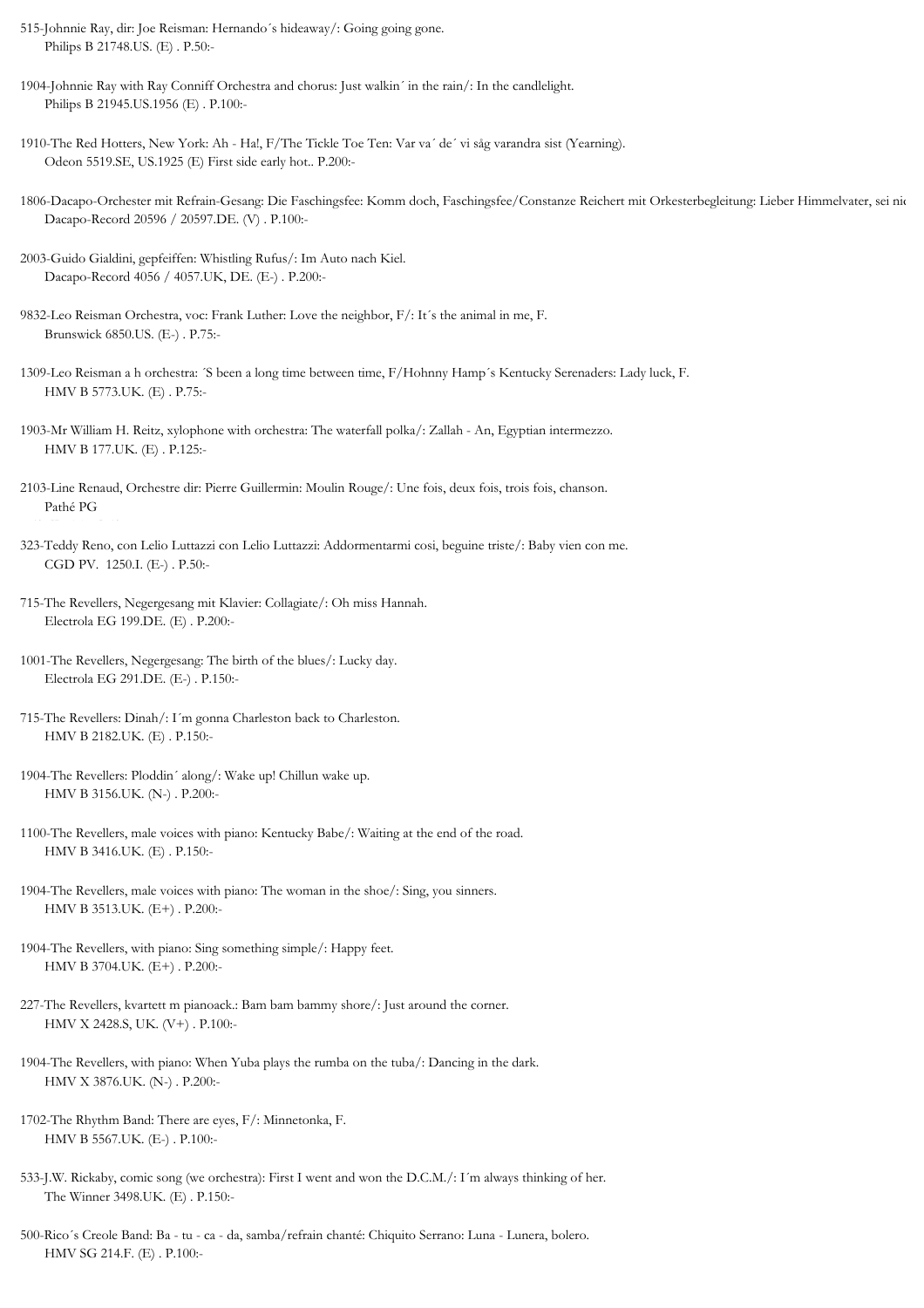2103-Laul: Artur Rinne, bariton w orchestra: Kui nutab vilul, T/: Ööl leian unelmaid, SF. HMV EK 1096.Esth. (E) . P.150:-

1904-Rio Grande Band: Give me a tone to set me dancin´, stop-trot/: Sentimental baby, yale blues. HMV B 5505.UK. (E+) . P.100:-

- 530-Rio Grande Tango Band: Sevilla, paso-doble/: Vito, paso-doble. HMV B 5026.UK. (E+) . P.100:-
- 840-Manuela Del Rio, Kastanjetter; L. Campolieti, piano; J. Roca, guitar: Fandanguillo/: Torre Bermeja. HMV X 4711.SE, ESP. (E+) . P.200:-
- 1904-Ritz Quartet (Male quartet), with piano acc: I´m bringing a red red rose/: Come west little girl come west. Brunswick A 8301.US. (V+) . P.100:-
- 1701-Jorge Rivera: Te quiero, cansion/: . RCA P 140.US. (V) Single-sided. P.75:-
- 2102-Dick Robertson and his Collegians (voc: D Robertson): Moonlight On The Colorado (Noche De Luna En El Colorado)/: . Hit of the Week 1107.US. (V) Durium flexible, no original cover. P.100:-
- 720-Don Robertson, whistling: The happy whistler/with Lou Dinning and Instrumental Acc.: You´re free to go. Capitol CL 14575.US. (N-) . P.100:-
- 1904-Texas Jim Robertson: Slipping around/: Wedding bells. HMV X 7610.S, US. (V) . P.50:-
- 208-Stuart Robertson, w piano and chorus: So early in the morning / John Brown´s body/: Off the Philadelphia. HMV B 4310.UK. (E+) . P.100:-
- 1904-Paul Robeson: Scandalize my name Freedom/: Joe Hill. Avanti 341.S, US. (E+) . P.100:-
- 9802-Paul Robeson: Engelsk folkvisa/Rumänska Radioorkestern dir: V. Predescu: Perinitsa, rumänsk folkdans. Avanti 462.S, US. (N-) . P.50:-
- 339-Paul Robeson with Lawrence Brown, piano: Song of the Fatherland/: Song of the plains. Columbia DB 2125.US. (E) . P.100:-
- 208-Paul Robeson, baritone; Lawrence Brown, piano: John Henry/: Waler boy. Columbia DS 1784.US, S. (N-) . P.100:-
- 9802-Paul Robeson: Old folks at home/: Poor old Joe. Electrola EG 2982.US, DE. (N-) . P.75:-
- 1703-Paul Robeson, w piano acc: Deep river/: I´m goin' to tell God all o´my trouble. HMV B 2619.US. (E-) . P.50:-

1909-Paul Robeson, w orch.: Ol´ man river/: My old Kentucky home. HMV B 3653.US. (E) . P.50:-

- 1904-Paul Robeson, w orch.: Old folks at home/: Poor old Joe. HMV B 3664.US. (E) . P.75:-
- 1308-Paul Robeson, w orchestra: Mah Linda Lou/: Ma curly-headed baby. HMV B 4309.US. (N-) . P.75:-
- 125-Paul Robeson, w orch.: Round the bend of the road/: Take me away from the river. HMV B 4352.US. (E) . P.100:-
- 125-Paul Robeson, w orch.: Got the south in my soul/: Hush a bye, lullaby. HMV B 4354.US. (E) . P.100:-
- 125-Paul Robeson, w orch.: Lazy bones/: Carry me back to green pastures. HMV B 8010.US. (E) . P.100:-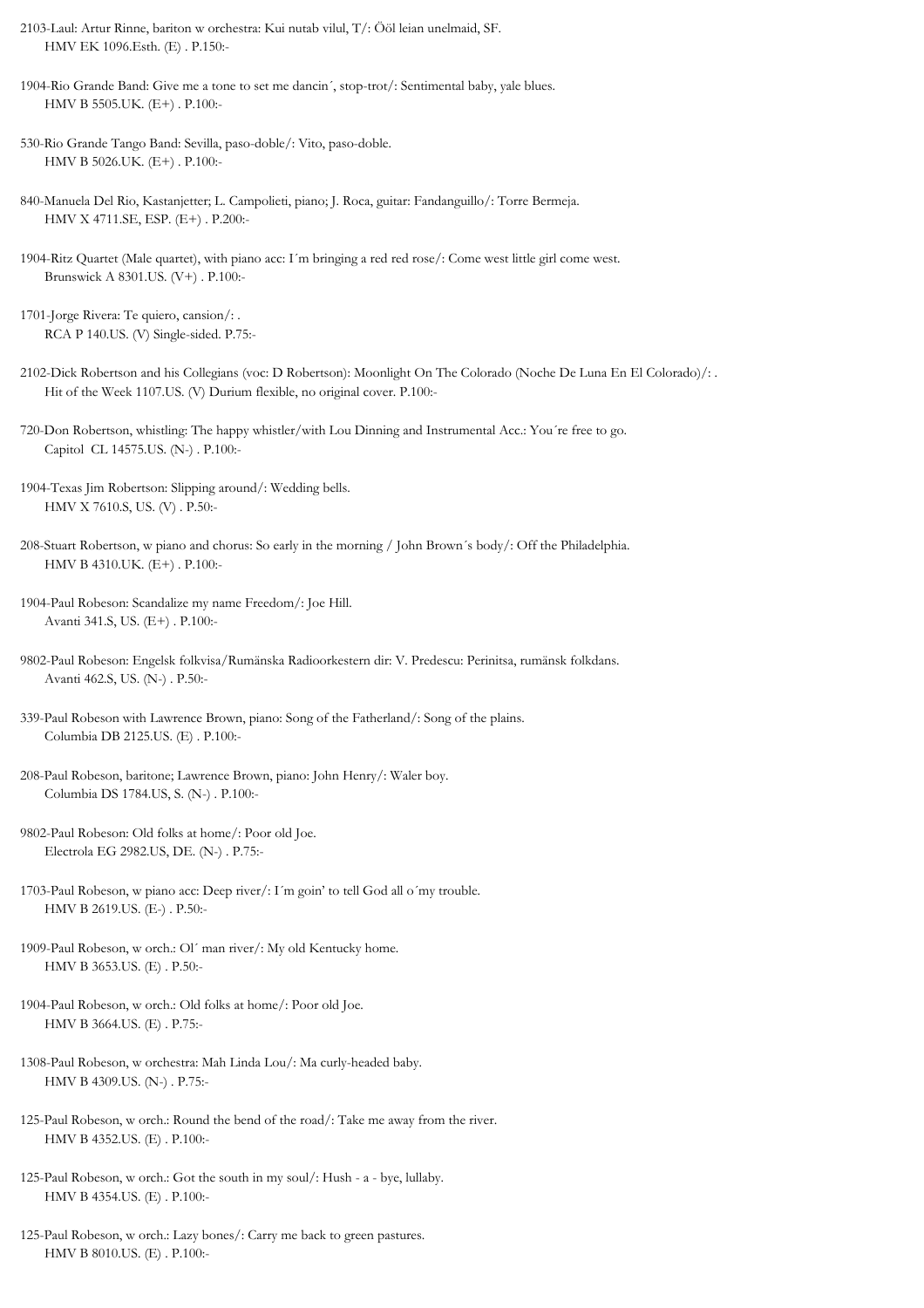- 2009-Paul Robeson, w orch.: St. Louis blues/: The banjo song. HMV B 8219.US. (E) . P.100:-
- 125-Paul Robeson, cond: Muir Mathieson: Canoe song/: Love song. HMV B 8316.US. (N) . P.150:-
- 125-Paul Robeson & Lawrence Brown, duet with pianoack by L.B.: De ole ark´s a movering / Ezekiel saw de wheel/: Joshua fit the battle of Jerico. HMV B 8478.US. (E+) . P.100:-
- 9802-Paul Robeson & Elisabeth Walch, cond Eric Ansell: Sleepy river/only Robeson, voc: Song of freedom. HMV B 8482.US. (N) . P.150:-
- 9802-Paul Robeson, cond Eric Ansell: The black emperor/: Lonely road. HMV B 8483.US. (N-) . P.100:-
- 125-Paul Robeson, w orchestra and male chorus: Ho! Ho!/: Climbing up. HMV B 8586.US. (N) . P.125:-
- 125-Paul Robeson, w orch.: My way/: Deep desert. HMV B 8621.US. (E) . P.50:-
- 1308-Paul Robeson, w orch.: Solitude/: Mood indigo. HMV B 8664.US. (E+) . P.75:-
- 1204-Paul Robeson, bass with orchestra: Porgy and Bess: A woman is a sometime thing/: It ain´t necessarily so. HMV B 8711.US. (E+) . P.75:-
- 1200-Paul Robeson, w orchestra: Loch Lomond/: Drink to meonly with thine eyes. HMV B 8831.US. (E+) . P.75:-
- 125-Paul Robeson and American People Chorus, Victor Symph. Orch., cond: N. Shilkret: Ballad for Americans, part 3/: part 4. HMV B 9161.US. (E+) . P.100:-
- 517-Paul Robeson, w orch.: Ol´ man river/: My old Kentucky home. HMV EG 3007.US. (E+) . P.100:-
- 533-Paul Robeson, basso with orchestra: Black eyes/: O could I but express in song. Victor 26651.US. (E-) recorded in Europe. P.50:-
- 2003-Paul Robeson, baritone & Lawrence Brown, piano: Sometimes I feel like a motherless child/: Nobody knows the trouble I´ve seen. Columbia DS 1783.US, SE.1945 (E+) . P.100:-
- 1701-Paul Robeson & Lawrence Brown, duet with pianoack by L.B.: By an by/: Joshua fit the battle of Jerico. Columbia DS 1785.US, S.1945 (E) . P.50:-
- 1811-Carson Robinson´s Pioneers with Durium Orchestra (Robison, John Mitchell, Bill Mitchell, guitars. No vocal): Smekande sunnanvind, V/with vocal humming Durium SC 109.UK, S.1932 (V+) Saknar originalomslag. P.50:-
- 1806-H. Robinson Cleaver, studio organ: Jealousy, T (Jalousie)/: Bolero. Parlophone F 1248.UK. (E) . P.30:-
- 441-Sugar Chile Robinson: Say little girl/: Bouncing ball boogie. Capitol C 897.US. (E) lite skev, spelar perfekt. P.100:-
- 920-Sugar Chile Robinson: Vooey Vooey Vay/: Caldonia (What makes your big head so hard). Capitol C 70056.US. (N-) . P.100:-
- 517-Sugar Chile Robinson: After school blues/: Number´s boogie. Capitol C 57- 70037.US. (V+) . P.75:-
- 835-Willard Robison Orchestra, avec chant: Ramona, V/Sam Lanin´s orchestra, avec chant: Coquette, F. Pathé X 6235.F. (E) . P.100:-
- 533-Roy Rogers (King of the cowboys) with orchestra & Male Quartet: Me and my teddy bear/: Buffalo Billy. HMV BD 1267.US. (V) . P.75:-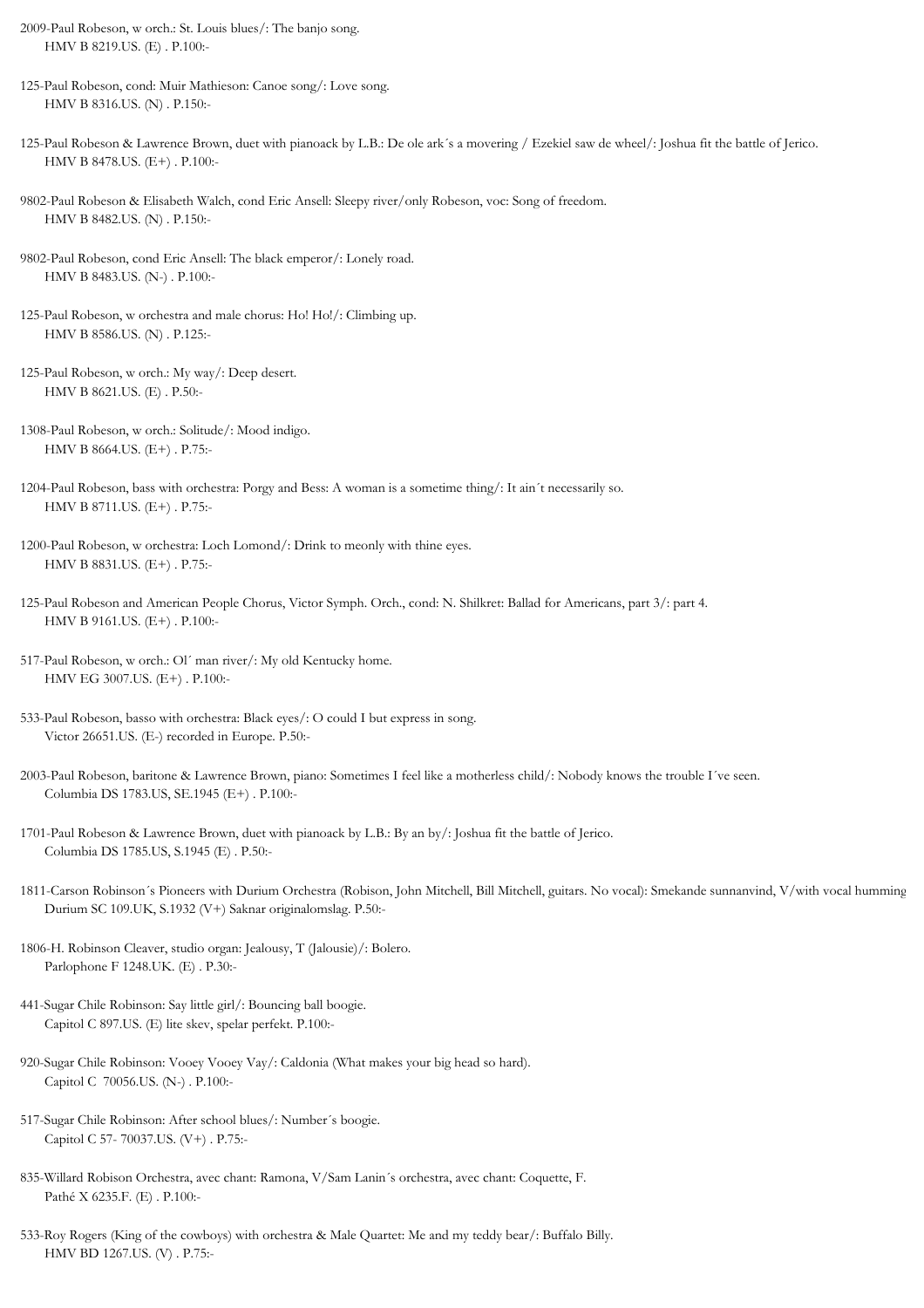- 533-Roy Rogers (King of the cowboys) with orchestra: I met a miss in Texas/: The kid with a rip in his pants. HMV MH 107.US. (V) . P.75:-
- 1703-Shorty Rogers and his Giants: Sam and the lady/: Over the rainbow. Capitol C 15764.US. (N-) . P.100:-
- 1904-Joe Roland Modern Symfonet, vocal: Paula Castle: Love is just a plaything/end ork: Sally is gone. Cupol 9009.SE.1950 (E+) . P.125:-
- 248-The Romaine Orchestra: Dance your shoes away, onestep/: Parisian Pierrot, F. HMV B 1803.US. (V+) . P.50:-
- 248-The Romaine Orchestra: Pasadena, F/: Why did I kiss that girl, F. HMV B 1814.US. (E+ (nail drop s.1)) . P.50:-
- 248-The Romaine Orchestra: Take a step, F/: What´ll I do?, V. HMV B 1831.US. (E+) . P.100:-
- 1100-Boris Romanoff mit seinem Balalaika-Orchester: Alt-russischer Husarenmarsch/: Kasbeck. Telefunken M 6020.DE, Russia. (N-) . P.100:-
- 1904-Ronnie Ronalde and vocal quartet, cond: Frank Chackfield: In a monastery garden/: Bells across the meadow. Columbia DB 2583.UK. (E) . P.50:-
- 1804-Ronnie Ronalde, bird whistling Cond: Arturo Steffani: Dream of olwen/: When you were sweet sixteen. Columbia DB 2756.S, UK. (E) . P.50:-
- 1308-Ronnie Ronalde, singing and yodeling, cond: Arturo Steffani: Grandfather kringle/Ronnie Ronalde, whistle: The skaters waltz. Columbia DB 2941.UK. (E+) . P.75:-
- 2101-Ronnie Ronalde, whistling with Bob Farnon orchestra: Down in the forest/: Bird songs of eventide. Decca F 9261.SE, UK. (E) . P.50:-
- 504-Edmundo Ros and his Rumba Band: Chiquita banana, calypso/: Cancion Cubana, bolero. Decca F 8725.UK. (E) . P.50:-
- 500-Rosario (Castanets and dancing) acc. by Pablo Miquel & Angel Curras, two pianos: Espana: Malaguena Op.165/: La Vida Breve: Danza Espagnole Nr.1. Columbia DX 1846.Esp, UK. (N-) 12". P.200:-
- 225-Nica Rosati; con G.F. Intra il suo Compl.: Que sera sera/: Perché m´hai fatto innamorare. Pathé MG 384.I. (V+) . P.50:-
- 9832-Hammond organ: Barney Ross: Charmaine, V/: Ramona, V. Philips P 15432.. (E) . P.30:-
- 1904-Tino Rossi, Orch: M. Marcel Cariven: Ideal Melodie/: Si vous l´aviez compris. Columbia BF 42.I. (E+) . P.100:-
- 2011-Tino Rossi, w orch: Santa Lucia/: Tarantella. Columbia DB 1746.I. (E) . P.50:-
- 141-Tino Rossi, w orch: Roses of Picardy/: Little grey home in the west. Columbia DB 1913.I. (V+) . P.50:-
- 1701-Tino Rossi, dir: Ray Ventura: La chemin de ma belle/: Sur les alles de France. Columbia DC 348.F. (E) . P.50:-
- 1204-Tino Rossi, dir: Pierre Spiers: Moulin Rouge/: Madalena. Columbia DCF 110.F. (E) . P.50:-
- -Tino Rossi, Orch: M Marcel Cariven: Loin des guitares/: Bella Ragazzina. Columbia DF 2002.I. (E-) . P.50:-
- 1703-Tino Rossi, Orch: M Marcel Cariven: Au bal de l´amour (Under takåsarna i Paris)/: Paris voici Paris. Columbia DF 2459.I. (E+) . P.75:-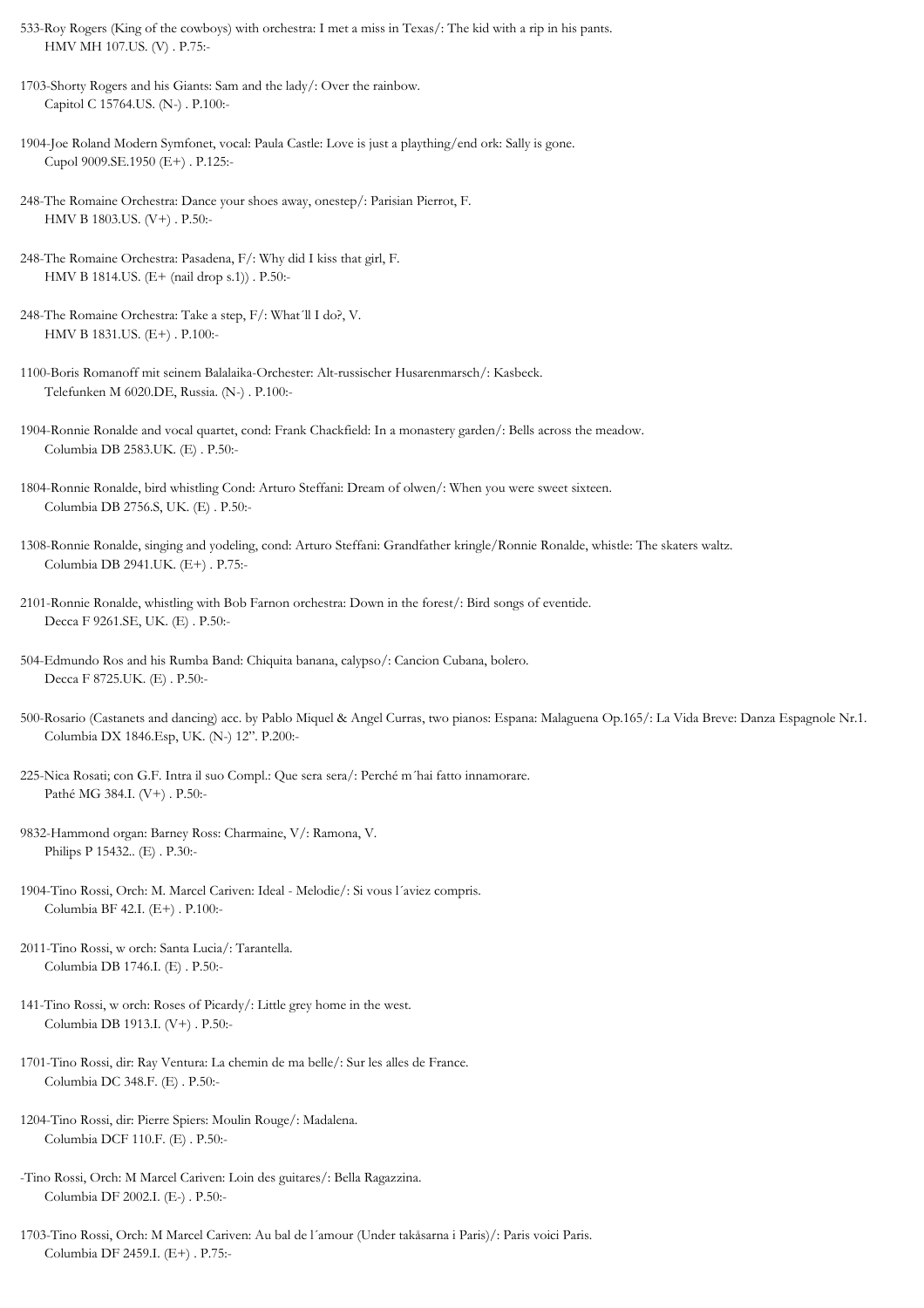- 1904-Tino Rossi, Orch: M Marcel Cariven: Serenade Portugaise/: O Mia Bella Napoli. Columbia DF 2509.IT. (E) . P.50:-
- 9832-Tino Rossi, mit Orchester: Ideale/: Si vous l´aviez compris. Columbia DW 4846.I. (V+) . P.50:-
- 1703-Tino Rossi, dir: Marius Coste: La belle puvrez moi donc/: J´ai deux chansons. Columbia LF 205.F. (E) . P.100:-
- 2011-Harry Roy and his Band: Wednesday night pop, F/voc Marjorie Kingsley & Harry Roy: Madelaine, F. Columbia DS 1383.S, UK. (E) . P.50:-
- 2009-Harry Roy and his Tiger-Raggamuffins: Farewell blues, You rascal you, Muddy Waters/: Shine, My sweetie went away, Sweet Jenny Lee. Odeon A 272003.UK. (E-) . P.50:-
- 9802-Harry Roy a h Orch from The Mayfair Hotel: The Continental, F/w vocal refrain: La Cucaracha, rumba. Odeon A 272011.UK. (V) . P.30:-
- 1702-Harry Roy´sTiger-Ragamuffins (on two pianos): Foxtrot medley, part 1/: part 2. Odeon O 25311.UK. (E) . P.50:-
- 9802-Harry Roy a h Orch, w voc refrain: Dixie after dark, F/: Sidewalks of Cuba, rumba. Parlophone F 128.UK. (E) . P.50:-
- 1805-The Royal Air Force Dance Orchestra, vocal: Sid Colin: Cow cow boogie/: Commando patrol. Decca F 8364.UK. (E+) . P.75:-
- 1805-The Royal Air Force Dance Orchestra, vocal: Jimmy Miller: Please don´t say no, SF/: I should care, SF. Decca F 8548.UK. (E+) . P.75:-
- 1100-Royal Hawaiians, with vocal trio: Down in Waikiki/: Rainbow of love. Brunswick A 7646.US. (E+) . P.125:-
- 920-Russian Balalaika Orchestra: Norwegian dance No.2/: Por fin toros, paso doble. Columbia 3779.Russia. (V+) . P.50:-
- 537-Lewis Ruth Band avec refrain vocal: C´est suffisant pour des amants, F/: Mon amour quand je danse avec toi, V. Gramophone K 6207.F. (E+) . P.300:-
- 920-Sopran Erna Sack von der Staatsoper, Dresden mit Orchester. Dir. Hans Bund: Schlaf ein mein Kind schlaf ein/: Schlaf ein mein Blondengelein (Ay ay ay). Telefunken A 1718.DE. (E-) . P.75:-
- 2003-Erna Sack, Dir. Rolf Schröder: Ciribiribin/: Vieni Vieni. Musica A 8826.DE.1938 (E+) . P.100:-
- 101-Erna Sack, Dir. Rolf Schröder: Ciribiribin/: Vieni Vieni. Telefunken A 2468.DE.1938 (E) Textnote incl.. P.100:-
- 2101-Mile Sagawe an der grossen Kino-Orgel im Mercedes-Palast, Berlin: Tonfilm-Erinnerung. Potpourri/: 2. Teil. Odeon O 28081.DE. (N-) . P.100:-
- 630-Harry Salter and his orchestra: I´m just a vagabond lover, foxtrot avec chant/: Pagan love song, V. Pathé X 6292.. (E) . P.100:-
- 232-Henry Salvador, et ses rythmes: Le loup, la biche et le Chévalier/: Le marchand de sable. Polydor 560184.F. (E+) . P.125:-
- 500-Horvath Sandor mit seinem Orchester: Hör mein Lied, Violetta/: Irene, Ungarische Romanze und Lied. Telefunken A 2409.DE. (V+) . P.30:-
- 9802-Jan Savitt a h Top Hatters: Always in my heart, F/: Jersey bounce, F. HMV BD 5770.UK. (V-) . P.30:-
- 248-Savoy Orpheans, London: Dream daddy, F/: Driftwood, F. HMV B 1917.UK. (E) . P.100:-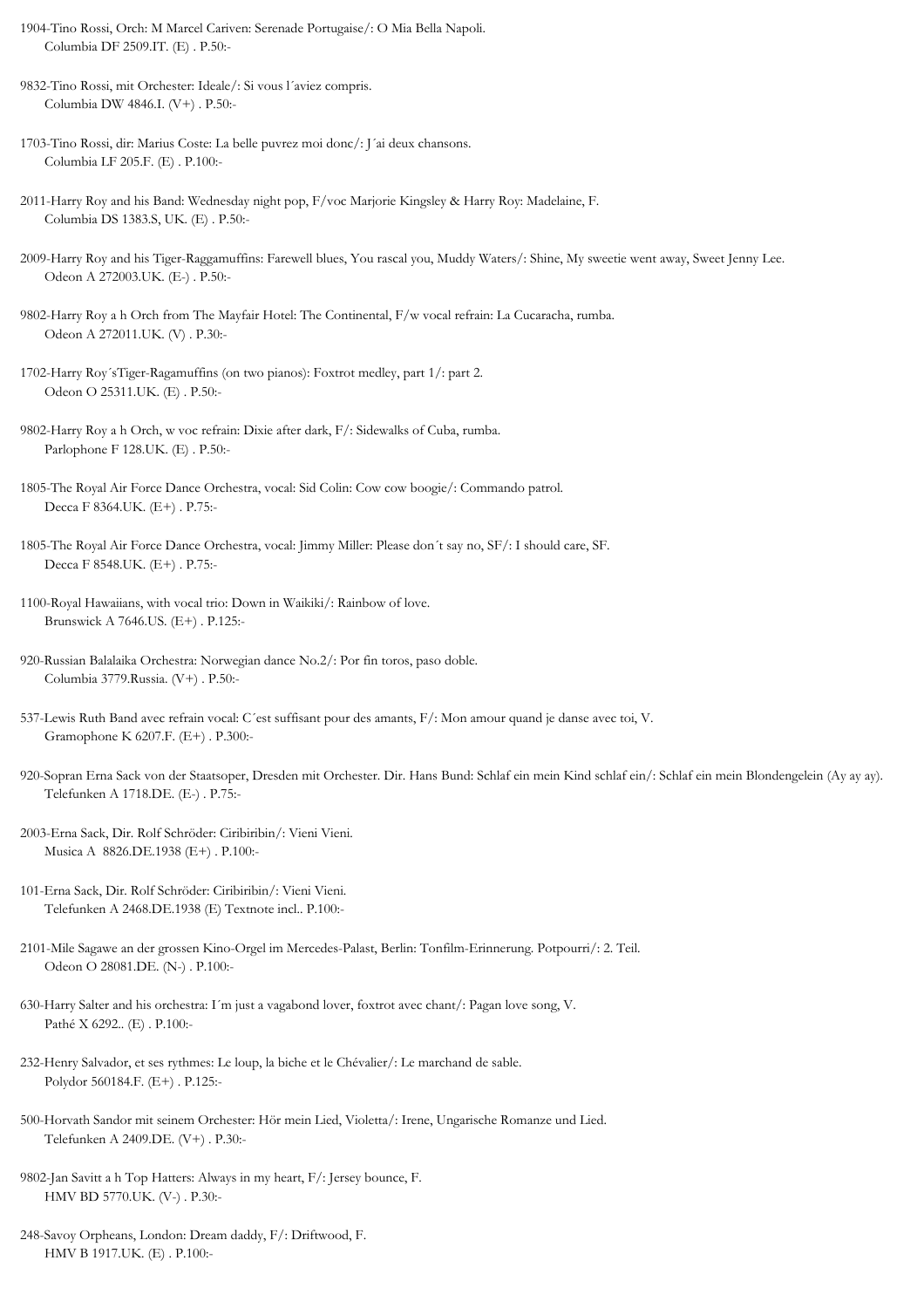- 530-Savoy Orpheans at the Savoy Hotel, London: Moonlight and roses, F/: Always, V. HMV B 2171.UK. (E+) . P.50:-
- 530-Savoy Orpheans at the Savoy Hotel, London: Valencia, onestep/: The Student Prince, V. HMV B 2272.UK. (N-) . P.75:-
- 1804-Savoy Orpheans at the Savoy Hotel, London: The prisoner´s song, F/: By the water of Perkiomen, V. HMV B 5046.UK. (E) . P.100:-
- 931-Efim Schachmeister mit seinem Künstler-Ensemble: Cosi piange Pierrot (Pierrots Tränen), F/: Folie de Jazz (Jazz-Fieber), F. Polyphon X 20297.DE. (E) . P.50:-
- 307-Efim Schachmeisters orkester: En är för liten och en är för stor/: Inte gör det mej nå´t. Polyphon XS 41133.SE, DE.1928 (V) . P.50:-
- 307-Efim Schachmeisters orkester: Nordens Venedig, V/: Emigrantvalsen. Polyphon XS 41173.SE, DE.1928 (V) . P.30:-
- 601-Tito Schipa, Tenor mit Orchester und Chor: Wo ist mein kleines Mädel?/: Vivere. Electrola DA 4432.DE. (V+) . P.50:-
- 1911-Joseph Scmidt mit Orchesterbegleitung: Wenn du jung bist gehört dir die Welt, V/: Nur wer die Sehnsucht kennt, Lied. Odeon O 4712.DE. (E+) Multi-lingual Jewish-orthodox tenor vocalist and film actor 1904-1942. P.125:-
- 533-Willy Schneider med kör, Hermann Hagestedts orkester: Einmal am Rhein, Rheinlieder/: del 2. Polydor 48593.DE. (N-) . P.50:-
- 1903-Rudi Schuricke, Gesang mit Harmonika-Orchester "Alle Neune", Leitung: Horst Hoffman: Senor och Senorita, F/Gesang: Horst Hoffman: Hörst du dieMan

. Odeon O 31645.DE. (E) . P.100:-

- 1701-Rudi Schuricke, dir: Hans Bund: Ganz leis´ erklingt Musik, Lied/: Und wieder geht ein schöner Tag zu Ende, Lied. Polydor H 47595.DE. (E+) . P.100:-
- 1702-Rudi Schuricke und Waldo Favre Chor mit Orchester, dir: Herbert Müller-Endenthum: Nacht für Nacht/: Ein Leben lang. Polydor H 47766.DE. (E) . P.100:-
- 2101-Rudi Schuricke, Alfred Hause Tango orkester: Mandolino Mandolino, T/: Florentinische Nächte, T. Polydor H 48314.D. (E) . P.50:-
- 2101-Rudi Schuricke, Alfred Hauses Tango-ork o Waldo Favre-kören: Lago Maggiore/: Adieu adieu. Polydor H 48377.D. (E+) . P.50:-
- 1904-Rudi Schuricke, med barnkör och orkester: Mutterlied, V/: Wir zwei sind die besten Kameraden, F. Polydor H 48714.DE. (E+) . P.50:-
- 715-Raymond Scott Quintette: Twilight in Turkey/: The toy trumpet. Columbia DS 1674.US.1937 (E+) . P.100:-
- 1904-Ben Selvin and his orchestra with vocal chorus: Stars are the window of Heaven, V/: When you waltz with the one you love, V. Brunswick A 142.DE. (E) . P.50:-
- 533-Rosita Serrano mit grossem Begleitorchester Dir: Michael Jary: Küss mich bitte bitte küss mich, F/: Mein und dein, Langsamer Foxtrot. Telefunken A 2583.DE. (E) . P.100:-
- 1308-Rosita Serrano, Dir Michael Jary: Der kleine Liebesvogel, V/: Mein Herz sehnt sich nach Liebe, V. Telefunken A 2631.DE. (E+) . P.100:-
- 630-Rosita Serrano, Dir Michael Jary: Ein fröhlicher Sonntag/: Rumba Tambah. Telefunken A 2649.DE. (E spårskada) . P.30:-
- 504-Rosita Serrano, Dir: Michael Jary: Und die Musik spielt dazu, SF/: Roter Mohn, T. Telefunken A 2702.DE. (V+) . P.50:-
- 1308-Rosita Serrano, Dir Michael Jary: Das ist mein Parfum/: Oui Madame. Telefunken A 2785.DE. (E) . P.100:-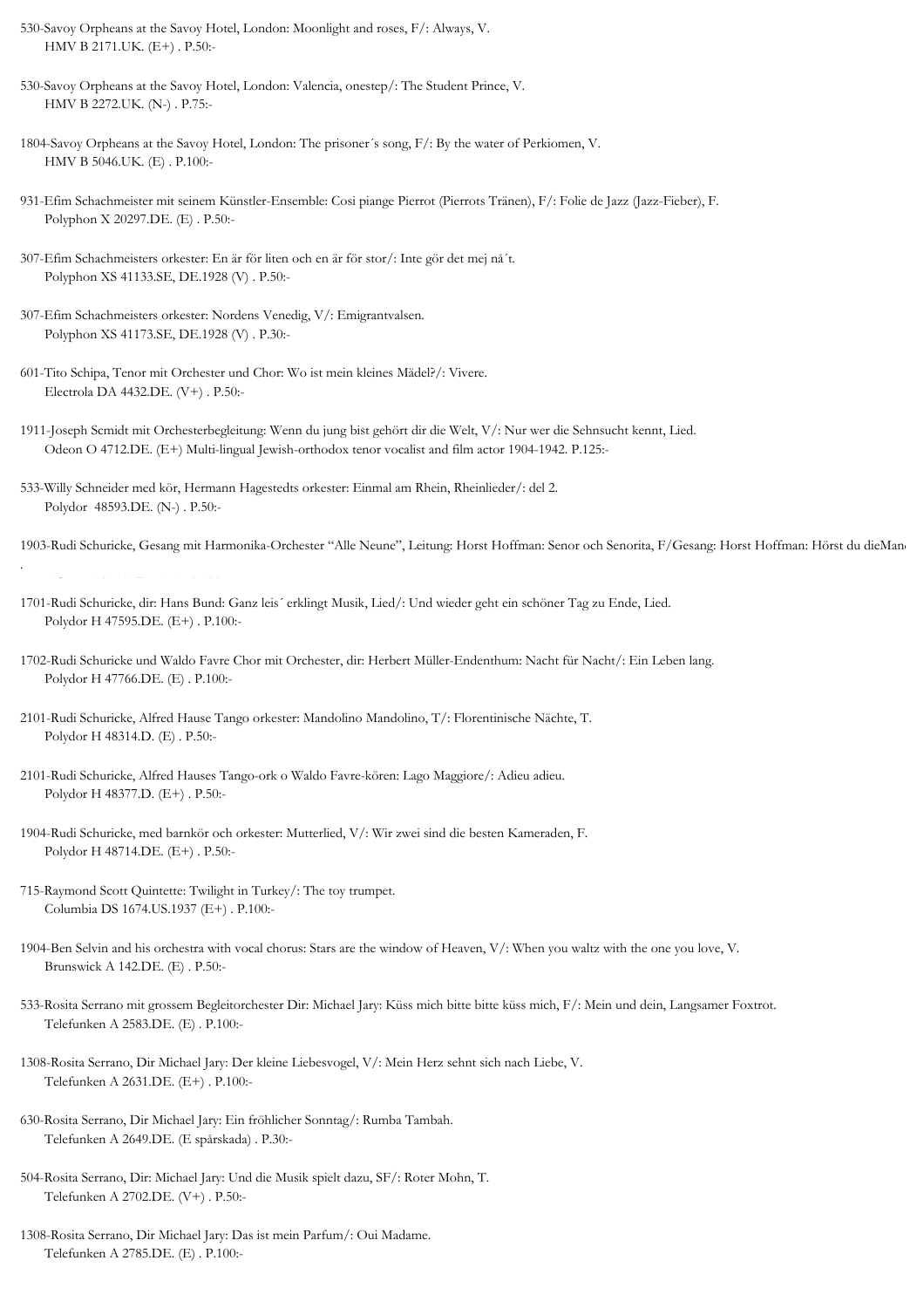- 920-Rosita Serrano mit Orchesterbegleitung: Vieni Vieni, Lied/: Im einer Nacht im Mai, Lied. Telefunken A 2792.D. (E) . P.100:-
- 715-Rosita Serrano, Leitung: Adalbert Lutter: Du hast Glück bei den Frau´n Bel-Ami, F/: Fasse dich kurz wenn du von Liebe sprichst. Telefunken A 2800.DE. (E) . P.100:-
- 715-Rosita Serrano mit Begleitorchester : Schön, dass du wieder bei mir bist, Lied/: Bobby, Lied. Telefunken A 10041.DE. (E-) . P.75:-
- 449-Rosita Serrano, Kurt Hohenberger Solistenorchester: Heute Abend kommt Charly zu mir!, chanson/: Wenn der Toni mit der Vroni, V. Telefunken A 10092.S. (N-) . P.125:-
- 1308-Rosita Serrano, Kurt Hohenberger Orchester: Ti pi tin, V/: Estrellita. Telefunken A 10104.DE. (E+) . P.100:-
- 1812-Rosita Serrano mit Begleitorchester: Geh´ nur zu einer andern, Langs. Foxtrot/: Nach jedem Abschied gibt´s ein Wiedersehn, Langs. Waltzer. Telefunken A 10459.DE. (E) . P.50:-
- 2011-Rosuta Serrano und Gesangstrio, Teddy Stauffer mit seinem Original-Teddies: Ti pi tin, V/und Eric Helgar, Gesang: Vilja-Lied. Telefunken E 2758.DE. () 12". P.100:-
- 1812-Rosita Serrano, Dir Michael Jary: La Paloma/: Carmencita la gitana. Telefunken A 2563.DE.1938 (E) . P.50:-
- 1708-Rosita Serrano, Dir Michael Jary: La Paloma/: Carmencita la gitana. Ultraphon B 18117.DE.1938 (E) . P.200:-
- 1708-Rosita Serrano, Jack Trommer avec son orchestre: Dites Moi, Je vois aime/: Un amour comme le notre. Ultraphon B 14406.Czeck.1939 (E) . P.200:-
- 1708-Rosita Serrano, Kurt Hohenberger Orchester: Ti pi tin, V/: Estrellita. Ultraphon B 18118.DE.1940 (E) . P.200:-
- 9841-As originally sung by the Seven Dwarfs: Snow White: Dwarf´s yodel song/: Someday my prince will come. Victor 25737.US. (V+) . P.75:-
- 1703-Sharkey Bonano and his Kings of Dixieland: Bourbon street bounce/with vocal by Sharkey: Pizza pie boogie. Capitol 795.US. (E+) . P.50:-
- 9802-Artie Shaw a h Orch: The Donkey serenade, F/: Carioca, F. HMV B 8893.US. (E) . P.50:-
- 722-Artie Shaw & his Orchestra: Back bay shuffle, F/: Jungle drums, F. HMV B 8894.US. (E) . P.75:-
- 722-Artie Shaw and his Orchestra, with vocal refrain: Deep purple, F/: Begin the beguine, F. HMV B 8906.US. (E) . P.75:-
- 9802-Artie Shaw a h Orch: It had to be you, F/: I can´t believe that you´re in love with me, F. HMV B 8948.US. (V+) . P.30:-
- 722-Artie Shaw and his Orchestra: Vilia, F/: Rose room, F. HMV B 8949.US. (E+) . P.75:-
- 722-Artie Shaw and his New Orchestra: Gloomy sunday, F/: Don´t fall asleep, F. HMV B 9116.US. (E) . P.75:-
- 1702-Artie Shaw and his Gramercy Five: Special delivery stomp, F/: Summit ridge drive, F. HMV B 9146.US. (N-
- 723-Artie Shaw and his orchestra: I cover the waterfront/: Marinela. HMV B 9214.US. (E) . P.75:-
- 607-Artie Shaw and his orchestra: Carnival/: Needlenose. HMV B 9291.US. (E) . P.50:-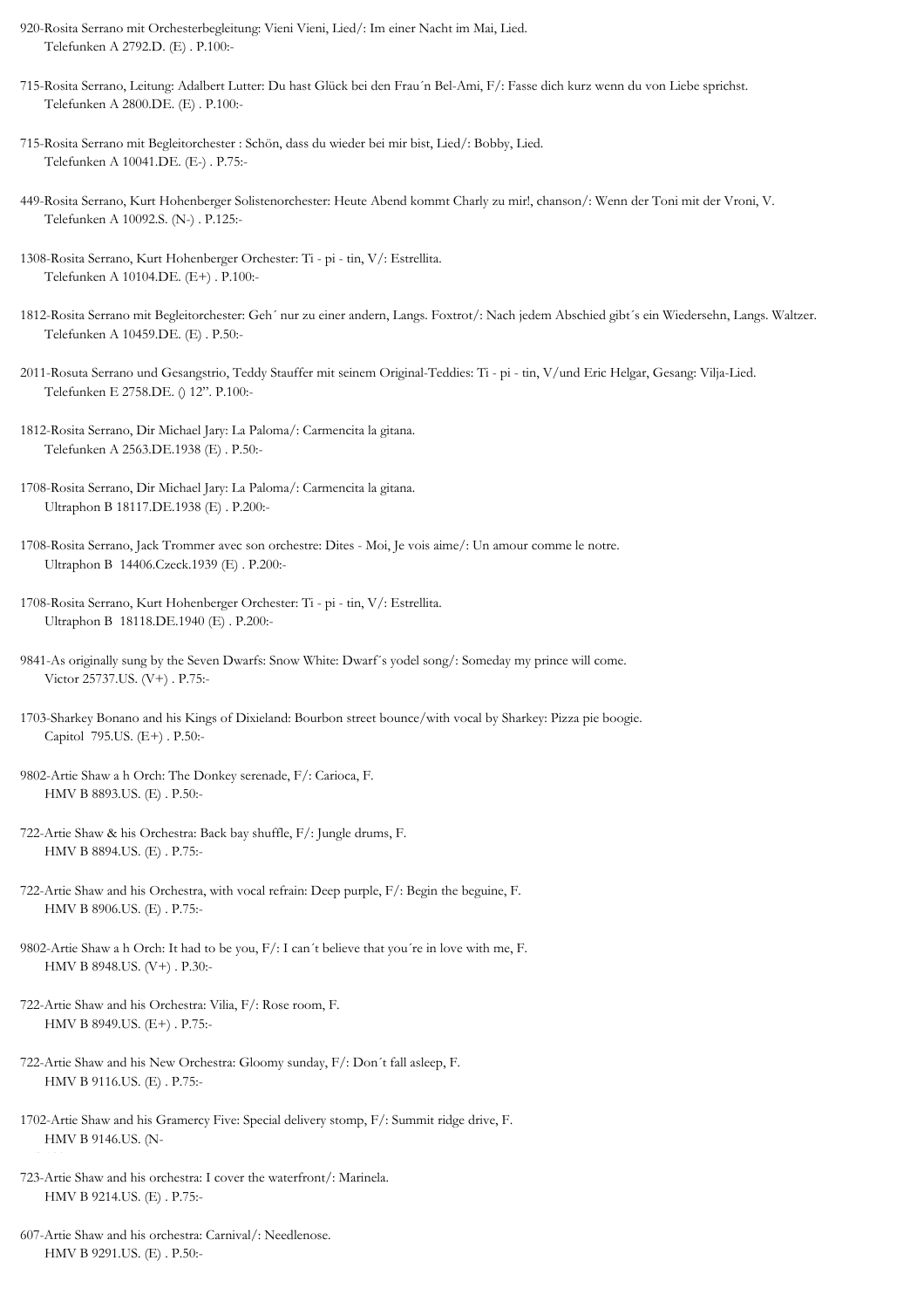1610-Artie Shaw and his orchestra: Concerto for clarinet/: part 2. HMV C 3231.US. (E-) 12". P.50:-

520-Artie Shaw a h Orch: Begin the beguine, F/Benny Goodman trio: Where or when, F. HMV X 6461.US. (V+) . P.30:-

9802-Artie Shaw a h Orch: I didn´t know what time it was, F/: Shadows, F. HMV X 6570.S; US. (E) . P.50:-

835-Artie Shaw and his orchestra: Rockin´ chair, F/: Star dust, F. HMV X 7008.S, US. (N-) . P.100:-

1703-Artie Shaw a h Orchestra, featuring Mel Tormé and his Mel-Tones: What is this thing called love/only orch: In the still of the night. Parlophone R 3032.US. (E+) . P.50:-

705-Artie Shaw and his orchestra: Copenhagen, F/: Cream puff, F. Columbia DS 1510.S, US.1936 (E) . P.75:-

1200-Artie Shaw & his orchestra: The blues/: pt 2. Columbia DS 1382.S.1937 (E-) . P.50:-

301-Artie Shaw orchestra, (voc: Helen Forrest ): Do I love you?, F/w voc refrain: When I love beckoned?, F. HMV Sample Rec (X) 6501.S, US.1939 (E) . P.100:-

234-Artie Shaw orchestra, vocal refrain by Helen Forrest: All in fun, F/: All the things you are, F. HMV Sample Rec. X 6539.S, US.1939 (E+) . P.150:-

723-Artie Shaw orchestra, (voc: Helen Forrest ): Do I love you?, F/w voc refrain: When I love beckoned?, F. HMV X 6501.S, US.1939 (E) . P.75:-

409-Dorothy Shaw, dir: Micha Russel: Feudin' and fightin'/: Mountain gal . Columbia Sample Rec 1742.US, S.1946 (E) . P.100:-

1100-Milt Shaw and his orchestra, with vocal chorus: Walking with Susie, F/with vocal group: Breakaway, F. Columbia 5426.UK. (V+) . P.75:-

2012-Charlie ShaversQuintet; Duddy de Franco cl m.fl.: Musicomania/: If I had you. Gazell 2027.S, US.1945 (E+) . P.75:-

1200-Charlie Shavers tp; Duddy de Franco cl m.fl.: Musicomania/: If I had you. Modern Music M 15.S, US.1945 (E) . P.50:-

9824-George Shearing Quintet: Roses of Picardy/: For you. MGM 387.US. (E-) . P.30:-

620-George Shearing Quintet: Indian summer/: The breeze and I. MGM 431.US. (E) . P.50:-

1703-George Shearing Quintet: Swedish pastry/: They all laughed . MGM 516.US. (E) . P.50:-

1703-George Shearing Quintet: Five o´clock whistle/: Simplicity . MGM 551.US. (E+) . P.50:-

1200-George Shearing Quintet: When lights are low/: Lullaby of Birdland. MGM 571.US. (V) . P.30:-

440-George Shearing Quintet, vocal by Teddi King: Midnight belongs to you/vocal by The Ray Charles Singers: Adieu. MGM 867.UK. (N-) . P.50:-

9824-George Shearing Quintet: I didn´t know what time it was/: East of the sun. MGM 6052.US. (E) . P.30:-

<sup>2103-</sup>Charlie Shavers tp; Duddy de Franco cl; m.fl.: Broadjump/: Serenade to a pair of nylons. Modern Music M 14.SE, US. (E) . P.50:-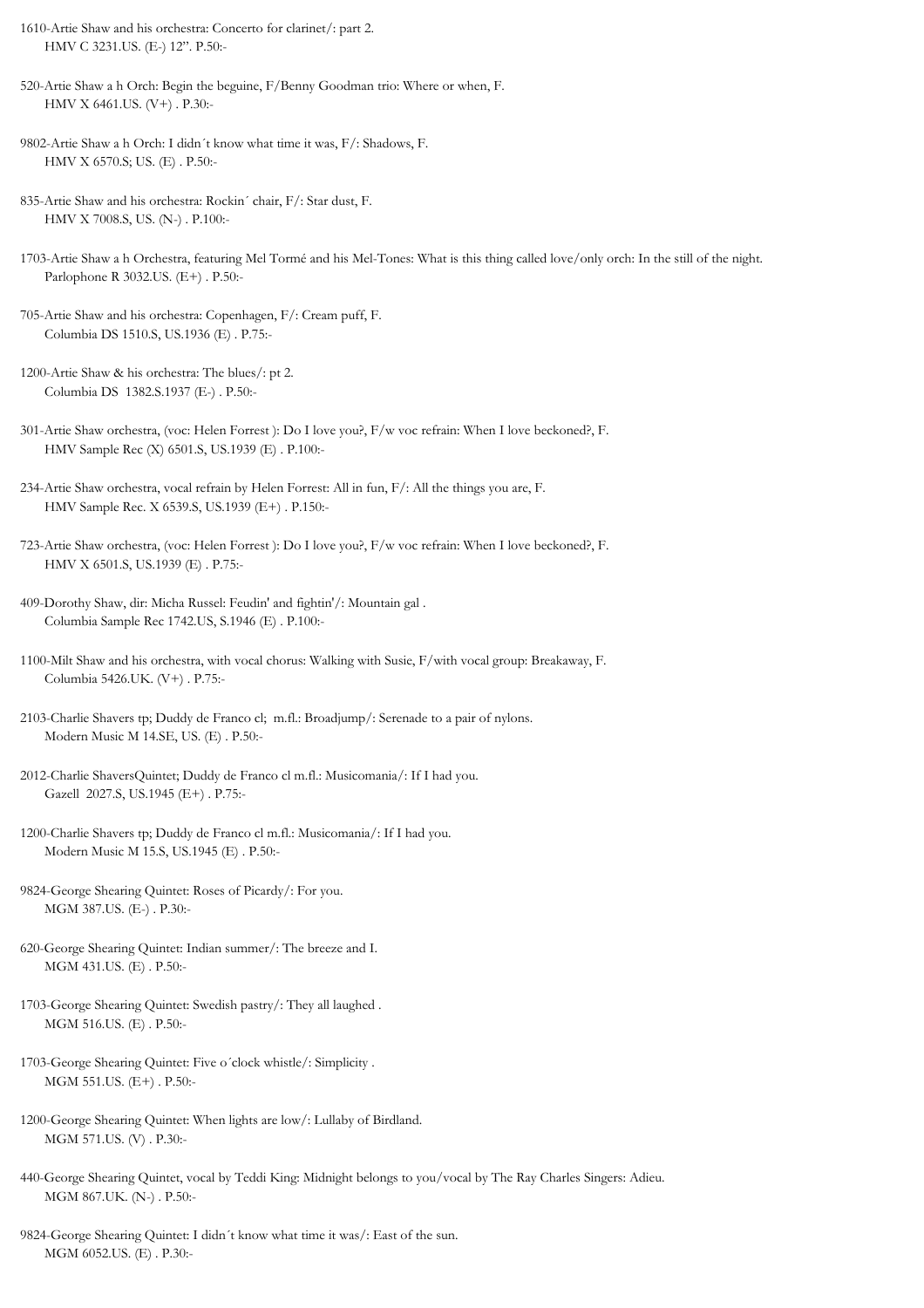- 9824-George Shearing Quintet: I´ll remember april/: Jumping with Symphony Sid. MGM 6066.US. (V) . P.30:-
- 931-George Shearing Quintet: September in the rain/: Bop, look and listen. MGM 6045.S, US. (E-) . P.30:-
- 1703-George Shearing Quintet: Cynthia /: Pick yourself up . MGM 6097.US.1950 (E) . P.50:-
- 1703-George Shearing Quintet: How high the moon/: So this is Cuba. MGM 6101.US.1951 (E+) . P.50:-
- 232-Anne Shelton with The Wardour Singers, Roy Robertson Orchestra: Hearts/: Put your shoes on Lucy. Decca F 9102.UK. (V+) . P.50:-
- 920-Bobby Sherwood and his orchestra: Sherwood´s forest (Original composition and orchestration by Bobby Sherwood)/voc: Bobby Sherwood: Least that´s my o Capitol C 286.US. (N-) . P.50:-
- 1904-Nat Shilkret & Victor Orchestra: Rainbow of love, V/: Hallelujah, F. HMV X 2514.S, UK. (V+) . P.50:-
- 503-Dinah Shore, dir: Sonny Burke: All my love/: Buttons and bows. Columbia DB 2446.US. (E) . P.50:-
- 715-Dinah Shore, dir: Harry Zimmerman: Cotton candy and a toy balloon/cond: Sonny Burke: Once in a while. Columbia DB 2728.US. (E+) . P.50:-
- 503-Dinah Shore, dir: Harry Zimmerman: So in love/and The Starlighters: Kiss me Kate: Always true to you my fashion. Columbia DB 2820.US. (E) . P.50:-
- 138-Dinah Shore, w orch.: Two silhouettes/: All that glitters is not gold. Columbia DS 1650.S, US. (E) . P.50:-
- 1308-Dinah Shore, with "Two in Accord": Far away places/and The Modernaires, cond: Sonny Burke: The Stanley steamer. Columbia DS 1787.S, US. (N-) . P.75:-
- 138-Dinah Shore, dir: Sonny Burke: I´ve been hit/dir: Harry Zimmerman and Male Quartet: Forever and ever. Columbia DS 1800.S, US. (E) . P.50:-
- 323-Dinah Shore, Sonny Burke orchestra: So dear to my heart/and Buddy Clark, voc and Ted Dale orchestra: Baby it´s cold outside. Columbia DS 1821.S, US. (E+) rec 1947 resp. 1949. P.75:-
- 715-Dinah Shore & Tony Martin with Henri Rene´s Orchestra and Chorus: In your arms/: A penny a kiss. HMV B 10034.US. (E) . P.50:-
- 9832-Dinah Shore, Henri René´s Orchestra & Chorus: How many times/: Ten tousand miles. HMV B 10122.US. (V+) . P.50:-
- 9818-Dinah Shore, Henri Rene´s Orch: Blues in advance/: Hi-lili Hi-lo. HMV B 10385.US. (V+) . P.50:-
- 440-Dinah Shore with orchestra: Memphis blues/: Manhattan serenade. HMV BD 1043.UK. (E+) . P.50:-
- 503-Dinah Shore, Henry Levine and his Dixieland Octet: Body and soul, F/: Chlo-e. HMV DB 1026.US. (E) . P.50:-
- 1703-Dinah Shore with orchestra: Star dust, F/: Sophisticated lady. HMV DB 1035.US. (E+) . P.100:-
- 1904-Dinah Shore, dir. Sonny Burke: The gipsy/: Laughing on the outside. Columbia DS 1623.S, US.1946 (E) . P.50:-
- 323-Dinah Shore, cond. Harry Zimmerman: Kiss me Kate: So in love/: Always true to you in my fashion. Columbia DS 1807.S, US.1948 (E-) . P.50:-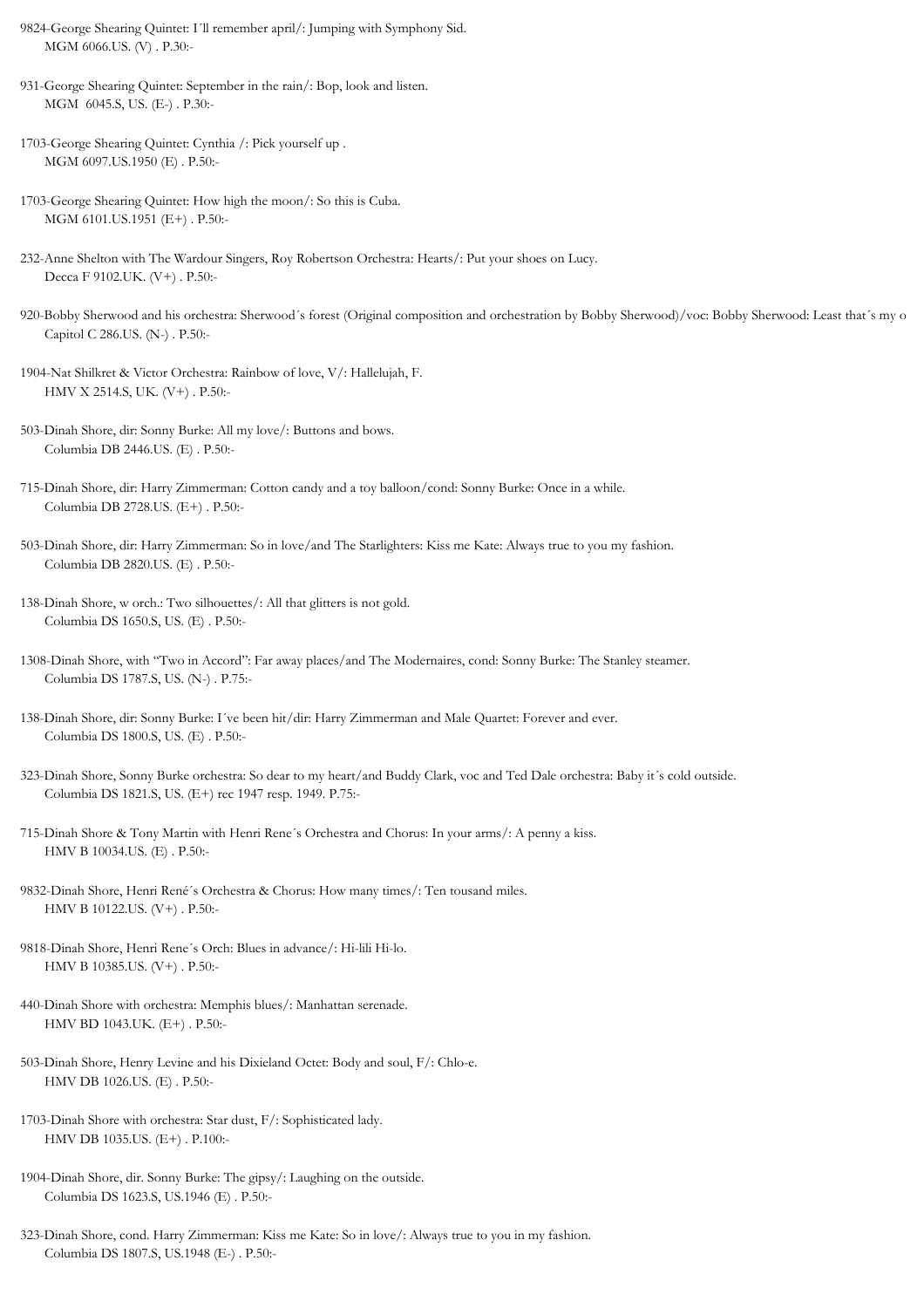- 1200-Dinah Shore and Jack Smith, orchestra cond by Harry Zimmerman: "1812" (Eighteen-Twelve)/D Shore with quartet : Can anyone explain? (No! No! No!) . Columbia DS 1921.US.1950 (V+) . P.50:-
- 9802-Horst Hanns Sieber, Wurlitzer-Orgel: Narcissus/: Elegie. Telefunken A 1935.DE. (V) . P.30:-
- 9821-Por Antenor Silva e seu grupo, Sao Paulo: Trabaio si eu quisé/: Ol Macumba. Arte-Fone 4012.Brasil. (E) . P.200:-
- 533-International Novelty Orchestra: ´Twas on the month of May-Katinka/: Chinese Billikens. Victor 18979.US. (E) . P.100:-
- 533-Reinald Werrenrath, baritone with orchestra: Battle hymn of the Republic "John Browns body"/: Columbia the Gem of the Ocean. Victor 45121.US. (V+) . P.50:-
- 9818-Victor Silvester a h Ballroom Orchestra: Laura, SF/: Goodbye blues, quickstep. Columbia FB 3126.UK. (E+) . P.50:-
- 9818-Victor Silvester and his Ballroom Orchestra: Symphony, SF/: You came along, quickstep. Columbia FB 3154.UK. (E+) . P.50:-
- 9802-Victor Silvester a The Ballroom Orch: Love walked in, SF/: Somebody wonderful, quickstep. Columbia FB 3702.UK. (V+) . P.30:-
- 1812-Victor Silvester and his Ballroom Orchestra: At the close of a long, long day, V/: The touch of your lips, quickstep. Odeon OF 5178.F. (E) . P.50:-
- -Victor Silvester a h Ballroom Orch: Sympathy, V/: Afraid to dream, quickstep. Odeon OF 5553.F. (E) . P.30:-
- -Victor Silvester´s Harmony Music: Liebestraum, V/: The teddy bear´s picnic. Odeon OF 5795.F. (N-) . P.30:-
- 424-Tommy Greys Dance Orchester (=Victor Silvester): Close to me, V/: Let´s make a wish, SF. Silverton ST. 3070.S, UK.1936 (V) . P.50:-
- 504-Lee Sims, piano solo: Let´s misbehave/: Mine all mine. Brunswick A 8109.US. (N-) . P.75:-
- 9832-Lee Sims, piano solo: Stardust/: Rockin´ chair. Brunswick A 9096.US. (E) . P.50:-
- 705-Frank Sinatra, contected by Axel Stordahl: Lean baby/: I`m walking behind you. Capitol C 2450.US. (V+) . P.50:-
- 517-Frank Sinatra, cond: Nelson Riddle: Three coins in the fountain/: Rain. Capitol C 2816.US. (E) . P.50:-

1703-Frank Sinatra with Xavier Cugat and his orchestra: Stars in your eyes, slow bolero/: My shawl, slow bolero

1703-Frank Sinatra, dir: Axel Stordahl: Nancy/: Cradle song. Columbia 36868.US. (V) . P.30:-

.

- 1703-Frank Sinatra, dir: Axel Stordahl: All of me/: I went down to Virginia. Columbia 38163.US. (N-) . P.100:-
- 1703-Frank Sinatra, dir: Axel Stordahl: Kiss me again/: My melancholy baby. Columbia 38287.US. (E) . P.50:-
- 1703-Frank Sinatra, dir: Axel Stordahl: Nancy/: A friend of yours. Columbia DB 2202.US. (V+) . P.30:-
- 225-Frank Sinatra, Harry James a h orchestra: Deep night/dir: Axel Stordahl: It´s a long way. Columbia DB 3016.US. (N-) . P.100:-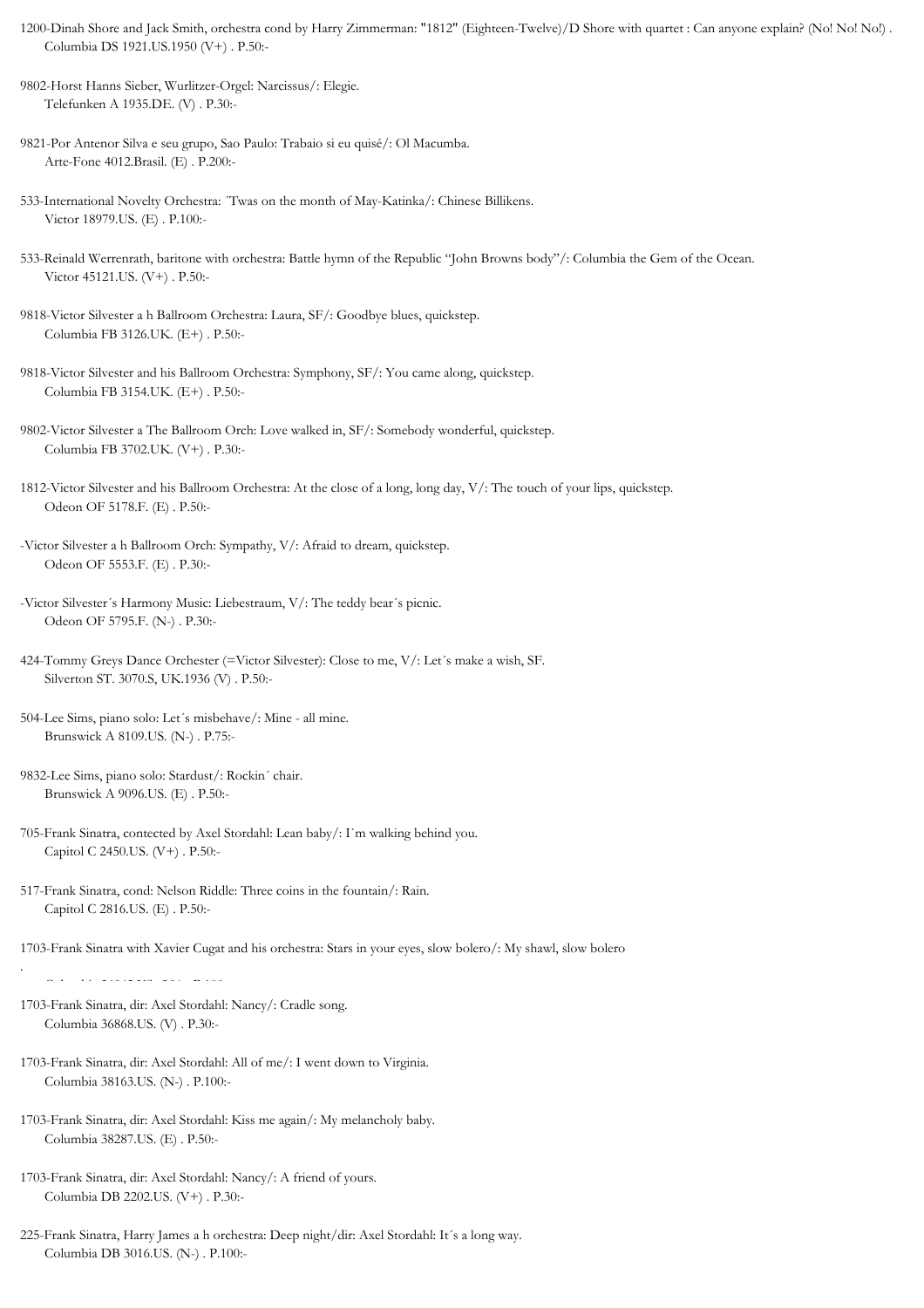- 1812-Frank Sinatra, dir: George Siravo: Lover/: You do something to me. Columbia DB 3270.US. (E) . P.50:-
- 1702-Frank Sinatra, dir: Axel Stordahl: Show boat: Ol´ man river/: Stormy weather. Columbia DX 1216.US. (E+) 12". P.150:-
- 1703-Frank Sinatra with orchestra dir Axel Stordahl: I whistle a happy tune/: Love me. Columbia Special Record 39346.US. (E) Not for sale - for radio stations. P.200:-
- 33-The Singing Dogs, dir. Carl Weismann: Pat-a-cakePat-a-cake, Three blind mice, Jingle Bells/: Oh Susanna. Metronome J 400.SE, Dk.1954 (V+) . P.50:-
- 1200-Arthur (Guitar Boogie) Smith and his Cracker-Jacks: The Memphis blues/Arthur (Guitar Boogie) Smith, mandolinsolo: Mandolin boogie. MGM 363.US. (V) . P.50:-
- 931-Arthur Smith w h Cracker-Jacks: Guitar boogie/: Boomerang. MGM 6023.US. (G+) Rec 1944 resp 1945. P.30:-
- 930-Arthur (Guitar Boogie) Smith, a h Cracker-Jacks: Raindrop polka/w voc refrain: Cubanola Glide. MGM 6047.US, S. (N-) . P.50:-
- 1507-Arthur (Guitar Boogie) Smith: One little, two little, three little times /and his Cracker-Jacks, voc: Arthur Smith: Banjo rag. MGM 6083.US.1947 (V) . P.50:-
- 1806-Bessie Smith with Fletcher Henderson´s Hot Six: Cake walking babies/and her Blue Boys: Young woman´s blues. Columbia DS 1409.US. (E+) rec 1925 resp 1926. P.150:-
- 1308-Bessie Smith, w orch: Take me for a buggy ride/: Gimme a pigfoot. Columbia DS 1601.US. (E) . P.100:-
- 1806-Bessie Smith, vocal with Charley Green, tb and Porter Grainger, p: Me and my Gin/with Buster Bailey, cl and Fletcher Hendersen, p: Gin house blues. HotJazzClub of America HC 77.US. (E+) rec 1928 resp 1926. P.100:-
- 1805-Bessie Smith w L Armstrong, trumpet a Fred Longshaw, organ: St. Louis blues/: Reckless blues. Parlophone R 2476.US. (E-) . P.100:-
- 1805-Bessie Smith & her Blue Boys: Alexander´s Ragtime Band/: There´ll be a hot time in the old town tonight. Parlophone R 2477.US. (N-) . P.150:-
- 1805-Bessie Smith & her Blue Boys: Muddy water/with Fletcher Hendersen, piano and Joe Smith, trumpet: Money blues. Parlophone R 2478.US. (N-) . P.150:-
- 1805-Bessie Smith with Instrumental Trio (w Fletcher Hendersen p, Joe Smith tp etc): Weeping willow blues/with Fletcher Hendersen p, Louis Armstrong tp and C Parlophone R 2479.US. (E+) . P.150:-
- 1805-Bessie Smith & her her Blue Boys (w F Hendersen, C Hawkins etc): Yellow dog blues/: Trombone cholly. Parlophone R 2480.US. (E+) . P.150:-
- 1805-Bessie Smith, w piano and trombone acc.: Soft pedal blues/w novelty acc.: I used to be your sweet mamma. Parlophone R 2482.US. (N-) . P.150:-
- 1806-Bessie Smith with Louis Armstrong c; Fred Longshaw, reed organ: St Louis blues/(Fred Longshaw, piano): Cold in hand blues. Parlophone R 2344.US.1925 (E+) . P.150:-
- 1806-Bessie Smith with Chaley Green, tb and Porter Grainger, p: Empty bed blues/: part 2. Columbia DB 2796.US.1928 (N-) . P.150:-
- 1806-Bessie Smith, w orchestra: Do your duty/: I´m down in the dumps. Parlophone R 1793.US.1933 (N-) . P.150:-
- 520-Ethel Smith and the Bando Carioca: Tico tico, samba/: Lero lero / Rem te vi atrevido. Decca BM 3571.US. (V) . P.30:-
- 1308-Ethel Smith, organ Vocalists: The Travellers: Three little words/: The windmill song, V. Decca BM 4375.US. (E+) . P.50:-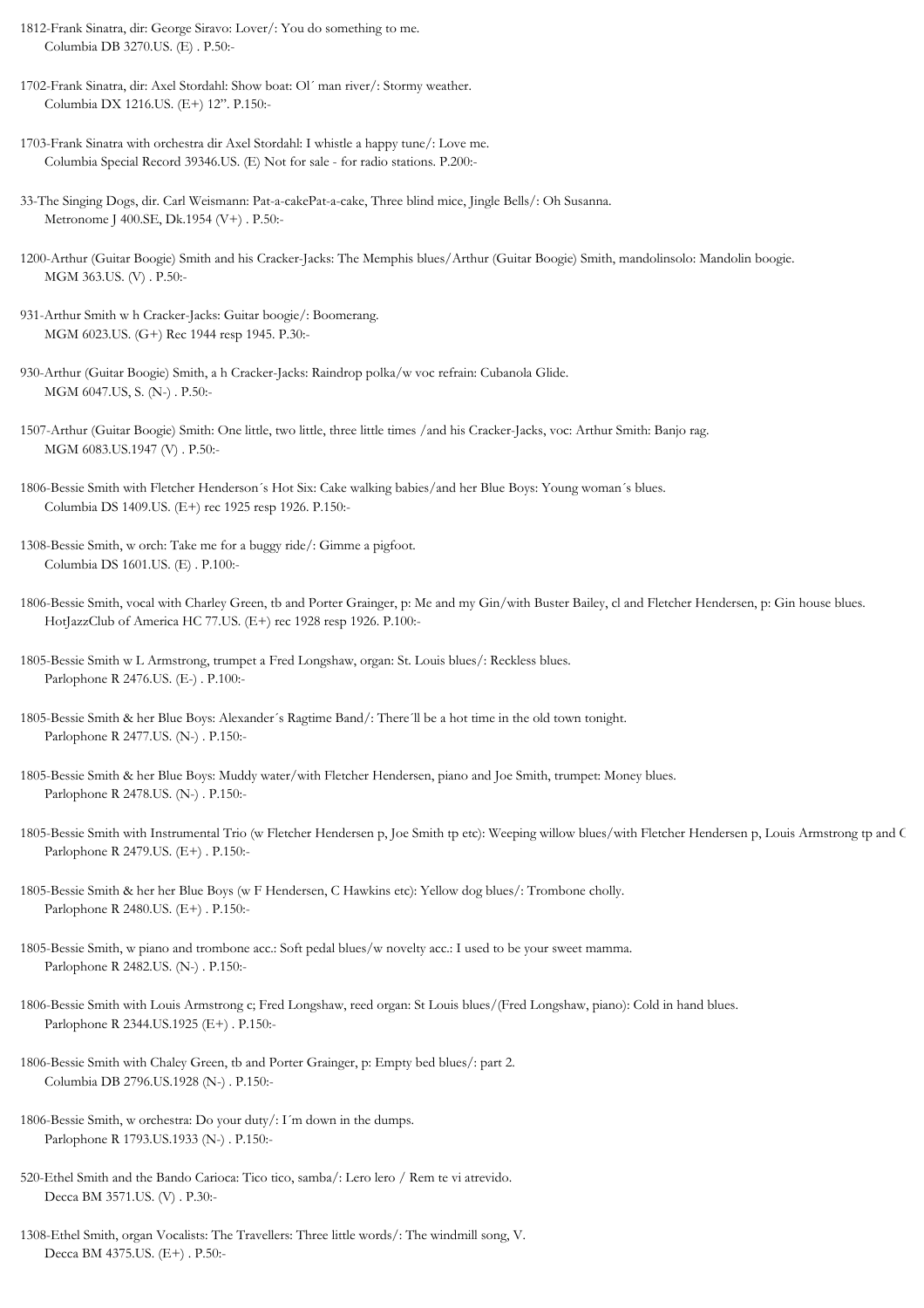- 9832-Jack Smith, w piano: Pretty little baby/: Gimme a little kiss (will ya, huh?). HMV B 2312.UK. (V+) . P.50:-
- 9802-Jack Smith, w orch: Lily of Laguna/: She´s a new kind of old-fashioned girl. HMV B 3191.UK. (V+) . P.50:-
- 503-Jack Smith, m Klavier: Ich küsse ihre Hand, Madame/: Ramona. HMV E.G. 962.UK. (E) . P.125:-
- 9802-Jack Smith, w orch: She´s a new kind of old-fashioned girl/Johnny Marvin: Down among the Sugar-Cane. HMV EA 564.UK. (V+) . P.50:-
- 530-Joseph C. Smith´s orchestra, featuring the laughing trombone: Yellow dog blues, medley foxtrot/Selvin´s Novelty orchestra: Dardanella, F. HMV B 1089.UK. (V+) . P.50:-
- 232-Joseph C. Smith and his orchestra: My sweetie, onestep/: Some sunday morning, medley foxtrot. Victor 18407.US. (E) . P.50:-
- 607-Stuff Smith and his Onyx Club Boys: Upstairs, F/vocal chorus by Stuff Smith: Onyx Club Spree, F. Decca BM 2477.US. (E) . P.100:-
- 9832-Suzy Solidor, dir: Raymond LeGrand: Un refrain chantait/: Da Dánseuse est Créole. Decca MB 8227.F. (V) . P.30:-
- 339-Muggsy Spanier Orchestra: Little David play on your harp, F/M. Spanier and his Ragtimers: Resitating blues, F. Decca BM 3373.US. (E) . P.75:-
- 1701-Muggsy Spanier Orchestra: American patrol, F/voc: Dottie Reid: More than you know, F. Decca BM 3397.US. (E-) . P.50:-
- 1703-Muggsy Spanier and his Ragtime Band: Someday sweetheart, F/: That da da strain, F. HMV B 9008.US. (E+) . P.75:-
- 715-Muggsy Spanier and his Ragtime Band: Big butter and egg man, F/: Dipper mouth blues, F. HMV B 9033.US. (V+) . P.50:-
- 1703-Muggsy Spanier and his Ragtime Band: I wish I could shimmy like my sister Kate, F/: Eccentric, F. HMV B 9047.US. (E+) . P.75:-
- 1309-Muggsy Spanier and his Ragtime Band: Dinah, F/: Black and blue, F. HMV B 9067.US. (E) . P.50:-
- 538-Muggsy Spanier and his Ragtime Band: At sundown, F/: Bluin´ the blues, F. HMV B 9092.US. (E) . P.50:-
- 1703-Muggsy Spanier and his Ragtime Band: Mandy make up your mind, F/: Lonesome road, F. HMV B 9103.US. (E+) . P.75:-
- 232-Muggsy Spanier and his Ragtime Band: Dixie flyer/: Lazy piano man. Metronome B 524.S, US. (E) . P.50:-
- 705-Muggsy Spanier´s Dixieland Band: Eccentric/: A good man is hard to find. Gazell 1029.S, US.1947 (N-) . P.100:-
- 9818-Phil Spitalny a h Orch: What is life without love, F/Vincent Lopez a h Orch: The Shephards serenade, V. Pathé X 6303.F. (V+) . P.100:-
- 1904-The Sportsmen and Mel Blanc and his Woody Woodpeckers voice: Woody Woodpecker/with orch acc.: I´d love to live in Loveland with a girl like you. Capitol C 15145.US. (E) . P.100:-
- 1200-J.H. Squire Celeste Octet: Loin du Bal/: Sans souci, waltz intermezzo Op.49. Columbia DB 1056.UK. (E+) . P.100:-
- 9802-Hermann Stachow, cittra: The old refrain/: Wiegenlied (Mozart). Metronome J 117.S.1950 (E+) . P.100:-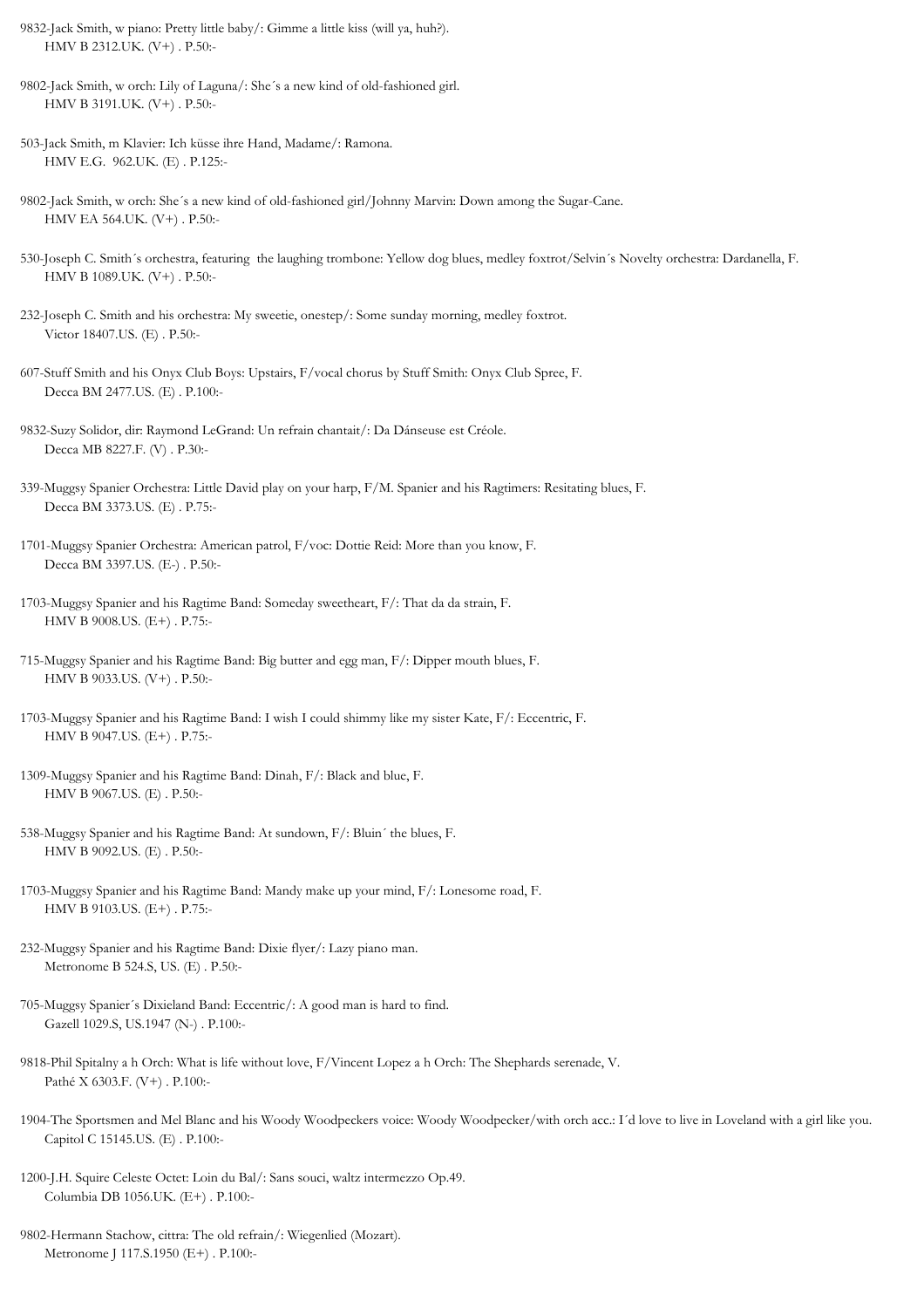- 1812-Otto Stadelmeier, Gesang. Orchester des Opernhauses, Berlin. Leitung: Walter Lutze: Schön ist die Welt: Liebsta, glaub´ an mich/: Frasquita: Hab´ ein blaues Telefunken A 2784.DE. (E) . P.50:-
- 932-Mr Frank Stafford, whistling with orchestral acc. London: The Mocking Bird/: . Zonophone 49253.UK. (G+) 7". P.50:-
- 145-Jo Stafford with Paul Weston orchestra: A friend of yours/and The Pied Pipers: On the sunny side of the street. Capitol C 199.US. (E) . P.50:-
- 601-Jo Stafford: Goodnight Irene/: Our very own. Capitol C 1142.US. (V+) . P.50:-
- 730-The Pied Piers with Paul Weston orchestra: The whiffenpoof song/: Dream. Capitol C 15246.US. (E-) . P.30:-
- 1608-Jo Stafford with the Starlighters and Paul Weston orchestra: Red river valley/: If I ever love again. Capitol C 57- 742.US. (V) . P.30:-
- 440-Jo Stafford and The Norman Luboff Choir, Paul Weston orchestra: A-round the corner/: Don´t worry bout me. Columbia DB 3025.US. (N-) . P.75:-
- 440-Jo Stafford, Paul Weston orchestra: Keep it a secret/: Once to every heart. Columbia DB 3211.US. (N-) . P.75:-
- 440-Jo Stafford, Paul Weston orchestra: Blue moon/with The Norman Luboff Choir: Something to remember you by. Columbia DB 3294.US. (E) . P.50:-
- 301-Cyril Stapleton orchestra, voc: Tom Henry and Quartet: Zip -a dee do -dah/voc: Denny Vaughan: Sooner or later. Decca F 8736.UK. (V+) . P.50:-
- 508-The Stargazers: Zambesi/with Johnnie Gray and his Band of the day: When the swallows say goodbye. Decca F 10696.UK. (E-) . P.50:-
- 1200-Rudy Starita, xylophone solo introducing vibraphone and marimba with Len Phillis, g; Van Philips, sax; Sid Bright, pi: Singin' in the rain, F/Starita, marimba s Columbia 5672.UK. (E) . P.150:-
- 1804-Kay Starr with Orchestra, cond: Harold Mooney: Side by side/: Too busy. Capitol C 9035.US. (E) . P.50:-
- 440-Kay Starr, Hugo Winterhalter´s orchestra and chorus: The Rock and roll waltz/: I´ve changed my mind a thousand times. RCA Victor 20- 6359.US. (V+) . P.100:-
- 1806-Tommy Steele and The Steelmen: A handful of songs/: Water water. Decca F 10923.S, UK. (V+) . P.150:-
- 1806-Tommy Steele and The Steelmen: Butterfingers/: Hey you. Decca F 44343.S, UK. (V) rec. London 1956 resp. 1957. P.150:-
- 9832-Sigi Stenford Orchester, Gesang: Heinz Woezel: Bei mir zu Haus, F/Gesang: Gretl Perelli & Heinz Woezel: Drunten bei dem alten Kirchturm. Philips PH 4051.DE. (N-) . P.75:-
- 630-Sigi Stenford Tanz-Solisten, Gesang: Gerd Blauberg: Ich hab´ mein Herz in Heidelberg verloren/: Im Wirtshaus an der Mosel. Polydor 48442.DE.1950 (V+) . P.50:-
- 530-Sterling Trio, male trio with orchestra: Some day I´ll make you glad/Arthur Fields, tenor with orchestra: Singapore. Victor 18529.US. (E) . P.50:-
- 630-Cal Stewart, Rural comedy: Moving picture at Pun´kin Centre/Charles Ross Taggart, Rural monologue with violin speciality: Old country fiddler and the book a Victor 17931.US. (E) . P.200:-
- 9802-Ian Stewart (piano) from the Berkeley Hotel London: Some enchanted evening/: Bali Ha´i. Parlophone F 2474.UK. (E) . P.30:-
- 9802-Maxwell Stewart´s Ballroom Melody: Shut-eye, quickstep/: Beer barrel polka. Kristall Sv 25101.S, UK. (V) . P.50:-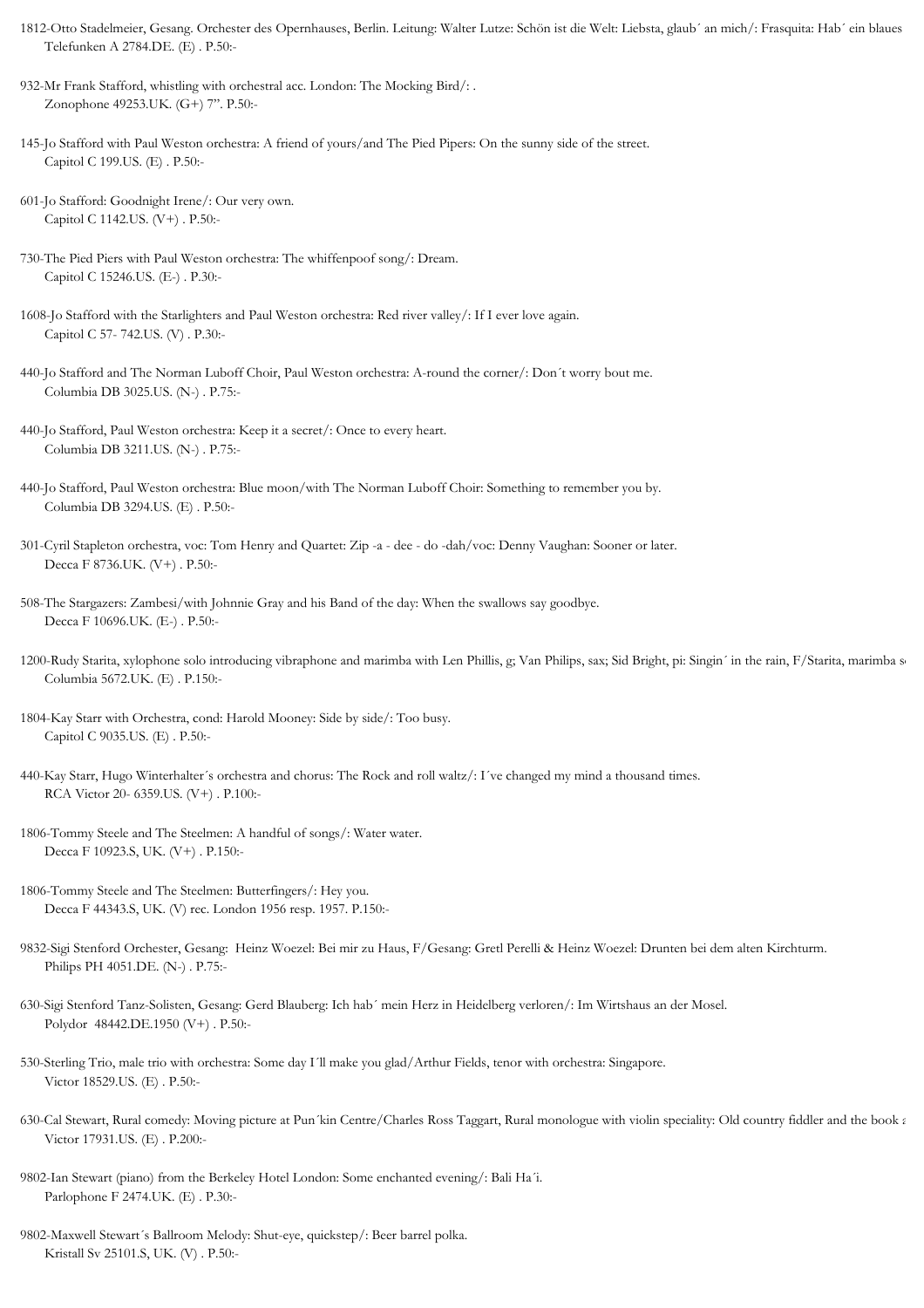- 32-Michael Stewart quartet-sång med Jimmy Carrolls orkester: Juke box baby/Larry Clintons orkester: Poor people of Paris . Karusell K 161.S.1956 (E) . P.100:-
- 1405-Rex Stewart and his orchestra (an Ellington unit): Menelik The Lion Of Judah/: Poor Bubber. HMV JO 282.US.1941 (E+) . P.100:-
- 1200-Slam Stewart Trio, voc: Mabel Godwin: I got my eyes on you/: Bassin´ the blues. Columbia DS 1972.S, US. (E) . P.100:-
- 1904-Lew Stone and his band, w vocal chorus: Call me sweetheart, F/: The Leech, F. Columbial MC 60.UK. (E) . P.50:-
- 1204-Lew Stone and his band, w vocal refrain: Merry Widow. Vilia, V/: Merry Widow waltz song. Regal MR 1504.UK. (E) . P.50:-
- 1806-Street piano Hurdy Gurdy: Millions D´Arlequin/Calliope: Valse Blue. Major Records 5014.US. (E) . P.125:-
- 550-Wilhelm Strienz, cond. Michael Jary: Heimat, deine Sterne, SF/: Im tiefen Keller sitz´ ich hier. Decca C 16067.DE. (E) . P.75:-
- 920-Wilhelm Strienz, Bass-Baritone with orchestra and Jean Bastian, organ: O du Frühliche, O du Selige/: O Tannenbaum. Decca C 16104.DE. (N-) . P.50:-
- 1308-Joe Sullivan, piano solo: Honeysuckle rose/: Gin Mill blues. Parlophone R 1686.US. (E) . P.50:-
- 1308-Joe Sullivan, piano solo: Little rock getaway/: Onyx bringdown. Parlophone R 2006.US. (E) . P.75:-
- 705-Maxine Sullivan, dir: Claude Thornhill: Loch Lomond/: Black eyes. Columbia DB 1861.US. (V+) . P.50:-
- 705-Maxine Sullivan and her orchestra: Annie Laura/: Blue skies. Columbia DB 5042.US. (E-) . P.75:-
- 1910-Maxine Sullivan, dir: Claude Thornhill: A brown bird singing, F/: I'm coming to Virgina, F. Columbia DS 1280.US. (E-) rec. 1937 resp. 1938. P.75:-
- 720-Maxine Sullivan, w orchestra: My blue heaven/: St. Louis blues. Decca BM 3316.US. (E+) . P.75:-
- 1308-Maxine Sullivan with orchestra: Night and day/: Porgy and Bess: It ain´t necessarily so. HMV B 8911.US. (E) . P.100:-
- 705-Maxine Sullivan, w orch.: Night and day/: Kinda lonesome. HMV X 6469.US. (E) . P.50:-
- 720-Maxine Sullivan and her orchestra: Annie Laura/: Blue skies. Parlophone R 2899.US. (V+) Halkskydd klistrad på etiketten. P.30:-
- 517-Yma Sumac, Leslie Baxter orchester: Dance of the moon festival /: Virgin of the sun god. Telefunken C 80141.US. (V+) . P.50:-
- 1904-Paul Fenoulhet with The Skyrocks Dance Orchestra, voc; Doreen Lundy and the Radio Revellers: Hey Ba Ba Re Bop, F/: Cement mixer, F. HMV BD 5943.US. (E+) . P.100:-
- 1805-Luciano Tajoli, dir: M.o. Piubeni: Desiderio/: Madonna della Rose. Parlophone PO 199.I. (E) . P.50:-
- 440-Luciano Tajoli, dir: M.o. Piuben: Maruzzella, canzone napoletana/: Arrivederci Roma. Parlophone PO 217.I. (N-) . P.50:-
- 1812-Dorit Talmadge und Männerchor, Begleitorchester Leitung: Helmut Koch: Lili Marleen/: Der Junge an der Reeling. Odeon O 26502.DE. (E) . P.150:-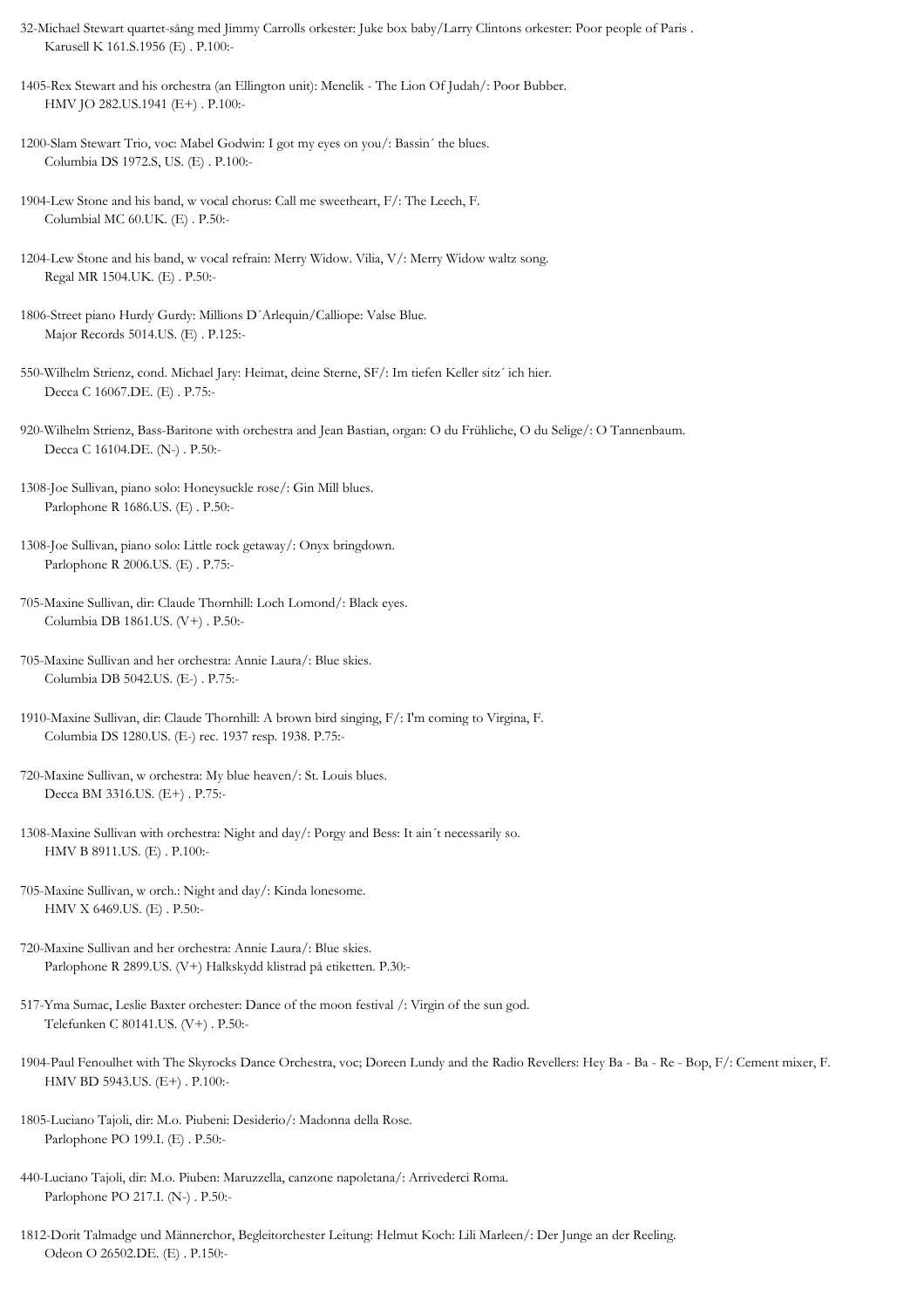530-Tanz-Orchester: Die Kaiserin: ´s Glück ist in der Näh´, V/: Wiener Edelknaben, polka. Grammophon 13455.DE. (E) . P.50:-

1309-Art Tatum, piano solo: After you´ve gone/: Emaline. Decca 1862.US. (E+) . P.75:-

1309-Art Tatum, piano solo: Moonglow/: The shout. Decca 1877.US. (E+) . P.75:-

1309-Art Tatum, piano solo: I ain´t got nobody/: When a woman loves a man. Decca 1978.US. (E+) . P.75:-

- 1309-Art Tatum, piano solo: Star dust/: Ill wind. Decca A 2051.US. (E+) . P.75:-
- 1304-Art Tatum, piano solo: St. Louis blues/: Begin the beguine. Decca BM 3121.US. (E) . P.75:-
- 1309-Art Tatum, piano solo: Lullaby of the leaves/: Sweet Lorraine. Decca BM 4318.US. (E) . P.50:-
- 1204-Art Tatum trio (Tiny Grimes g, Slam Stewart b): I know that you know/: The man I love. Metronome B 515.S, US.1944 (E) . P.75:-
- 520-Richard Tauber, (Cond. Walter Goehr): Smilin´ through/conductur: Henry Geehl: Un peu d´amour. Columbia BS 8.SE, DE. (E-) rec. 1937 resp. 1941. P.100:-
- 9802-Richard Tauber, cond: Dr. Weismann: White Horse Inn: Goodbye/: The song is done. Parlophone PO 181.DE. (E) . P.100:-
- 9802-Richard Tauber, w orch: I love the moon/: A brown bird singing. Parlophone RO 20231.DE. (V+) . P.75:-
- 1308-Richard Tauber, cond: G. Walter: Smilin´ through/: Ah swtt mystery of life. Parlophone RO 20345.DE. (E-) . P.75:-
- 503-Lilian Taylor, pianoforte solo: All I do is dream of you/: I´ll string along with you. Decca F 5199.UK. (E) . P.50:-
- 800-The Capitol Jazzmen (Jack Teagarden, Joe Sullivan, Jimmie Noone...) : Clambake in B flat/voc by Jack Teagarden: I´m sorry I made you cry.
- 1308-Jack Teagarden & his orchestra: Persian rug/voc: Meredith Blake & Jack Teagarden : The sheik of Araby. Parlophone R 2694.US. (E-) . P.75:-
- 1405-Jack Teagarden & his orchestra, with vocal refrain: Especially for you/: You´re the moment of my love. Parlophone R 2721.US. (E+) . P.125:-
- 9824-Tejada y su Gran Orquesta de Conciertos, Palillos: Tona Radely, dir: Mtro. N: Tejada: El Nino de Jerez, pasodoble/: Espana cani, pasodoble. Columbia R 14637.E. (E+) . P.100:-
- 533-A musical caricature of Alec Templeton: "Musical Portraits"/: . RCA Victor Set P 19.US. (E+) 3-record-set in original album. P.500:-/3-rec.
- 1200-Texas Jim Lewis a h Lone Star Cowboys: Seven beers with the wrong woman/voc Cindy Walker: Seven beers with the wrong man. Decca 5874.US. (E) . P.150:-
- 1308-Toots Thielemans Trio (m R Svensson hammond, S Stiberg banjo): Jazz me blues/: Nalen boogie. Metronome J 166.S, US. (E) rec. in Sweden 1950 / 1951. P.150:-
- 9802-The Amazing Jean "Toots" Thielemans, cond Sid Feller: So rare/: Stars fell on Alabama. Philips B 21724.US. (N-) . P.100:-
- 1511-Toots Thielemans (harmonica) with Orchestra: Obsession /: A Russian rag. Vladivostok . Metronome J 227.S, Be.1950 (N-) . P.125:-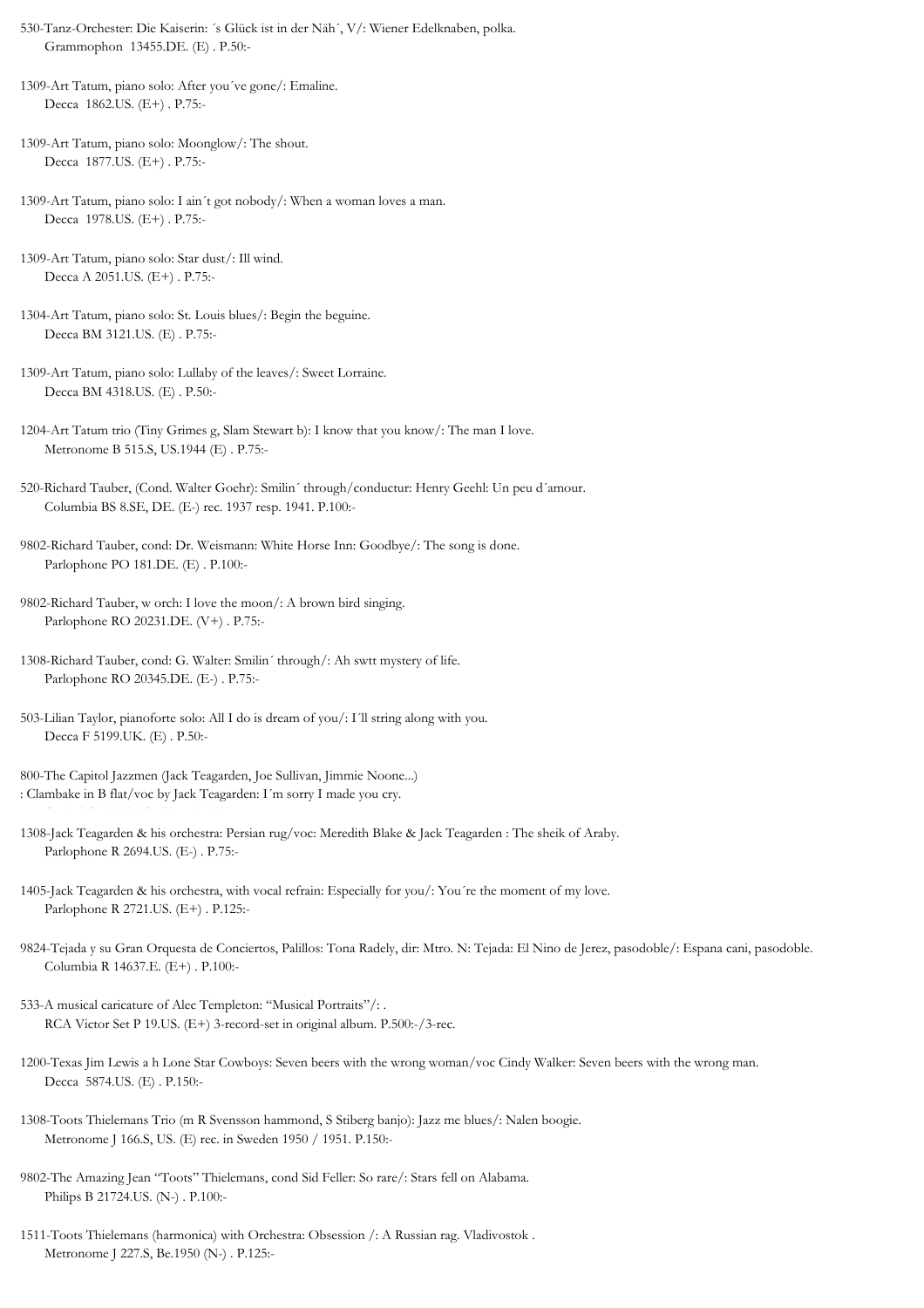- 1703-Toots Thielemans (harmonica) with Bill Alexander´s Orchestra: La "petite" gavotte /: Low-down blues . Metronome J 233.S,Belgium.1950 (E) . P.200:-
- 1703-Toots Thielemans Quartet: Harmonica rag, F/: Harmonica shuffle, F. Decca F 44152.S,Belgium.1951 (V) . P.50:-
- 1703-Toots Thielemans Quartet: Serenade (Toselli)/: Happy go jazz, SF. Decca F 44163.S,Belgium.1951 (E-) Ovanlig, saknas i SLBA´s samling . Tejp på etiketten.. P.200:-
- 1701-Henry Thies and his orchestra, voc Charles Dameron: Under Vesuvian skies, F/: June kisses, F. Victor 22460.US. (E+) . P.75:-
- 533-Mimi Thoma mit Orchesterbegleitung: Peterle, Lied/: Märchen und Liebe, Chanson. Polydor 10524.DE. (E+) . P.250:-
- 1703-Lutz Templin mit seinem Tanz-Orchester: Bei dir war es immer so schön, SF/: Teddy Bär. Polydor 47535.DE. (E-) . P.100:-
- 141-Mimi Thoma; Leitung: Lutz Templin: Lied eines jungen Wachtpostens (Lili Marleen)/: Lieber Soldat. Polydor 47575.DE.1941 (E) . P.250:-
- 440-Hank Thompson and his Brazos Valley Boys: John Henry/: At the rainbow´s end. Capitol C 9045.US. (N-) . P.100:-
- 9802-Grand Dansork (=Billy Thorburn a h Music): Moon at the sea, F/(=Eddie Carroll a The Casani Club Orch): In cherry blossom lane, F. Grand Grd 32.S, UK.1937 (V) . P.30:-
- 1100-Sister Rosetta Thorpe, Russell Morrison and Minister Reverend Kelsey: Wedding ceremony of Sister Rosetta Thorpe and Russell Morrison/: Part 2. Vocalion V. 1014.US.1951 (N-) . P.400:-
- 9802-The Three Suns: Twilight time/with Texas Jim Robertson: Gone fishin. HMV B 9969.UK. (E-) . P.50:-
- 9818-The Three Suns: Jingle bells/: Adeste Fidelis. HMV J.O. 275.UK. (E) . P.30:-
- 1804-Tohama, dir. Emilie Deltour: La ronde de lámour/: Valse de bohéme. Decca C 21136.F. (E) . P.50:-
- 1804-Tohama, dir. Raymond Legrand: La valse des vagabonds/: Ma melodie. Decca F 40551.F. (N-) . P.50:-
- 9824-Rumba avec chant par Tomas exécutée par Tomas & Ses Merry Boys: Ho-ho/: Marva. Odeon A 163629.F. (E+) . P.100:-
- 1100-Hawaii-Guitarre: Stassi D Tombulis, Orchester Fahrbach-Ehmki mit Refraingesang: Traum von Haiti/: Sehnsucht nach Haiti. Telefunken A 10166.DE. (E-) . P.75:-
- 1703-Mel Torme and his Mel-Tones: A stranger in town/: You´ve laughed at me for the last time. Decca BM 3831.US. (E-) . P.30:-
- 2101-Mel Tormé with Artie Shaw orchestra: I believe/: And go to bed. Parlophone R 3054.US. (E) . P.50:-
- 136-Vico Torriani, Willy Mattes und sein Film-Orchester: In Paris in der Rue Madeleine/: Bon soir bon soir, F. Decca F 43650.DE. (E) . P.100:-
- 1200-The Street Singer (Arthur Tracy), vocal with instr. acc: Harbour lights/: Goodnight Mr.Love. Decca F 6351.UK. (V) . P.30:-
- 2101-Frankie Trumbauer´s orchestra: Shivery stomp, F/Jimmy Dorsey, clarinet with orchestra: Prayin´ the blues. Odeon A 286012.US. (V+) . P.100:-
- 1904-Frankie Trumbauer´s orchestra, w voc. refrain: How am I to know, SF/Louis Armstrong orchestra, voc: Armstrong: St. Louis blues, F. Parlophone R 618.US. (E) . P.100:-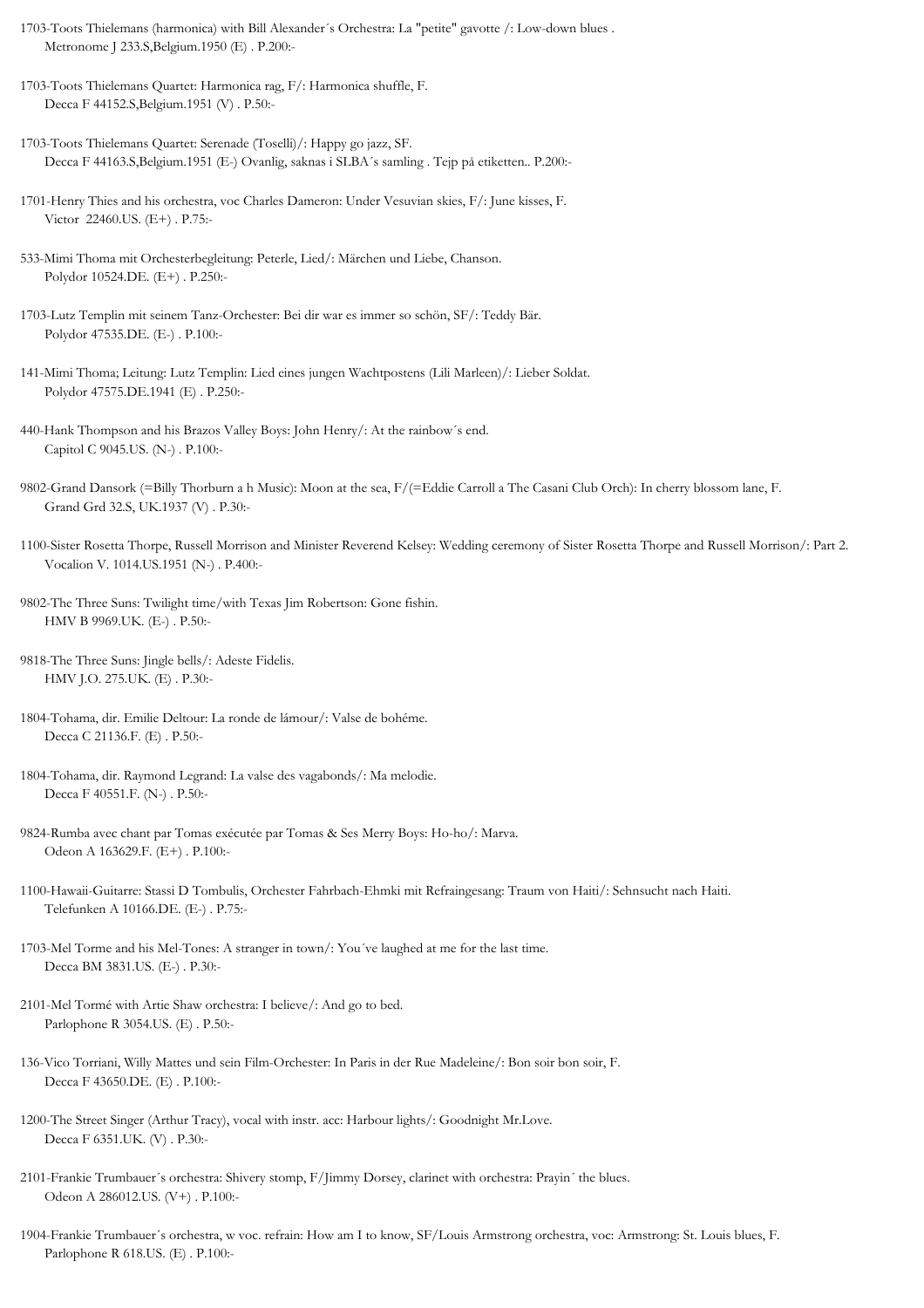9832-Charles Trenet, dir: A. Lasry: La mer/: Seul...Depuis Toujours. Columbia BF 156.F. (E) . P.125:-

620-Charles Trenet, dir. Jaques Metehen: Bonsoir, Jolie Madame, chanson/: Swing troubadour, chanson. Columbia BF 172.F. (V) . P.50:-

1804-Charles Trenet, w orch.: Biguine a bango/: Annie-Anna. Columbia DB 1882.F. (E+) . P.100:-

1806-Charles Trenet, dir: A. Lasry: La mer/: De la fenétre d´en haut. Columbia DC 414.F. (E+) . P.100:-

845-Charles Trenet et son orchestre: Le grand café/: La polka du roi. Columbia DF 2363.F. (E-) . P.500:-

- 323-Charles Trenet, Wal-Berg et son orchestre: Vous oubietz votre cheval/: J´ai connu de vous. Columbia DF 2428.F. (E) . P.100:-
- 9818-Charles Trenet, Wal-Berg et son orch: Il pleut dans ma chambre/: La route enchantee. Columbia DF 2472.F. (V) . P.30:-
- 1703-Charles Trenet, Wal-Berg et son orchestre: La vie qui va, chanson/: Ah dis, ah dis, ah bonjour, chanson. Columbia DF 2492.F. (E) . P.50:-
- 1100-Charles Trenet: Quand j´etais petit...je vous aimais/: Les enfants s´ennuient le dimanche. Columbia DF 2554.F. (E-) . P.50:-
- 1703-Charles Trenet, Wal-Berg et son orchestre: La Vieille, chanson/: Les diseaux de Paris, chanson. Columbia DF 2614.F. (E+) . P.50:-
- 1200-Charles Trenet, Wal-Berg et son orchestre: Jardin du mois de mai, SF chante/: Mam´zelle Clio, foxtrot chante. Columbia DF 2668.F. (E+) . P.100:-
- 1909-Charles Trenet, dir: A. Lasry: La mer/: On danse a Paris. Columbia DS 1699.S, F. (V+) . P.100:-
- 504-Trio Raisner, Paris Mundharmonika-Terzett): Hofkonzert II, Eine Folge von Weltschlagern für Mundharmonika/: 2. Teil. Polydor H 49403.DE. (E) . P.100:-
- 1703-Lennie Tristano Quintet (Lee Konitz as, Lennie Tristano p, Arnold Fishkin b, Billy Bauer g, Shelly Manne dr): Subconscious-Lee /Quartet (without the drummer) Gazell 2025.S, US.1947 (E+
- 705-Trocadero-Ensemble: Der Kongress Lied: Das gibt´s nur einmal das kommt nicht wieder, F/: Heurigen-Lied (Das muss ein Stück vom Himmel sein),V. Homocord H 4327.DE. (E+) . P.150:-
- 9832-Sophie Tucker, Ted Lewis Band: Some of these days, F/no vocal: The new S:t Louis blues, F. Columbia DS 1490.S, UK. (V) . P.50:-
- 1308-Georges Ulmer, dir: Jo Boyer au piano d´accomp: Jean Valz: Il jouait de la contrebasse/dir: Alix Combelle: Un monsieur attendait. Columbia DCF 46.F. (E) . P.100:-
- 2102-Sepp Pottsch, Jodler mit Stanberg-Trio: Holzknechtlied/: Mei Glück is a Hütt´n, Volkslied. Adler Electro 5790.DE.1932 (E+) Muster - unverkäuflich. P.300:-
- 9802-W.M.C.A. Broadcasters, vocal: Ivan Terribilsky: Katinka, F/: Valencia, F. Harmony 180.US.1926 (V+) . P.100:-
- 1200-The Vagabond Lover, tenor with orchestra: The old oak tree/: a pretty girl is like a melody. Decca F 6035.UK. (V) . P.30:-
- 9822-Jimmy Wakely w The Les Baxter Chorus, and orchestra: My heart cries for you/: Music by the angels. Telefunken C 1328.Dk. (E) . P.75:-
- 502-Catarina Valente, Kurt Edelhagens orkester: Schwarze Engel/: Bambino, V. Polydor 49297.DE, SE. (E+) . P.75:-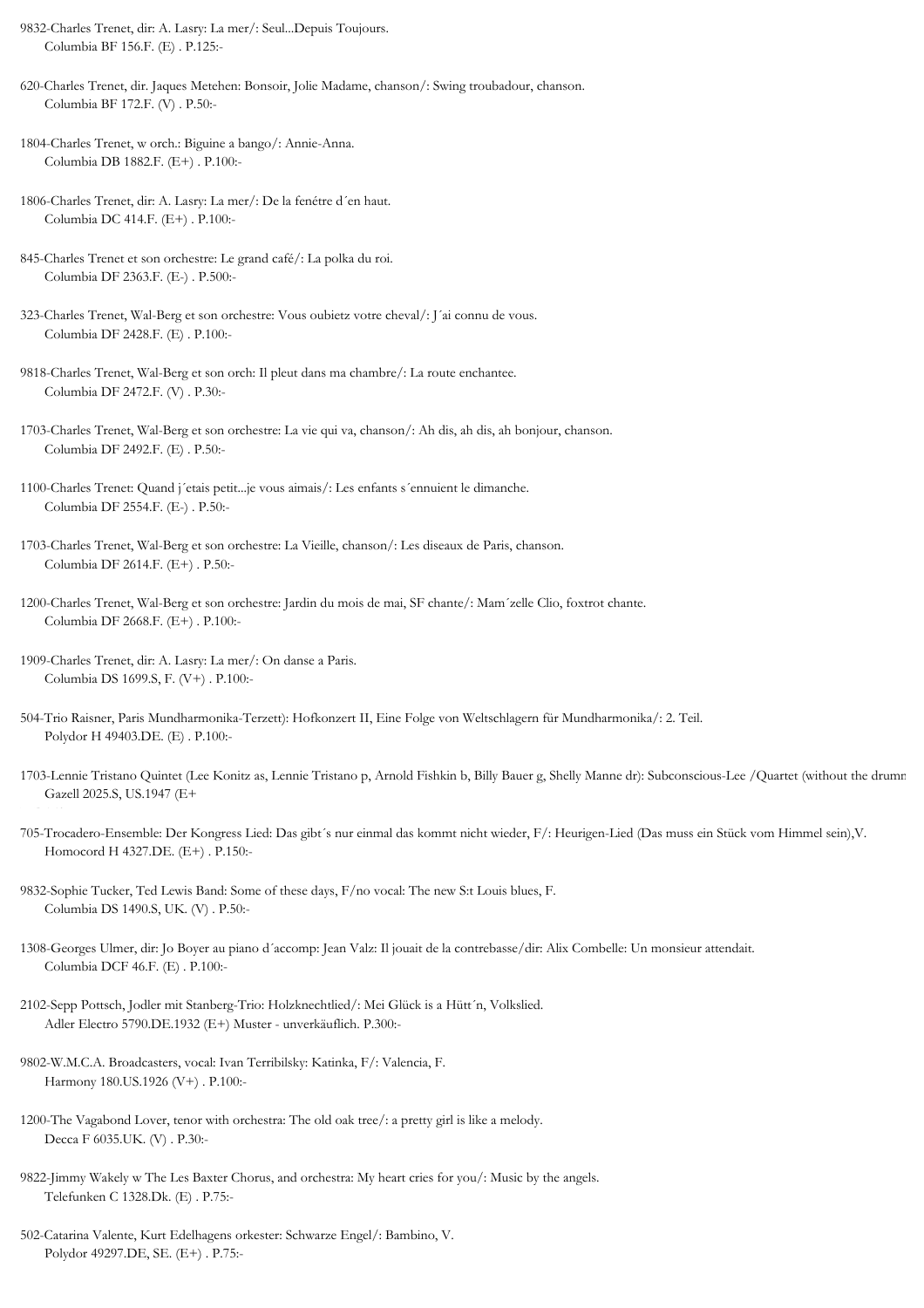- 500-Catarina Valente, Kurt Edelhagens orkester: Baiao Bongo/: Babalou, rumba. Polydor 49423.DE, SE. (E-) . P.50:-
- 620-Catarina Valente, Werner Müller orch: Andalucia/: Jalousie. Polydor H 49681.DE. (E) . P.100:-
- 227-Catarina Valente, Monaco-Ball orkestern: Siboney/: Begin the beguine. Polydor H 49682.DE. (V+) . P.50:-
- 1200-Catarina Valente, Monaco Ball Orchestra: My lonely lover/: This must be wrong, F. Polydor H 49685.SE, DE. (E-) . P.50:-
- 301-Catarina Valente, Werner Müller orchestra: Temptation, beguine/: If hearts could talk, V. Polydor H 49690.SE, DE. (N-) . P.100:-
- 533-Jazz-Sinf.Orch. Eddy Walis: In Paris, in Paris sind die Mädels so süss, Valse-Boston/: C´est pas comme ca, F. Phonycord Flexible Nr 595.DE. (E) yellow flexible. P.300:-
- 410-Teddy Walkers Orkester: Duke Hannamoku, F/Thore Ehrlings Ork, instruktör: Holger Rosenquist: La Raspa. Cupol 4276.S. (V+) insp: 1947 resp 1949. P.100:-
- 2006-Rudy Vallee and his Connecticut Yankees, with vocal refrain: Perhaps, F/Leo Reisman and his orchestra, with vocal refrain: Gay love, SF. HMV B 5755.US. (E-) . P.50:-
- 1701-Rudy Vallee and his Connecticut Yankees: You´re driving me crazy, F/: Stolen moment, SF. HMV B 5951.US. (E-) . P.50:-
- 2102-Rudy Vallee and orchestra: By the fireside, F/: Lovable. Hit of the Week D -2- 3.US.1932 (V) . P.50:-
- 222-"Fats" Waller & Bennie Paine, piano duet: After you´ve gone/: St. Louis blues. HMV B 8496.US. (E+) . P.100:-
- 920-"Fats" Waller, organ solo: Go down Moses /: Deep river.
- 722-"Fats" Waller, organ solo: Swing low sweet chariot/: All God´s chillun got wings. HMV B 8818.US. (E+) . P.125:-
- 1301-"Fats" Waller and his Rhythm, with vocal refrain: Pan Pan, F/: Twenty-four robbers, F. HMV BD 1011.US. (E) . P.75:-
- 1703-Fats Waller and his Rhythm (piano by Fats Waller): Honeysuckle rose/: Blue turning grey over you, F. HMV C 2937.US. (E+) 12". P.125:-
- 930-Fats Waller and his Rhythm, voc by Fats Waller: Dinah, F/: Somebody stole my gal, F. HMV JF 46.US. (E+) . P.50:-
- 502-"Fats" Waller a h Rhythm, voc by Fats Waller: Swingin´ them jingle bells, F/: Suitcase Susie, F. HMV JO 81.US. (E) . P.100:-
- 2103-"Fats" Waller and his Rhythm, vocal by Fats: I´m gonna salt away some sugar, F/: Something tells me, F. HMV JO 92.US. (V+) . P.50:-
- 932-"Fats" Waller and his Rhythm, vocal by Fats: I love to whistle, F/: You´re lettin the grass grow under your feet, F. HMV JO 273.US. (E) . P.50:-
- 145-Thomas "Fats" Waller, piano solo: Alligator crawl/Cab Calloway a h Cotton Club Orch: Moon glow, F. HMV X 4507.US. (V) . P.50:-
- 1910-Fats Waller : Laughin cryin´ blues/James P. Johnson: Roumania. London L 808.UK, US. (V) Recorded from a Music Roll. P.50:-
- 503-Varel et Bailly, avec Daniel White et son orchestre: Est-ce ma faute?/: Aventure. Philips N 72003.. (E) . P.50:-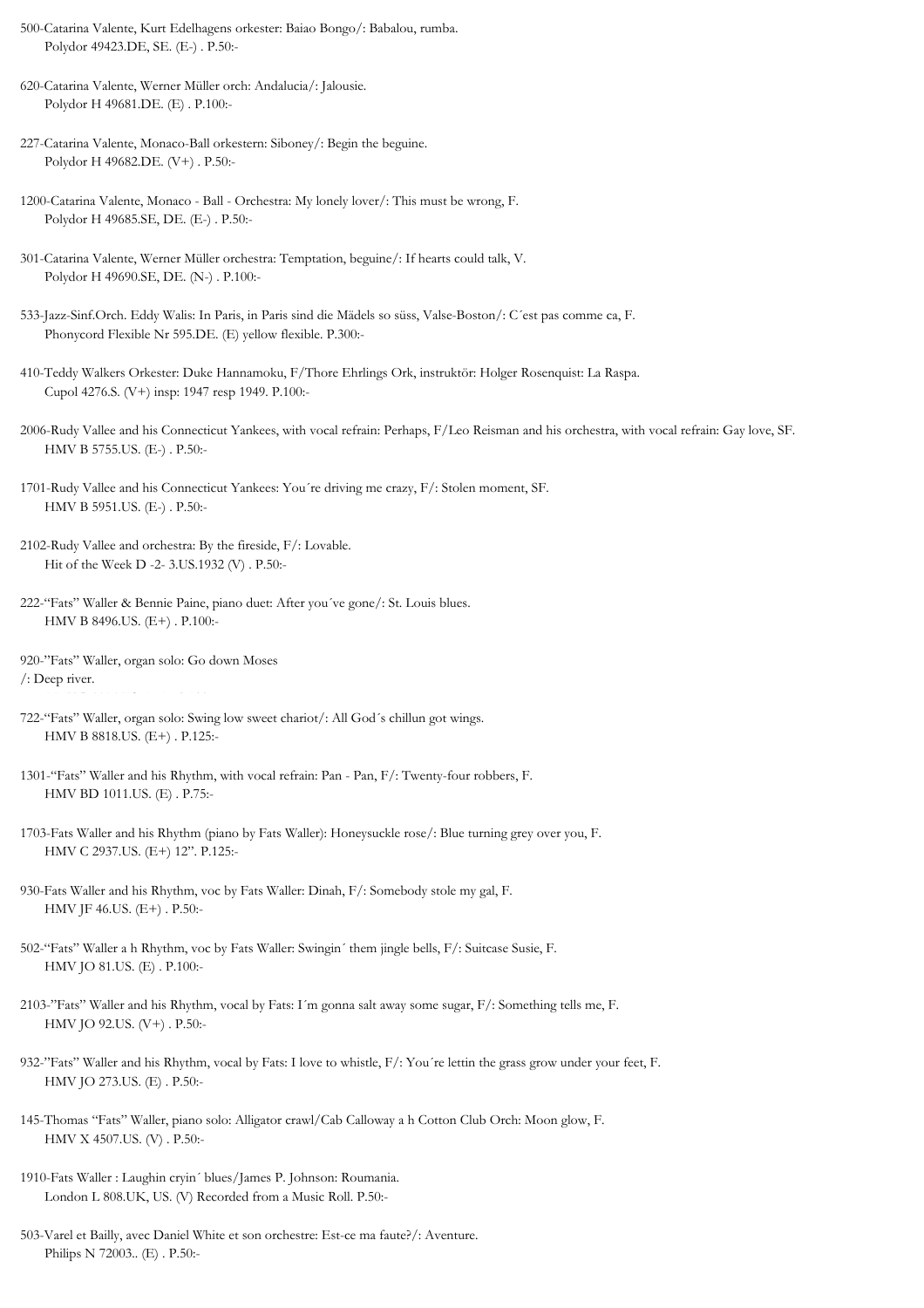- 2011-Varela Varelita y el Trompetista Rondinelli con su "Orquesta de Jazz": La Paloma fox/: Al compas del Bongo, cuaracha. RCA Victor 63- 140.Argentina. (E+) . P.100:-
- 1200-Pedro Vargas, tenor con acc de piano por PepeAgüeros: Ten corazon, bolero/: Rosa Negra, bolero. RCA Victor 68- 31.Argentina. (V+) . P.75:-
- 508-Waring´s Pennsylvanians: Wob-a-ly walk, F/: I scream you scream we all scream for ice cream, F. HMV X 2659.UK. (V+) one naildrop side two, played well. P.50:-
- 920-Draaiorgel (Leon Warnies, Henk Möhlman) / Theatre Orgen /: Tweede Walspoptpourri/: Deel 2. Columbia DH 72.NL. (N-) . P.100:-
- 920-Draaiorgel (De beroemde "Negentiger" gebouwd door Carl Frei, eigenaar J. Möhlmann): Vlaamse Serenade No.3/: La Bourasque, musettevals. Decca M 32638.NL. (E+) . P.100:-
- 920-Max van Praag, sang met Accordeola Jan Gorissen: Ze houdt van mei/: Rozen zo good (Sweet Violets). Decca M 34354.NL. (E+) . P.100:-
- 1309-Sarah Vaughan, Percy Faith orchestra: Deep purple/: These things I offer you. Columbia DS 1991.US, S. (E+) . P.125:-
- 1910-Sarah Vaughan with orchestra: I Don't Stand A Ghost Of A Chance With You /: Sometimes I Feel Like A Motherless Child
- 9841-Sarah Vaughan, Georgie Auld Orchestra: You´re blase/only orch.: Mo-Mo. Musicraft 394.US.1946 (V) . P.50:-
- 1909-Sarah Vaughan, Percy Faith´s Orchestra: A lovers quarrel/: I confess (Utan dej) (av Gunnar Hoffsten, Tryggve Arnessen!!). Philips B 21007.US.1952 (E+) with swedish composers. P.500:-
- 2101-The Weavers and chorus,Gordon Jenkins orchestra: Goodnight Irene/voc: Sandy Evans and chorus: The foolish heart. Decca BM 30961.US. (E) . P.50:-
- 722-Chick Webb and his orchestra: What a shuffle, F/: Blue Lou, F. Brunswick A 9969.US. (E) . P.100:-
- 9802-Chick Webb a h orch, (voc Ella Fitzgerald): Ella, F/: I found my yellow basket, F. Brunswick A 81896.US. (V+) . P.50:-
- 1703-Ella Fitzgerald, and Billy Kyle and his Trio: Ididn´t mean a word I said, F/ony orchestra: I´m just a lucky so-and-so, F. Decca 18814.US. (E) . P.50:-
- 1701-Chick Webb a h orchestra, voc Ella Fitzgerald: I´ve got a guy, F/ony orchestra: Congo, F. Decca BM 2580.US. (E) . P.75:-
- 1904-Joan Weber, with orchestra dir: Jimmy Carroll: Let me go lover/: Marionette. Philips B 21493.UK.1954 (N-) . P.100:-
- 9841-Marek Weber Orchestra: Japanese lantern dance/: Chinese Street serenade. HMV B 3407.DE. (E) . P.50:-
- 1200-Marek Weber und sein Orchester: Die Zirkusprinzessin: Mein Darling muss so sein, Lied und Foxtrot/: Kommin den Park von Sans Souci, blues. HMV EG 231.DE. (E) . P.100:-
- 2103-Marek Weber und sein Orchestra, m Refraingesang: Man liebt nur einmal, T/: Zwei Tränen, T. HMV EG 1885.DE. (V) . P.50:-
- 9818-Marek Weber u s Orch, m Refraingesang: Das gibt nur einmal, F/: Schön ist das Leben, F u Marsch. HMV EG 2410.DE. (V+) . P.50:-
- 9832-Marek Weber Künstler-Ensemble: Song of the vagabond, F/: Chinky Butterfly, F. Polyphon X 20477.DE. (V+) . P.50:-
- 1812-Heinz Wehner mit seinem grossen Tanzorchester: Tango Bolero/: Ein Tag mit dir und der Liebe, T. Telefunken A 2640.DE. (E-) . P.50:-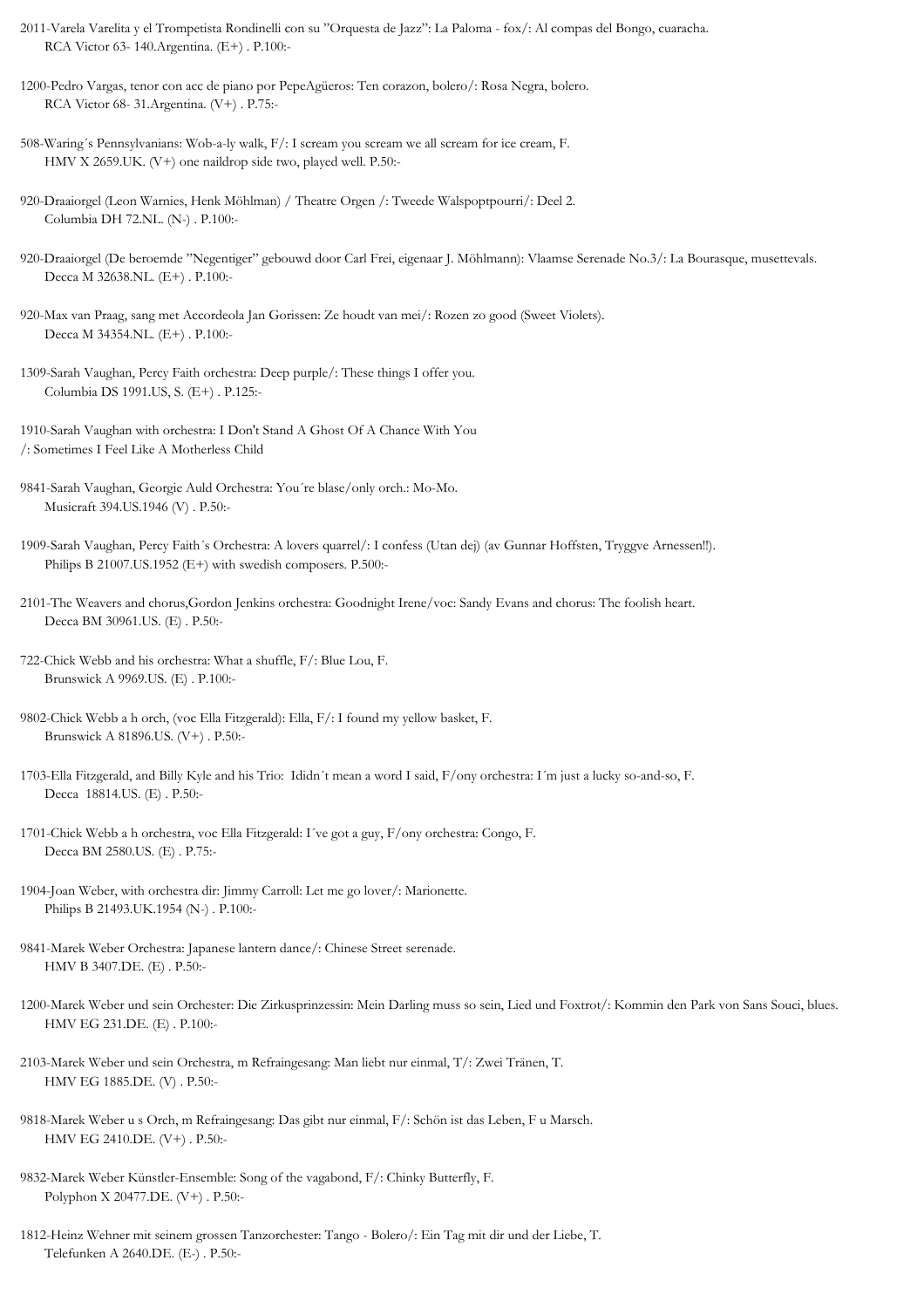- 720-Frank Weir and his Astor Club Seven, voc: Lynne Shaw: Together, SF/: What a difference a day made, SF. Decca F 8501.UK. (E) . P.100:-
- 830-Lawrence Welk and his Champagne Music: Oh!/The Modernaires, vocal with orch.acc.: Stompin at the Savoy. Carol 91035.US. (E-) . P.30:-
- 9832-Lawrence Welk and his Sparkling Sextet: The Three Penny Opera: Moritat/: Stompin´ at the Savoy. Coral 91183.US. (N-) . P.100:-
- 441-Gerhard Wendland, Alfred Hauses orkester: Kerima, V/: Greif nicht nach den Sternen, SF. Polydor 48744.DE, SE. (N-) . P.50:-
- 1200-Charlie Venturas trio: Body and soul/Don Byas Duo (with Slam Stewart, b): Indiana. Jazz Star A 47101.S, US. (E) 12". P.125:-
- 9802-Charlie Ventura a h orch: Birdland (mx D9-VB-46-1)/: Lullaby in rhythm (mx D9-VB-47-1A). HMV Sample Rec -7642.S, US.1949 (N-) White label, handwritten. P.75:-
- 410-Glen Powell orchestra (Ray Venturas orkester , voc: Henri Salvador): Open the door Richard/: Swanee river. Sonora Swing 665.S, Belgien.1947 (E+) . P.100:-
- 1100-Joe Venuti & Eddie Lang with their orchestra: Beale street blues, F/: Someday sweetheart, F. Decca F 5883.US. (E+) . P.200:-
- 1100-Joe Venuti & Eddie Lang with their orchestra: Farewell blues, F/: After you´ve gone, F. Decca F 5884.US. (E) . P.125:-
- 9823-Joe Venuti´s Blue Four, w voc refrain: Man from the south, F/Louis Armstrong orchestra, voc: Armstrong: After you´ve gone, F. Odeon Swing A 286011.US. (V-) . P.50:-
- 1308-Joe Venuti, vi with L Singer, dr; L Breen, b; V Terri, el g; C Laughton T, harp : Body and soul/: Tea for two. Parlophone R 3043.US. (E+) . P.125:-
- 9832-Lucienne Vernay, dir: Jo Boyer: C´est ca l´amour / Cendrillon/: Bibbidi bobbidi boo / Les rêves d´amour. Polydor 560266.F. (E) Melodier ur Walt Disney-filmen "Askungen". P.75:-
- 1200-George Wettling´s Jazz Band: Collier's clambake/: Collier's climb (Key changin' blues). Columbia DS 2096.US.1951 (E-) . P.75:-
- 1008-Josh White and his guitar with Norrie Paramor orchestra: The butterfly song/with Beverly White: I ain´t got nothing but the blues. Columbia DB 3108.US. (E) . P.100:-
- 1200-Josh White: Strange fruit/: House of the rising sun. Decca BM 3749.US, S. (E+) . P.150:-
- 1904-Josh White, vocal with instrumental acc: Barbara Allen/: The lass with the delicate air. London L 1138.US. (V+) . P.50:-
- 1200-Josh White: House of the rising sun/: John Henry. Metronome B 520.US, S.1945 (E+) . P.150:-
- 1100-Josh White and his guitar with rhythm acc: Take a gal like you/: Wanderings. London 739.US.1950 (E) . P.150:-
- 1008-Josh White with rhythm acc: The foggy foggy dew/: Like a natural man. London L 810.US.1950 (V+) . P.100:-
- 1908-Josh White and his guitar with instr. acc: I´m gonna move to the outskirts of town/: Hard time blues. London L 828.US.1950 (E) . P.125:-
- 1308-Josh White and his guitar: T.B. Blues/: Molly Malone. London L 907.US.1950 (E) . P.100:-
- 1200-Josh White, vocal with The Stargazers, Billy Hill orchestra: Black girl/: On top of old smoky. London L. 1028.US.1951 (E) . P.150:-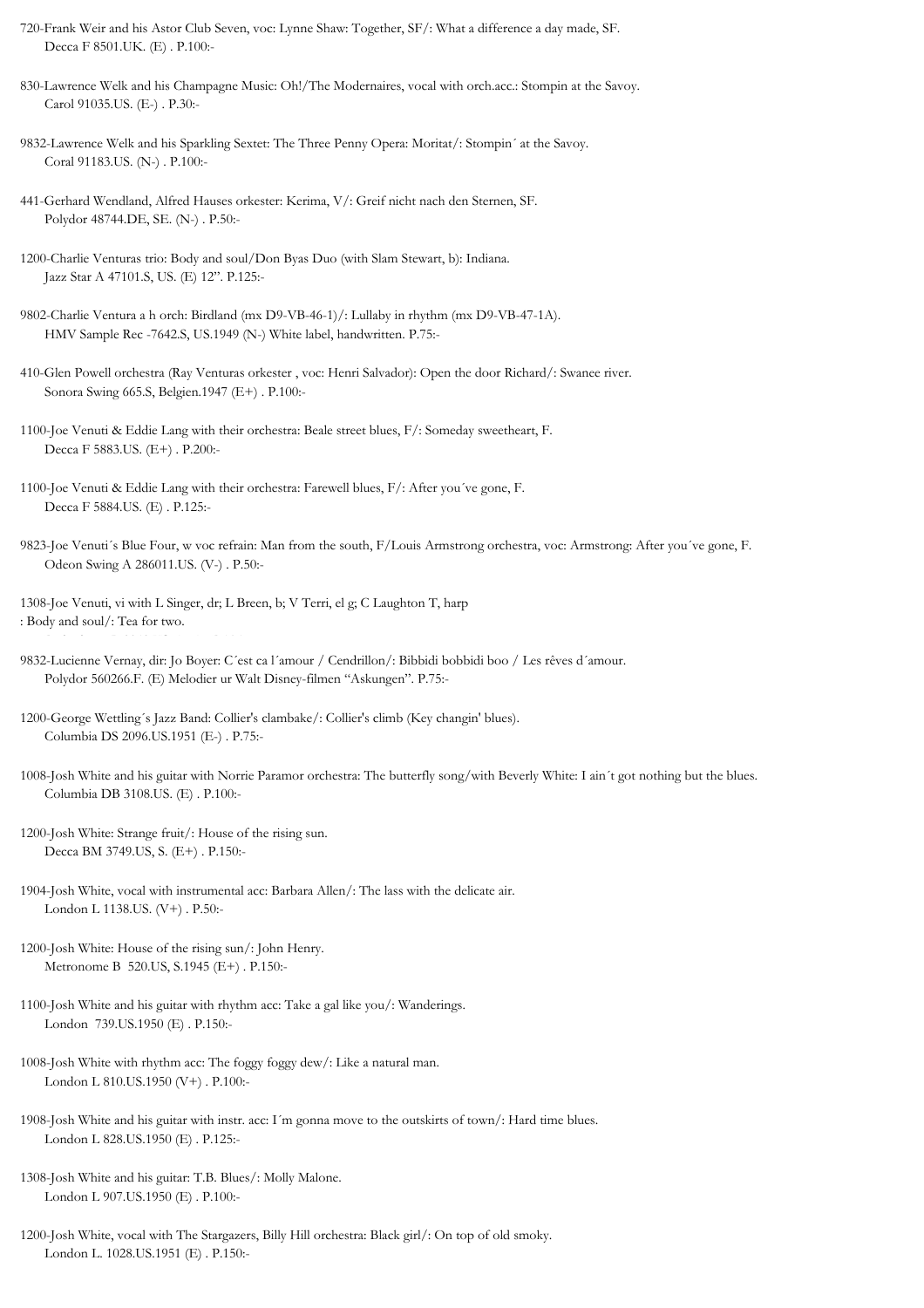- 1904-Lew White, Kimball Organ with vocal chorus: When day is done/: Forgive me. Brunswick A 478.US. (E) . P.100:-
- 1200-Paul Whiteman´s orchestra, voc: Peggy Healy & John Hauser: You´re the top, F/vocal by Ramona: I get a kick out of you, F. Brunswick 24769.US. (V) . P.30:-
- 1703-Paul Whiteman´s Swinging Strings: Japanese Sandman/: Ragging the scale. Brunswick A 82047.US. (E+) . P.125:-
- 1904-Paul Whiteman and his orchestra, vocal chorus: Last night I dreamed you kissed me, F/vocal quartet: Evening star, F. Columbia 1401.US. (E-) . P.100:-
- 1200-Paul Whiteman orchestra, w vocal refrain: Happy feet. F/: A bench in the park. Columbia CB 86.US. (E) . P.75:-
- 9832-Paul Whiteman a h Ambassador Orchestra: Sweet lady, medley fox trot/: Say it with music, F. HMV B 1306.US. (E) . P.75:-
- 248-Paul Whiteman and his orchestra: Underneath the mellow moon, V/: Wonderful one, V. HMV B 1639.US. (E) . P.50:-
- 248-Paul Whiteman and his orchestra: If I can´t have the sweetie I want, F/: Last night on the back porch, F. HMV B 1714.US. (E) . P.100:-
- 1904-Paul Whiteman and his orchestra, with vocal refrain: My angel, F/: In my bouquet of memories, F. HMV B 5510.US. (E+) . P.100:-
- 500-Paul Whiteman and his orchestra (w voc refrain): I saw stars, F/: One night of love, V. HMV B 6532.US, UK. (V+) . P.50:-
- 723-Paul Whiteman & his Concert Orchestra with Georg Gerschwin at the piano: Rhapsody in blue/: part 2.. HMV C 1395.US. (E-) 12". P.100:-
- 530-Paul Whiteman och hans orkester: In a little spanish town, V/(w voc. refrain): Lonely eyes, F. HMV X 2415.US, S. (V+) . P.50:-
- 1904-Paul Whiteman and his Concert Orchestra: Night and day /André Kostelanetz Orchestra (with Giesdorf Sisters): Rumba fantasy: The peanut vendor, Siboney, HMV Z 301.SE. (E+) 12". Rec 1933 resp 1935. P.125:-
- 9802-Paul Whiteman a h Orch: Just a little love song, F/: Ty-tee, F. Victor 18842.Us. (V+) . P.50:-
- 1910-Paul Whiteman and his orchestra: Dear old Southland, F/: They call it dancing, F medley. Victor 18856.US. (E) . P.100:-
- 9802-Paul Whiteman a h orch: Parade of the Wooden Soldiers, F/: Mister Gallagher and Mister Shean, F. Victor 19007.US. (E-) . P.50:-
- 537-Paul Whiteman and his orchestra: Ziegfeld Follies: Shake your feet, F/: Swanee river blues, F. Victor 19185.US. (E) . P.100:-
- 9802-Paul Whiteman a h Orch: The song of songs, F/The Troubadours: My dream girl, medley waltz. Victor 19402.US. (E-) . P.50:-
- 9802-Paul Whiteman a h Orch: Rose-Marie, F/: My road, F. Victor 19461.US. (E-) . P.50:-
- 1200-Paul Whiteman and his orchestra, voc by Ramona: Let´s begin, F/vocal by Jack Fulton: Touch of your hand, V. Victor 24453.US. (V+) . P.50:-
- 630-Paul Whiteman & his Concert Orchestra and mixed chorus: Show boat, vocal gems/and Paul Robeson, vo: Ol´ man river. HMV C 1505.UK.1928 (N-) 12". P.125:-
- 2012-Paul Whiteman & his Concert Orchestra and mixed chorus: Show boat, vocal gems/and Paul Robeson, vo: Ol´ man river. HMV SH 2.FR, US.1928 (E+) 12". P.100:-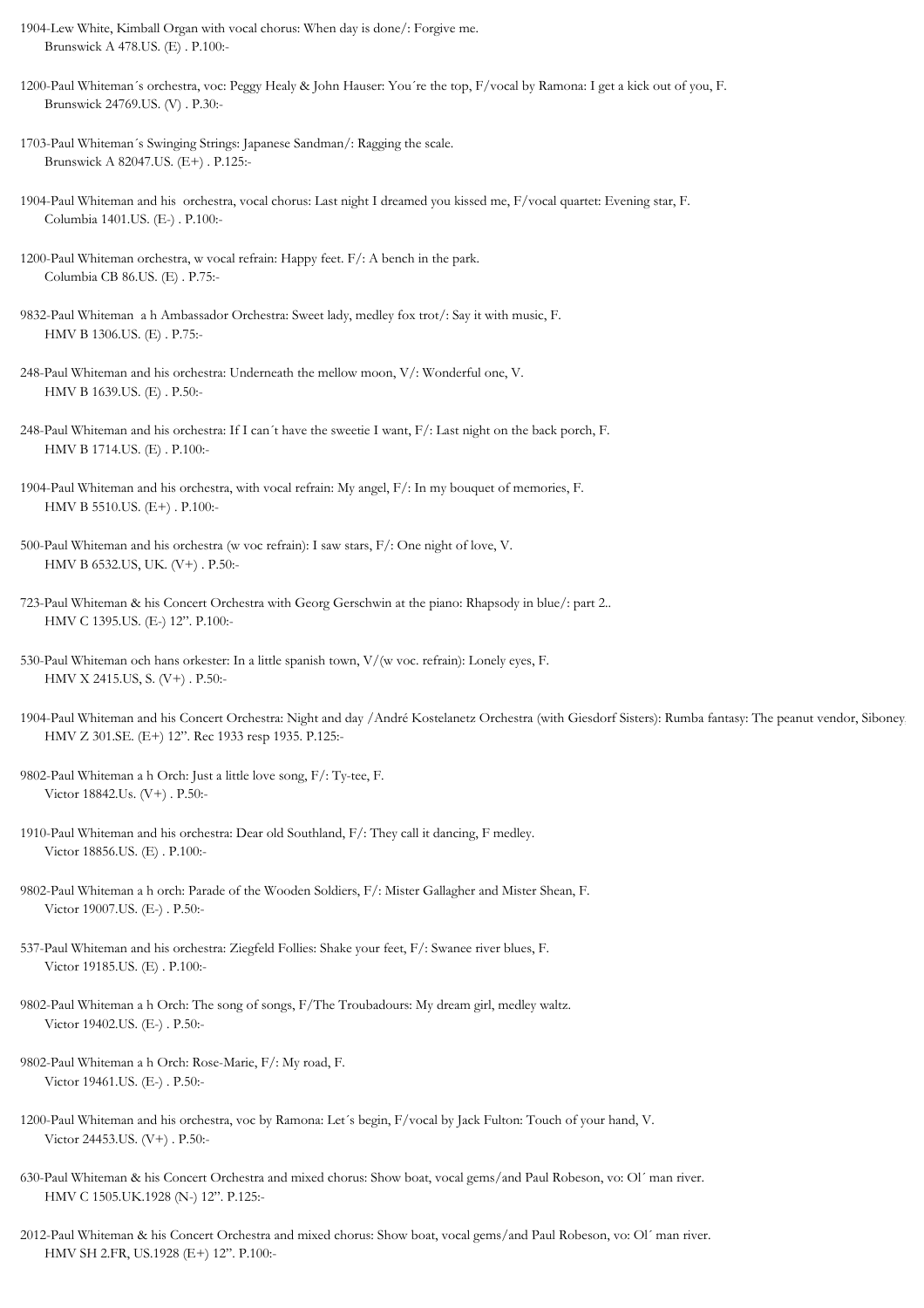- 620-David Whitfield with The Roland Shaw Orchestra: Mama/: Ev´rywhere. Decca F 10515.UK. (N-) . P.50:-
- 1308-Margaret Whiting and Bop Hope with The Starlighters, Billy May orchestra: Home cockin´/: Blind date. Capitol C 1042.US. (E-) . P.50:-
- 920-Margaret Whiting and vocal group, Lou Busch orchestra: River road two-step/: Good morning, mr. Echo. Capitol C 1702.US. (E+) . P.50:-
- 1308-Margaret Whiting and Jimmy Wakely, with orchestra: Silver bells/: Beyond the reef. Capitol C 9012.US. (E) . P.50:-
- 1804-Margaret Whiting and Johnny Mercer with Paul Weston orchestra: I never heard you say/: Baby it´s cold outside. Capitol C 57- 567.US. (N-) . P.50:-
- 1805-Maria Victoria y Orquesta Hector "El Arabe": Quiero aprender, blues/: Mil besos, bolero. RCA Victor 70- 9540.Mexico. (E+) . P.75:-
- 1806-Rudy Wiedoeft & Arnold Brilhart, saxophone duet with guitar and piano: The Swallow (La Golondrina)/Rudy Wiedoft, saxophon solo with violin, banjo, guit HMV AL 1006.S, UK.1927 (E) . P.150:-
- 1904-Rudy Wiedoeft, saxophone solo with piano: Marilyn/: Saxema. HMV B 4764.UK.1928 (E) . P.150:-
- 530-MM. Jean Wiener & Clement Doucet, novelty piano duet: Polly, F/: Cavaquinho. Columbia 14145.UK. (N-) . P.150:-
- 9832-Jean Wiener, piano solo: Got no time, F/Clément Doucet, piano solo: Chopinata. Columbia D 13009.UK. (V+) . P.100:-
- 920-Jodler: Udo Vietz mit Begleitung: Der lustige Jodler 1. Teil/: 2. Teil. Telefunken A 1783.DE. (E-) . P.100:-
- 1703-Bob Wilber & his Jazz Band: Limehouse blues /: When the saints go marching in. Gazell 1017.S, US.1949 (E+) . P.100:-
- 9802-Jay Wilbur a h Band, voc: Sam Costa: The Madens of Tyrol, F/: Love walked in, F. Kristall Sv 25044.S, UK. (V) . P.30:-
- 930-Jay Wilbur, piano w rhythm acc: Melodies on the month No R.1 Part 1/: Part 2. Kristall Sv 25078.S. (E+) . P.30:-
- 1703-Jay Wilbur and His Band, with vocal refrain: Saddle your blues to a wild mustang, F/voc: Vera Lynn: Poor little Angeline, F. Kristall 345.S, UK.1936 (G / V) Ovanlig, SLBA saknar skivan i sitt arkiv. P.100:-
- 533-Harold Wild (vocal w orchestra): Montain lovers/: In the garden of my heart. Winner 4088.UK. (E+) . P.100:-
- 1910-Lee Wiley, vocal with orchestra, dir: Carl Pranger: Paradise/: When a lady meets a gentleman down south. Coral 91034.US. (E) . P.50:-
- 1703-Bonnie Lou Williams with Al Sack Orchestra: You haven´t changed at all/Jimmy Cassity, vocal: Who cares. Black & White 779.US. (E) . P.50:-
- 537-Charles Williams and his Concert Orchestra: The saga of Odette (from the film "Odette")/: Carriage and pair / Long forgotten melody (film "So long at the Fa Columbia DX 1688.UK. (E) 12". P.50:-
- 601-Esther Williams, Dir Adolf Deutsch: Sea of the moon/voc. Howard Keel: Pagan love song. MGM 6084.US. (E) . P.100:-
- 720-Robert Wilson, cond: Henry Geehl: Westering home/: Nocturne. HMV BD 1098.UK. (V+) . P.50:-
- 225-The Teddy Wilson trio (Wilson, p; Buddy Rich, dr; John Simmons, b): The one I love/: Tea for two. Karusell 1055.S, US. (E) . P.100:-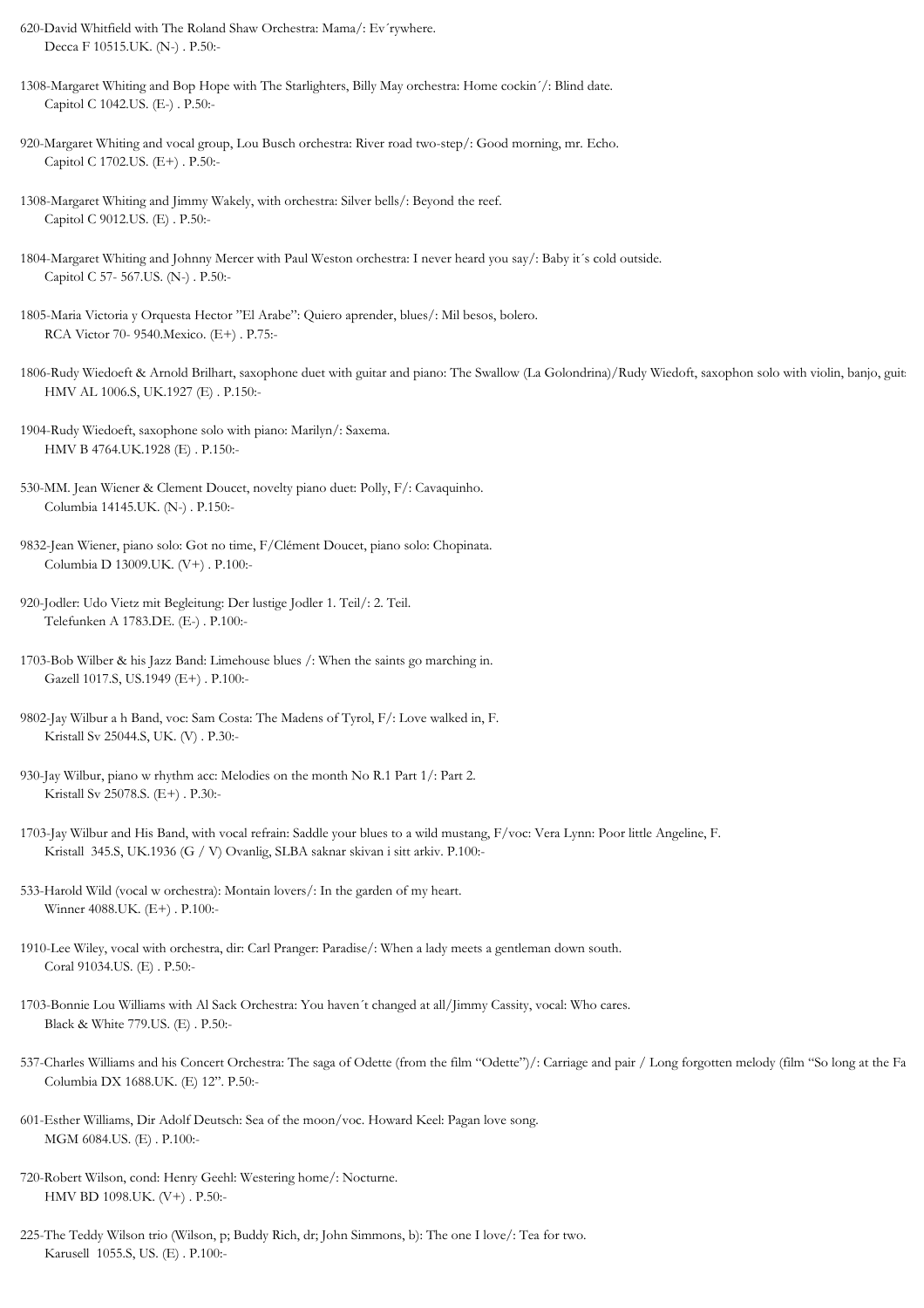1703-Teddy Wilson Quartet (T.W. p, Red Norvo xylophone; Harry James tp; John Simmons b): Blue mood/: part 2. Parlophone R 2741.US. (E+) . P.75:-

1703-Teddy Wilson and his orchestra: Oh lady be good/: But not for me. Parlophone R 2815.US. (E+) . P.75:-

1703-Teddy Wilson, piano w rhythm acc.: Rosetta/: China boy. Parlophone R 2981.US. (E) . P.50:-

9802-Teddy Wilson, piano w rhythm acc: Them there eyes/: I know that you know. Parlophone R 2985.US. (E) . P.50:-

- 1703-Teddy Wilson Quintet (T.W.p, C Shavers tp, Al Hall b, Specis Powll dr, Red Norvo vibes): Bugle call rag/Sextet: (T.W. p, Ben Webster sax, Buck Clayton tp, A Parlophone R 3219.US. (E+) . P.75:-
- 920-Franz Winkler Quartett mit Begleitung: Am blauen Bodensee, Volkslied/: Die Fischerin vom Bodensee, Volkslied. Telefunken A 10928.DE. (E+) . P.100:-
- 1904-Maurice Winnick & his orchestra, with vocal chorus: Ev´ry single little tingle of my heart, F/: I´ll never say ´never again´ again, F. Decca F 5683.UK. (E) . P.100:-
- 601-Eric Winstone and his Band, voc: Alan Kane: Dance with a dolly, F/: I´ll try, F. HMV BD 5866.US. (E+) . P.75:-
- 722-Eric Winstone and his Band, voc: Hazel Bray & Alan Kane: It could happen to you, F/Joe Loss and his orchestra, voc: Elizabeth Batey: I'm making believe, F. HMV X 7124.UK, S. (N-) rec. 1944 resp 1945. P.75:-
- 1804-Horst Winter mit seinem Orchester mit Gesang: Komm doch in meine Arme, F/: Schenk´ mir dein Lächeln Maria. Tempo 5046.DE. (E) . P.100:-
- 1805-Lawrence Winters, Gesang; Das Grosse Radio-Tanz-Orch, Leitung: Alfred Hause: Lullaby (Negerwiegenlied)/: Sweetheart. Philips P 44425.DE. (E+) . P.75:-

723-Marcel Wittrisch, Tenor; Dir Hans Bund: In deine Hände leg´ ich meine ganzes Glück/: Schön ist jeder Tag, den du mir schenkst, Marie-Luise. Telefunken A 1500.DE. (E+) . P.75:-

- 835-Voco-orchestra, chorus and Voco-list: Hippity hop bunny/: Pop goes the weasel. Voco V- 23.US.1949 (V+) 7", red vinyl 78rpm with original cover. P.200:-
- 920-Heinz Woezel, Gesang mit Chor und Orchester: Sonntag nacht auf der Reeperbahn/: Über´s Jahr. Philips P 44169.DE. (E) . P.50:-
- 1703-Wolverine Orchestra (wirh Bix Beiderbecke, cornet): Fidgety feet/: Royal Garden blues,. F. Decca BM 2204.US.1924 (E) dub. P.100:-
- 1703-Wolverine Orchestra (wirh Bix Beiderbecke, cornet): Copenhagen/: Tiger rag. Decca BM 2205.US.1924 (E) dub. P.100:-
- 440-Gloria Wood with Pete Candoli orchestra: Hey bellboy!/: Anybody hurt?. Capitol C 2471.US. (N-) . P.100:-
- 800-Adolf Wreege u s Orch: Hör mein Lied Violetta, T/Gesang: Ursula Maary und Peter Mauel: Du schwarzer Zigeuner, T. Electrola EG 7555.DE. (E-) . P.30:-
- 1308-Jane Wyman, dir: Dave Barbour: The maiden of Guadalupe/and Bing Crosby, Jud Conlon´s Rhythmaires and orchestra: Zing a little zong. Decca BM 4981.US. (E) . P.75:-
- 930-The Xylo Rimba Orchestra (w incidental singing): Sunny smiles of Hawaii, V/: Sweet hawaiian dreams, V. Columbia 3921.UK. (E) . P.100:-
- 9832-Eve Young, vocal with The Homesteaders: I´d `ve baked a cake/: Silver dollar. London L 658.US. (V) . P.50:-
- 1200-The Lester Young Quintet: I can´t give you anything but love/: I´m confessin´ that I love you. Karusell 1068.S, US. (E) . P.75:-